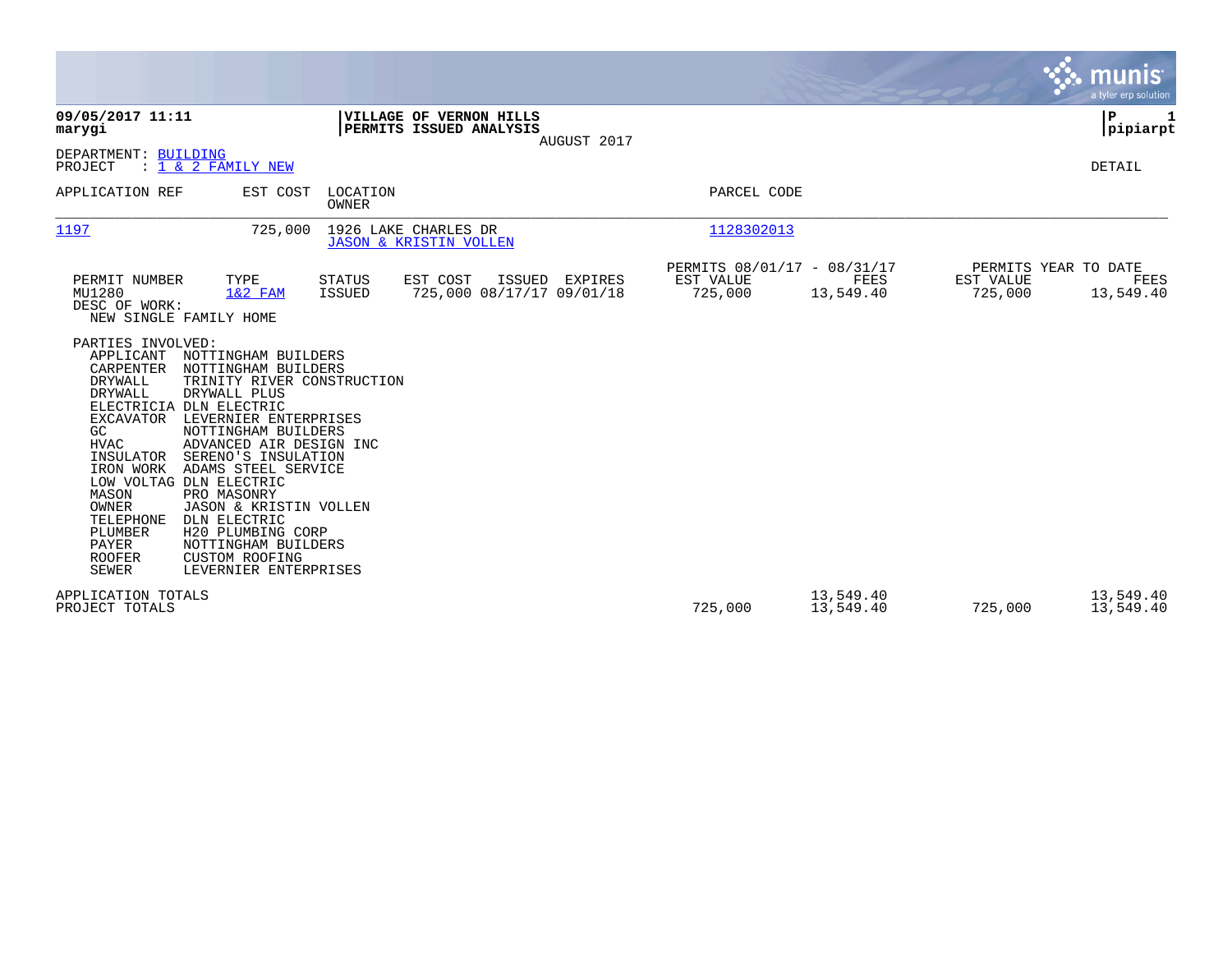|                                                                                                                                                                                                                                                                                  |                                                                                                                                                                                                |                                                           |                                                                                   | munis<br>a tyler erp solution                                       |
|----------------------------------------------------------------------------------------------------------------------------------------------------------------------------------------------------------------------------------------------------------------------------------|------------------------------------------------------------------------------------------------------------------------------------------------------------------------------------------------|-----------------------------------------------------------|-----------------------------------------------------------------------------------|---------------------------------------------------------------------|
| 09/05/2017 11:11<br>marygi                                                                                                                                                                                                                                                       |                                                                                                                                                                                                | VILLAGE OF VERNON HILLS<br>PERMITS ISSUED ANALYSIS        |                                                                                   | P<br>2<br>pipiarpt                                                  |
| DEPARTMENT: BUILDING<br>PROJECT                                                                                                                                                                                                                                                  | <u>COMMERCIAL ALTERATION</u>                                                                                                                                                                   | AUGUST 2017                                               |                                                                                   | <b>DETAIL</b>                                                       |
| APPLICATION REF                                                                                                                                                                                                                                                                  | EST COST LOCATION<br><b>OWNER</b>                                                                                                                                                              |                                                           | PARCEL CODE                                                                       |                                                                     |
| 1166                                                                                                                                                                                                                                                                             | 150,000<br>CENTENNIAL                                                                                                                                                                          | 670 HAWTHORN CTR                                          | 1133401086                                                                        |                                                                     |
| PERMIT NUMBER<br>MU1281<br>DESC OF WORK:<br>INTERIOR BUILDOUT: TOUS LES JOURS                                                                                                                                                                                                    | TYPE<br><b>STATUS</b><br>COM ALT<br><b>ISSUED</b>                                                                                                                                              | EST COST<br>ISSUED EXPIRES<br>150,000 08/17/17 08/17/18   | PERMITS 08/01/17 - 08/31/17<br>EST VALUE<br>FEES<br>150,000<br>1,700.00           | PERMITS YEAR TO DATE<br>EST VALUE<br>FEES<br>150,000<br>1,700.00    |
| PARTIES INVOLVED:<br>APPLICANT<br>CARPENTER<br>DRYWALL<br>ELECTRICIA UMBDENSTOCK ELECTRIC<br>GC<br><b>GLASS</b><br>HVAC<br><b>OCCUPANT</b><br>OWNER<br>CENTENNIAL<br>PLUMBER<br>PAYER                                                                                            | TOUS LES JOURS<br>BUILDERS LAND INC<br>BUILDERS LAND INC<br>BUILDERS LAND INC<br>FGD GLASS SOLUTIONS<br>GROSSE MECHANICAL CONTRACTORS<br>TOUS LES JOURS<br>ALTRA PLUMBING<br>BUILDERS LAND INC |                                                           |                                                                                   |                                                                     |
| APPLICATION TOTALS                                                                                                                                                                                                                                                               |                                                                                                                                                                                                |                                                           | 1,700.00                                                                          | 1,700.00                                                            |
| 1251                                                                                                                                                                                                                                                                             | 1,856,552                                                                                                                                                                                      | 800 WOODLANDS PKY<br>KANAFLEX CORPORATION                 | 1515103018                                                                        |                                                                     |
| PERMIT NUMBER<br>MU1221<br>DESC OF WORK:<br>ADD 2 HOSE PRODUCTION LINE; (LINES 17 & 18)<br>208V POWER TO AIR FILTER SYSTEMS<br>PARTIES INVOLVED:<br>APPLICANT KANAFLEX CORPORATION<br>ELECTRICIA THE FLOLO CORPORATION<br>GC<br><b>HVAC</b><br><b>OCCUPANT</b><br>OWNER<br>PAYER | TYPE<br><b>STATUS</b><br>COM ALT<br>ISSUED<br>KANAFLEX CORPORATION<br>HASTING AIR ENERGY CONTROL<br>KANAFLEX CORPORATION<br>KANAFLEX CORPORATION<br>KANAFLEX CORPORATION                       | EST COST<br>ISSUED EXPIRES<br>1,856,552 08/01/17 08/01/18 | PERMITS 08/01/17 - 08/31/17<br>EST VALUE<br>FEES<br>1,856,552<br>18,884.52        | PERMITS YEAR TO DATE<br>EST VALUE<br>FEES<br>1,856,552<br>18,884.52 |
| APPLICATION TOTALS                                                                                                                                                                                                                                                               |                                                                                                                                                                                                |                                                           | 18,884.52                                                                         | 18,884.52                                                           |
| 1281                                                                                                                                                                                                                                                                             | 1,250,000                                                                                                                                                                                      | 700 WOODLANDS PKY<br>VAN VLISSINGEN & CO                  | 1515101041                                                                        |                                                                     |
| PERMIT NUMBER<br>MU1293<br>DESC OF WORK:                                                                                                                                                                                                                                         | TYPE<br>STATUS<br>COM ALT<br><b>ISSUED</b>                                                                                                                                                     | ISSUED EXPIRES<br>EST COST<br>1,250,000 08/18/17 09/01/18 | PERMITS 08/01/17 - 08/31/17<br>EST VALUE<br><b>FEES</b><br>1,250,000<br>12,935.60 | PERMITS YEAR TO DATE<br>EST VALUE<br>FEES<br>1,250,000<br>12,935.60 |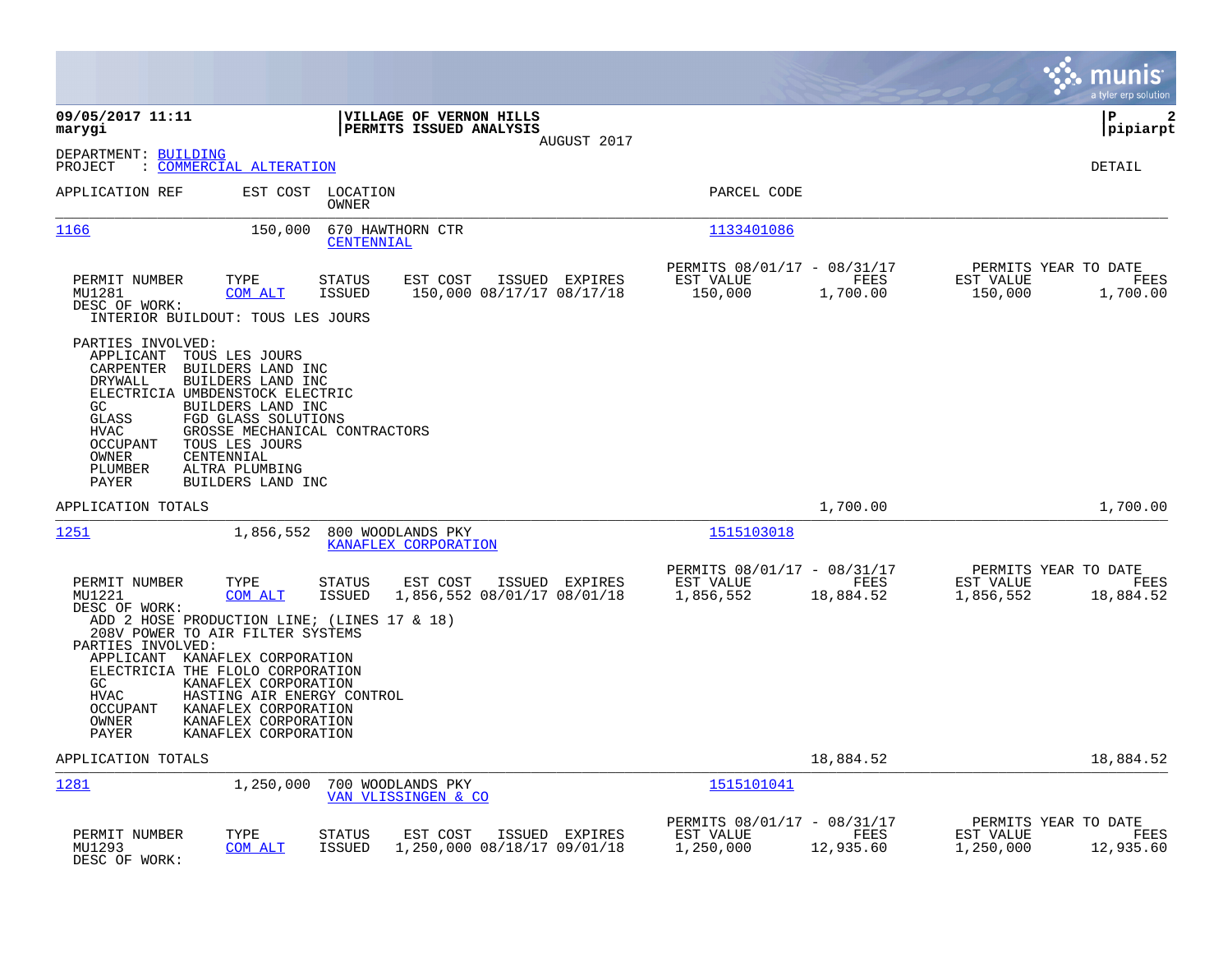|                                                                                                                                                                                                                                                                                                                                                                                                                                                                                                                                                     |                                                                         | <b>R.S. MUNIS</b><br>a tyler erp solution                        |
|-----------------------------------------------------------------------------------------------------------------------------------------------------------------------------------------------------------------------------------------------------------------------------------------------------------------------------------------------------------------------------------------------------------------------------------------------------------------------------------------------------------------------------------------------------|-------------------------------------------------------------------------|------------------------------------------------------------------|
| 09/05/2017 11:11<br>VILLAGE OF VERNON HILLS<br>PERMITS ISSUED ANALYSIS<br>marygi<br>ADD OFFICE/PRODUCTION AREAS WITHIN CURRENT WAREHOUSE                                                                                                                                                                                                                                                                                                                                                                                                            |                                                                         | l P<br>3<br> pipiarpt                                            |
| AUGUST 2017                                                                                                                                                                                                                                                                                                                                                                                                                                                                                                                                         |                                                                         |                                                                  |
| DEPARTMENT: BUILDING<br>PROJECT<br>: COMMERCIAL ALTERATION                                                                                                                                                                                                                                                                                                                                                                                                                                                                                          |                                                                         | DETAIL                                                           |
| APPLICATION REF<br>EST COST LOCATION<br><b>OWNER</b><br>PARTIES INVOLVED:<br>APPLICANT<br>HYDRAFORCE<br>CARPENTER<br>RG CONSTRUCTION<br>DRYWALL<br>RG CONSTRUCTION<br>ELECTRICIA ELECTRICAL DESIGN SYSTEM<br>GC<br>VALENTI CONSTRUCTION CO<br>GC<br>HYDRAFORCE<br>HVAC<br>ATOMATIC MECHANICAL SERVICES<br>IRON WORK<br>NORTH CHICAGO IRONWORKS<br>MASON<br>JAC MASONRY INC<br>OCCUPANT<br>HYDRAFORCE<br>OWNER<br>VAN VLISSINGEN & CO<br>PLUMBER<br>JENSEN'S PLUMBING & HEATING INC<br>PAYER<br><b>HYDRAFORCE</b><br>OLSSON ROOFING<br><b>ROOFER</b> | PARCEL CODE                                                             |                                                                  |
| APPLICATION TOTALS                                                                                                                                                                                                                                                                                                                                                                                                                                                                                                                                  | 12,935.60                                                               | 12,935.60                                                        |
| 1291<br>200,000<br>701 NORTH MILWAUKEE AVE 246<br>INLAND REAL ESTATE CORPORATION                                                                                                                                                                                                                                                                                                                                                                                                                                                                    | 1503102018                                                              |                                                                  |
| TYPE<br>PERMIT NUMBER<br><b>STATUS</b><br>EST COST<br>ISSUED EXPIRES<br><b>ISSUED</b><br>200,000 08/10/17 08/30/18<br>MU1262<br>COM ALT<br>DESC OF WORK:<br>INTERIOR BUILD OUT: LIL KICKERS                                                                                                                                                                                                                                                                                                                                                         | PERMITS 08/01/17 - 08/31/17<br>EST VALUE<br>FEES<br>200,000<br>2,200.00 | PERMITS YEAR TO DATE<br>EST VALUE<br>FEES<br>200,000<br>2,200.00 |
| PARTIES INVOLVED:<br>APPLICANT DCS MIDWEST LLC<br>ELECTRICIA NICK ELECTRIC<br>GC<br>DCS MIDWEST LLC<br><b>HVAC</b><br>MARTIN ENTERPRISES<br>OCCUPANT<br>LIL KICKERS<br>OWNER<br>INLAND REAL ESTATE CORPORATION<br>PLUMBER<br>A & C PLUMBING<br>PAYER<br>DCS MIDWEST LLC                                                                                                                                                                                                                                                                             |                                                                         |                                                                  |
| APPLICATION TOTALS                                                                                                                                                                                                                                                                                                                                                                                                                                                                                                                                  | 2,200.00                                                                | 2,200.00                                                         |
| 995<br>544 LAKEVIEW PKY 100<br>793,900<br>COLLIERS INTERNATIONAL                                                                                                                                                                                                                                                                                                                                                                                                                                                                                    | 1504202152                                                              |                                                                  |
| PERMIT NUMBER<br>TYPE<br><b>STATUS</b><br>EST COST<br>ISSUED EXPIRES<br>793,900 08/24/17 08/24/18<br>MU1313<br>CO NO FEE<br>COMPLT<br>DESC OF WORK:<br>INTERIOR BUILD OUT                                                                                                                                                                                                                                                                                                                                                                           | PERMITS 08/01/17 - 08/31/17<br>FEES<br>EST VALUE<br>0<br>.00            | PERMITS YEAR TO DATE<br>EST VALUE<br>FEES<br>0<br>.00            |
| PARTIES INVOLVED:<br>APPLICANT EXECUTIVE CONSTRUCTION, INC                                                                                                                                                                                                                                                                                                                                                                                                                                                                                          |                                                                         |                                                                  |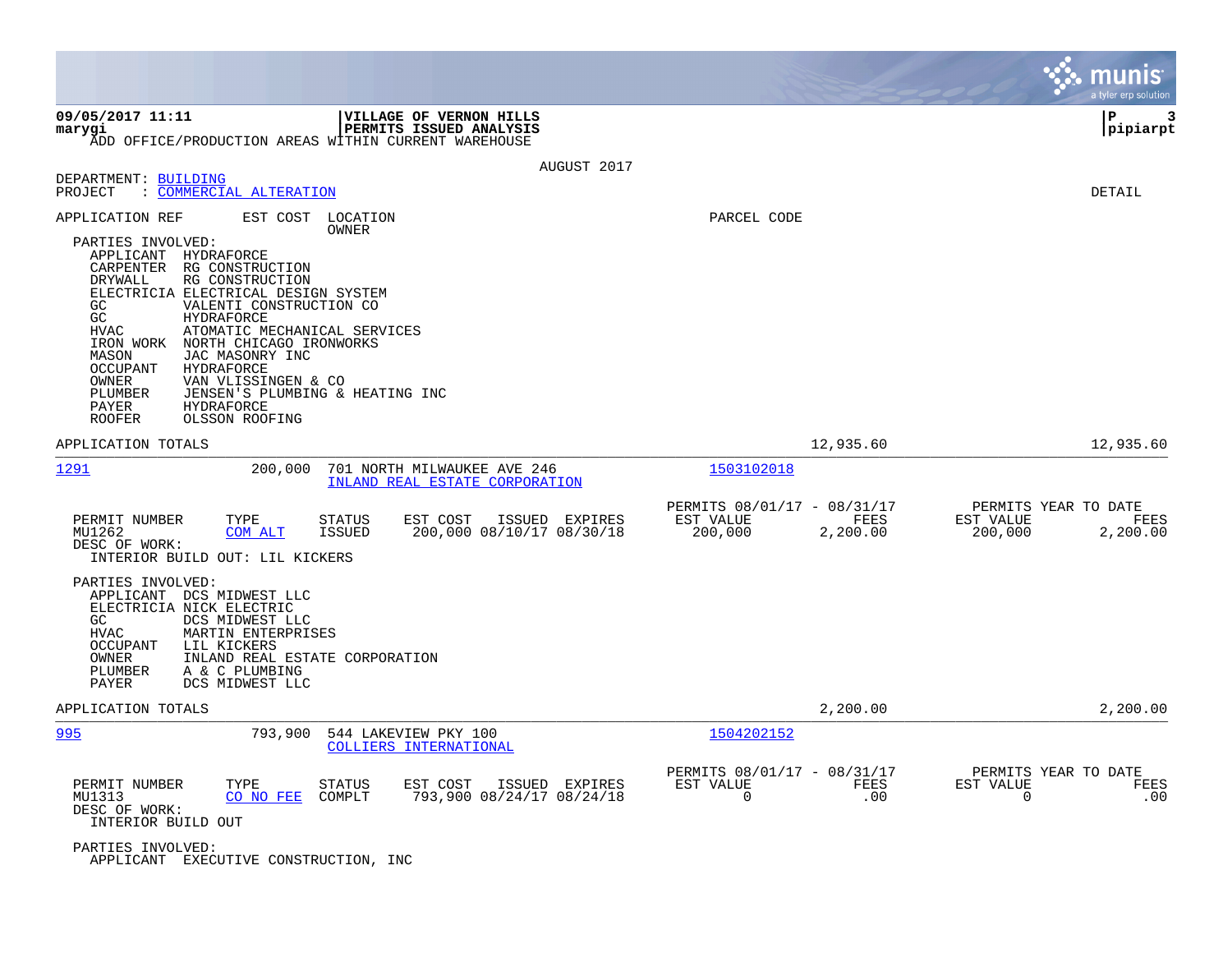|                                                                                                                                                                                                                                                                                                                                                                                 |             |                  |           | <b>munis</b><br>a tyler erp solution |
|---------------------------------------------------------------------------------------------------------------------------------------------------------------------------------------------------------------------------------------------------------------------------------------------------------------------------------------------------------------------------------|-------------|------------------|-----------|--------------------------------------|
| 09/05/2017 11:11<br>VILLAGE OF VERNON HILLS<br>PERMITS ISSUED ANALYSIS<br>marygi<br>AUGUST 2017                                                                                                                                                                                                                                                                                 |             |                  |           | P<br>4<br> pipiarpt                  |
| DEPARTMENT: BUILDING<br>: COMMERCIAL ALTERATION<br>PROJECT                                                                                                                                                                                                                                                                                                                      |             |                  |           | DETAIL                               |
| EST COST<br>LOCATION<br>APPLICATION REF<br>OWNER<br>CARPENTER<br>ALLIANCE DRYWALL & ACOUSTICAL<br>DRYWALL<br>ALLIANCE DRYWALL & ACOUSTICAL<br>TITAN ELECTRIC<br><b>ELECTRICIA</b><br>EXECUTIVE CONSTRUCTION, INC<br>GC.<br>F. E. MORAN<br>HVAC<br>OCCUPANT<br>BRUNSWICK<br>OWNER<br>COLLIERS INTERNATIONAL<br>JOHNS PLUMBING<br>PLUMBER<br>PAYER<br>EXECUTIVE CONSTRUCTION, INC | PARCEL CODE |                  |           |                                      |
| APPLICATION TOTALS<br>PROJECT TOTALS                                                                                                                                                                                                                                                                                                                                            | 3,456,552   | .00<br>35,720.12 | 3,456,552 | .00<br>35,720.12                     |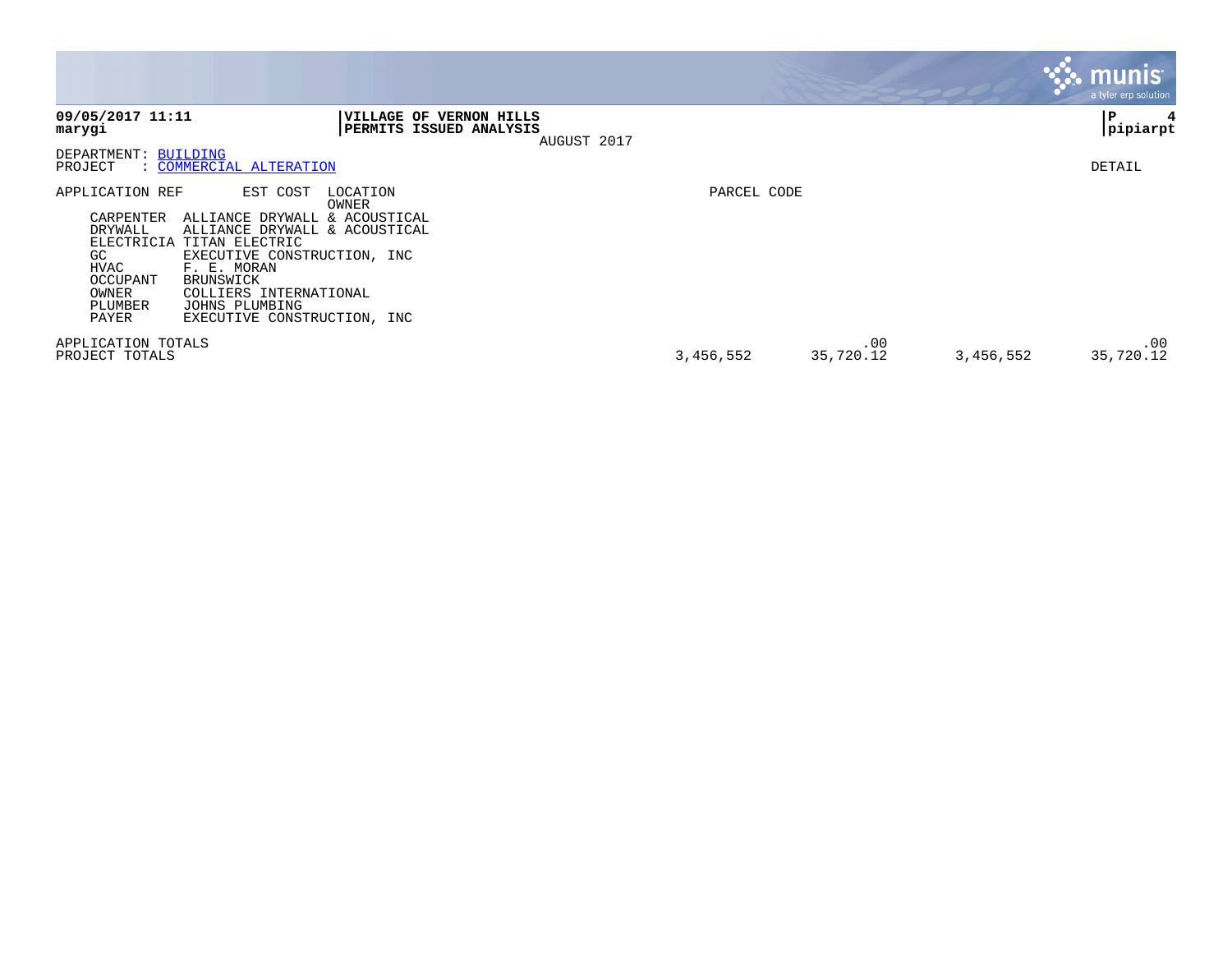|                                                                                                                                                                                                                                                                                                                                                                                                                                                                                                                                                                                                                                                                             |                                                                                             |                                                                            | munis<br>a tyler erp solution                                       |
|-----------------------------------------------------------------------------------------------------------------------------------------------------------------------------------------------------------------------------------------------------------------------------------------------------------------------------------------------------------------------------------------------------------------------------------------------------------------------------------------------------------------------------------------------------------------------------------------------------------------------------------------------------------------------------|---------------------------------------------------------------------------------------------|----------------------------------------------------------------------------|---------------------------------------------------------------------|
| 09/05/2017 11:11<br>marygi                                                                                                                                                                                                                                                                                                                                                                                                                                                                                                                                                                                                                                                  | VILLAGE OF VERNON HILLS<br>PERMITS ISSUED ANALYSIS<br>AUGUST 2017                           |                                                                            | l P<br>5<br> pipiarpt                                               |
| DEPARTMENT: BUILDING<br>: COMMERCIAL NEW<br>PROJECT                                                                                                                                                                                                                                                                                                                                                                                                                                                                                                                                                                                                                         |                                                                                             |                                                                            | DETAIL                                                              |
| APPLICATION REF<br>EST COST                                                                                                                                                                                                                                                                                                                                                                                                                                                                                                                                                                                                                                                 | LOCATION<br>OWNER                                                                           | PARCEL CODE                                                                |                                                                     |
| 1241<br>2,477,000                                                                                                                                                                                                                                                                                                                                                                                                                                                                                                                                                                                                                                                           | 863 NORTH MILWAUKEE AVENUE<br>PLACEHOLDER                                                   | 1134300013                                                                 |                                                                     |
| TYPE<br>PERMIT NUMBER<br>MU1328<br><b>COM NEW</b><br>DESC OF WORK:<br>COMMERCIAL SHELL & CORE<br>BLDG J<br>PARTIES INVOLVED:<br>APPLICANT<br>KA, INC. ARCHITECTURE<br>THE LEVY COMPANY<br>CARPENTER<br>CONCRETE<br>EAGLE CONCRETE<br>DRYWALL<br>THE LEVY COMPANY<br>ELECTRICIA CONNELLY ELECTRIC<br>EXCAVATOR<br>AA CONTE & SON, INC<br>GC<br>GRAYCOR<br>GC<br>REGENCY CENTERS LP<br>GLASS<br>CARDINAL GLASS COMPANY<br>STATE MECHANICAL SERVICES<br>HVAC<br>WILSON IRON WORKS<br>IRON WORK<br>MASON<br>MIDWEST MASONRY<br>OCCUPANT<br>MELLODY FARM<br>PLACEHOLDER<br>OWNER<br>PLUMBER<br>TRITON PLUMBING<br>PAYER<br>REGENCY CENTERS LP<br>OLSSON ROOFING<br><b>ROOFER</b> | <b>STATUS</b><br>EST COST<br>ISSUED EXPIRES<br>2,477,000 08/28/17 08/28/18<br><b>ISSUED</b> | PERMITS 08/01/17 - 08/31/17<br>EST VALUE<br>FEES<br>2,477,000<br>28,268.40 | PERMITS YEAR TO DATE<br>EST VALUE<br>FEES<br>2,477,000<br>28,268.40 |
| APPLICATION TOTALS                                                                                                                                                                                                                                                                                                                                                                                                                                                                                                                                                                                                                                                          |                                                                                             | 28,268.40                                                                  | 28,268.40                                                           |
| 621<br>1,734,760                                                                                                                                                                                                                                                                                                                                                                                                                                                                                                                                                                                                                                                            | 887 NORTH MILWAUKEE AVENUE<br>PLACEHOLDER                                                   | 1134300013                                                                 |                                                                     |
| PERMIT NUMBER<br>TYPE<br>MU1306<br><b>COM NEW</b><br>DESC OF WORK:<br>COMMERCIAL SHELL & CORE<br>BLDG H<br>PARTIES INVOLVED:<br>APPLICANT<br>KA, INC. ARCHITECTURE<br>CARPENTER<br>THE LEVY COMPANY<br>CONCRETE<br>EAGLE CONCRETE<br>THE LEVY COMPANY<br>DRYWALL<br>ELECTRICIA CONNELLY ELECTRIC<br>EXCAVATOR<br>AA CONTE & SON, INC<br>GC<br>GRAYCOR<br>GC<br>REGENCY CENTERS LP<br>GLASS<br>CARDINAL GLASS COMPANY<br>STATE MECHANICAL SERVICES<br>HVAC<br>IRON WORK WILSON IRON WORKS                                                                                                                                                                                    | EST COST<br>STATUS<br>ISSUED EXPIRES<br>1,734,760 08/22/17 08/22/18<br>ISSUED               | PERMITS 08/01/17 - 08/31/17<br>EST VALUE<br>FEES<br>1,734,760<br>19,886.00 | PERMITS YEAR TO DATE<br>EST VALUE<br>FEES<br>1,734,760<br>19,886.00 |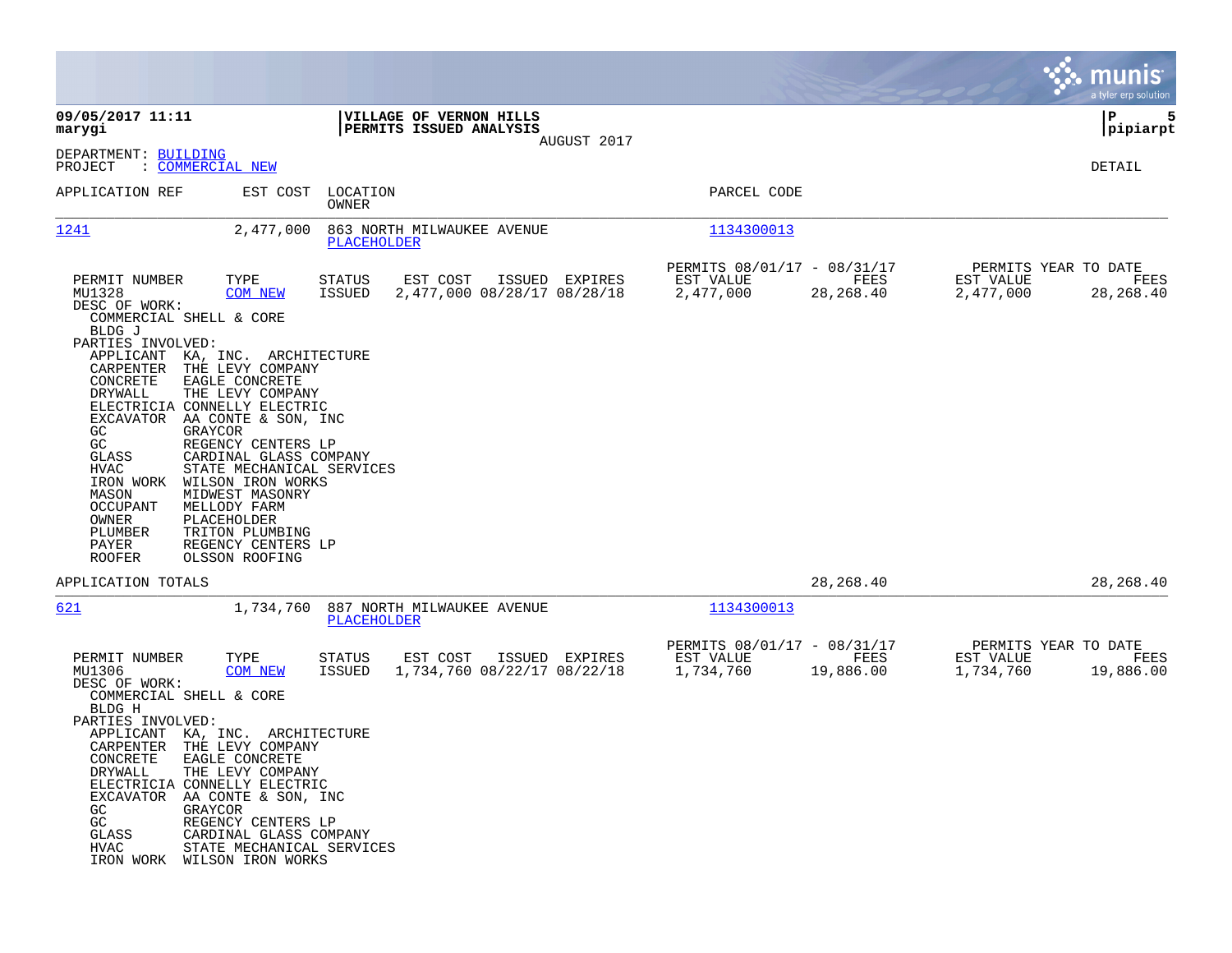|                                                                                                                                                                                                                                                                                                                                                                                                                                                                                                                                                                                                                               |                                                                                      |                                                       |                        |                        | munis<br>a tyler erp solution             |
|-------------------------------------------------------------------------------------------------------------------------------------------------------------------------------------------------------------------------------------------------------------------------------------------------------------------------------------------------------------------------------------------------------------------------------------------------------------------------------------------------------------------------------------------------------------------------------------------------------------------------------|--------------------------------------------------------------------------------------|-------------------------------------------------------|------------------------|------------------------|-------------------------------------------|
| 09/05/2017 11:11<br>marygi                                                                                                                                                                                                                                                                                                                                                                                                                                                                                                                                                                                                    | VILLAGE OF VERNON HILLS<br>PERMITS ISSUED ANALYSIS<br>AUGUST 2017                    |                                                       |                        |                        | $\mathbf{P}$<br>6<br> pipiarpt            |
| DEPARTMENT: BUILDING<br>: COMMERCIAL NEW<br>PROJECT                                                                                                                                                                                                                                                                                                                                                                                                                                                                                                                                                                           |                                                                                      |                                                       |                        |                        | DETAIL                                    |
| EST COST<br>APPLICATION REF<br>MASON<br>MIDWEST MASONRY<br>OCCUPANT<br>MELLODY FARM<br>OWNER<br>PLACEHOLDER<br>PLUMBER<br>TRITON PLUMBING<br><b>PAYER</b><br>REGENCY CENTERS LP<br><b>ROOFER</b><br>OLSSON ROOFING                                                                                                                                                                                                                                                                                                                                                                                                            | LOCATION<br><b>OWNER</b>                                                             | PARCEL CODE                                           |                        |                        |                                           |
| APPLICATION TOTALS                                                                                                                                                                                                                                                                                                                                                                                                                                                                                                                                                                                                            |                                                                                      |                                                       | 19,886.00              |                        | 19,886.00                                 |
| 626<br>1,950,000                                                                                                                                                                                                                                                                                                                                                                                                                                                                                                                                                                                                              | 875 NORTH MILWAUKEE AVENUE<br><b>PLACEHOLDER</b>                                     | 1134300013                                            |                        |                        |                                           |
| TYPE<br>PERMIT NUMBER<br>MU1305<br><b>COM NEW</b><br>DESC OF WORK:<br>COMM SHELL & CORE<br>BLDG K<br>PARTIES INVOLVED:<br>APPLICANT<br>KA, INC. ARCHITECTURE<br>CARPENTER<br>THE LEVY COMPANY<br>CONCRETE<br>EAGLE CONCRETE<br>DRYWALL<br>THE LEVY COMPANY<br>ELECTRICIA CONNELLY ELECTRIC<br>EXCAVATOR AA CONTE & SON, INC<br>GC<br>GRAYCOR<br>GC<br>REGENCY CENTERS LP<br>HVAC<br>STATE MECHANICAL SERVICES<br>IRON WORK<br>WILSON IRON WORKS<br>EBBEN MASONRY<br>MASON<br>OCCUPANT<br>MELLODY FARM<br>OWNER<br>PLACEHOLDER<br>PLUMBER<br>TRITON PLUMBING<br>PAYER<br>REGENCY CENTERS LP<br><b>ROOFER</b><br>OLSSON ROOFING | <b>STATUS</b><br>ISSUED EXPIRES<br>EST COST<br>1,950,000 08/22/17 08/22/18<br>ISSUED | PERMITS 08/01/17 - 08/31/17<br>EST VALUE<br>1,950,000 | FEES<br>22,400.00      | EST VALUE<br>1,950,000 | PERMITS YEAR TO DATE<br>FEES<br>22,400.00 |
| APPLICATION TOTALS<br>PROJECT TOTALS                                                                                                                                                                                                                                                                                                                                                                                                                                                                                                                                                                                          |                                                                                      | 6,161,760                                             | 22,400.00<br>70,554.40 | 6,161,760              | 22,400.00<br>70,554.40                    |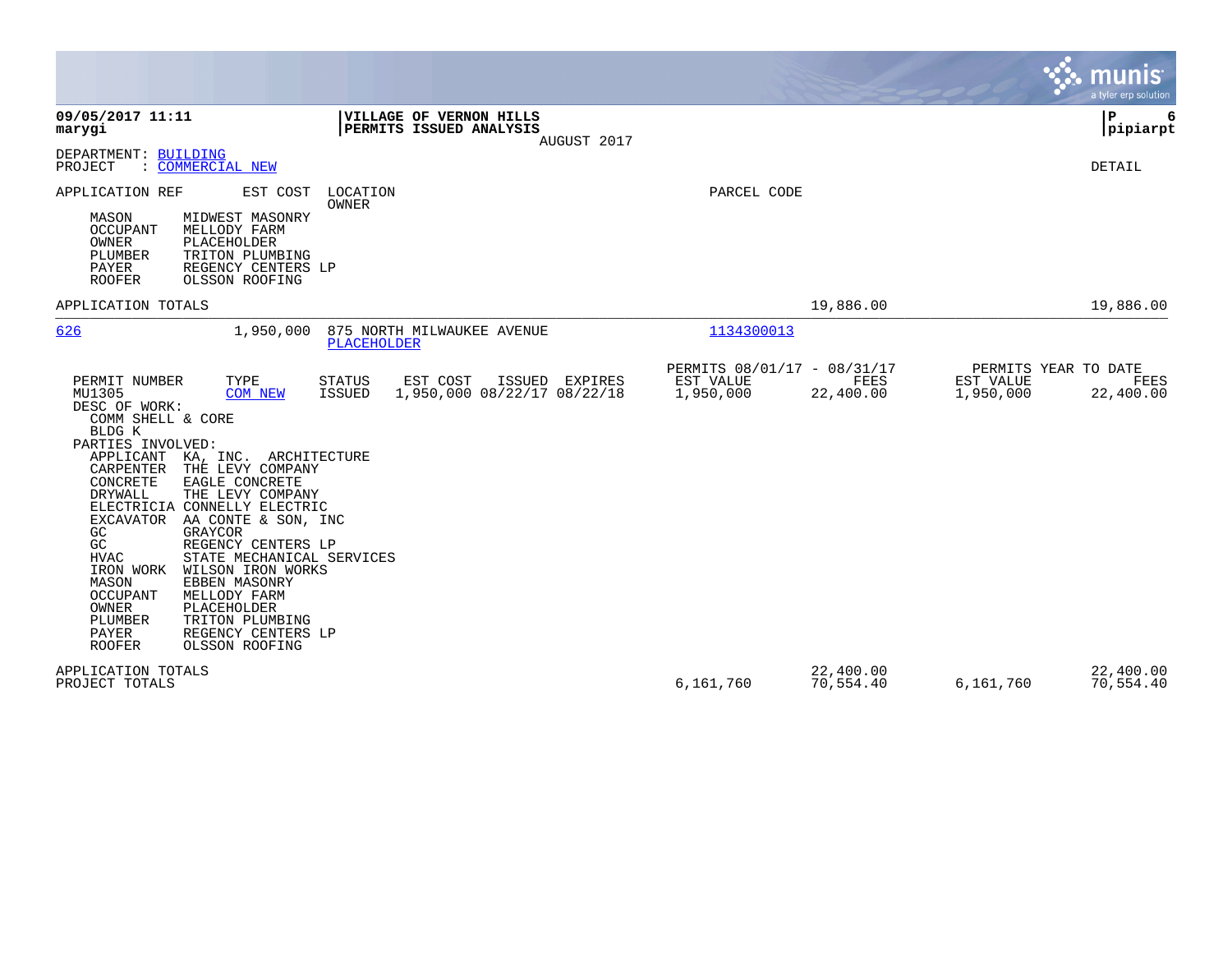|                                                                                                                                                                                                                               |                                                                          | munis<br>a tyler erp solution                                     |
|-------------------------------------------------------------------------------------------------------------------------------------------------------------------------------------------------------------------------------|--------------------------------------------------------------------------|-------------------------------------------------------------------|
| 09/05/2017 11:11<br>VILLAGE OF VERNON HILLS<br>PERMITS ISSUED ANALYSIS<br>marygi<br>AUGUST 2017                                                                                                                               |                                                                          | lР<br>7<br> pipiarpt                                              |
| DEPARTMENT: BUILDING<br>: AC/FURNACE<br>PROJECT                                                                                                                                                                               |                                                                          | DETAIL                                                            |
| APPLICATION REF<br>EST COST<br>LOCATION<br>OWNER                                                                                                                                                                              | PARCEL CODE                                                              |                                                                   |
| 1326<br>888 ANN ARBOR LN<br>3,200<br>SAMUEL YOON                                                                                                                                                                              | 888888888                                                                |                                                                   |
| EST COST<br>PERMIT NUMBER<br>TYPE<br>STATUS<br>ISSUED EXPIRES<br>MU1220<br><b>AC/FURN</b><br>COMPLT<br>3,200 08/01/17 08/07/18<br>DESC OF WORK:<br>A/C ONLY                                                                   | PERMITS 08/01/17 - 08/31/17<br>EST VALUE<br>FEES<br>$\mathbf 0$<br>50.00 | PERMITS YEAR TO DATE<br>EST VALUE<br>FEES<br>$\mathbf 0$<br>50.00 |
| PARTIES INVOLVED:<br>APPLICANT<br>ALLIED AIR CONDITIONING & HEATING<br>GC.<br>ALLIED AIR CONDITIONING & HEATING<br>OWNER<br>SAMUEL YOON<br>PAYER<br>ALLIED AIR CONDITIONING & HEATING                                         |                                                                          |                                                                   |
| APPLICATION TOTALS                                                                                                                                                                                                            | 50.00                                                                    | 50.00                                                             |
| 1389<br>4,846<br>380 PINE LAKE CIR<br><b>JONAS J ALLIAN</b>                                                                                                                                                                   | 1133103034                                                               |                                                                   |
| EST COST<br>PERMIT NUMBER<br>TYPE<br><b>STATUS</b><br>ISSUED EXPIRES<br>COMPLT<br>4,846 08/15/17 08/18/18<br>MU1274<br><b>AC/FURN</b><br>DESC OF WORK:<br>AC/FURNACE                                                          | PERMITS 08/01/17 - 08/31/17<br>EST VALUE<br>FEES<br>$\mathbf 0$<br>50.00 | PERMITS YEAR TO DATE<br>EST VALUE<br>FEES<br>$\mathbf 0$<br>50.00 |
| PARTIES INVOLVED:<br>APPLICANT PRO TEMP OF ILLINOIS<br>GC<br>PRO TEMP OF ILLINOIS<br>OWNER<br>JONAS J ALLIAN<br>PAYER<br>PRO TEMP OF ILLINOIS                                                                                 |                                                                          |                                                                   |
| APPLICATION TOTALS                                                                                                                                                                                                            | 50.00                                                                    | 50.00                                                             |
| 1398<br>3,500<br>748 NORTH ASPEN DR<br>JOSEPH J, JR & LAURETTA A WINKLER                                                                                                                                                      | 1505208100                                                               |                                                                   |
| TYPE<br>EST COST<br>ISSUED EXPIRES<br>PERMIT NUMBER<br>STATUS<br>3,500 08/17/17 08/17/18<br>MU1282<br><b>AC/FURN</b><br>ISSUED<br>DESC OF WORK:<br>FURNACE/AC                                                                 | PERMITS 08/01/17 - 08/31/17<br>EST VALUE<br>FEES<br>0<br>50.00           | PERMITS YEAR TO DATE<br>EST VALUE<br>FEES<br>0<br>50.00           |
| PARTIES INVOLVED:<br>APPLICANT ABC PLUMBING, HEATING, COOLING, ELECTRIC<br>ABC PLUMBING, HEATING, COOLING, ELECTRIC<br>GC.<br>JOSEPH J, JR & LAURETTA A WINKLER<br>OWNER<br>ABC PLUMBING, HEATING, COOLING, ELECTRIC<br>PAYER |                                                                          |                                                                   |
| APPLICATION TOTALS                                                                                                                                                                                                            | 50.00                                                                    | 50.00                                                             |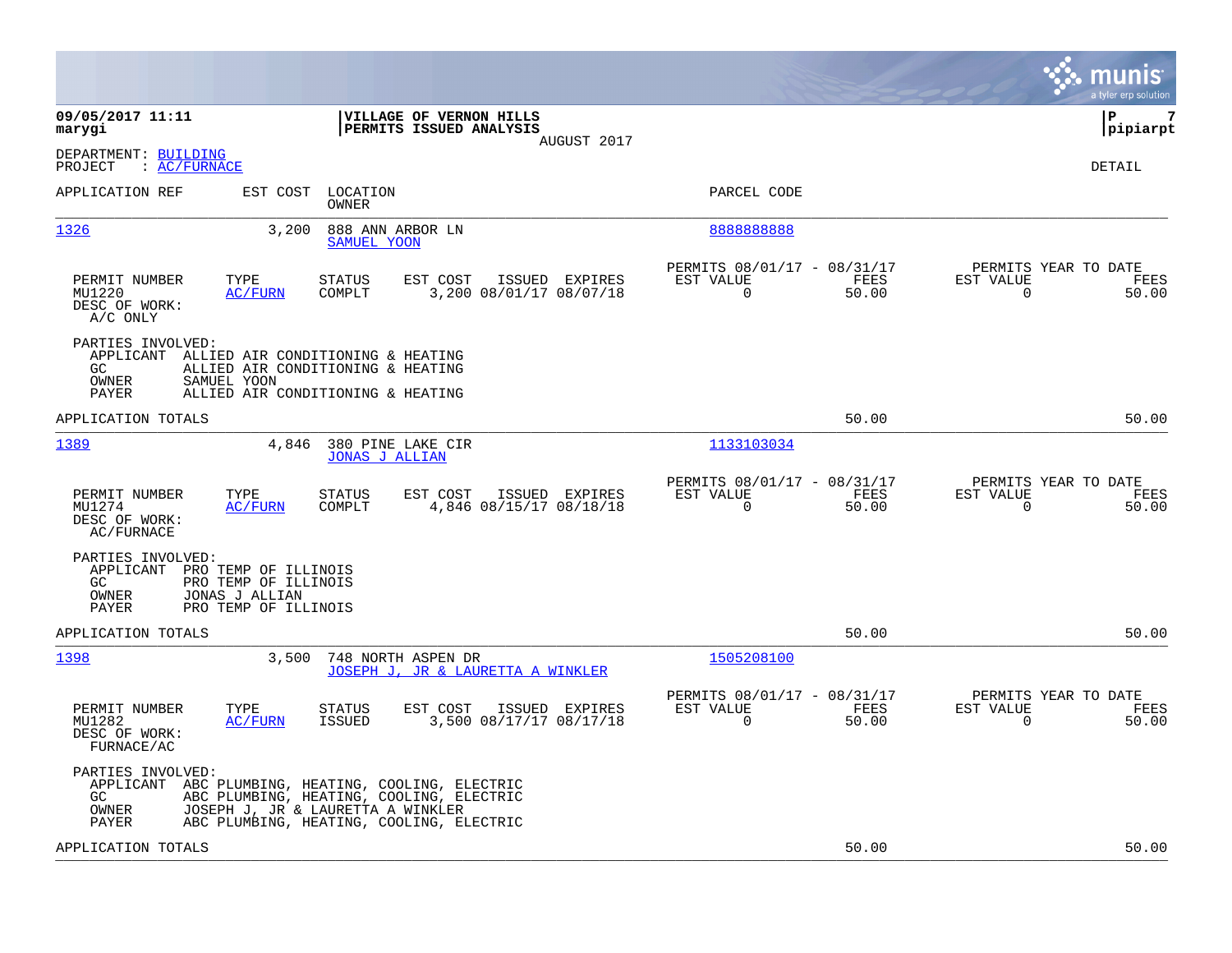|                                                                                                                                                 |                                                                                         | <b>munis</b><br>a tyler erp solution   |
|-------------------------------------------------------------------------------------------------------------------------------------------------|-----------------------------------------------------------------------------------------|----------------------------------------|
| 09/05/2017 11:11<br>VILLAGE OF VERNON HILLS<br>PERMITS ISSUED ANALYSIS<br>marygi<br>1407<br>1,200<br>112 DICKINSON CT<br><b>MANUEL TOURJMAN</b> | 1132201024                                                                              | P<br>8<br> pipiarpt                    |
| STATUS<br>EST COST<br>PERMIT NUMBER<br>TYPE<br>ISSUED<br>DEPARTMENT: BUILDING<br>PROJECT<br>: AC/FURNACE                                        | PERMITS 08/01/17 - 08/31/17<br>EST VALUE<br>EST VALUE<br>FEES<br>EXPIRES<br>AUGUST 2017 | PERMITS YEAR TO DATE<br>FEES<br>DETAIL |
| APPLICATION REF<br>EST COST<br>LOCATION<br>OWNER<br>1,200 08/18/17 09/01/18<br>MU1296<br>COMPLT<br>AC/FURN<br>DESC OF WORK:<br>AIR CONDITIONER  | PARCEL CODE<br>0<br>30.00<br>$\Omega$                                                   | 30.00                                  |
| PARTIES INVOLVED:<br>MANUEL TOURJMAN<br>APPLICANT<br>GC<br>MANUEL TOURJMAN<br>OWNER<br>MANUEL TOURJMAN<br>PAYER<br>MANUEL TOURJMAN              |                                                                                         |                                        |
| APPLICATION TOTALS<br>PROJECT TOTALS                                                                                                            | 30.00<br>180.00<br>0<br>$\Omega$                                                        | 30.00<br>180.00                        |

**The State**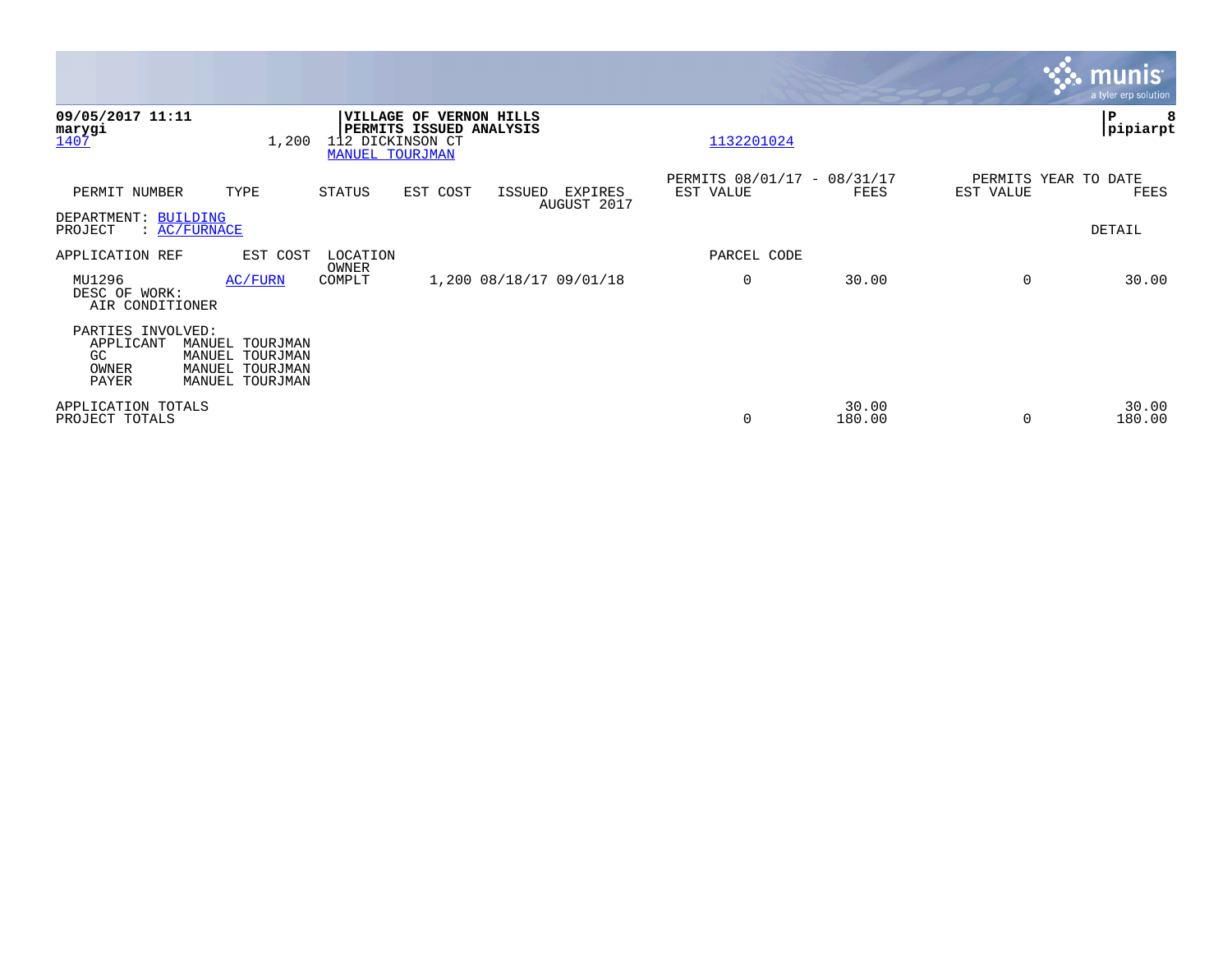|                                                                       |                                                                                                                                                    |                   |                                                                   |                                                      |                  |                                   | <b>munis</b><br>a tyler erp solution |
|-----------------------------------------------------------------------|----------------------------------------------------------------------------------------------------------------------------------------------------|-------------------|-------------------------------------------------------------------|------------------------------------------------------|------------------|-----------------------------------|--------------------------------------|
| 09/05/2017 11:11<br>marygi                                            |                                                                                                                                                    |                   | VILLAGE OF VERNON HILLS<br>PERMITS ISSUED ANALYSIS<br>AUGUST 2017 |                                                      |                  |                                   | P<br> pipiarpt                       |
| DEPARTMENT: BUILDING<br>PROJECT                                       | : ANSUL SYSTEM                                                                                                                                     |                   |                                                                   |                                                      |                  |                                   | <b>DETAIL</b>                        |
| APPLICATION REF                                                       | EST COST                                                                                                                                           | LOCATION<br>OWNER |                                                                   | PARCEL CODE                                          |                  |                                   |                                      |
| 615                                                                   | 2,000                                                                                                                                              |                   | 220 HAWTHORN VILLAGE COMMONS<br>US TRUST-BOA-SAM RES              | 1133302053                                           |                  |                                   |                                      |
| PERMIT NUMBER<br>MU1332<br>DESC OF WORK:<br>ANSUL SYSTEM              | TYPE<br><b>ANSUL</b>                                                                                                                               | STATUS<br>COMPLT  | EST COST<br>ISSUED<br>EXPIRES<br>2,000 08/29/17 08/31/18          | PERMITS 08/01/17 - 08/31/17<br>EST VALUE<br>$\Omega$ | FEES<br>325.00   | PERMITS YEAR TO DATE<br>EST VALUE | FEES<br>325.00                       |
| PARTIES INVOLVED:<br>APPLICANT<br>GC<br>GC<br>OWNER<br>PAYER<br>PAYER | ADVANCED FIRE EQUIPMENT<br>ADVANCED FIRE EQUIPMENT<br>BURRITO EXPRESS<br>US TRUST-BOA-SAM RES<br>ADVANCED FIRE EQUIPMENT<br><b>BURRITO EXPRESS</b> |                   |                                                                   |                                                      |                  |                                   |                                      |
| APPLICATION TOTALS<br>PROJECT TOTALS                                  |                                                                                                                                                    |                   |                                                                   | $\mathbf 0$                                          | 325.00<br>325.00 | 0                                 | 325.00<br>325.00                     |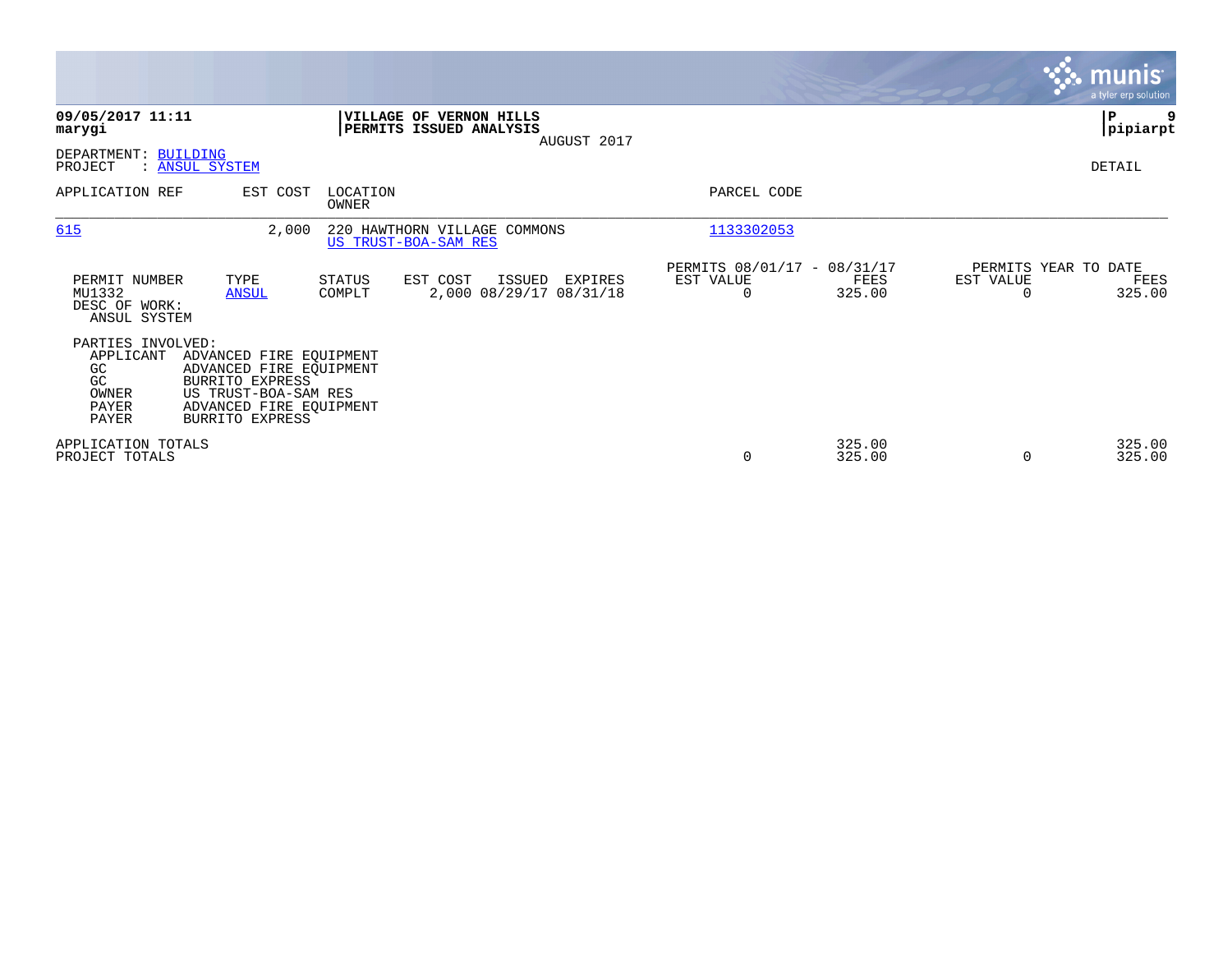|                                                                                                                                                                       |                                                                                                                                            |                                                                                           | munis<br>a tyler erp solution                                        |
|-----------------------------------------------------------------------------------------------------------------------------------------------------------------------|--------------------------------------------------------------------------------------------------------------------------------------------|-------------------------------------------------------------------------------------------|----------------------------------------------------------------------|
| 09/05/2017 11:11<br>marygi                                                                                                                                            | VILLAGE OF VERNON HILLS<br>PERMITS ISSUED ANALYSIS<br>AUGUST 2017                                                                          |                                                                                           | 10<br>IΡ<br> pipiarpt                                                |
| DEPARTMENT: BUILDING<br>PROJECT<br>: NEW BUSINESS NO REMODEL                                                                                                          |                                                                                                                                            |                                                                                           | DETAIL                                                               |
| APPLICATION REF                                                                                                                                                       | EST COST LOCATION<br>OWNER                                                                                                                 | PARCEL CODE                                                                               |                                                                      |
| 1317                                                                                                                                                                  | 700 NORTH MILWAUKEE AVE 144<br>$\Omega$<br>HAWTHORN HILLS SQUARE 1687 LLC                                                                  | 1504201051                                                                                |                                                                      |
| PERMIT NUMBER<br>TYPE<br>MU1224<br>CO NO FEE<br>DESC OF WORK:<br>NEW OWNER - C OF O                                                                                   | STATUS<br>EST COST<br>ISSUED EXPIRES<br>COMPLT<br>$0$ 08/01/17 08/01/18                                                                    | PERMITS 08/01/17 - 08/31/17<br>FEES<br>EST VALUE<br>$\mathbf 0$<br>.00                    | PERMITS YEAR TO DATE<br>EST VALUE<br>FEES<br>$\mathbf 0$<br>.00      |
| PARTIES INVOLVED:<br>APPLICANT<br>GC.<br><b>OCCUPANT</b><br>JAMBA JUICE<br>OWNER<br>PAYER                                                                             | SUSU HOSPITALITY OF ILLINOIS LLC<br>SUSU HOSPITALITY OF ILLINOIS LLC<br>HAWTHORN HILLS SQUARE 1687 LLC<br>SUSU HOSPITALITY OF ILLINOIS LLC |                                                                                           |                                                                      |
| APPLICATION TOTALS                                                                                                                                                    |                                                                                                                                            | .00                                                                                       | .00                                                                  |
| 1347                                                                                                                                                                  | 906 WEST USHY 45<br>$\Omega$<br>EUGENIA ECONOMOS                                                                                           | 1506400003                                                                                |                                                                      |
| PERMIT NUMBER<br>TYPE<br>MU1236<br><b>NO REMODEL ISSUED</b><br>DESC OF WORK:<br>NEW TENANT/ NEW BUSINESS CERT OF OCC                                                  | ISSUED EXPIRES<br>STATUS<br>EST COST<br>$0$ 08/03/17 08/17/18                                                                              | PERMITS 08/01/17 - 08/31/17<br>EST VALUE<br>FEES<br>$\Omega$<br>150.00                    | PERMITS YEAR TO DATE<br>EST VALUE<br>FEES<br>$\Omega$<br>150.00      |
| PARTIES INVOLVED:<br>APPLICANT<br>SELENE PADILLA<br>GARDEN BERRY CAFE<br>GC.<br>OCCUPANT<br>GARDEN BERRY CAFE<br>OWNER<br>EUGENIA ECONOMOS<br>PAYER<br>SELENE PADILLA |                                                                                                                                            |                                                                                           |                                                                      |
| APPLICATION TOTALS                                                                                                                                                    |                                                                                                                                            | 150.00                                                                                    | 150.00                                                               |
| 1368                                                                                                                                                                  | 0 150 NORTH FAIRWAY DR 162<br>ARTHUR J ROGERS & CO                                                                                         | 1504303179                                                                                |                                                                      |
| PERMIT NUMBER<br>TYPE<br>NO REMODEL COMPLT<br>MU1259<br>MU1308<br>CO NO FEE COMPLT<br>DESC OF WORK:<br>CO: TWO MAIDS AND A MOP                                        | STATUS<br>EST COST<br>ISSUED EXPIRES<br>$0$ 08/10/17 08/18/18<br>$0$ 08/23/17 08/23/18                                                     | PERMITS 08/01/17 - 08/31/17<br>EST VALUE<br><b>FEES</b><br>150.00<br>$\Omega$<br>.00<br>0 | PERMITS YEAR TO DATE<br>EST VALUE<br>FEES<br>150.00<br>0<br>.00<br>0 |
| PARTIES INVOLVED:<br>ARTHUR J ROGERS & CO<br>GC<br><b>OCCUPANT</b><br>TWO MAIDS AND A MOP<br>OWNER<br>ARTHUR J ROGERS & CO<br>PAYER<br>ARTHUR J ROGERS & CO           |                                                                                                                                            |                                                                                           |                                                                      |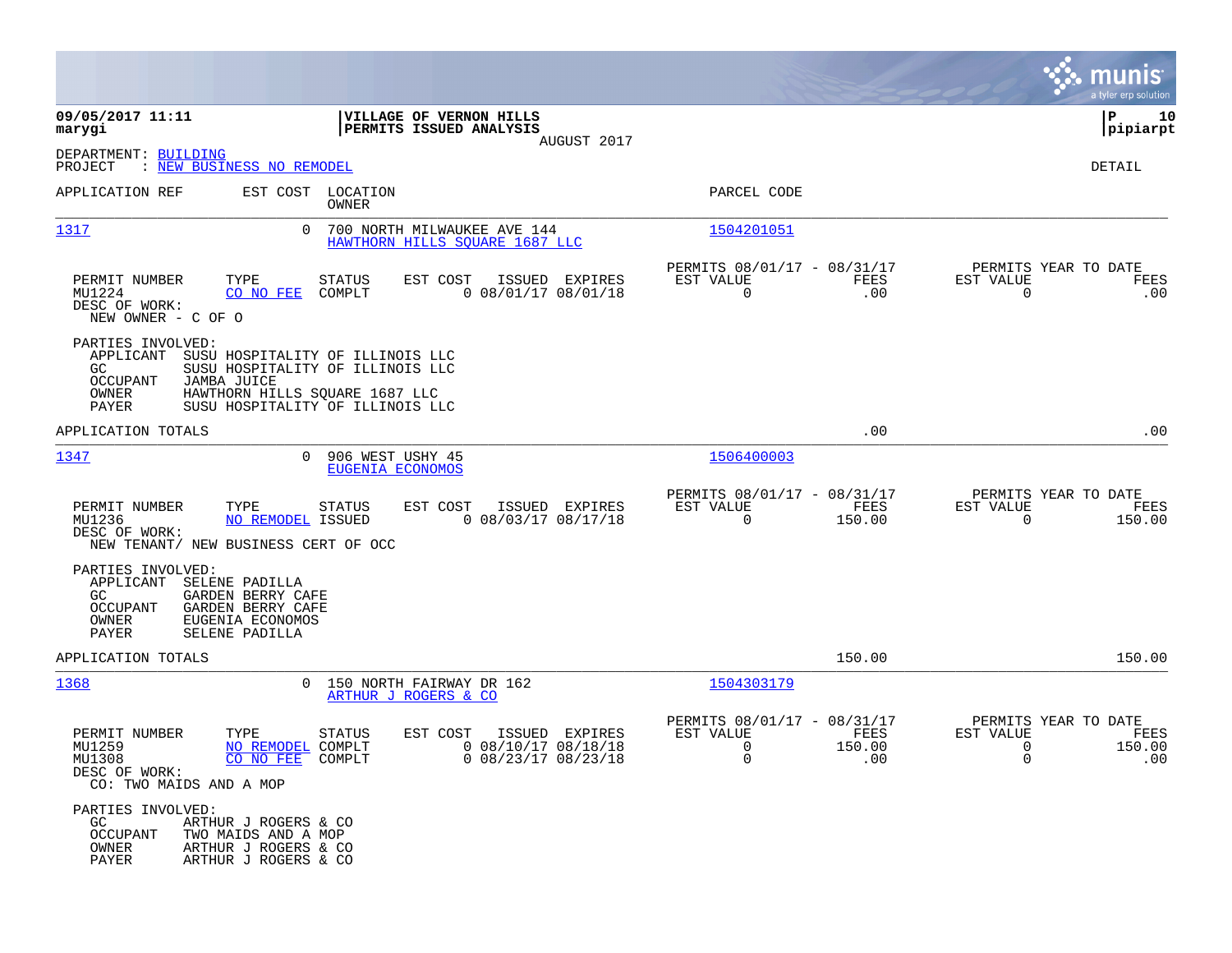|                                                                                                                                                                      |                                                                                                         |                                                         |                       |                                                       | munis<br>a tyler erp solution |
|----------------------------------------------------------------------------------------------------------------------------------------------------------------------|---------------------------------------------------------------------------------------------------------|---------------------------------------------------------|-----------------------|-------------------------------------------------------|-------------------------------|
| 09/05/2017 11:11<br>marygi                                                                                                                                           | VILLAGE OF VERNON HILLS<br>PERMITS ISSUED ANALYSIS<br>AUGUST 2017                                       |                                                         |                       |                                                       | P<br>11<br> pipiarpt          |
| DEPARTMENT: BUILDING<br>: NEW BUSINESS NO REMODEL<br>PROJECT                                                                                                         |                                                                                                         |                                                         |                       |                                                       | DETAIL                        |
| APPLICATION REF                                                                                                                                                      | EST COST LOCATION<br>OWNER                                                                              | PARCEL CODE                                             |                       |                                                       |                               |
| APPLICATION TOTALS                                                                                                                                                   |                                                                                                         |                                                         | 150.00                |                                                       | 150.00                        |
| 1411                                                                                                                                                                 | 0 103 WEST TOWNLINE RD<br><b>JOSEPH Z WASCOW</b>                                                        | 1505200032                                              |                       |                                                       |                               |
| PERMIT NUMBER<br>TYPE<br>MU1298<br><b>NO REMODEL ISSUED</b><br>DESC OF WORK:<br>CERTIFICATE OF OCCUPANCY - SEW PERSONAL                                              | EST COST<br>ISSUED EXPIRES<br>STATUS<br>$0$ 08/18/17 08/18/18                                           | PERMITS 08/01/17 - 08/31/17<br>EST VALUE<br>$\mathbf 0$ | FEES<br>150.00        | PERMITS YEAR TO DATE<br>EST VALUE<br>$\Omega$         | FEES<br>150.00                |
| PARTIES INVOLVED:<br>APPLICANT<br><b>GAIL HARGROW</b><br>GC.<br><b>GAIL HARGROW</b><br>SEW PERSONAL<br>OCCUPANT<br>OWNER<br>JOSEPH Z WASCOW<br>PAYER<br>GAIL HARGROW |                                                                                                         |                                                         |                       |                                                       |                               |
| APPLICATION TOTALS                                                                                                                                                   |                                                                                                         |                                                         | 150.00                |                                                       | 150.00                        |
| 1413                                                                                                                                                                 | 106 HAWTHORN CTR<br>CENTENNIAL                                                                          | 1133401086                                              |                       |                                                       |                               |
| PERMIT NUMBER<br>TYPE<br>MU1299<br>NO REMODEL COMPLT<br>MU1312<br>CO NO FEE<br>DESC OF WORK:<br>CO: GO! CALENDARS                                                    | <b>STATUS</b><br>EST COST<br>ISSUED EXPIRES<br>$0$ 08/21/17 08/22/18<br>$0$ 08/24/17 08/24/18<br>COMPLT | PERMITS 08/01/17 - 08/31/17<br>EST VALUE<br>0<br>0      | FEES<br>150.00<br>.00 | PERMITS YEAR TO DATE<br>EST VALUE<br>0<br>$\mathbf 0$ | FEES<br>150.00<br>.00         |
| PARTIES INVOLVED:<br>GC.<br><b>GO! CALENDARS</b><br>OCCUPANT<br><b>GO! CALENDARS</b><br>OWNER<br>CENTENNIAL<br>PAYER<br><b>GO! CALENDARS</b>                         |                                                                                                         |                                                         |                       |                                                       |                               |
| APPLICATION TOTALS                                                                                                                                                   |                                                                                                         |                                                         | 150.00                |                                                       | 150.00                        |
| <u> 1446</u><br>$\Omega$                                                                                                                                             | 945 LAKEVIEW PKY 130<br>TOM WARD                                                                        | 1133302013                                              |                       |                                                       |                               |
| PERMIT NUMBER<br>TYPE<br>MU1327<br><b>NO REMODEL ISSUED</b><br>MU1350<br>CO NO FEE<br>DESC OF WORK:<br>CERTIFICATE OF OCCUPANCY - POMCO                              | EST COST<br>STATUS<br>ISSUED EXPIRES<br>$0$ 08/28/17 09/01/18<br>0.08/31/17.09/01/18<br>ISSUED          | PERMITS 08/01/17 - 08/31/17<br>EST VALUE<br>0<br>0      | FEES<br>150.00<br>.00 | PERMITS YEAR TO DATE<br>EST VALUE<br>0<br>$\Omega$    | FEES<br>150.00<br>.00         |
| PARTIES INVOLVED:<br>GC.<br>POMCO<br>OCCUPANT<br>POMCO                                                                                                               |                                                                                                         |                                                         |                       |                                                       |                               |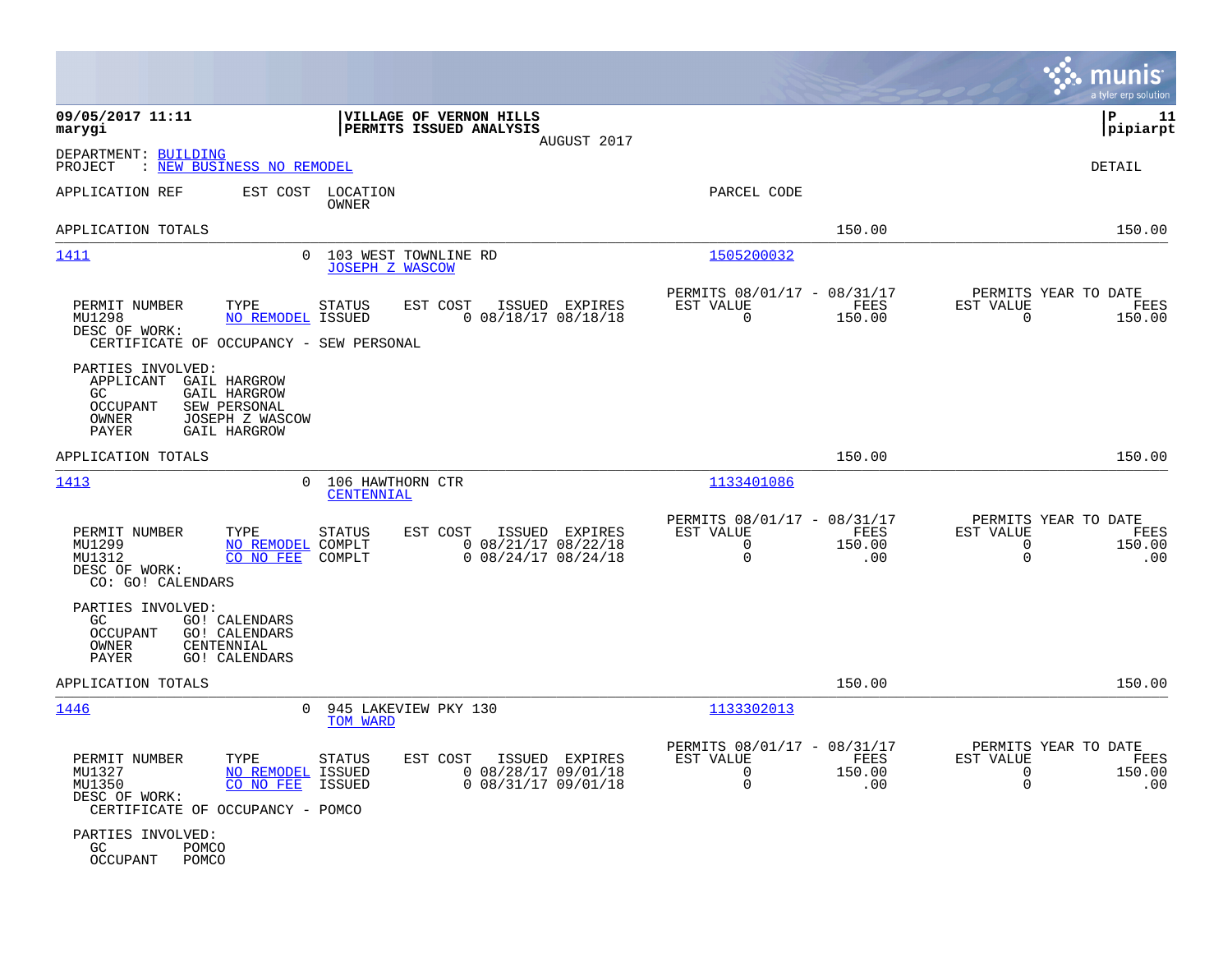|                                                              |                                                                   |             |                  | <b>munis</b><br>a tyler erp solution |
|--------------------------------------------------------------|-------------------------------------------------------------------|-------------|------------------|--------------------------------------|
| 09/05/2017 11:11<br>marygi                                   | VILLAGE OF VERNON HILLS<br>PERMITS ISSUED ANALYSIS<br>AUGUST 2017 |             |                  | 12<br>P<br> pipiarpt                 |
| DEPARTMENT: BUILDING<br>: NEW BUSINESS NO REMODEL<br>PROJECT |                                                                   |             |                  | DETAIL                               |
| APPLICATION REF<br>EST COST                                  | LOCATION<br>OWNER                                                 | PARCEL CODE |                  |                                      |
| OWNER<br>TOM WARD<br>PAYER<br>POMCO                          |                                                                   |             |                  |                                      |
| APPLICATION TOTALS<br>PROJECT TOTALS                         |                                                                   | 0           | 150.00<br>750.00 | 150.00<br>750.00<br>$\overline{0}$   |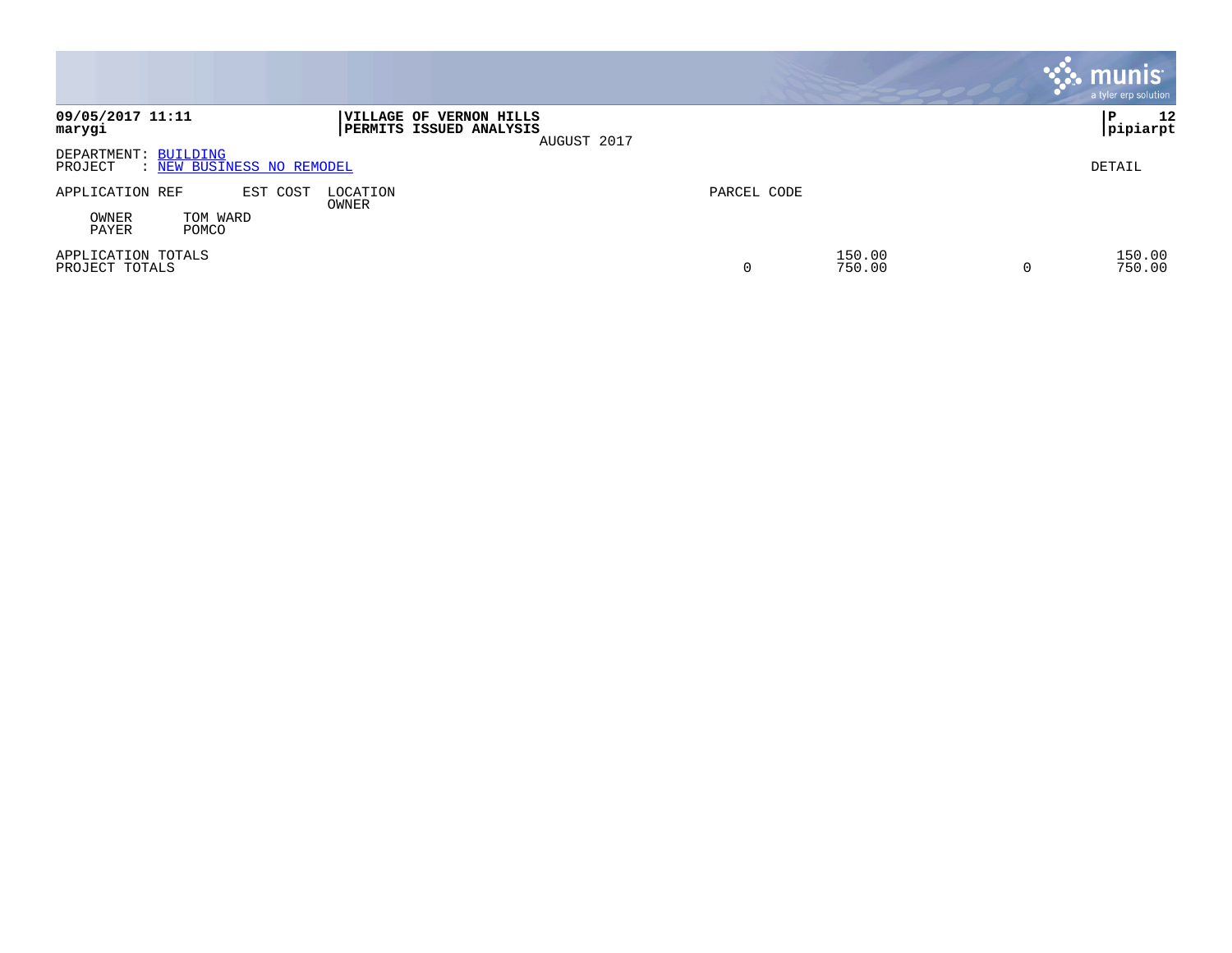|                                                                                                                        |                                                                                                                             |                                            |                                                    |        |                                           |                                                         |                      |                       | munis<br>a tyler erp solution         |
|------------------------------------------------------------------------------------------------------------------------|-----------------------------------------------------------------------------------------------------------------------------|--------------------------------------------|----------------------------------------------------|--------|-------------------------------------------|---------------------------------------------------------|----------------------|-----------------------|---------------------------------------|
| 09/05/2017 11:11<br>marygi                                                                                             |                                                                                                                             |                                            | VILLAGE OF VERNON HILLS<br>PERMITS ISSUED ANALYSIS |        | AUGUST 2017                               |                                                         |                      |                       | ΙP<br>13<br>pipiarpt                  |
| DEPARTMENT: BUILDING<br>PROJECT<br>$\therefore$ DECK                                                                   |                                                                                                                             |                                            |                                                    |        |                                           |                                                         |                      |                       | <b>DETAIL</b>                         |
| APPLICATION REF                                                                                                        | EST COST                                                                                                                    | LOCATION<br>OWNER                          |                                                    |        |                                           | PARCEL CODE                                             |                      |                       |                                       |
| 1312                                                                                                                   | 9,750                                                                                                                       | 1024 STOCKTON CT<br>VLADIMIR LADYGIN       |                                                    |        |                                           | 1132411028                                              |                      |                       |                                       |
| TYPE<br>PERMIT NUMBER<br>MU1276<br><b>DECK</b><br>DESC OF WORK:<br>DECK                                                |                                                                                                                             | <b>STATUS</b><br><b>ISSUED</b>             | EST COST                                           |        | ISSUED EXPIRES<br>9,750 08/15/17 08/29/18 | PERMITS 08/01/17 - 08/31/17<br>EST VALUE<br>$\mathbf 0$ | FEES<br>97.50        | EST VALUE<br>0        | PERMITS YEAR TO DATE<br>FEES<br>97.50 |
| PARTIES INVOLVED:<br>APPLICANT<br>GC.<br>OWNER<br>PAYER                                                                | GEORGETOWN DECKS<br>GEORGETOWN DECKS<br>VLADIMIR LADYGIN<br>GEORGETOWN DECKS                                                |                                            |                                                    |        |                                           |                                                         |                      |                       |                                       |
| APPLICATION TOTALS                                                                                                     |                                                                                                                             |                                            |                                                    |        |                                           |                                                         | 97.50                |                       | 97.50                                 |
| 1359                                                                                                                   | 5,000                                                                                                                       | 112 DICKINSON CT<br><b>MANUEL TOURJMAN</b> |                                                    |        |                                           | 1132201024                                              |                      |                       |                                       |
| PERMIT NUMBER<br>TYPE<br>MU1268<br><b>DECK</b><br>DESC OF WORK:<br>REPLACE DECK                                        |                                                                                                                             | <b>STATUS</b><br><b>ISSUED</b>             | EST COST                                           |        | ISSUED EXPIRES<br>5,000 08/11/17 09/01/18 | PERMITS 08/01/17 - 08/31/17<br>EST VALUE<br>$\Omega$    | FEES<br>50.00        | EST VALUE<br>$\Omega$ | PERMITS YEAR TO DATE<br>FEES<br>50.00 |
| PARTIES INVOLVED:<br>APPLICANT<br>MANUEL TOURJMAN<br>GC<br>MANUEL TOURJMAN<br><b>OWNER</b><br>MANUEL TOURJMAN<br>PAYER | MANUEL TOURJMAN                                                                                                             |                                            |                                                    |        |                                           |                                                         |                      |                       |                                       |
| APPLICATION TOTALS                                                                                                     |                                                                                                                             |                                            |                                                    |        |                                           |                                                         | 50.00                |                       | 50.00                                 |
| 1381                                                                                                                   | 6,000                                                                                                                       |                                            | 368 SOUTH OLD CREEK RD<br>JUN YANG & PHILIP YAN    |        |                                           | 1509106023                                              |                      |                       |                                       |
| PERMIT NUMBER<br>TYPE<br>MU1325<br><b>DECK</b><br>DESC OF WORK:<br>DECK                                                |                                                                                                                             | <b>STATUS</b><br><b>ISSUED</b>             | EST COST                                           | ISSUED | EXPIRES<br>6,000 08/25/17 08/25/18        | PERMITS 08/01/17 - 08/31/17<br>EST VALUE<br>0           | <b>FEES</b><br>60.00 | EST VALUE<br>0        | PERMITS YEAR TO DATE<br>FEES<br>60.00 |
| PARTIES INVOLVED:<br>APPLICANT<br>CARPENTER<br>GC<br>OWNER<br>PAYER                                                    | JUN YANG & PHILIP YAN<br>J&P GENERAL CONTRACTORS<br>JUN YANG & PHILIP YAN<br>JUN YANG & PHILIP YAN<br>JUN YANG & PHILIP YAN |                                            |                                                    |        |                                           |                                                         |                      |                       |                                       |
| APPLICATION TOTALS                                                                                                     |                                                                                                                             |                                            |                                                    |        |                                           |                                                         | 60.00                |                       | 60.00                                 |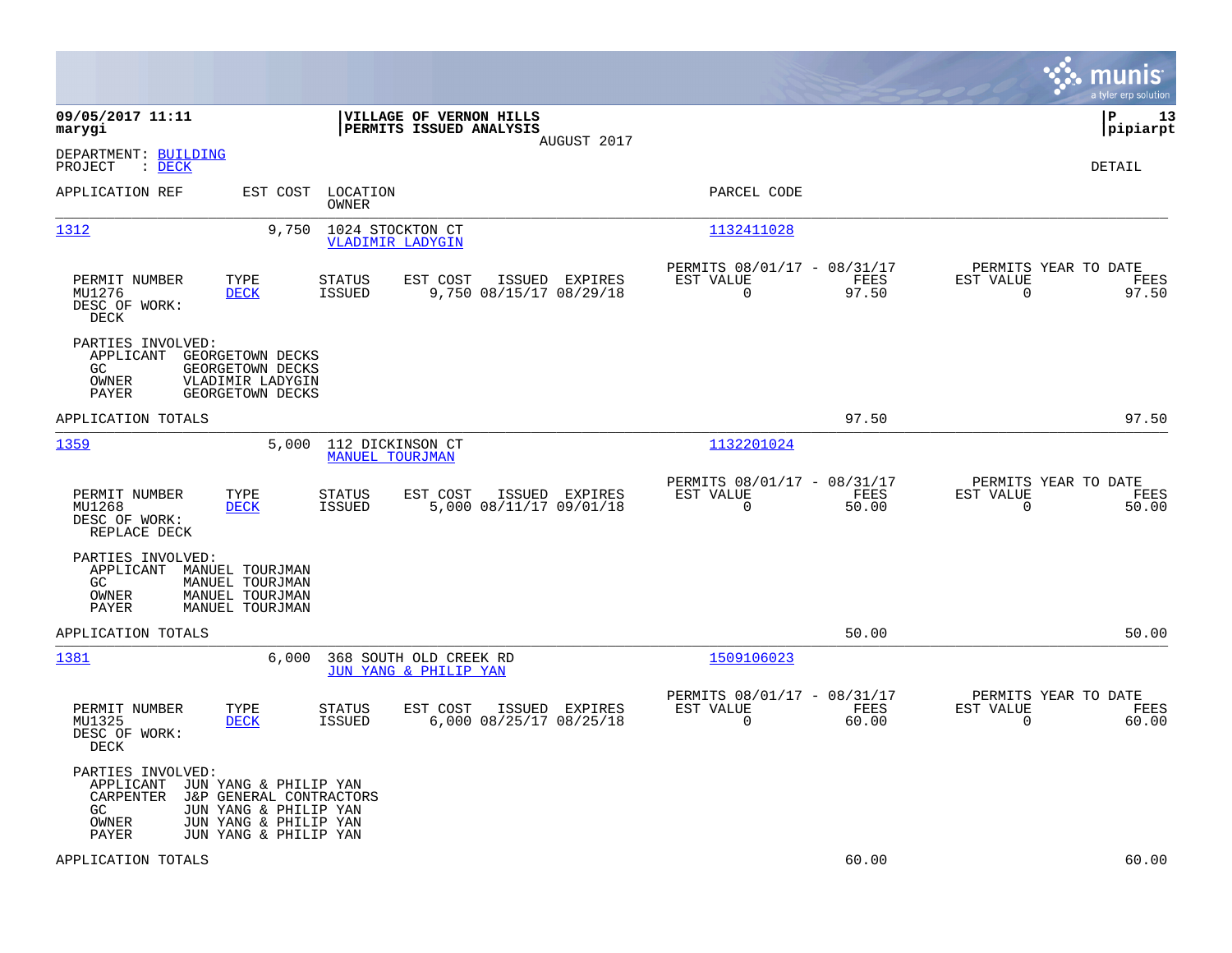|                                                        |                                                                                                 |                   |                                                    |             |                                               |                  |                                   | <b>munis</b><br>a tyler erp solution |
|--------------------------------------------------------|-------------------------------------------------------------------------------------------------|-------------------|----------------------------------------------------|-------------|-----------------------------------------------|------------------|-----------------------------------|--------------------------------------|
| 09/05/2017 11:11<br>marygi                             |                                                                                                 |                   | VILLAGE OF VERNON HILLS<br>PERMITS ISSUED ANALYSIS | AUGUST 2017 |                                               |                  |                                   | 14<br>∣₽<br> pipiarpt                |
| DEPARTMENT: BUILDING<br>PROJECT<br>$\therefore$ DECK   |                                                                                                 |                   |                                                    |             |                                               |                  |                                   | DETAIL                               |
| APPLICATION REF                                        | EST COST                                                                                        | LOCATION<br>OWNER |                                                    |             | PARCEL CODE                                   |                  |                                   |                                      |
| 1418                                                   | 11,000                                                                                          |                   | 1104 MARLOWE PL<br>MATHAI M & MARIAMMA JOSEPH      |             | 1132401005                                    |                  |                                   |                                      |
| PERMIT NUMBER<br>MU1344<br>DESC OF WORK:<br>DECK       | TYPE<br><b>DECK</b>                                                                             | STATUS<br>ISSUED  | EST COST<br>ISSUED<br>11,000 08/30/17 08/30/18     | EXPIRES     | PERMITS 08/01/17 - 08/31/17<br>EST VALUE<br>0 | FEES<br>110.00   | PERMITS YEAR TO DATE<br>EST VALUE | FEES<br>110.00                       |
| PARTIES INVOLVED:<br>APPLICANT<br>GC<br>OWNER<br>PAYER | ROCK SOLID BUILDERS<br>ROCK SOLID BUILDERS<br>MATHAI M & MARIAMMA JOSEPH<br>ROCK SOLID BUILDERS |                   |                                                    |             |                                               |                  |                                   |                                      |
| APPLICATION TOTALS<br>PROJECT TOTALS                   |                                                                                                 |                   |                                                    |             | 0                                             | 110.00<br>317.50 |                                   | 110.00<br>317.50                     |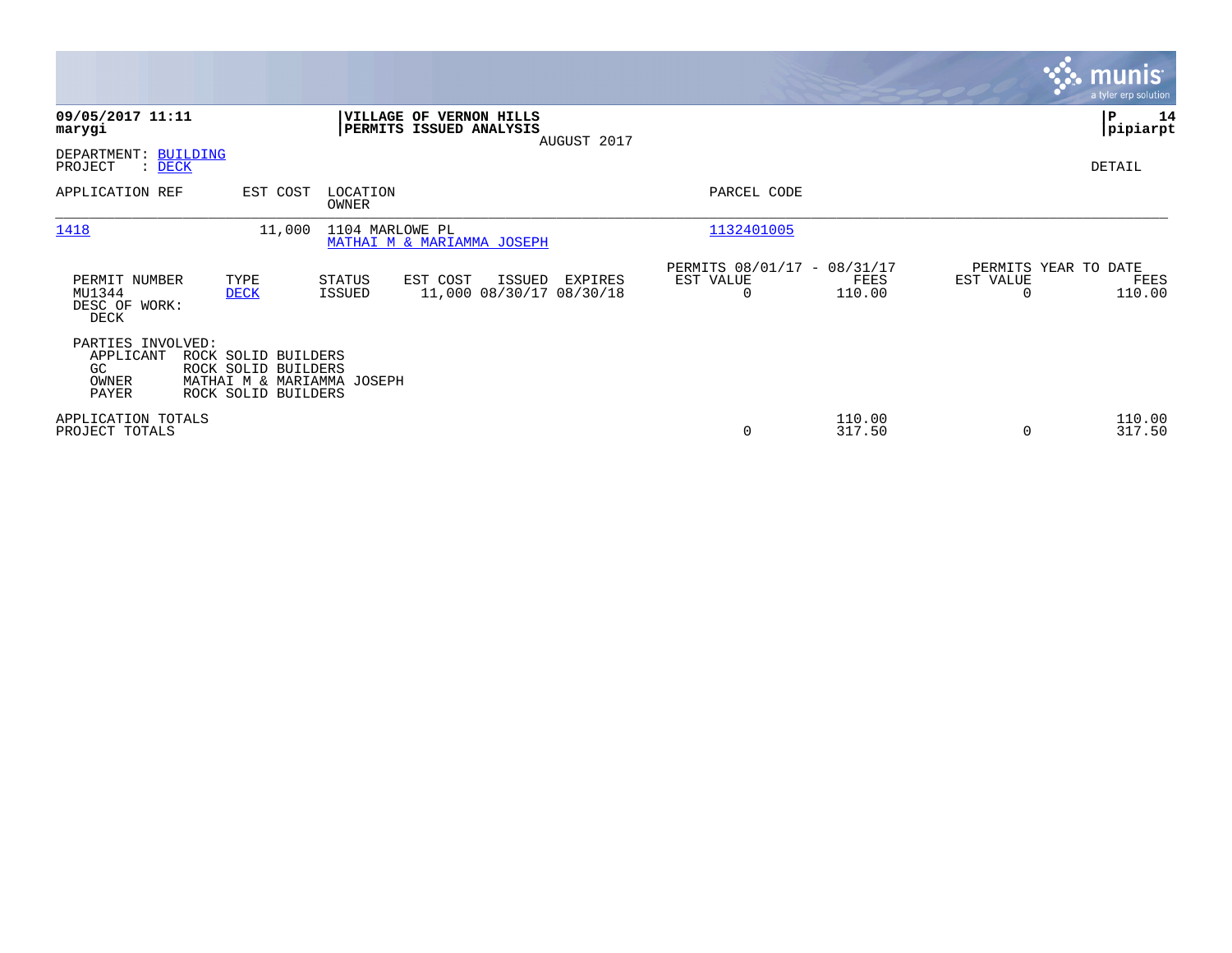|                                                                                                                                                               |                                                                                                                              |                                                                             | munis<br>a tyler erp solution                                        |
|---------------------------------------------------------------------------------------------------------------------------------------------------------------|------------------------------------------------------------------------------------------------------------------------------|-----------------------------------------------------------------------------|----------------------------------------------------------------------|
| 09/05/2017 11:11<br>marygi                                                                                                                                    | VILLAGE OF VERNON HILLS<br>PERMITS ISSUED ANALYSIS                                                                           |                                                                             | 15<br>ΙP<br> pipiarpt                                                |
| DEPARTMENT: BUILDING<br>PROJECT<br>: <u>DRIVEWAY</u>                                                                                                          |                                                                                                                              | AUGUST 2017                                                                 | DETAIL                                                               |
| APPLICATION REF                                                                                                                                               | LOCATION<br>EST COST<br>OWNER                                                                                                | PARCEL CODE                                                                 |                                                                      |
| <u> 1171</u>                                                                                                                                                  | 28,250<br>Manor Homes<br>MANORHOMES OF N.C. TOWN HOMEOWNERS ASSN.                                                            | 1133101390                                                                  |                                                                      |
| PERMIT NUMBER<br>TYPE<br>MU1266<br><b>DRVWY</b><br>DESC OF WORK:<br>R&R APRONS AND CURB CUTS<br>BROOK, BLUE WATER, STREAMWOOD, CLAIRMONT<br>PARTIES INVOLVED: | EST COST<br>STATUS<br>ISSUED EXPIRES<br><b>ISSUED</b><br>28, 250 08/11/17 08/11/18                                           | PERMITS 08/01/17 - 08/31/17<br>EST VALUE<br>FEES<br>$\mathbf 0$<br>1,130.00 | PERMITS YEAR TO DATE<br>EST VALUE<br>FEES<br>$\mathbf 0$<br>1,130.00 |
| APPLICANT FRANK'S CONCRETE COMPANY<br>CONCRETE<br>GC<br>OWNER<br>PAYER                                                                                        | FRANK'S CONCRETE COMPANY<br>FRANK'S CONCRETE COMPANY<br>MANORHOMES OF N.C. TOWN HOMEOWNERS ASSN.<br>FRANK'S CONCRETE COMPANY |                                                                             |                                                                      |
| APPLICATION TOTALS                                                                                                                                            |                                                                                                                              | 1,130.00                                                                    | 1,130.00                                                             |
| 1261                                                                                                                                                          | 5,360<br>505 CHESTERFIELD LN<br>FEI-PING CHEN                                                                                | 1508404010                                                                  |                                                                      |
| PERMIT NUMBER<br>TYPE<br>MU1238<br><b>DRVWY</b><br>DESC OF WORK:<br>DRIVEWAY AND SIDEWALK                                                                     | STATUS<br>EST COST<br>ISSUED EXPIRES<br>5,360 08/04/17 08/04/18<br>ISSUED                                                    | PERMITS 08/01/17 - 08/31/17<br>EST VALUE<br>FEES<br>$\mathbf 0$<br>53.60    | PERMITS YEAR TO DATE<br>EST VALUE<br>FEES<br>$\mathbf 0$<br>53.60    |
| PARTIES INVOLVED:<br>APPLICANT<br>FEI-PING CHEN<br>CONCRETE<br>FORTIS<br>GC<br>FEI-PING CHEN<br>OWNER<br>FEI-PING CHEN<br>PAYER<br>FEI-PING CHEN              |                                                                                                                              |                                                                             |                                                                      |
| APPLICATION TOTALS                                                                                                                                            |                                                                                                                              | 53.60                                                                       | 53.60                                                                |
| 1283                                                                                                                                                          | 2,385<br>369S HOBBLE BUSH LN<br>JINGDONG ZENG & NING ZHENG                                                                   | 1509108007                                                                  |                                                                      |
| PERMIT NUMBER<br>TYPE<br>MU1240<br><b>DRVWY</b><br>DESC OF WORK:<br>DRIVEWAY                                                                                  | STATUS<br>EST COST<br>ISSUED EXPIRES<br>2,385 08/04/17 08/18/18<br><b>ISSUED</b>                                             | PERMITS 08/01/17 - 08/31/17<br>EST VALUE<br>FEES<br>0<br>50.00              | PERMITS YEAR TO DATE<br>EST VALUE<br>FEES<br>50.00<br>0              |
| PARTIES INVOLVED:<br>APPLICANT JINGDONG ZENG & NING ZHENG<br>GC.<br>GC<br>OWNER<br>PAYER                                                                      | AMERICAN ASPHALT MAINTENANCE INC<br>JINGDONG ZENG & NING ZHENG<br>JINGDONG ZENG & NING ZHENG<br>JINGDONG ZENG & NING ZHENG   |                                                                             |                                                                      |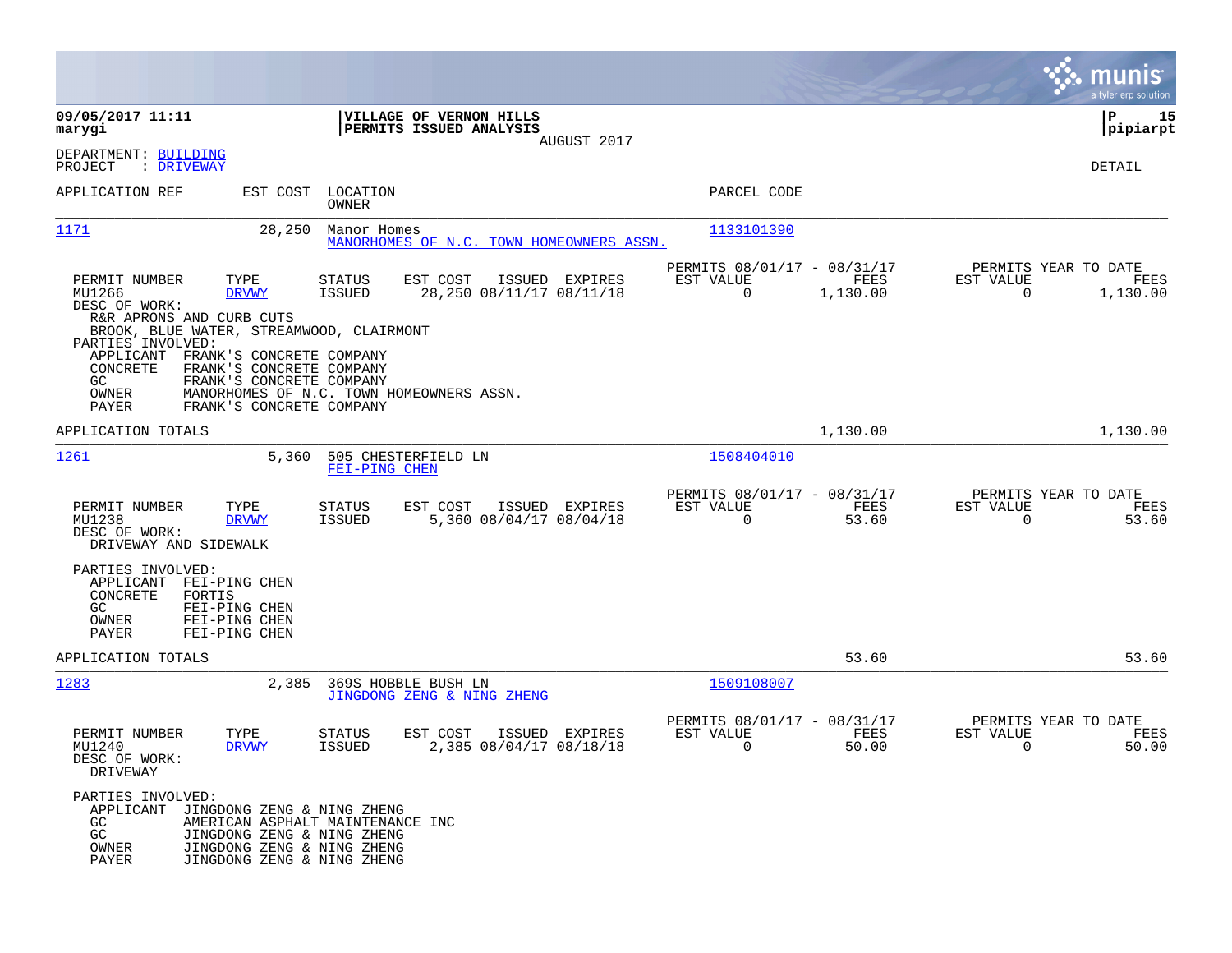|                                                                                                                                                                                                |                                                                   |                                                      |                                   | munis<br>a tyler erp solution                        |
|------------------------------------------------------------------------------------------------------------------------------------------------------------------------------------------------|-------------------------------------------------------------------|------------------------------------------------------|-----------------------------------|------------------------------------------------------|
| 09/05/2017 11:11<br>marygi                                                                                                                                                                     | VILLAGE OF VERNON HILLS<br>PERMITS ISSUED ANALYSIS<br>AUGUST 2017 |                                                      |                                   | P<br>16<br> pipiarpt                                 |
| DEPARTMENT: BUILDING<br>PROJECT<br>: DRIVEWAY                                                                                                                                                  |                                                                   |                                                      |                                   | <b>DETAIL</b>                                        |
| APPLICATION REF<br>EST COST<br>LOCATION<br><b>OWNER</b>                                                                                                                                        |                                                                   | PARCEL CODE                                          |                                   |                                                      |
| APPLICATION TOTALS                                                                                                                                                                             |                                                                   |                                                      | 50.00                             | 50.00                                                |
| 1374<br>3,900                                                                                                                                                                                  | 501 WESTMORELAND DR<br>ANA MARIE MALUNHAO                         | 1508107067                                           |                                   |                                                      |
| PERMIT NUMBER<br>TYPE<br><b>STATUS</b><br>MU1311<br><b>ISSUED</b><br><b>DRVWY</b><br>DESC OF WORK:<br>DRIVEWAY                                                                                 | EST COST<br>ISSUED EXPIRES<br>3,900 08/23/17 08/23/18             | PERMITS 08/01/17 - 08/31/17<br>EST VALUE<br>$\Omega$ | <b>FEES</b><br>EST VALUE<br>50.00 | PERMITS YEAR TO DATE<br>FEES<br>$\mathbf 0$<br>50.00 |
| PARTIES INVOLVED:<br>APPLICANT<br>ANA MARIE MALUNHAO<br>KAPLAN PAVING<br>GC.<br>ANA MARIE MALUNHAO<br>GC<br>ANA MARIE MALUNHAO<br>OWNER<br><b>PAYER</b><br>ANA MARIE MALUNHAO                  |                                                                   |                                                      |                                   |                                                      |
| APPLICATION TOTALS                                                                                                                                                                             |                                                                   |                                                      | 50.00                             | 50.00                                                |
| 1380<br>7,200                                                                                                                                                                                  | 271S BALTUSROL DR<br>PETER & JULIE BOEHMER                        | 1133116021                                           |                                   |                                                      |
| PERMIT NUMBER<br>TYPE<br>STATUS<br>MU1303<br><b>ISSUED</b><br><b>DRVWY</b><br>DESC OF WORK:<br>DRIVEWAY                                                                                        | EST COST<br>ISSUED<br><b>EXPIRES</b><br>7,200 08/21/17 08/21/18   | PERMITS 08/01/17 - 08/31/17<br>EST VALUE<br>$\Omega$ | <b>FEES</b><br>EST VALUE<br>72.00 | PERMITS YEAR TO DATE<br>FEES<br>$\Omega$<br>72.00    |
| PARTIES INVOLVED:<br>APPLICANT<br>PETER & JULIE BOEHMER<br>GC<br>NORTHRANGE CONCRETE<br>GC<br>PETER & JULIE BOEHMER<br>OWNER<br>PETER & JULIE BOEHMER<br><b>PAYER</b><br>PETER & JULIE BOEHMER |                                                                   |                                                      |                                   |                                                      |
| APPLICATION TOTALS<br>PROJECT TOTALS                                                                                                                                                           |                                                                   | $\Omega$                                             | 72.00<br>1,355.60                 | 72.00<br>$\Omega$<br>1,355.60                        |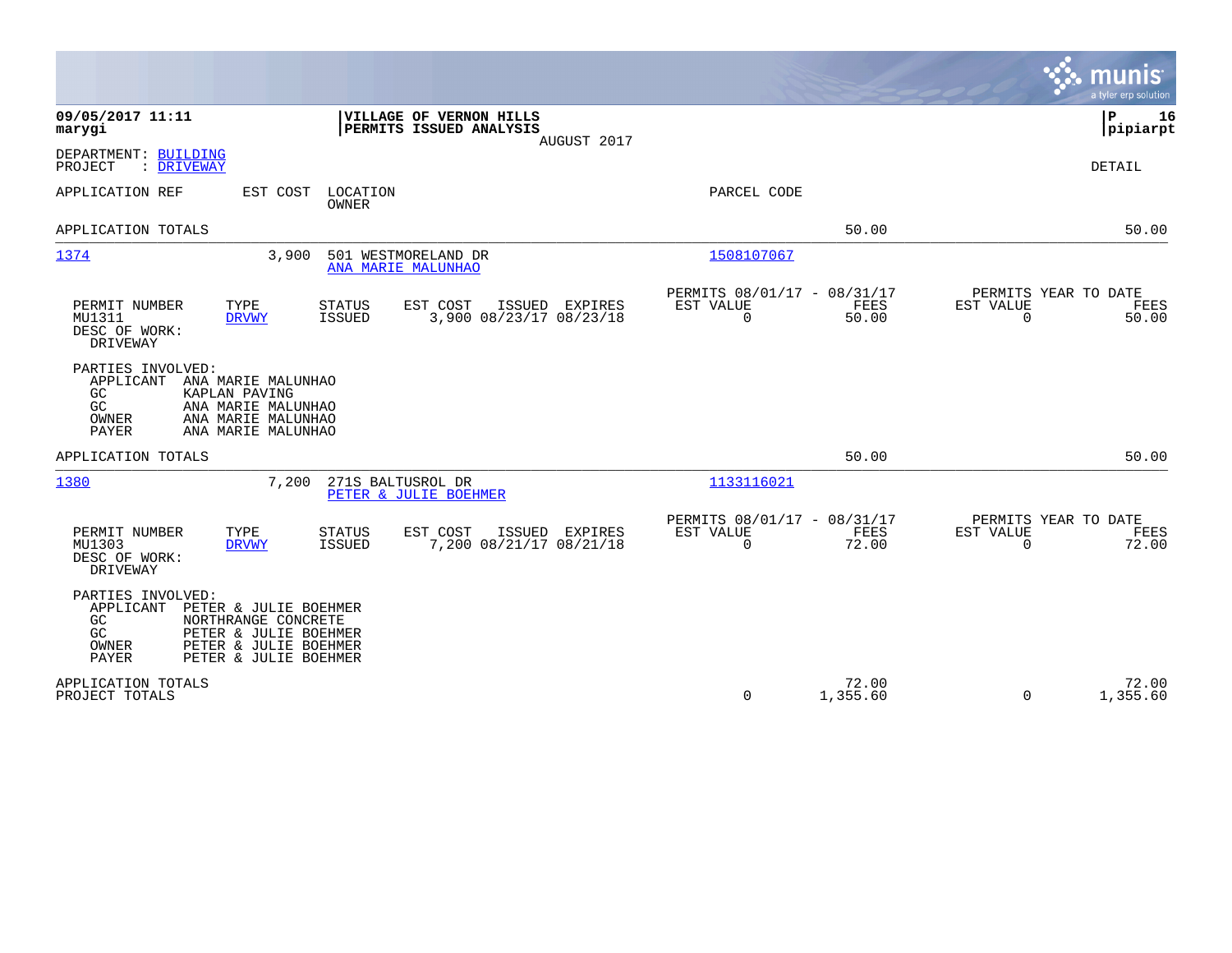|                                                                                                                                                                                                                       |                                                                                     |                                                                                 | munis<br>a tyler erp solution                                        |
|-----------------------------------------------------------------------------------------------------------------------------------------------------------------------------------------------------------------------|-------------------------------------------------------------------------------------|---------------------------------------------------------------------------------|----------------------------------------------------------------------|
| 09/05/2017 11:11<br>marygi                                                                                                                                                                                            | VILLAGE OF VERNON HILLS<br>PERMITS ISSUED ANALYSIS                                  |                                                                                 | P<br>17<br> pipiarpt                                                 |
| DEPARTMENT: BUILDING<br>PROJECT<br>: FENCE                                                                                                                                                                            | AUGUST 2017                                                                         |                                                                                 | DETAIL                                                               |
| APPLICATION REF                                                                                                                                                                                                       | EST COST LOCATION<br>OWNER                                                          | PARCEL CODE                                                                     |                                                                      |
| 1143<br>4,800                                                                                                                                                                                                         | 212 ASHLAND CT<br>JOSEPH R & MADONNA M LIRA                                         | 1505406023                                                                      |                                                                      |
| PERMIT NUMBER<br>TYPE<br>MU1250<br><b>FENCE</b><br>DESC OF WORK:<br>FENCE                                                                                                                                             | <b>STATUS</b><br>EXPIRES<br>EST COST<br>ISSUED<br>COMPLT<br>4,800 08/08/17 08/15/18 | PERMITS 08/01/17 - 08/31/17<br>EST VALUE<br>FEES<br>$\mathbf 0$<br>50.00        | PERMITS YEAR TO DATE<br>EST VALUE<br>FEES<br>$\overline{0}$<br>50.00 |
| PARTIES INVOLVED:<br>APPLICANT<br>JOSEPH R & MADONNA M LIRA<br>FENCE<br>ARONSON FENCE<br>GC.<br>JOSEPH R & MADONNA M LIRA<br>$\sqrt{\text{OWNER}}$<br>JOSEPH R & MADONNA M LIRA<br>PAYER<br>JOSEPH R & MADONNA M LIRA |                                                                                     |                                                                                 |                                                                      |
| APPLICATION TOTALS                                                                                                                                                                                                    |                                                                                     | 50.00                                                                           | 50.00                                                                |
| 1255<br>650                                                                                                                                                                                                           | 111 HAMPTON PL<br><b>JANET UKO</b>                                                  | 1132408065                                                                      |                                                                      |
| PERMIT NUMBER<br>TYPE<br>MU1302<br><b>FENCE</b><br>DESC OF WORK:<br>FENCE                                                                                                                                             | EST COST<br>ISSUED EXPIRES<br>STATUS<br>650 08/21/17 09/05/18<br><b>ISSUED</b>      | PERMITS 08/01/17 - 08/31/17<br>EST VALUE<br><b>FEES</b><br>$\mathbf 0$<br>30.00 | PERMITS YEAR TO DATE<br>EST VALUE<br>FEES<br>$\mathbf 0$<br>30.00    |
| PARTIES INVOLVED:<br>APPLICANT<br>JANET UKO<br>FENCE<br>VITO DI PINTO LANDSCAPE<br>GC<br>JANET UKO<br>JANET UKO<br>OWNER<br>PAYER<br>JANET UKO                                                                        |                                                                                     |                                                                                 |                                                                      |
| APPLICATION TOTALS                                                                                                                                                                                                    |                                                                                     | 30.00                                                                           | 30.00                                                                |
| 1257<br>2,230                                                                                                                                                                                                         | 1100 SWINBURNE PL<br>BRIAN V & BARBARA L PETTERSEN                                  | 1132302010                                                                      |                                                                      |
| PERMIT NUMBER<br>TYPE<br>MU1232<br><b>FENCE</b><br>DESC OF WORK:<br>FENCE                                                                                                                                             | EST COST<br>ISSUED EXPIRES<br>STATUS<br>2,230 08/02/17 08/16/18<br>COMPLT           | PERMITS 08/01/17 - 08/31/17<br>EST VALUE<br>FEES<br>0<br>50.00                  | PERMITS YEAR TO DATE<br>EST VALUE<br>FEES<br>0<br>50.00              |
| PARTIES INVOLVED:<br>APPLICANT<br>BRIAN V & BARBARA L PETTERSEN<br>FENCE<br>PEERLESS FENCE<br>GC<br>BRIAN V & BARBARA L PETTERSEN<br>OWNER<br>BRIAN V & BARBARA L PETTERSEN<br>PAYER<br>BRIAN V & BARBARA L PETTERSEN |                                                                                     |                                                                                 |                                                                      |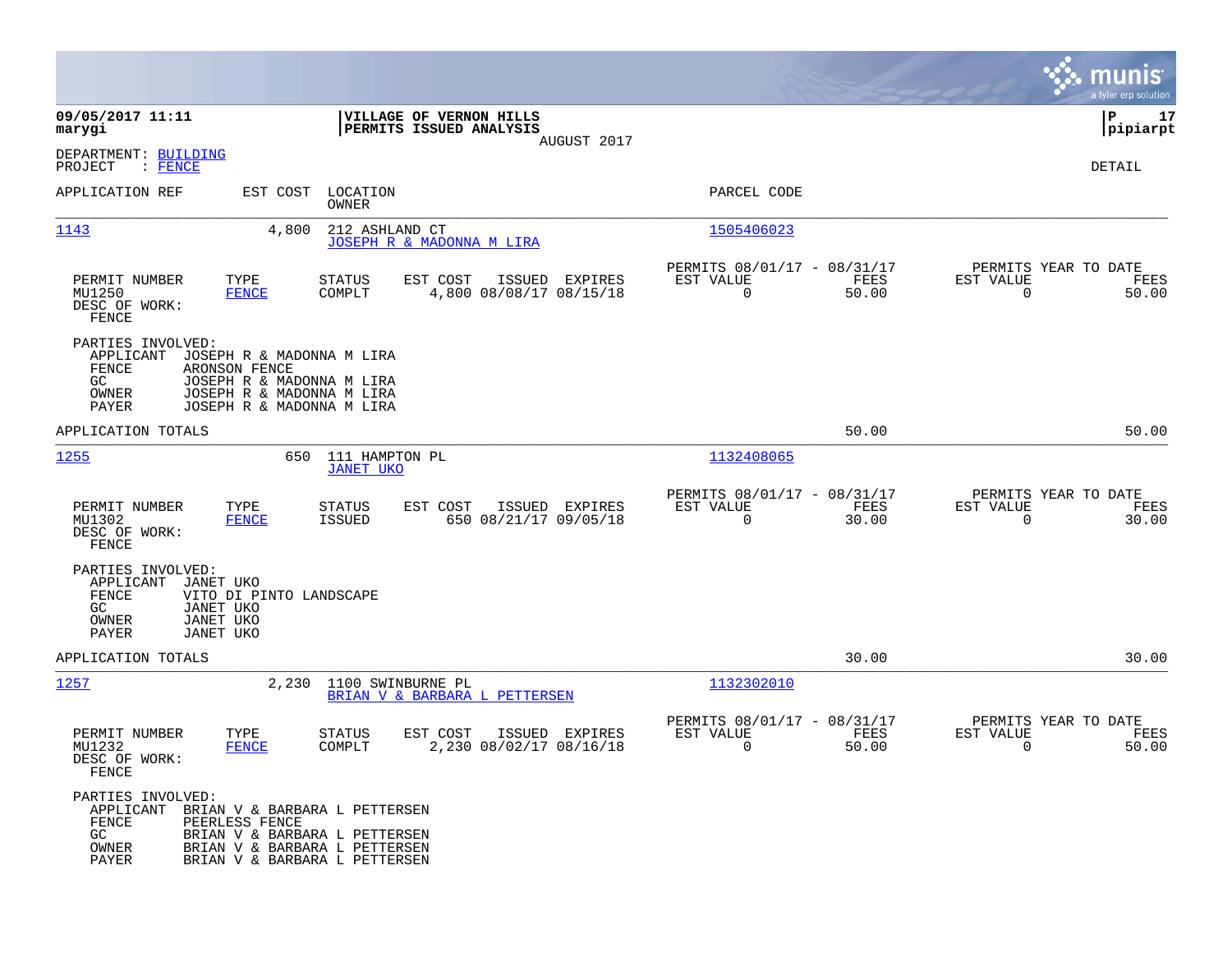|                                                                                                                                                                                                    |                                                                                         |                                                                          | munis<br>a tyler erp solution                                     |
|----------------------------------------------------------------------------------------------------------------------------------------------------------------------------------------------------|-----------------------------------------------------------------------------------------|--------------------------------------------------------------------------|-------------------------------------------------------------------|
| 09/05/2017 11:11<br>marygi                                                                                                                                                                         | VILLAGE OF VERNON HILLS<br>PERMITS ISSUED ANALYSIS<br>AUGUST 2017                       |                                                                          | P<br>18<br> pipiarpt                                              |
| DEPARTMENT: BUILDING<br>PROJECT<br>: FENCE                                                                                                                                                         |                                                                                         |                                                                          | DETAIL                                                            |
| APPLICATION REF<br>EST COST                                                                                                                                                                        | LOCATION<br>OWNER                                                                       | PARCEL CODE                                                              |                                                                   |
| APPLICATION TOTALS                                                                                                                                                                                 |                                                                                         | 50.00                                                                    | 50.00                                                             |
| 1390<br>250                                                                                                                                                                                        | 12 MAYFLOWER RD<br><b>JAGANATH RAVINDREN</b>                                            | 1504102015                                                               |                                                                   |
| PERMIT NUMBER<br>TYPE<br>MU1354<br><b>FENCE</b><br>DESC OF WORK:<br>FENCE                                                                                                                          | <b>STATUS</b><br>EST COST<br>ISSUED EXPIRES<br><b>ISSUED</b><br>250 08/31/17 08/31/18   | PERMITS 08/01/17 - 08/31/17<br>EST VALUE<br>FEES<br>0<br>30.00           | PERMITS YEAR TO DATE<br>EST VALUE<br>FEES<br>$\mathbf 0$<br>30.00 |
| PARTIES INVOLVED:<br>APPLICANT<br>JAGANATH RAVINDREN<br>FENCE<br><b>JAGANATH RAVINDREN</b><br>GC<br>JAGANATH RAVINDREN<br>OWNER<br><b>JAGANATH RAVINDREN</b><br>PAYER<br><b>JAGANATH RAVINDREN</b> |                                                                                         |                                                                          |                                                                   |
| APPLICATION TOTALS                                                                                                                                                                                 |                                                                                         | 30.00                                                                    | 30.00                                                             |
| <u> 1419</u><br>3,200                                                                                                                                                                              | 1077 DEARBORN LN<br><b>JERZY TYCZYNSK</b>                                               | 1506403009                                                               |                                                                   |
| PERMIT NUMBER<br>TYPE<br>MU1349<br><b>FENCE</b><br>DESC OF WORK:<br>FENCE                                                                                                                          | EST COST<br><b>STATUS</b><br>ISSUED EXPIRES<br><b>ISSUED</b><br>3,200 08/31/17 08/31/18 | PERMITS 08/01/17 - 08/31/17<br>FEES<br>EST VALUE<br>$\mathbf 0$<br>50.00 | PERMITS YEAR TO DATE<br>EST VALUE<br>FEES<br>$\mathbf 0$<br>50.00 |
| PARTIES INVOLVED:<br>APPLICANT<br>SAMANO FENCE<br>FENCE<br>SAMANO FENCE<br>GC.<br>SAMANO FENCE<br>JERZY TYCZYNSK<br>OWNER<br>PAYER<br>SAMANO FENCE                                                 |                                                                                         |                                                                          |                                                                   |
| APPLICATION TOTALS                                                                                                                                                                                 |                                                                                         | 50.00                                                                    | 50.00                                                             |
| 894<br>3,190                                                                                                                                                                                       | 826 SAUGATUCK TRL<br>DORIS K NAGEL                                                      | 1507211012                                                               |                                                                   |
| PERMIT NUMBER<br>TYPE<br>MU1253<br><b>FENCE</b><br>DESC OF WORK:<br>REPLACE EXISTING FENCE                                                                                                         | STATUS<br>EST COST ISSUED EXPIRES<br><b>ISSUED</b><br>3,190 08/09/17 08/11/18           | PERMITS 08/01/17 - 08/31/17<br>EST VALUE<br>FEES<br>$\Omega$<br>50.00    | PERMITS YEAR TO DATE<br>EST VALUE<br>FEES<br>$\Omega$<br>50.00    |
| PARTIES INVOLVED:<br>APPLICANT DORIS K NAGEL<br>GC<br>MEJIA FENCE<br>OWNER<br>DORIS K NAGEL                                                                                                        |                                                                                         |                                                                          |                                                                   |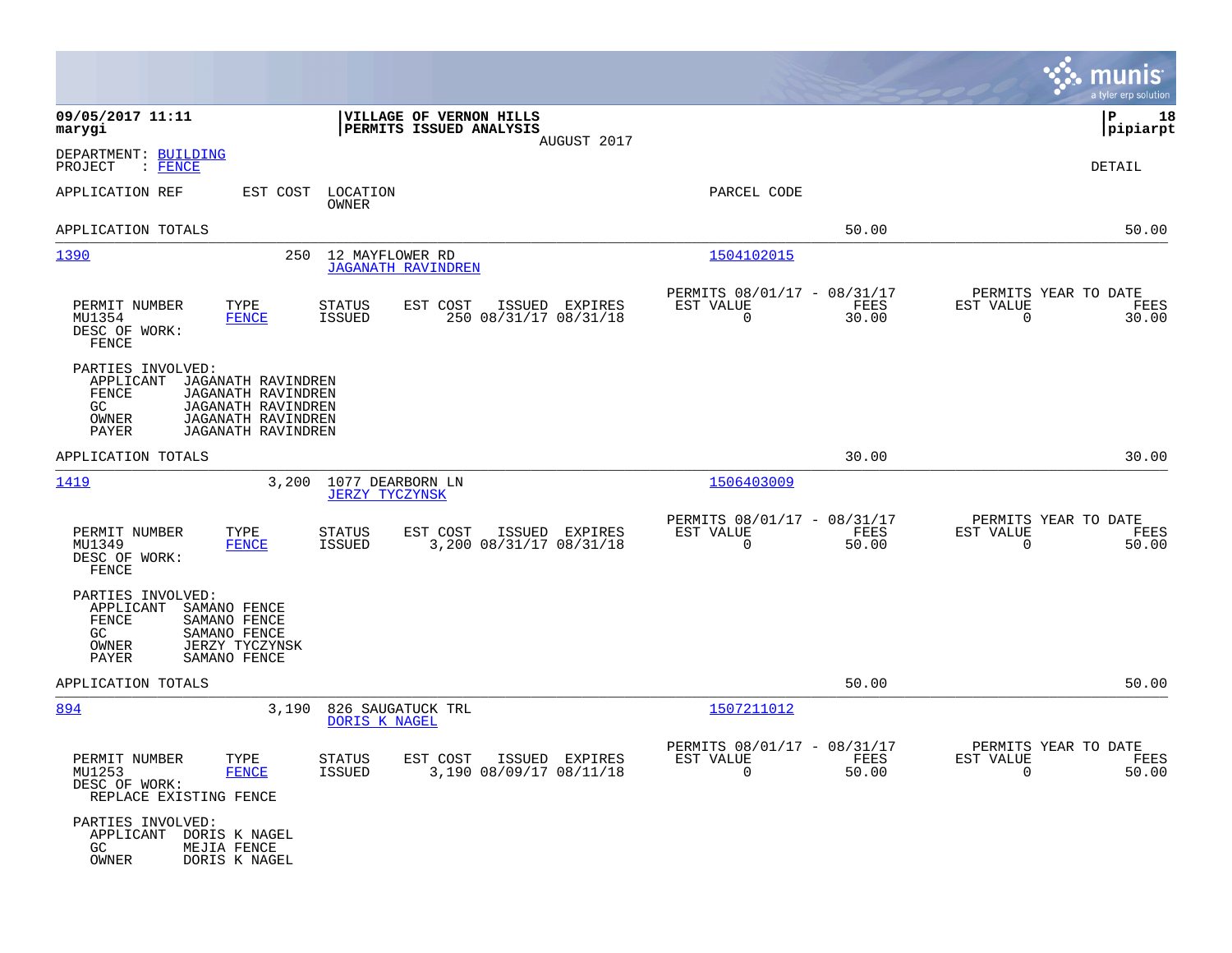|                                              |          |                                                                          |             |                 |   | <b>munis</b><br>a tyler erp solution |
|----------------------------------------------|----------|--------------------------------------------------------------------------|-------------|-----------------|---|--------------------------------------|
| 09/05/2017 11:11<br>marygi                   |          | VILLAGE OF VERNON HILLS<br><b>PERMITS ISSUED ANALYSIS</b><br>AUGUST 2017 |             |                 |   | 19<br>P<br>pipiarpt                  |
| DEPARTMENT: BUILDING<br>PROJECT<br>$:$ FENCE |          |                                                                          |             |                 |   | DETAIL                               |
| APPLICATION REF                              | EST COST | LOCATION<br>OWNER                                                        | PARCEL CODE |                 |   |                                      |
| MEJIA FENCE<br>PAYER                         |          |                                                                          |             |                 |   |                                      |
| APPLICATION TOTALS<br>PROJECT TOTALS         |          |                                                                          | 0           | 50.00<br>260.00 | 0 | 50.00<br>260.00                      |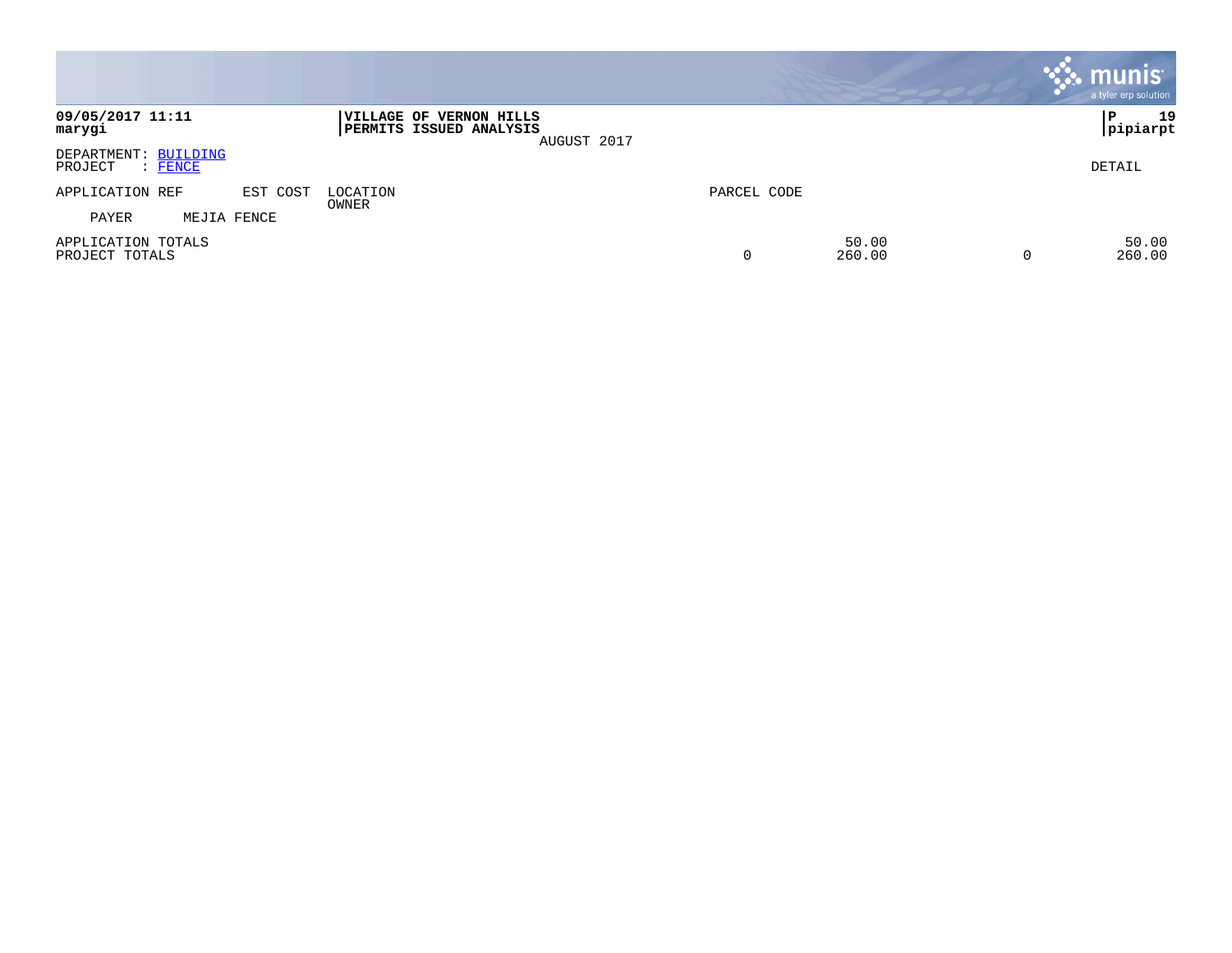|                                                                                                 |                                                                                                                                 |                                               |                                               | munis<br>a tyler erp solution                                         |
|-------------------------------------------------------------------------------------------------|---------------------------------------------------------------------------------------------------------------------------------|-----------------------------------------------|-----------------------------------------------|-----------------------------------------------------------------------|
| 09/05/2017 11:11<br>marygi                                                                      | VILLAGE OF VERNON HILLS<br>PERMITS ISSUED ANALYSIS                                                                              |                                               |                                               | l P<br>20<br> pipiarpt                                                |
| DEPARTMENT: BUILDING<br>: FIRE ALARM<br>PROJECT                                                 |                                                                                                                                 | AUGUST 2017                                   |                                               | DETAIL                                                                |
| APPLICATION REF                                                                                 | EST COST LOCATION<br>OWNER                                                                                                      | PARCEL CODE                                   |                                               |                                                                       |
| 1008                                                                                            | 7,000<br>555 EAST TOWNLINE RD 6<br>JDK & OVERLOOK TOWNLINE LLC                                                                  | 1504201018                                    |                                               |                                                                       |
| PERMIT NUMBER<br>TYPE<br>MU1254<br>DESC OF WORK:<br>FIRE ALARM                                  | EST COST<br>STATUS<br>7,000 08/09/17 08/09/18<br>FIRE ALARM ISSUED                                                              | ISSUED EXPIRES<br>EST VALUE<br>$\overline{0}$ | PERMITS 08/01/17 - 08/31/17<br>FEES<br>385.00 | PERMITS YEAR TO DATE<br>EST VALUE<br>FEES<br>$\Omega$<br>385.00       |
| PARTIES INVOLVED:<br>ALARM<br>APPLICANT<br>GC.<br><b>OCCUPANT</b><br>7 SPICES<br>OWNER<br>PAYER | OAK FIRE & SECURITY<br>OAK FIRE & SECURITY<br>OAK FIRE & SECURITY<br>JDK & OVERLOOK TOWNLINE LLC<br>OAK FIRE & SECURITY         |                                               |                                               |                                                                       |
| APPLICATION TOTALS                                                                              |                                                                                                                                 |                                               | 385.00                                        | 385.00                                                                |
| 1285                                                                                            | 6,000<br>562 BUNKER CT<br>CONTINENTAL EXECUTIVE PARKE, LLC                                                                      | 1504202144                                    |                                               |                                                                       |
| PERMIT NUMBER<br>TYPE<br>MU1219<br>DESC OF WORK:<br>FIRE ALARM                                  | STATUS<br>EST COST<br>FIRE ALARM COMPLT<br>6,000 08/01/17 08/14/18                                                              | ISSUED EXPIRES<br>EST VALUE<br>$\Omega$       | PERMITS 08/01/17 - 08/31/17<br>FEES<br>320.00 | PERMITS YEAR TO DATE<br>EST VALUE<br>FEES<br>$\Omega$<br>320.00       |
| PARTIES INVOLVED:<br>ALARM<br>GC<br>OCCUPANT<br>OWNER<br>PAYER                                  | J.J. JONES & COMPANY<br>J.J. JONES & COMPANY<br>PARKSON CORPORATION<br>CONTINENTAL EXECUTIVE PARKE, LLC<br>J.J. JONES & COMPANY |                                               |                                               |                                                                       |
| APPLICATION TOTALS                                                                              |                                                                                                                                 |                                               | 320.00                                        | 320.00                                                                |
| 1293                                                                                            | 555 EAST TOWNLINE RD 5<br>6,320<br>JDK & OVERLOOK TOWNLINE LLC                                                                  | 1504201018                                    |                                               |                                                                       |
| PERMIT NUMBER<br>TYPE<br>MU1273<br>DESC OF WORK:<br>FIRE ALARM                                  | <b>STATUS</b><br>EST COST<br>6,320 08/15/17 08/15/18<br>FIRE ALARM ISSUED                                                       | ISSUED EXPIRES<br>EST VALUE<br>$\sim$ 0       | PERMITS 08/01/17 - 08/31/17<br>FEES<br>340.00 | PERMITS YEAR TO DATE<br>EST VALUE<br>FEES<br>340.00<br>$\overline{0}$ |
| PARTIES INVOLVED:<br>ALARM<br>APPLICANT FOX VALLEY FIRE SYSTEM<br>GC<br>OCCUPANT                | FOX VALLEY FIRE SYSTEM<br>FOX VALLEY FIRE SYSTEM<br>TOWNLINE ANIMAL HOSPITAL                                                    |                                               |                                               |                                                                       |

 $\mathcal{L}^{\text{max}}$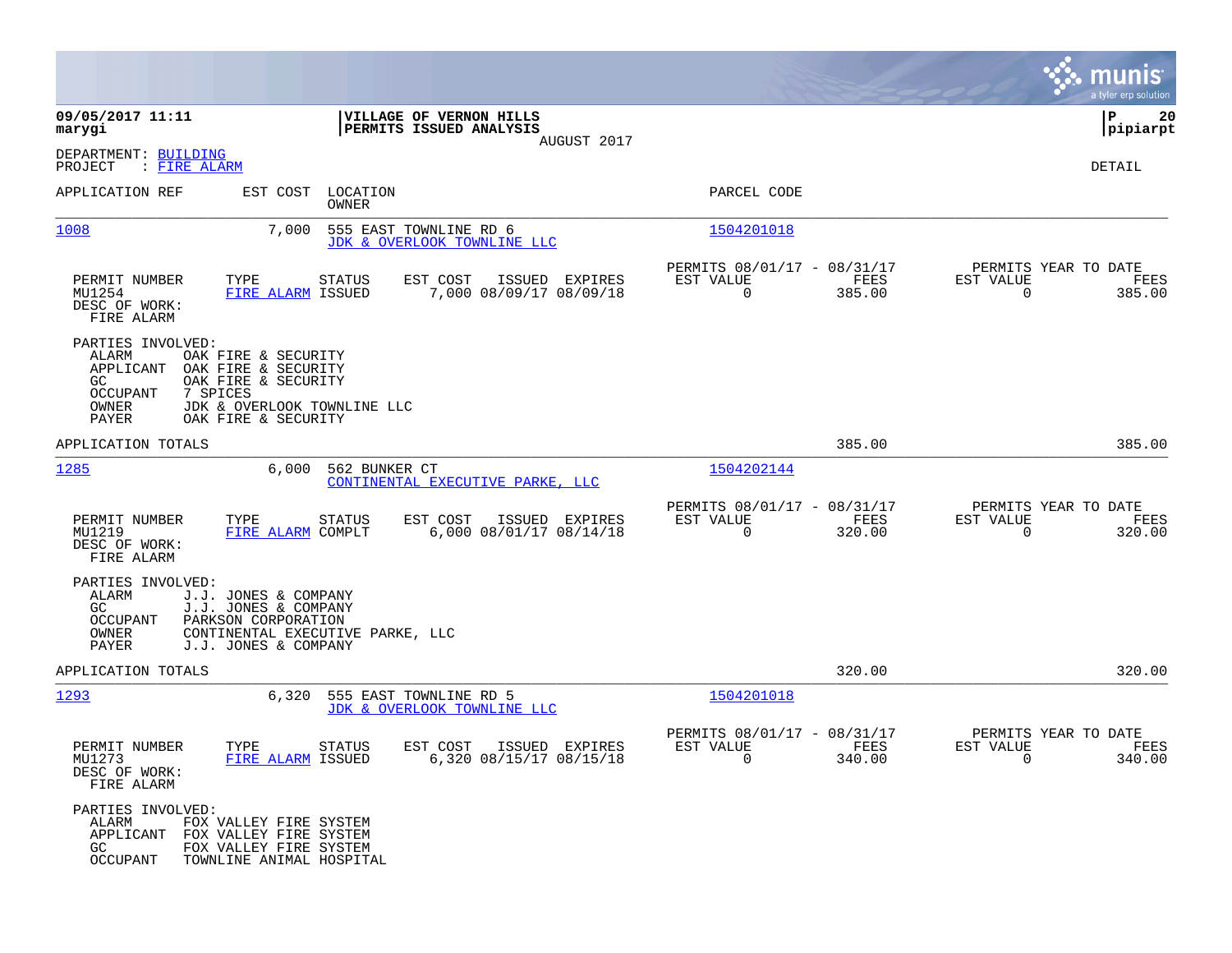|                                                                                                                                                                                                                               |                                                                           | munis<br>a tyler erp solution                                   |
|-------------------------------------------------------------------------------------------------------------------------------------------------------------------------------------------------------------------------------|---------------------------------------------------------------------------|-----------------------------------------------------------------|
| 09/05/2017 11:11<br>VILLAGE OF VERNON HILLS<br>marygi<br>PERMITS ISSUED ANALYSIS<br>AUGUST 2017                                                                                                                               |                                                                           | 21<br>ΙP<br> pipiarpt                                           |
| DEPARTMENT: BUILDING<br>PROJECT<br>: FIRE ALARM                                                                                                                                                                               |                                                                           | DETAIL                                                          |
| EST COST LOCATION<br>APPLICATION REF<br>OWNER<br>JDK & OVERLOOK TOWNLINE LLC<br>OWNER<br><b>PAYER</b><br>FOX VALLEY FIRE SYSTEM                                                                                               | PARCEL CODE                                                               |                                                                 |
| APPLICATION TOTALS                                                                                                                                                                                                            | 340.00                                                                    | 340.00                                                          |
| 1375<br>7,800<br>701 NORTH MILWAUKEE AVE 246<br>INLAND REAL ESTATE CORPORATION                                                                                                                                                | 1503102018                                                                |                                                                 |
| EST COST<br>PERMIT NUMBER<br>TYPE<br><b>STATUS</b><br>ISSUED EXPIRES<br>MU1340<br>FIRE ALARM ISSUED<br>7,800 08/30/17 08/30/18<br>DESC OF WORK:<br>FIRE ALARM                                                                 | PERMITS 08/01/17 - 08/31/17<br>EST VALUE<br>FEES<br>$\mathbf 0$<br>428.00 | PERMITS YEAR TO DATE<br>EST VALUE<br>FEES<br>$\Omega$<br>428.00 |
| PARTIES INVOLVED:<br>ALARM<br>BULLDOG SECURITY INC<br>APPLICANT<br>BULLDOG SECURITY INC<br>BULLDOG SECURITY INC<br>GC.<br>OCCUPANT<br>LIL KICKERS<br>OWNER<br>INLAND REAL ESTATE CORPORATION<br>PAYER<br>BULLDOG SECURITY INC |                                                                           |                                                                 |
| APPLICATION TOTALS                                                                                                                                                                                                            | 428.00                                                                    | 428.00                                                          |
| 475<br>1,500<br>850 NORTH MILWAUKEE AVE 103<br>CAL SAG RETAIL PARTNERS LLC                                                                                                                                                    | 1133401016                                                                |                                                                 |
| PERMIT NUMBER<br>TYPE<br><b>STATUS</b><br>EST COST<br>ISSUED EXPIRES<br>MU1283<br>FIRE ALARM ISSUED<br>1,500 08/17/17 08/17/18<br>DESC OF WORK:<br>FIRE ALARM                                                                 | PERMITS 08/01/17 - 08/31/17<br>EST VALUE<br>FEES<br>$\mathbf 0$<br>335.00 | PERMITS YEAR TO DATE<br>EST VALUE<br>FEES<br>$\Omega$<br>335.00 |
| PARTIES INVOLVED:<br><b>ALARM</b><br>GREAT LAKES ELECTRIC<br>GC<br>GREAT LAKES ELECTRIC<br>OCCUPANT<br>SMART CHOICE MRI<br>OWNER<br>CAL SAG RETAIL PARTNERS LLC<br><b>PAYER</b><br>GREAT LAKES ELECTRIC                       |                                                                           |                                                                 |
| APPLICATION TOTALS<br>PROJECT TOTALS                                                                                                                                                                                          | 335.00<br>0<br>1,808.00                                                   | 335.00<br>1,808.00<br>$\Omega$                                  |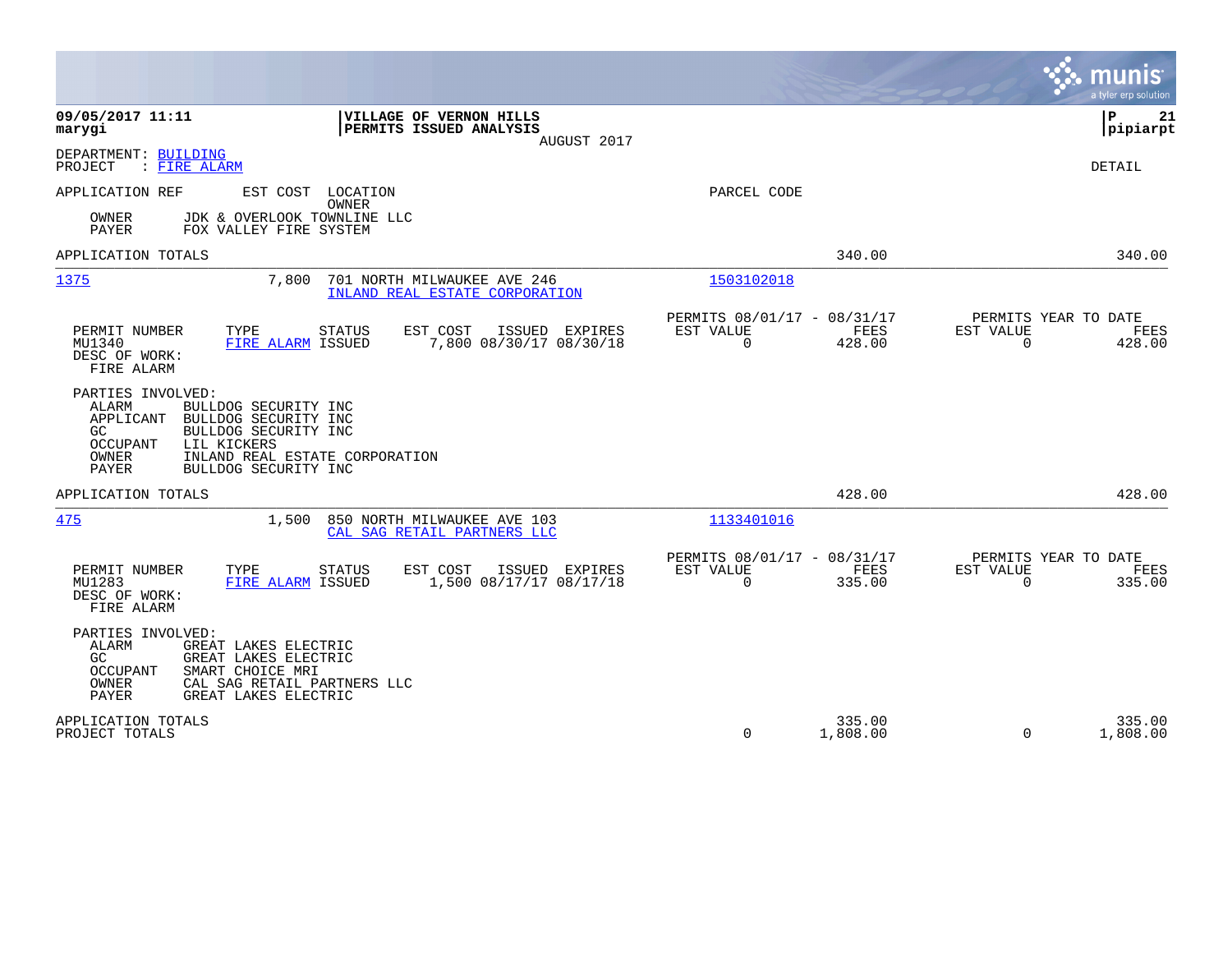|                                                                                                                                                                                                                                                       |                                                                                         |                                                         |                | munis<br>a tyler erp solution                                      |
|-------------------------------------------------------------------------------------------------------------------------------------------------------------------------------------------------------------------------------------------------------|-----------------------------------------------------------------------------------------|---------------------------------------------------------|----------------|--------------------------------------------------------------------|
| 09/05/2017 11:11<br>marygi                                                                                                                                                                                                                            | VILLAGE OF VERNON HILLS<br>PERMITS ISSUED ANALYSIS                                      |                                                         |                | ΙP<br>22<br> pipiarpt                                              |
| DEPARTMENT: BUILDING<br>PROJECT<br>: FIRE SPRINKLER                                                                                                                                                                                                   | AUGUST 2017                                                                             |                                                         |                | DETAIL                                                             |
| EST COST<br>APPLICATION REF                                                                                                                                                                                                                           | LOCATION<br>OWNER                                                                       | PARCEL CODE                                             |                |                                                                    |
| 1250<br>8,000                                                                                                                                                                                                                                         | 800 WOODLANDS PKY<br>KANAFLEX CORPORATION                                               | 1515103018                                              |                |                                                                    |
| TYPE<br>PERMIT NUMBER<br>MU1249<br>FIRE SPR<br>DESC OF WORK:<br>FIRE SPRINKLER                                                                                                                                                                        | EST COST<br><b>STATUS</b><br>ISSUED EXPIRES<br>ISSUED<br>8,000 08/08/17 08/08/18        | PERMITS 08/01/17 - 08/31/17<br>EST VALUE<br>$\Omega$    | FEES<br>457.00 | PERMITS YEAR TO DATE<br>EST VALUE<br>FEES<br>$\mathbf 0$<br>457.00 |
| PARTIES INVOLVED:<br>APPLICANT KANAFLEX CORPORATION<br>FIRE SPRIN FOX VALLEY FIRE SYSTEM<br>GC<br>KANAFLEX CORPORATION<br><b>OCCUPANT</b><br>KANAFLEX CORPORATION<br>OWNER<br>KANAFLEX CORPORATION<br><b>PAYER</b><br>KANAFLEX CORPORATION            |                                                                                         |                                                         |                |                                                                    |
| APPLICATION TOTALS                                                                                                                                                                                                                                    |                                                                                         |                                                         | 457.00         | 457.00                                                             |
| 1259<br>12,500                                                                                                                                                                                                                                        | 544 LAKEVIEW PKY 100<br>COLLIERS INTERNATIONAL                                          | 1504202152                                              |                |                                                                    |
| PERMIT NUMBER<br>TYPE<br>FIRE SPR<br>MU1223<br>DESC OF WORK:<br>FIRE SPRINKLERS                                                                                                                                                                       | <b>STATUS</b><br>EST COST<br>ISSUED EXPIRES<br>12,500 08/01/17 08/31/18<br>COMPLT       | PERMITS 08/01/17 - 08/31/17<br>EST VALUE<br>$\mathbf 0$ | FEES<br>487.00 | PERMITS YEAR TO DATE<br>EST VALUE<br>FEES<br>0<br>487.00           |
| PARTIES INVOLVED:<br>APPLICANT GREAT LAKES PLUMBING & HEATING CO<br>FIRE SPRIN GREAT LAKES PLUMBING & HEATING CO<br>GC.<br>GREAT LAKES PLUMBING & HEATING CO<br>OCCUPANT<br><b>BRUNSWICK</b><br>OWNER<br>COLLIERS INTERNATIONAL<br>PAYER<br>KIN O LAU |                                                                                         |                                                         |                |                                                                    |
| APPLICATION TOTALS                                                                                                                                                                                                                                    |                                                                                         |                                                         | 487.00         | 487.00                                                             |
| <u> 1299</u><br>2,131                                                                                                                                                                                                                                 | 75 NORTH FAIRWAY DR<br>JANKO ALCION VERNON HILLS LLC                                    | 1504402016                                              |                |                                                                    |
| PERMIT NUMBER<br>TYPE<br>MU1263<br><b>FIRE SPR</b><br>DESC OF WORK:<br>FIRE SPRINKLERS                                                                                                                                                                | <b>STATUS</b><br>EST COST<br>ISSUED EXPIRES<br><b>ISSUED</b><br>2,131 08/10/17 08/10/18 | PERMITS 08/01/17 - 08/31/17<br>EST VALUE<br>0           | FEES<br>284.00 | PERMITS YEAR TO DATE<br>EST VALUE<br>FEES<br>$\mathbf 0$<br>284.00 |
| PARTIES INVOLVED:<br>APPLICANT<br>FIRE SPRIN UNITED STATES ALLIANCE FIRE PROTECTION<br>GC                                                                                                                                                             | UNITED STATES ALLIANCE FIRE PROTECTION<br>UNITED STATES ALLIANCE FIRE PROTECTION        |                                                         |                |                                                                    |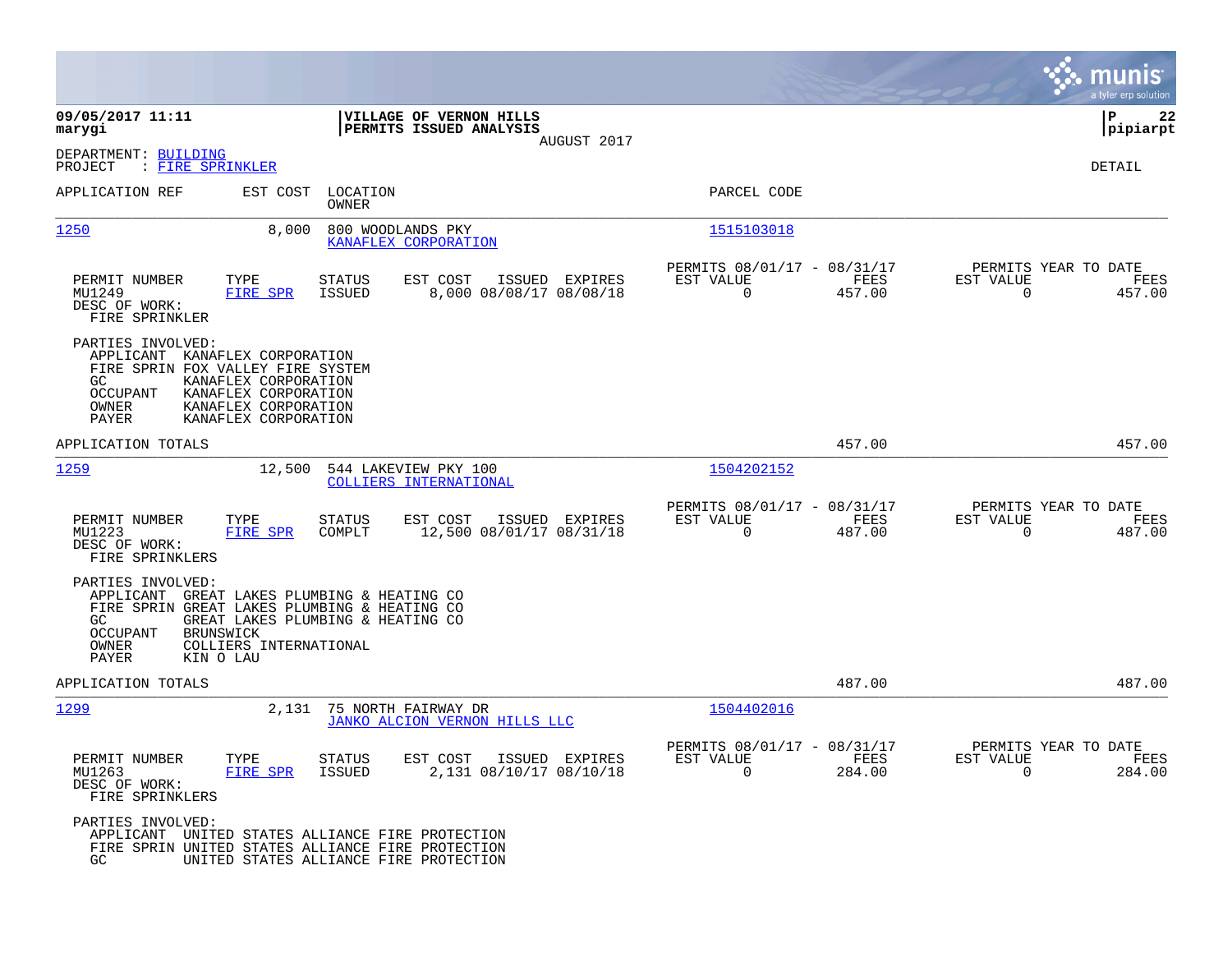|                                                                                                                                                                                                                                                                                                                         |                                                                                  | munis<br>a tyler erp solution                                      |
|-------------------------------------------------------------------------------------------------------------------------------------------------------------------------------------------------------------------------------------------------------------------------------------------------------------------------|----------------------------------------------------------------------------------|--------------------------------------------------------------------|
| 09/05/2017 11:11<br>VILLAGE OF VERNON HILLS<br>marygi<br>PERMITS ISSUED ANALYSIS<br>AUGUST 2017                                                                                                                                                                                                                         |                                                                                  | ΙP<br>23<br> pipiarpt                                              |
| DEPARTMENT: BUILDING<br>PROJECT<br>: FIRE SPRINKLER                                                                                                                                                                                                                                                                     |                                                                                  | DETAIL                                                             |
| APPLICATION REF<br>EST COST LOCATION<br><b>OWNER</b><br>BECTON DICKINSON<br>OCCUPANT<br>OWNER<br>JANKO ALCION VERNON HILLS LLC<br><b>PAYER</b><br>UNITED STATES ALLIANCE FIRE PROTECTION                                                                                                                                | PARCEL CODE                                                                      |                                                                    |
| APPLICATION TOTALS                                                                                                                                                                                                                                                                                                      | 284.00                                                                           | 284.00                                                             |
| 1367<br>650 FOREST EDGE DR<br>1,515<br>VAN VLISSINGEN & CO                                                                                                                                                                                                                                                              | 1515101025                                                                       |                                                                    |
| PERMIT NUMBER<br>TYPE<br><b>STATUS</b><br>EST COST<br>ISSUED EXPIRES<br>1,515 08/31/17 08/31/18<br>MU1355<br>FIRE SPR<br><b>ISSUED</b><br>DESC OF WORK:<br>FIRE SPRINKLERS                                                                                                                                              | PERMITS 08/01/17 - 08/31/17<br><b>FEES</b><br>EST VALUE<br>$\mathbf 0$<br>394.00 | PERMITS YEAR TO DATE<br>EST VALUE<br>FEES<br>$\Omega$<br>394.00    |
| PARTIES INVOLVED:<br>APPLICANT<br>UNITED STATES ALLIANCE FIRE PROTECTION<br>FIRE SPRIN UNITED STATES ALLIANCE FIRE PROTECTION<br>UNITED STATES ALLIANCE FIRE PROTECTION<br>GC.<br><b>OCCUPANT</b><br><b>BARON CHOCOLATIER</b><br>OWNER<br>VAN VLISSINGEN & CO<br><b>PAYER</b><br>UNITED STATES ALLIANCE FIRE PROTECTION |                                                                                  |                                                                    |
| APPLICATION TOTALS                                                                                                                                                                                                                                                                                                      | 394.00                                                                           | 394.00                                                             |
| 449<br>10,000<br>850 NORTH MILWAUKEE AVE 103<br>CAL SAG RETAIL PARTNERS LLC                                                                                                                                                                                                                                             | 1133401016                                                                       |                                                                    |
| PERMIT NUMBER<br>TYPE<br><b>STATUS</b><br>EST COST<br>ISSUED EXPIRES<br>MU1285<br>FIRE SPR<br>ISSUED<br>10,000 08/17/17 08/17/18<br>DESC OF WORK:<br>FIRE SPRINKLER                                                                                                                                                     | PERMITS 08/01/17 - 08/31/17<br>EST VALUE<br>FEES<br>$\Omega$<br>384.00           | PERMITS YEAR TO DATE<br>EST VALUE<br>FEES<br>$\mathbf 0$<br>384.00 |
| PARTIES INVOLVED:<br>FIRE SPRIN SHAMROCK FIRE PROTECTION<br>GC.<br>SHAMROCK FIRE PROTECTION<br><b>OCCUPANT</b><br>SMART CHOICE MRI<br>OWNER<br>CAL SAG RETAIL PARTNERS LLC<br><b>PAYER</b><br>SHAMROCK FIRE PROTECTION                                                                                                  |                                                                                  |                                                                    |
| APPLICATION TOTALS<br>PROJECT TOTALS                                                                                                                                                                                                                                                                                    | 384.00<br>$\Omega$<br>2,006.00                                                   | 384.00<br>$\Omega$<br>2,006.00                                     |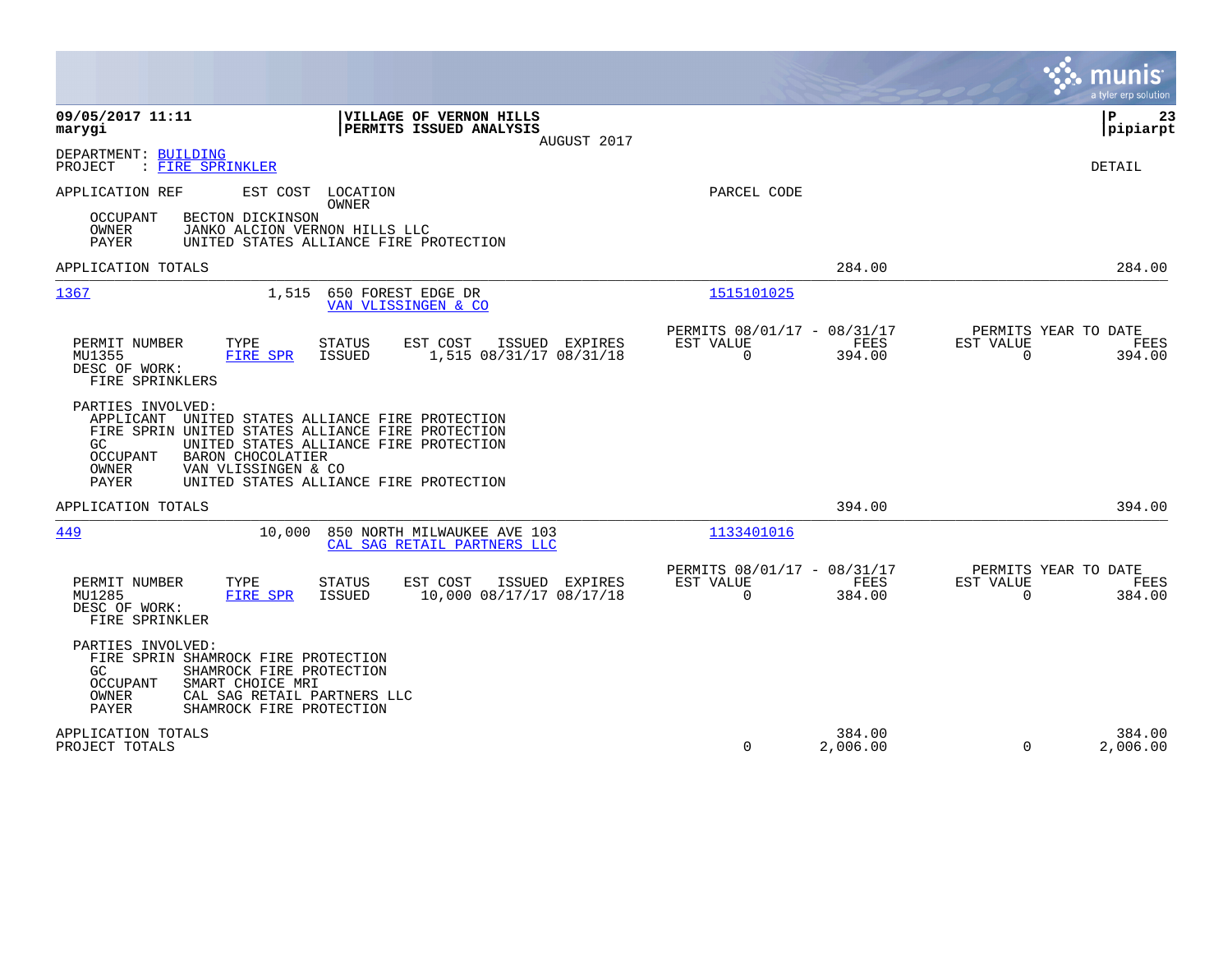|                                                                                              |                                                                                                                   |                   |                                                    |             |                                               |                  |                       | <b>munis</b><br>a tyler erp solution   |
|----------------------------------------------------------------------------------------------|-------------------------------------------------------------------------------------------------------------------|-------------------|----------------------------------------------------|-------------|-----------------------------------------------|------------------|-----------------------|----------------------------------------|
| 09/05/2017 11:11<br>marygi                                                                   |                                                                                                                   |                   | VILLAGE OF VERNON HILLS<br>PERMITS ISSUED ANALYSIS | AUGUST 2017 |                                               |                  |                       | ∣P<br>24<br> pipiarpt                  |
| DEPARTMENT: BUILDING<br>PROJECT                                                              | : LAWN SPRINKLER                                                                                                  |                   |                                                    |             |                                               |                  |                       | DETAIL                                 |
| APPLICATION REF                                                                              | EST COST                                                                                                          | LOCATION<br>OWNER |                                                    |             | PARCEL CODE                                   |                  |                       |                                        |
| 1324                                                                                         | 20,000                                                                                                            | MENARD, INC       | 1860 NORTH MILWAUKEE AVE                           |             | 1128413065                                    |                  |                       |                                        |
| PERMIT NUMBER<br>MU1300<br>DESC OF WORK:<br>LAWN IRRIGATION                                  | TYPE<br><b>LAWN IRRIG ISSUED</b>                                                                                  | STATUS            | EST COST<br>ISSUED<br>20,000 08/21/17 08/21/18     | EXPIRES     | PERMITS 08/01/17 - 08/31/17<br>EST VALUE<br>0 | FEES<br>200.00   | EST VALUE<br>$\Omega$ | PERMITS YEAR TO DATE<br>FEES<br>200.00 |
| PARTIES INVOLVED:<br>APPLICANT<br>GC.<br>IRRIGATION<br>OCCUPANT<br>OWNER<br>PLUMBER<br>PAYER | <b>GA JOHNSON</b><br>GA JOHNSON<br>WINTERS LANDSCAPE<br>MENARD, INC<br>MENARD, INC<br>BEST PLUMBING<br>GA JOHNSON |                   |                                                    |             |                                               |                  |                       |                                        |
| APPLICATION TOTALS<br>PROJECT TOTALS                                                         |                                                                                                                   |                   |                                                    |             | 0                                             | 200.00<br>200.00 | $\Omega$              | 200.00<br>200.00                       |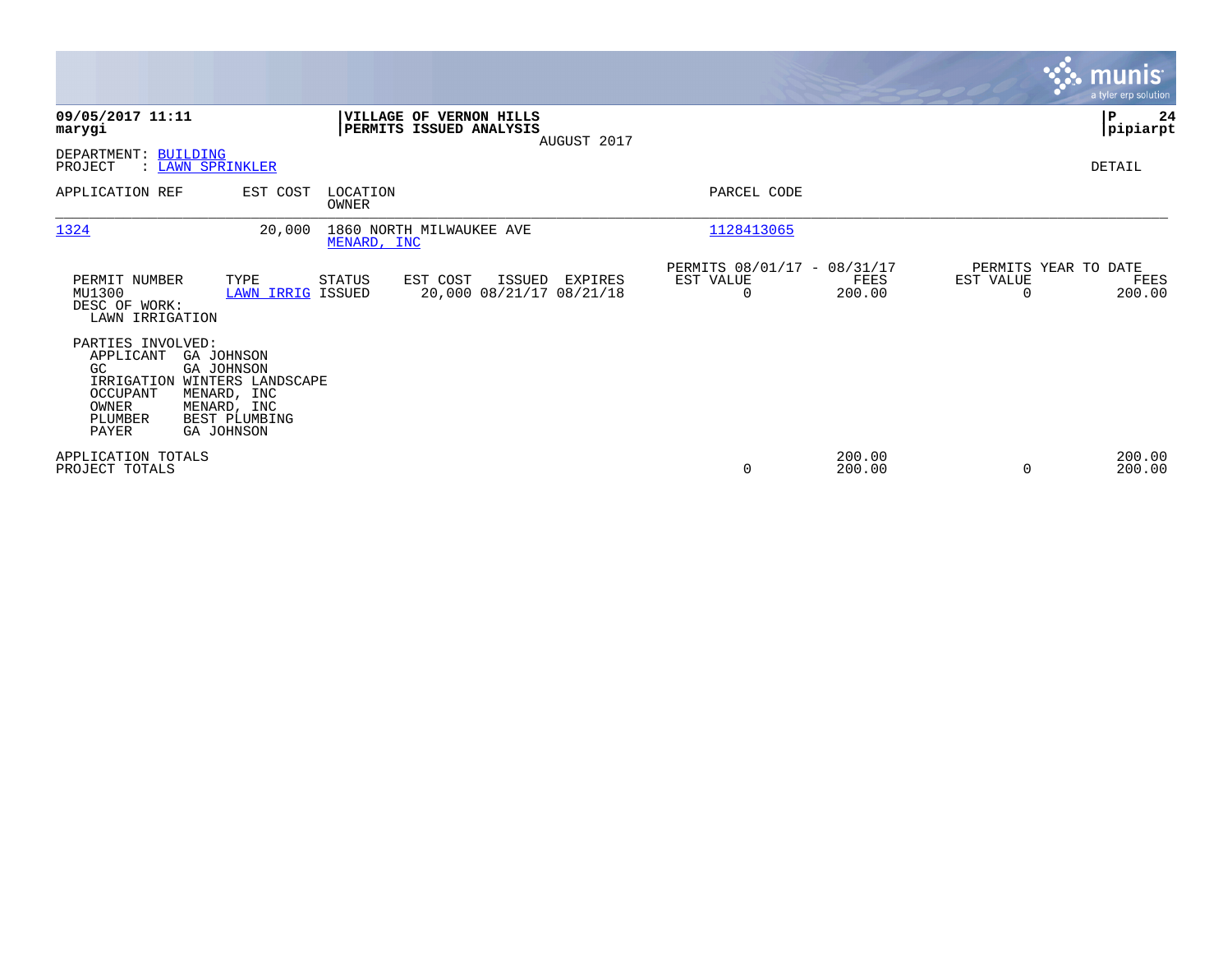|                                                                                                                                                                                                                                                                     |                                                                                          |                                               | munis<br>a tyler erp solution                                                         |
|---------------------------------------------------------------------------------------------------------------------------------------------------------------------------------------------------------------------------------------------------------------------|------------------------------------------------------------------------------------------|-----------------------------------------------|---------------------------------------------------------------------------------------|
| 09/05/2017 11:11<br>marygi                                                                                                                                                                                                                                          | VILLAGE OF VERNON HILLS<br>PERMITS ISSUED ANALYSIS                                       |                                               | P<br>25<br>pipiarpt                                                                   |
| DEPARTMENT: BUILDING<br>: MISC COMMERCIAL<br>PROJECT                                                                                                                                                                                                                | AUGUST 2017                                                                              |                                               | DETAIL                                                                                |
| APPLICATION REF<br>EST COST                                                                                                                                                                                                                                         | LOCATION<br>OWNER                                                                        | PARCEL CODE                                   |                                                                                       |
| 1041<br>80,000                                                                                                                                                                                                                                                      | 109 HAWTHORN CTR<br>CENTENNIAL                                                           | 1133401086                                    |                                                                                       |
| PERMIT NUMBER<br>TYPE<br>MU1322<br>MISC COMM<br>DESC OF WORK:<br>COMMERCIAL<br>ALTERATION -LANDLORD WORK                                                                                                                                                            | <b>STATUS</b><br>EST COST<br>ISSUED EXPIRES<br>ISSUED<br>80,000 08/25/17 08/25/18        | PERMITS 08/01/17 - 08/31/17<br>EST VALUE<br>0 | PERMITS YEAR TO DATE<br>FEES<br>EST VALUE<br>FEES<br>$\Omega$<br>1,000.00<br>1,000.00 |
| PARTIES INVOLVED:<br>APPLICANT<br>CENTENNIAL<br>CARPENTER<br><b>OUANTUM BUILDERS</b><br>ELECTRICIA UMBDENSTOCK ELECTRIC<br>GC<br><b>OUANTUM BUILDERS</b><br>OCCUPANT<br>H&M<br>OWNER<br>CENTENNIAL<br>PLUMBER<br>ALTRA PLUMBING<br>PAYER<br><b>OUANTUM BUILDERS</b> |                                                                                          |                                               |                                                                                       |
| APPLICATION TOTALS                                                                                                                                                                                                                                                  |                                                                                          |                                               | 1,000.00<br>1,000.00                                                                  |
| 1209<br>10,000                                                                                                                                                                                                                                                      | 544 LAKEVIEW PKY<br>COLLIERS INTERNATIONAL                                               | 1504202152                                    |                                                                                       |
| PERMIT NUMBER<br>TYPE<br>MU1247<br>MISC COMM<br>DESC OF WORK:<br>PICK UP AND REPLACE WALLS AND STEPS -EXTERIOR                                                                                                                                                      | <b>STATUS</b><br>EST COST<br>ISSUED EXPIRES<br><b>ISSUED</b><br>10,000 08/07/17 09/01/18 | PERMITS 08/01/17 - 08/31/17<br>EST VALUE<br>0 | PERMITS YEAR TO DATE<br><b>FEES</b><br>EST VALUE<br>FEES<br>100.00<br>0<br>100.00     |
| PARTIES INVOLVED:<br>APPLICANT<br>LANDSCAPE CONCEPTS MANAGEMENT<br>GC<br>LANDSCAPE CONCEPTS MANAGEMENT<br>GC<br>LSREF4 TURTLE SUPER HOLDINGS<br>OWNER<br>COLLIERS INTERNATIONAL<br>PAYER<br>LANDSCAPE CONCEPTS MANAGEMENT<br>PAYER<br>LSREF4 TURTLE SUPER HOLDINGS  |                                                                                          |                                               |                                                                                       |
| APPLICATION TOTALS                                                                                                                                                                                                                                                  |                                                                                          |                                               | 100.00<br>100.00                                                                      |
| 1232<br>5,520                                                                                                                                                                                                                                                       | 595 NORTH DEERPATH DR<br>AMERICAN NATIONAL BANK OF CHICAGO                               | 1504100004                                    |                                                                                       |
| PERMIT NUMBER<br>TYPE<br>MU1261<br>MISC COMM<br>DESC OF WORK:<br>LIGHT POLE BASE/ELECTRIC                                                                                                                                                                           | <b>STATUS</b><br>EST COST<br>ISSUED EXPIRES<br>ISSUED<br>5,520 08/10/17 08/10/18         | PERMITS 08/01/17 - 08/31/17<br>EST VALUE<br>0 | PERMITS YEAR TO DATE<br>FEES<br>EST VALUE<br>FEES<br>75.00<br>$\mathbf 0$<br>75.00    |
| PARTIES INVOLVED:<br>APPLICANT JOHN P & LYNN P BRANDL                                                                                                                                                                                                               |                                                                                          |                                               |                                                                                       |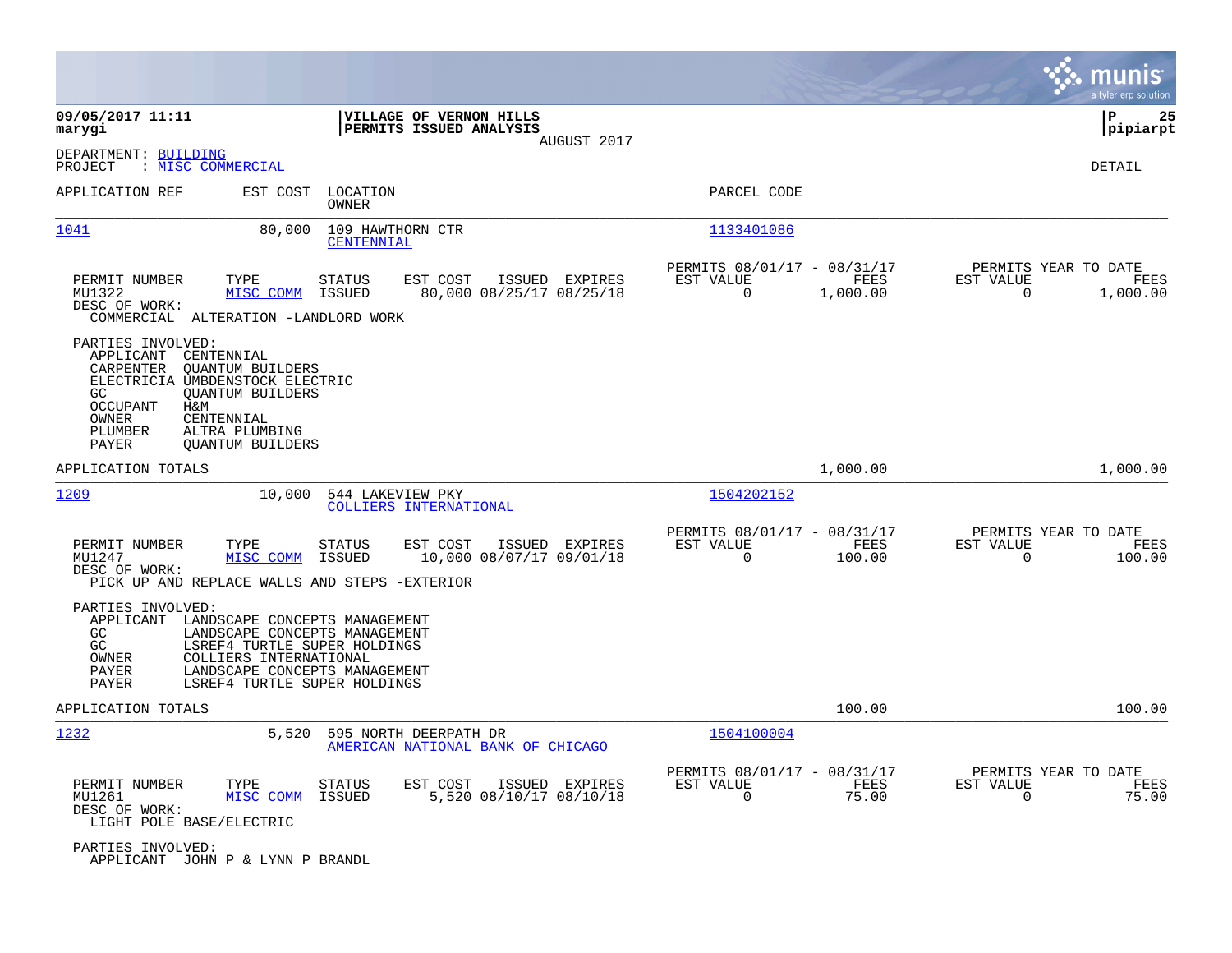|                                                                                                                                                                                                                                                                                                       |                                                                           | munis<br>a tyler erp solution                                      |
|-------------------------------------------------------------------------------------------------------------------------------------------------------------------------------------------------------------------------------------------------------------------------------------------------------|---------------------------------------------------------------------------|--------------------------------------------------------------------|
| 09/05/2017 11:11<br>VILLAGE OF VERNON HILLS<br>PERMITS ISSUED ANALYSIS<br>marygi<br>AUGUST 2017                                                                                                                                                                                                       |                                                                           | l P<br>26<br> pipiarpt                                             |
| DEPARTMENT: BUILDING<br>PROJECT<br>: MISC COMMERCIAL                                                                                                                                                                                                                                                  |                                                                           | DETAIL                                                             |
| EST COST<br>APPLICATION REF<br>LOCATION<br>OWNER<br>ELECTRICIA UTILITY DYNAMICS CORPORATION<br>GC.<br>UTILITY DYNAMICS CORPORATION<br>GC<br>JOHN P & LYNN P BRANDL<br>CHRIST LUTHERAN CHURCH & PRESCHOOL<br>OCCUPANT<br>OWNER<br>AMERICAN NATIONAL BANK OF CHICAGO<br>PAYER<br>JOHN P & LYNN P BRANDL | PARCEL CODE                                                               |                                                                    |
| APPLICATION TOTALS                                                                                                                                                                                                                                                                                    | 75.00                                                                     | 75.00                                                              |
| 1295<br>90,000<br>1011 WOODLANDS PKY<br>VAN VLISSINGEN & CO                                                                                                                                                                                                                                           | 1515104007                                                                |                                                                    |
| PERMIT NUMBER<br>TYPE<br>EST COST<br>ISSUED EXPIRES<br>STATUS<br>MU1243<br>MISC COMM<br>ISSUED<br>90,000 08/07/17 08/07/18<br>DESC OF WORK:<br>VANILLA BOX - PARTIAL INTERIOR                                                                                                                         | PERMITS 08/01/17 - 08/31/17<br>EST VALUE<br>FEES<br>$\mathbf 0$<br>900.00 | PERMITS YEAR TO DATE<br>EST VALUE<br>FEES<br>$\mathbf 0$<br>900.00 |
| PARTIES INVOLVED:<br>APPLICANT TAKENAKA CORPORATION<br>ELECTRICIA CONNELLY ELECTRIC<br>GC<br>TAKENAKA CORPORATION<br>HVAC<br>EDWARDS ENGINEERING<br>OCCUPANT<br>SYSMEX CENTER FOR LEARNING<br>OWNER<br>VAN VLISSINGEN & CO<br>PLUMBER<br>HAYES INDUSTRIES<br>PAYER<br>TAKENAKA CORPORATION            |                                                                           |                                                                    |
| APPLICATION TOTALS                                                                                                                                                                                                                                                                                    | 900.00                                                                    | 900.00                                                             |
| 1297<br>51,000<br>INVERNESS DRIVE<br>Inverness HOA                                                                                                                                                                                                                                                    | 1129204036                                                                |                                                                    |
| ISSUED EXPIRES<br>PERMIT NUMBER<br>TYPE<br><b>STATUS</b><br>EST COST<br>MU1230<br>MISC COMM<br><b>ISSUED</b><br>51,000 08/02/17 08/02/18<br>DESC OF WORK:<br>CONCRETE CURB REPLACEMENT                                                                                                                | PERMITS 08/01/17 - 08/31/17<br>EST VALUE<br>FEES<br>$\Omega$<br>612.00    | PERMITS YEAR TO DATE<br>EST VALUE<br>FEES<br>$\mathbf 0$<br>612.00 |
| PARTIES INVOLVED:<br>APPLICANT<br>TGF ENTERPRISES<br>CONCRETE<br>TGF ENTERPRISES<br>GC.<br>TGF ENTERPRISES<br>OWNER<br>Inverness HOA                                                                                                                                                                  |                                                                           |                                                                    |
| APPLICATION TOTALS                                                                                                                                                                                                                                                                                    | 612.00                                                                    | 612.00                                                             |
| 1341<br>8,500<br>909 FOREST EDGE DR<br>R.W. RAMSEY REALTY CORP                                                                                                                                                                                                                                        | 1515103036                                                                |                                                                    |
| TYPE<br>PERMIT NUMBER<br>STATUS<br>EST COST<br>ISSUED EXPIRES                                                                                                                                                                                                                                         | PERMITS 08/01/17 - 08/31/17<br>FEES<br>EST VALUE                          | PERMITS YEAR TO DATE<br>EST VALUE<br>FEES                          |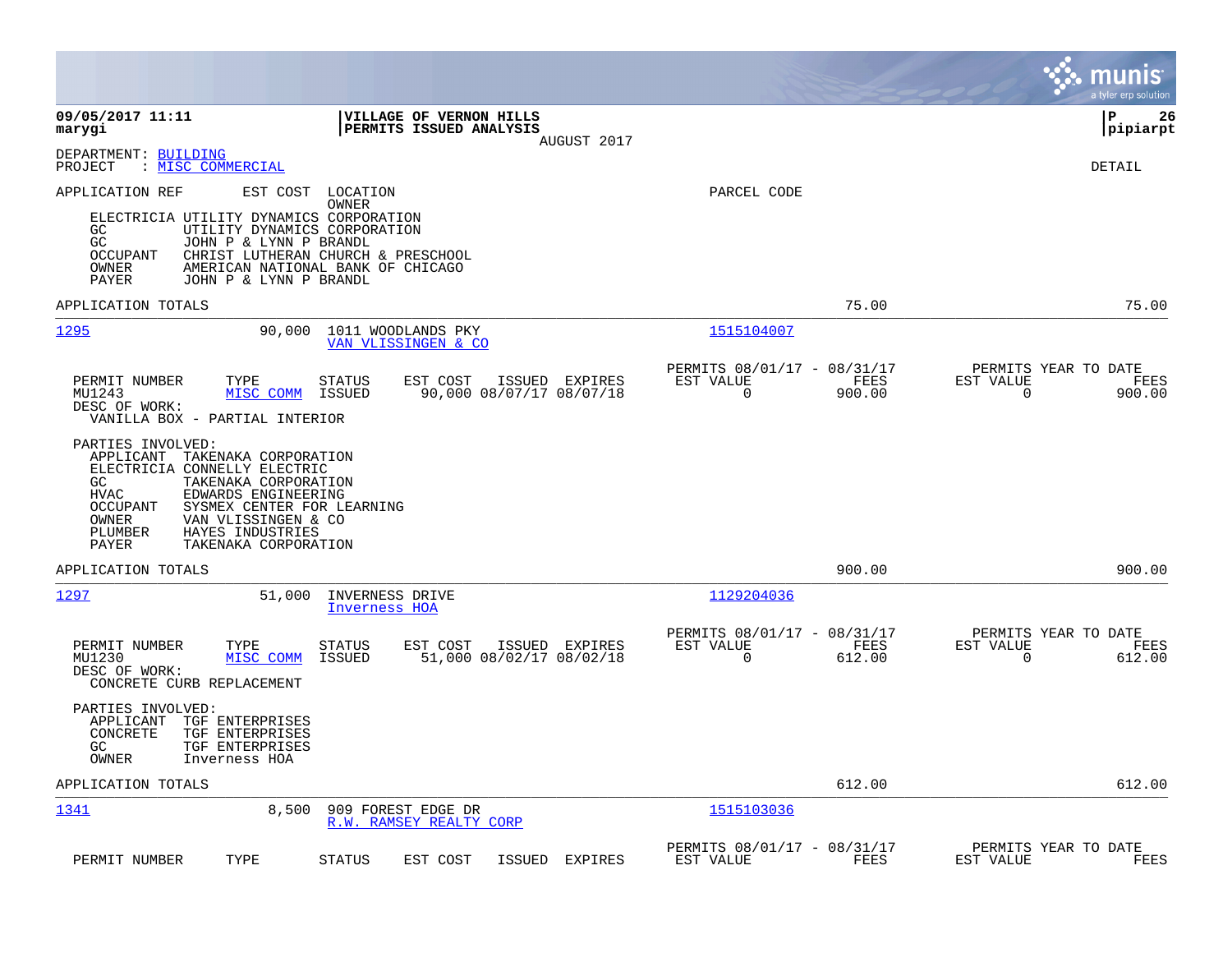|                                                                                                                                                                                                            |                                                      |                      | munis<br>a tyler erp solution                                  |    |
|------------------------------------------------------------------------------------------------------------------------------------------------------------------------------------------------------------|------------------------------------------------------|----------------------|----------------------------------------------------------------|----|
| 09/05/2017 11:11<br>VILLAGE OF VERNON HILLS<br>PERMITS ISSUED ANALYSIS<br>marygi<br>AUGUST 2017                                                                                                            |                                                      |                      | P<br> pipiarpt                                                 | 27 |
| DEPARTMENT: BUILDING<br>: MISC COMMERCIAL<br>PROJECT                                                                                                                                                       |                                                      |                      | DETAIL                                                         |    |
| EST COST<br>APPLICATION REF<br>LOCATION                                                                                                                                                                    | PARCEL CODE                                          |                      |                                                                |    |
| OWNER<br>MU1251<br>MISC COMM<br>COMPLT<br>8,500 08/08/17 08/28/18<br>DESC OF WORK:<br>REPLACING SIDEWALKS                                                                                                  | $\mathsf{O}$                                         | 85.00                | 85.00<br>$\mathbf 0$                                           |    |
| PARTIES INVOLVED:<br>APPLICANT<br>L.R. HEIN CONSTRUCTION<br>GC<br>L.R. HEIN CONSTRUCTION<br>OCCUPANT<br>WURTH BAER SUPPLY<br>R.W. RAMSEY REALTY CORP<br>OWNER<br>PAYER<br>L.R. HEIN CONSTRUCTION           |                                                      |                      |                                                                |    |
| APPLICATION TOTALS                                                                                                                                                                                         |                                                      | 85.00                | 85.00                                                          |    |
| 1345<br>950 CHERRY VALLEY RD 106<br>1,000<br>CARLA & STEVEN SAWA                                                                                                                                           | 1507200222                                           |                      |                                                                |    |
| EST COST<br>PERMIT NUMBER<br>TYPE<br>ISSUED<br>STATUS<br>EXPIRES<br>MU1234<br>1,000 08/03/17 08/03/18<br>MISC COMM<br>ISSUED<br>DESC OF WORK:<br>R&R DETERIORATED WOOD/DRYWALL                             | PERMITS 08/01/17 - 08/31/17<br>EST VALUE<br>$\Omega$ | <b>FEES</b><br>75.00 | PERMITS YEAR TO DATE<br>EST VALUE<br>FEES<br>75.00<br>$\Omega$ |    |
| PARTIES INVOLVED:<br>APPLICANT<br>PEBBLESHYIRE II ASSOCIATES<br>GC<br>PEBBLESHIRE II ASSOCIATES<br>GC<br>KOZIK GENERAL CONSTRUCTION<br>CARLA & STEVEN SAWA<br>OWNER<br>PAYER<br>PEBBLESHYIRE II ASSOCIATES |                                                      |                      |                                                                |    |
| APPLICATION TOTALS<br>PROJECT TOTALS                                                                                                                                                                       | 0                                                    | 75.00<br>2,847.00    | 75.00<br>2,847.00<br>$\Omega$                                  |    |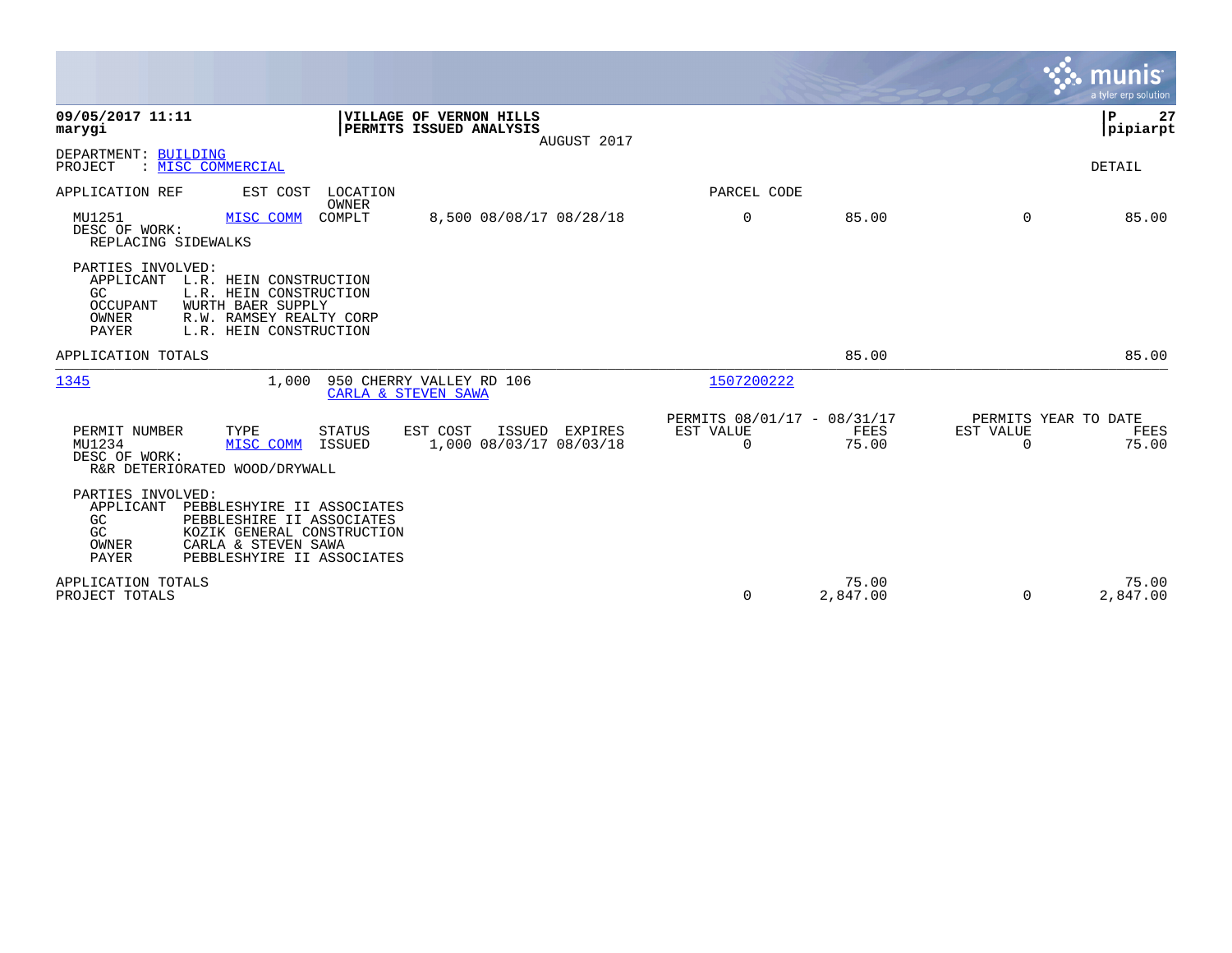|                       |               | munis<br>a tyler erp solution                                                                  |
|-----------------------|---------------|------------------------------------------------------------------------------------------------|
|                       |               | ΙP<br>28<br> pipiarpt                                                                          |
|                       |               | DETAIL                                                                                         |
| PARCEL CODE           |               |                                                                                                |
| 1508202017            |               |                                                                                                |
| EST VALUE<br>$\Omega$ | FEES<br>74.67 | PERMITS YEAR TO DATE<br>FEES<br>$\Omega$<br>74.67                                              |
|                       |               |                                                                                                |
|                       | 74.67         | 74.67                                                                                          |
| 1505405053            |               |                                                                                                |
| EST VALUE<br>$\Omega$ | FEES<br>50.00 | PERMITS YEAR TO DATE<br>FEES<br>$\Omega$<br>50.00                                              |
|                       | 50.00         | 50.00<br>$\Omega$<br>124.67                                                                    |
|                       | 0             | PERMITS 08/01/17 - 08/31/17<br>EST VALUE<br>PERMITS 08/01/17 - 08/31/17<br>EST VALUE<br>124.67 |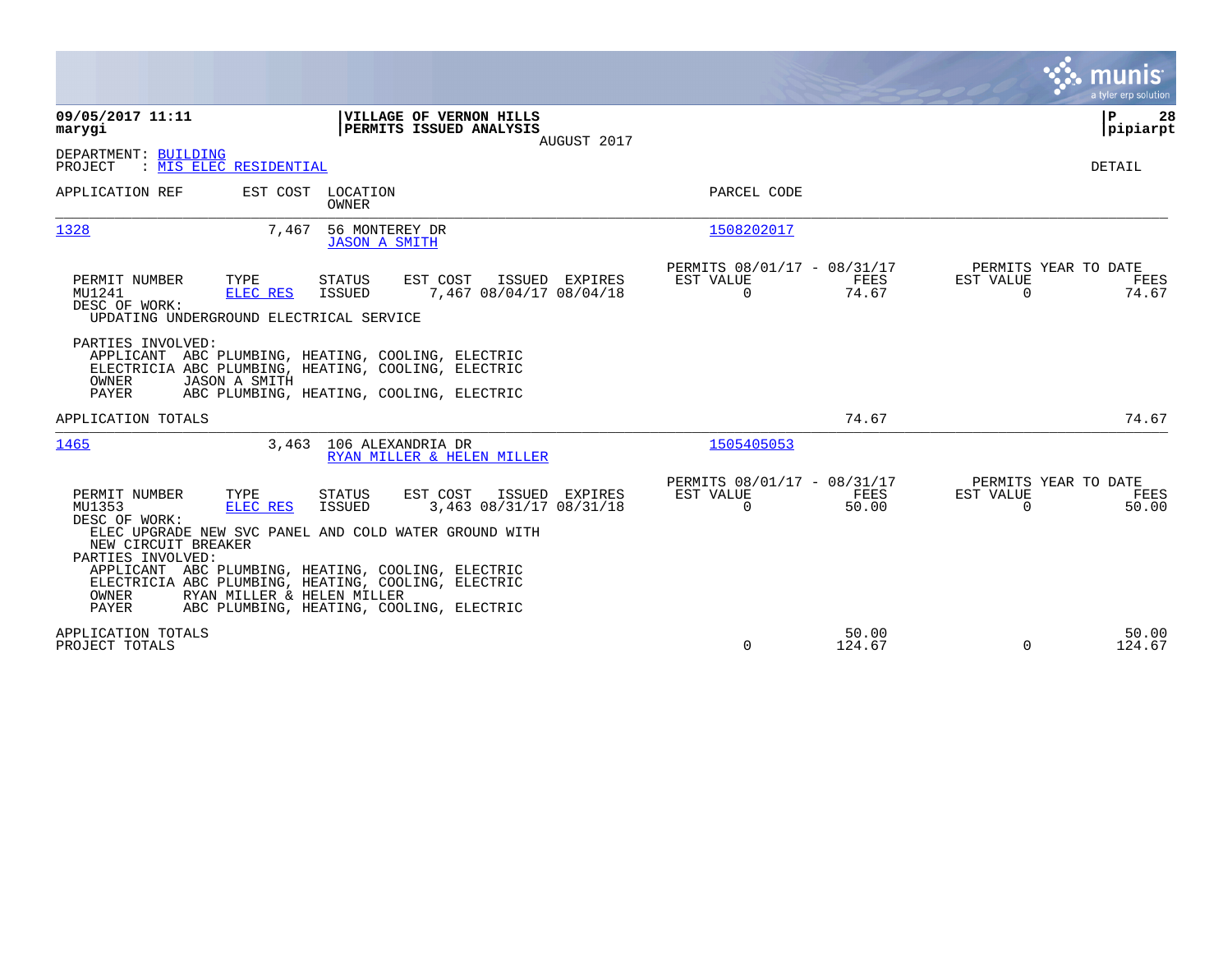|                                                                                                                                                                                                                                                                                                            |                                                                                                                                                                                                     |                                                                                  | munis<br>a tyler erp solution                                   |
|------------------------------------------------------------------------------------------------------------------------------------------------------------------------------------------------------------------------------------------------------------------------------------------------------------|-----------------------------------------------------------------------------------------------------------------------------------------------------------------------------------------------------|----------------------------------------------------------------------------------|-----------------------------------------------------------------|
| 09/05/2017 11:11<br>marygi                                                                                                                                                                                                                                                                                 | VILLAGE OF VERNON HILLS<br>PERMITS ISSUED ANALYSIS<br>AUGUST 2017                                                                                                                                   |                                                                                  | l P<br>29<br> pipiarpt                                          |
| DEPARTMENT: BUILDING<br>: MISC RESIDENTIAL<br>PROJECT                                                                                                                                                                                                                                                      |                                                                                                                                                                                                     |                                                                                  | DETAIL                                                          |
| APPLICATION REF<br>EST COST                                                                                                                                                                                                                                                                                | LOCATION<br>OWNER                                                                                                                                                                                   | PARCEL CODE                                                                      |                                                                 |
| 1246<br>15,000                                                                                                                                                                                                                                                                                             | 386 MARSEILLES ST<br>DAVID J & MAUREEN M COLLIER                                                                                                                                                    | 1509302031                                                                       |                                                                 |
| PERMIT NUMBER<br>TYPE<br>MU1216<br>MISC RES<br>DESC OF WORK:<br>BASEMENT: FULL BATH + WET BAR: 4 FIXTURES                                                                                                                                                                                                  | STATUS<br>EST COST<br>ISSUED EXPIRES<br><b>ISSUED</b><br>15,000 08/01/17 08/11/18                                                                                                                   | PERMITS 08/01/17 - 08/31/17<br>EST VALUE<br>FEES<br>150.00<br>0                  | PERMITS YEAR TO DATE<br>EST VALUE<br>FEES<br>0<br>150.00        |
| PARTIES INVOLVED:<br>APPLICANT<br>CENTURY KITCHENS<br>CARPENTER<br>CENTURY KITCHENS<br>ELECTRICIA SUPERIOR REMODELEING & ELECT<br>CENTURY KITCHENS<br>GC.<br>OWNER<br>S.A.L. PLUMBING<br>PLUMBER<br>PAYER<br>CENTURY KITCHENS                                                                              | DAVID J & MAUREEN M COLLIER                                                                                                                                                                         |                                                                                  |                                                                 |
| APPLICATION TOTALS                                                                                                                                                                                                                                                                                         |                                                                                                                                                                                                     | 150.00                                                                           | 150.00                                                          |
| 1274<br>45,000                                                                                                                                                                                                                                                                                             | 210 WINFIELD CT<br>SAMUEL YOON                                                                                                                                                                      | 888888888                                                                        |                                                                 |
| PERMIT NUMBER<br>TYPE<br>MISC RES<br>MU1317<br>DESC OF WORK:<br>BLDG: 210-216<br>ELEC, SIDING, ROOF<br>PARTIES INVOLVED:<br>APPLICANT LA DESIGN<br>CARPENTER LAKELAND BUILDING SERVICES<br>ELECTRICIA IANSON ELECTRIC INC<br>GC<br>GC<br>OWNER<br>SAMUEL YOON<br>LA DESIGN<br><b>PAYER</b><br><b>PAYER</b> | STATUS<br>EST COST<br>ISSUED EXPIRES<br>45,000 08/25/17 08/25/18<br><b>ISSUED</b><br>LAKELAND BUILDING SERVICES<br>PLYMOUTH FARMS HOME OWNERS ASSOCIATION<br>PLYMOUTH FARMS HOME OWNERS ASSOCIATION | PERMITS 08/01/17 - 08/31/17<br>FEES<br>EST VALUE<br>$\Omega$<br>450.00           | PERMITS YEAR TO DATE<br>EST VALUE<br>FEES<br>$\Omega$<br>450.00 |
| <b>ROOFER</b><br>BEE OUALITY INC<br>APPLICATION TOTALS                                                                                                                                                                                                                                                     |                                                                                                                                                                                                     | 450.00                                                                           | 450.00                                                          |
| 1275<br>45,000                                                                                                                                                                                                                                                                                             | 410 SOMERSET LN<br>SAMUEL YOON                                                                                                                                                                      | 8888888888                                                                       |                                                                 |
| PERMIT NUMBER<br>TYPE<br>MU1319<br>MISC RES<br>DESC OF WORK:<br>BLDG: 410-416<br>ELEC, SIDING, ROOF                                                                                                                                                                                                        | STATUS<br>EST COST<br>ISSUED EXPIRES<br>ISSUED<br>45,000 08/25/17 08/25/18                                                                                                                          | PERMITS 08/01/17 - 08/31/17<br>EST VALUE<br><b>FEES</b><br>$\mathbf 0$<br>450.00 | PERMITS YEAR TO DATE<br>EST VALUE<br>FEES<br>$\Omega$<br>450.00 |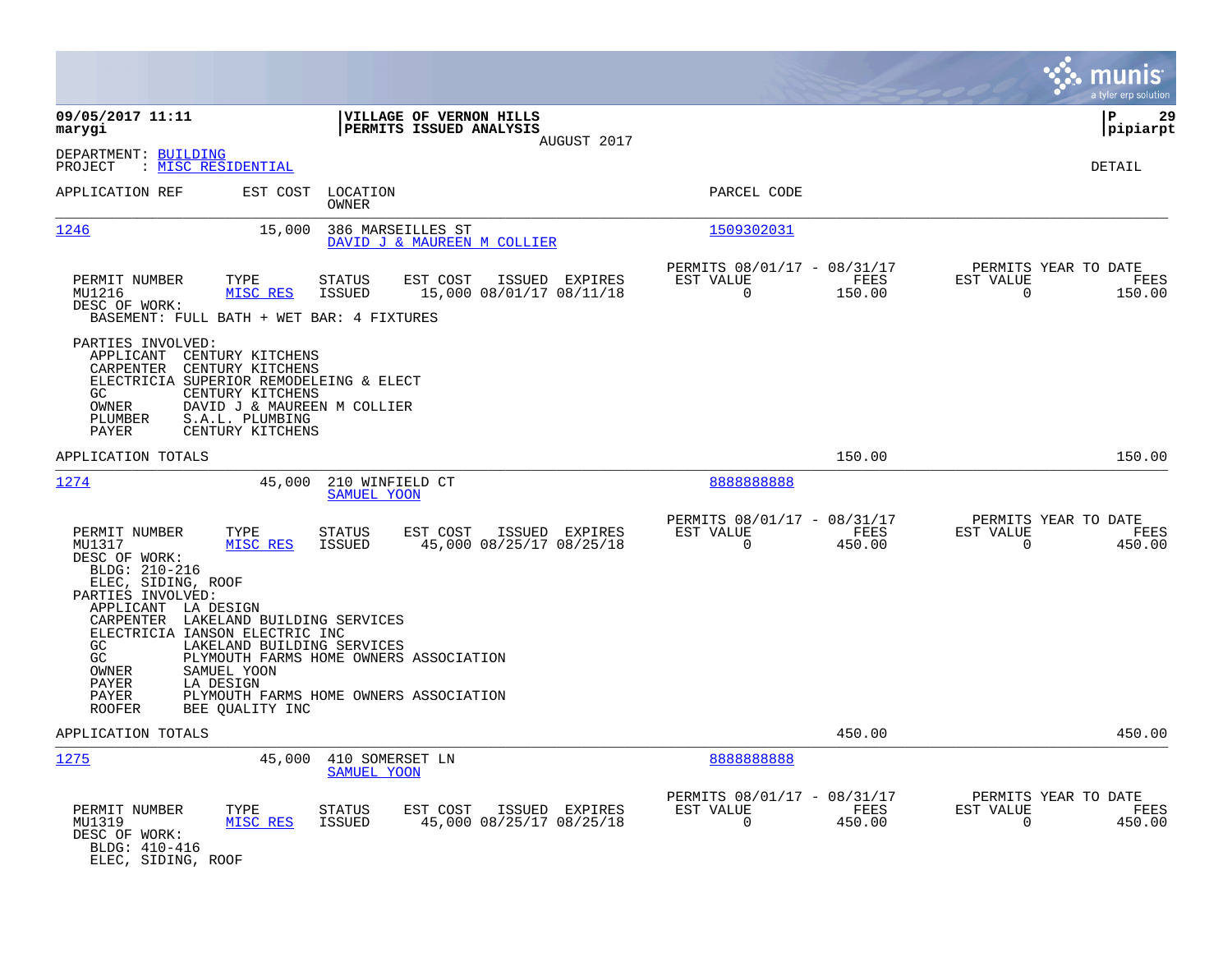|                                                                                                                                                                                                                                                                                                                                                                                                                                                                                                                                                                                               |                                                                               | munis<br>a tyler erp solution                            |
|-----------------------------------------------------------------------------------------------------------------------------------------------------------------------------------------------------------------------------------------------------------------------------------------------------------------------------------------------------------------------------------------------------------------------------------------------------------------------------------------------------------------------------------------------------------------------------------------------|-------------------------------------------------------------------------------|----------------------------------------------------------|
| 09/05/2017 11:11<br>VILLAGE OF VERNON HILLS<br>PERMITS ISSUED ANALYSIS<br>marygi<br>AUGUST 2017                                                                                                                                                                                                                                                                                                                                                                                                                                                                                               |                                                                               | l P<br>30<br> pipiarpt                                   |
| DEPARTMENT: BUILDING<br>: MISC RESIDENTIAL<br>PROJECT                                                                                                                                                                                                                                                                                                                                                                                                                                                                                                                                         |                                                                               | DETAIL                                                   |
| APPLICATION REF<br>EST COST<br>LOCATION<br>OWNER<br>PARTIES INVOLVED:<br>APPLICANT<br>LA DESIGN<br>CARPENTER<br>LAKELAND BUILDING SERVICES<br>ELECTRICIA IANSON ELECTRIC INC<br>GC<br>LAKELAND BUILDING SERVICES<br>GC<br>PLYMOUTH FARMS HOME OWNERS ASSOCIATION<br>SAMUEL YOON<br>OWNER<br>PAYER<br>LA DESIGN<br>PAYER<br>PLYMOUTH FARMS HOME OWNERS ASSOCIATION<br><b>ROOFER</b><br>BEE QUALITY INC                                                                                                                                                                                         | PARCEL CODE                                                                   |                                                          |
| APPLICATION TOTALS                                                                                                                                                                                                                                                                                                                                                                                                                                                                                                                                                                            | 450.00                                                                        | 450.00                                                   |
| 1276<br>153 MIDWAY LN<br>30,000<br><b>MATTHEW SMERGE</b><br>PERMIT NUMBER<br>TYPE<br><b>STATUS</b><br>EST COST<br>ISSUED EXPIRES<br>MU1235<br>MISC RES<br><b>ISSUED</b><br>30,000 08/03/17 08/03/18<br>DESC OF WORK:<br>REMODEL KITCHEN, 1 BATHROOM<br>(NO ADDITIONAL PLUMBING FIXTURES)<br>PARTIES INVOLVED:<br>APPLICANT<br>NEIGHBORHOOD REMODELERS<br>CARPENTER<br>NEIGHBORHOOD REMODELERS<br>ELECTRICIA LC ELECTRIC CORP<br>NEIGHBORHOOD REMODELERS<br>GC.<br>OWNER<br>MATTHEW SMERGE<br>PLUMBER<br>XFINITY PLUMBING<br>PAYER<br>NEIGHBORHOOD REMODELERS                                  | 1508202048<br>PERMITS 08/01/17 - 08/31/17<br>EST VALUE<br>FEES<br>0<br>300.00 | PERMITS YEAR TO DATE<br>EST VALUE<br>FEES<br>0<br>300.00 |
| APPLICATION TOTALS<br>1284<br>16,000<br>16 CHEROKEE RD                                                                                                                                                                                                                                                                                                                                                                                                                                                                                                                                        | 300.00<br>1504307018                                                          | 300.00                                                   |
| DEREK & JENNIFER M SMITH<br>PERMIT NUMBER<br><b>STATUS</b><br>ISSUED EXPIRES<br>TYPE<br>EST COST<br>16,000 08/07/17 08/09/18<br>MU1246<br>MISC RES<br><b>ISSUED</b><br>DESC OF WORK:<br>BASEMENT (NO ADDITIONAL FIXTURES)<br>PARTIES INVOLVED:<br>STEFFLERS FINE PAINTING<br>APPLICANT<br>CARPENTER<br>STEFFLERS FINE PAINTING<br>STEFFLERS FINE PAINTING<br><b>DRYWALL</b><br>ELECTRICIA ARTHUR MILLER<br>GC.<br>STEFFLERS FINE PAINTING<br><b>HVAC</b><br>STEVE LASIEWICKI<br>STEFFLERS FINE PAINTING<br>INSULATOR<br>OWNER<br>DEREK & JENNIFER M SMITH<br>PLUMBER<br>MARK JOHNSON PLUMBING | PERMITS 08/01/17 - 08/31/17<br>EST VALUE<br>FEES<br>0<br>160.00               | PERMITS YEAR TO DATE<br>EST VALUE<br>FEES<br>0<br>160.00 |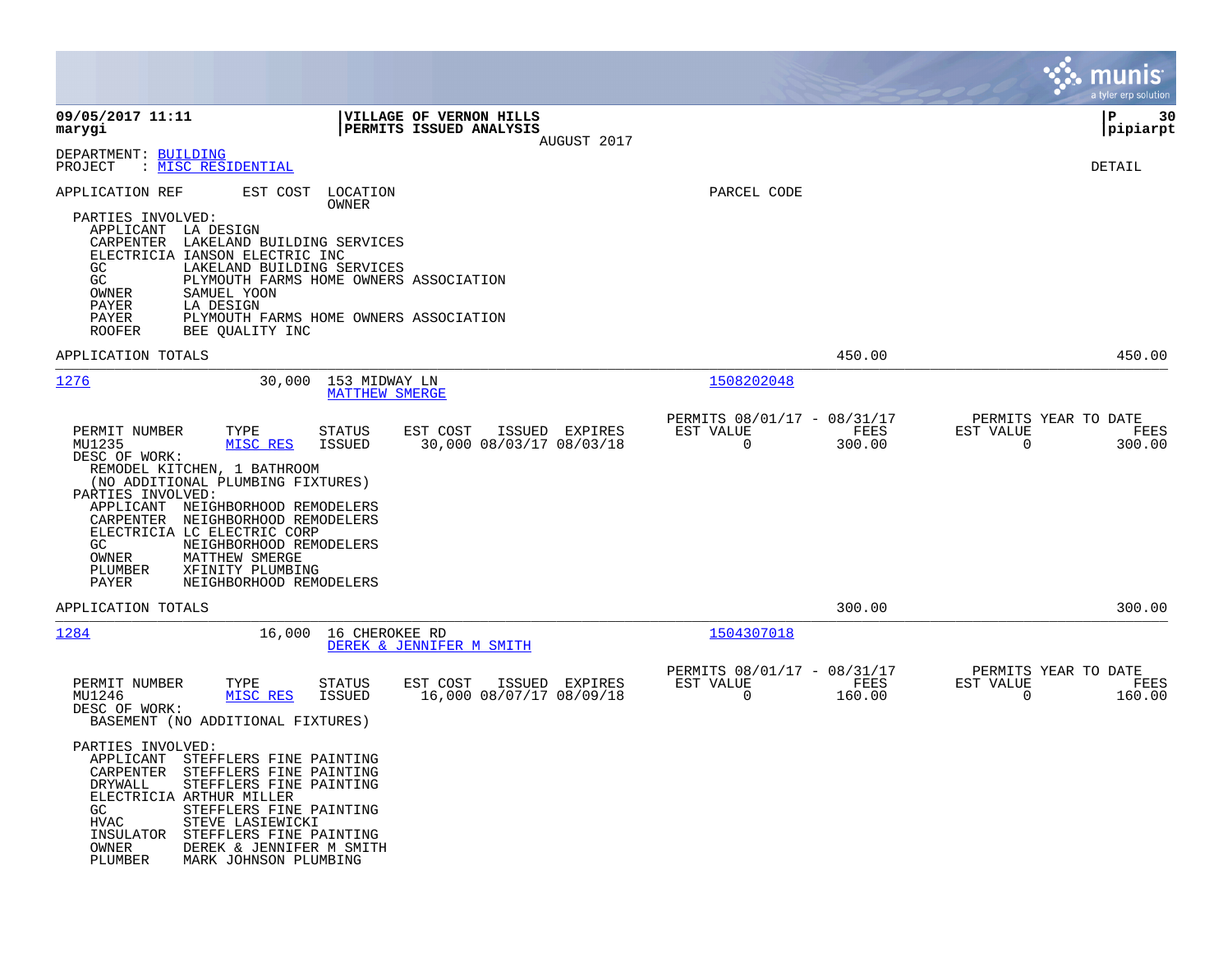|                                                                                                                                                                                   |                                                                            |                                                                          | munis<br>a tyler erp solution                                     |
|-----------------------------------------------------------------------------------------------------------------------------------------------------------------------------------|----------------------------------------------------------------------------|--------------------------------------------------------------------------|-------------------------------------------------------------------|
| 09/05/2017 11:11<br>marygi                                                                                                                                                        | VILLAGE OF VERNON HILLS<br>PERMITS ISSUED ANALYSIS<br>AUGUST 2017          |                                                                          | 31<br>ΙP<br> pipiarpt                                             |
| DEPARTMENT: BUILDING<br>PROJECT<br>: MISC RESIDENTIAL                                                                                                                             |                                                                            |                                                                          | <b>DETAIL</b>                                                     |
| APPLICATION REF                                                                                                                                                                   | EST COST LOCATION<br>OWNER                                                 | PARCEL CODE                                                              |                                                                   |
| PAYER<br>STEFFLERS FINE PAINTING                                                                                                                                                  |                                                                            |                                                                          |                                                                   |
| APPLICATION TOTALS                                                                                                                                                                |                                                                            | 160.00                                                                   | 160.00                                                            |
| 1296                                                                                                                                                                              | 11,592 185 SOUTH OLD CREEK RD<br>CORNELIA R WESLEY, TRUSTEE                | 1509107010                                                               |                                                                   |
| PERMIT NUMBER<br>TYPE<br>MU1248<br>MISC RES<br>DESC OF WORK:<br>ADD SOLAR PANELS ON ROOF                                                                                          | EST COST<br>ISSUED EXPIRES<br>STATUS<br>11,592 08/08/17 08/08/18<br>ISSUED | PERMITS 08/01/17 - 08/31/17<br>FEES<br>EST VALUE<br>115.92<br>$\Omega$   | PERMITS YEAR TO DATE<br>EST VALUE<br>FEES<br>$\Omega$<br>115.92   |
| PARTIES INVOLVED:<br>APPLICANT<br>SOLAR SERVICE INC<br>ELECTRICIA RANDEL ELECTRIC<br>SOLAR SERVICE INC<br>GC<br>OWNER<br>CORNELIA R WESLEY, TRUSTEE<br>PAYER<br>SOLAR SERVICE INC |                                                                            |                                                                          |                                                                   |
| APPLICATION TOTALS                                                                                                                                                                |                                                                            | 115.92                                                                   | 115.92                                                            |
| 1338<br>4,965                                                                                                                                                                     | 416 BUCHANAN CT<br>LISA FISCHBACH                                          | 8888888888                                                               |                                                                   |
| PERMIT NUMBER<br>TYPE<br>MISC RES<br>MU1231<br>DESC OF WORK:<br>REPLACE SHOWER VALVE                                                                                              | EST COST<br>ISSUED EXPIRES<br>STATUS<br>COMPLT<br>4,965 08/04/17 08/11/18  | PERMITS 08/01/17 - 08/31/17<br>EST VALUE<br>FEES<br>$\mathbf 0$<br>50.00 | PERMITS YEAR TO DATE<br>EST VALUE<br>FEES<br>$\mathbf 0$<br>50.00 |
| PARTIES INVOLVED:<br>APPLICANT LISA FISCHBACH<br>GC.<br>LISA FISCHBACH<br>OWNER<br>LISA FISCHBACH<br>PLUMBER<br>CHICAGO BATH SYSTEMS LLC<br>PAYER<br>LISA FISCHBACH               |                                                                            |                                                                          |                                                                   |
| APPLICATION TOTALS                                                                                                                                                                |                                                                            | 50.00                                                                    | 50.00                                                             |
| 1353<br>3,000                                                                                                                                                                     | 12 EDGEWOOD RD<br><b>DANNY HSU</b>                                         | 1504303009                                                               |                                                                   |
| PERMIT NUMBER<br>TYPE<br>MU1290<br>MISC RES<br>DESC OF WORK:<br>REMODEL KITCHEN, REMOVE WALL B/T KIT&DR, NEW ELEC                                                                 | EST COST<br>ISSUED EXPIRES<br>STATUS<br>3,000 08/18/17 08/28/18<br>COMPLT  | PERMITS 08/01/17 - 08/31/17<br>EST VALUE<br>FEES<br>$\Omega$<br>50.00    | PERMITS YEAR TO DATE<br>EST VALUE<br>FEES<br>0<br>50.00           |
| PARTIES INVOLVED:<br>APPLICANT AC HOME DESIGN LLC<br>ELECTRICIA BMD ELECT                                                                                                         |                                                                            |                                                                          |                                                                   |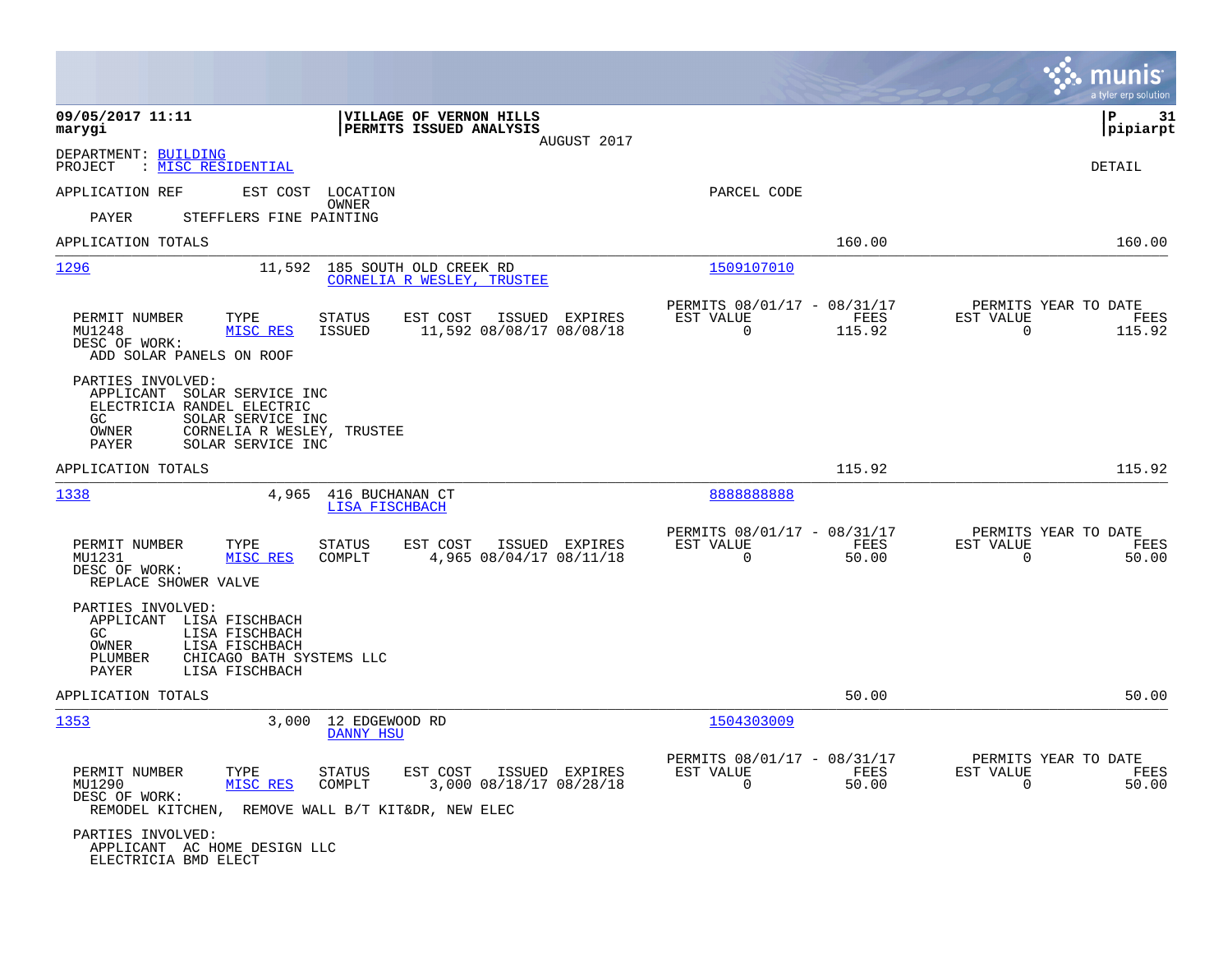|                                                                                                                                                                                                                                                                                                                                                                                                          |                                                                          | a tyler erp solution                                              |
|----------------------------------------------------------------------------------------------------------------------------------------------------------------------------------------------------------------------------------------------------------------------------------------------------------------------------------------------------------------------------------------------------------|--------------------------------------------------------------------------|-------------------------------------------------------------------|
| 09/05/2017 11:11<br>VILLAGE OF VERNON HILLS<br>marygi<br>PERMITS ISSUED ANALYSIS<br>AUGUST 2017                                                                                                                                                                                                                                                                                                          |                                                                          | l P<br>32<br> pipiarpt                                            |
| DEPARTMENT: BUILDING<br>: MISC RESIDENTIAL<br>PROJECT                                                                                                                                                                                                                                                                                                                                                    |                                                                          | <b>DETAIL</b>                                                     |
| APPLICATION REF<br>EST COST<br>LOCATION<br>OWNER<br>GC<br>AC HOME DESIGN LLC<br>DANNY HSU<br>OWNER<br>PAYER<br>AC HOME DESIGN LLC                                                                                                                                                                                                                                                                        | PARCEL CODE                                                              |                                                                   |
| APPLICATION TOTALS                                                                                                                                                                                                                                                                                                                                                                                       | 50.00                                                                    | 50.00                                                             |
| 1364<br>INVERNESS DRIVE<br>10,700<br>Inverness HOA                                                                                                                                                                                                                                                                                                                                                       | 1129204036                                                               |                                                                   |
| PERMIT NUMBER<br>TYPE<br>STATUS<br>EST COST<br>ISSUED EXPIRES<br>MISC RES<br>10,700 08/25/17 09/01/18<br>MU1320<br><b>ISSUED</b><br>DESC OF WORK:<br>INSTALL DRAIN TILE FROM DOWNSPOUTS<br>VARIOUS LOCATIONS<br>PARTIES INVOLVED:<br>APPLICANT PHOENIX LANDSCAPING<br>PHOENIX LANDSCAPING<br>GC.<br>OWNER<br>Inverness HOA<br><b>PAYER</b><br>PHOENIX LANDSCAPING<br><b>SEWER</b><br>PHOENIX LANDSCAPING | PERMITS 08/01/17 - 08/31/17<br>EST VALUE<br>FEES<br>$\Omega$<br>107.00   | PERMITS YEAR TO DATE<br>EST VALUE<br>FEES<br>$\Omega$<br>107.00   |
| APPLICATION TOTALS                                                                                                                                                                                                                                                                                                                                                                                       | 107.00                                                                   | 107.00                                                            |
| 1412<br>1,000<br>379 RANNEY AVE<br>JONATHAN M & BRITTNEY PORTWOOD                                                                                                                                                                                                                                                                                                                                        | 1509315016                                                               |                                                                   |
| PERMIT NUMBER<br>TYPE<br><b>STATUS</b><br>EST COST<br>ISSUED EXPIRES<br>MU1335<br><b>MISC RES</b><br><b>ISSUED</b><br>1,000 08/29/17 08/29/18<br>DESC OF WORK:<br>ADD LAUNDRY SINK & LINE FOR ICEMAKER                                                                                                                                                                                                   | PERMITS 08/01/17 - 08/31/17<br>EST VALUE<br>FEES<br>$\mathbf 0$<br>30.00 | PERMITS YEAR TO DATE<br>EST VALUE<br>FEES<br>30.00<br>$\mathbf 0$ |
| PARTIES INVOLVED:<br>APPLICANT<br>JONATHAN M & BRITTNEY PORTWOOD<br>JONATHAN M & BRITTNEY PORTWOOD<br>GC.<br>JONATHAN M & BRITTNEY PORTWOOD<br>OWNER<br>PLUMBER<br>GRACE PLUMBING, LLC<br>JONATHAN M & BRITTNEY PORTWOOD<br>PAYER                                                                                                                                                                        |                                                                          |                                                                   |
| APPLICATION TOTALS                                                                                                                                                                                                                                                                                                                                                                                       | 30.00                                                                    | 30.00                                                             |
| 1432<br>1,700<br>305 COURT OF ELM<br><b>JAUN CEON</b>                                                                                                                                                                                                                                                                                                                                                    | 1508108045                                                               |                                                                   |
| PERMIT NUMBER<br>TYPE<br>STATUS<br>EST COST<br>ISSUED EXPIRES<br>1,700 08/25/17 08/28/18<br>MU1323<br>MISC RES<br><b>ISSUED</b><br>DESC OF WORK:<br>MISC RES                                                                                                                                                                                                                                             | PERMITS 08/01/17 - 08/31/17<br>EST VALUE<br>FEES<br>$\Omega$<br>50.00    | PERMITS YEAR TO DATE<br>EST VALUE<br>FEES<br>$\mathbf 0$<br>50.00 |

PARTIES INVOLVED: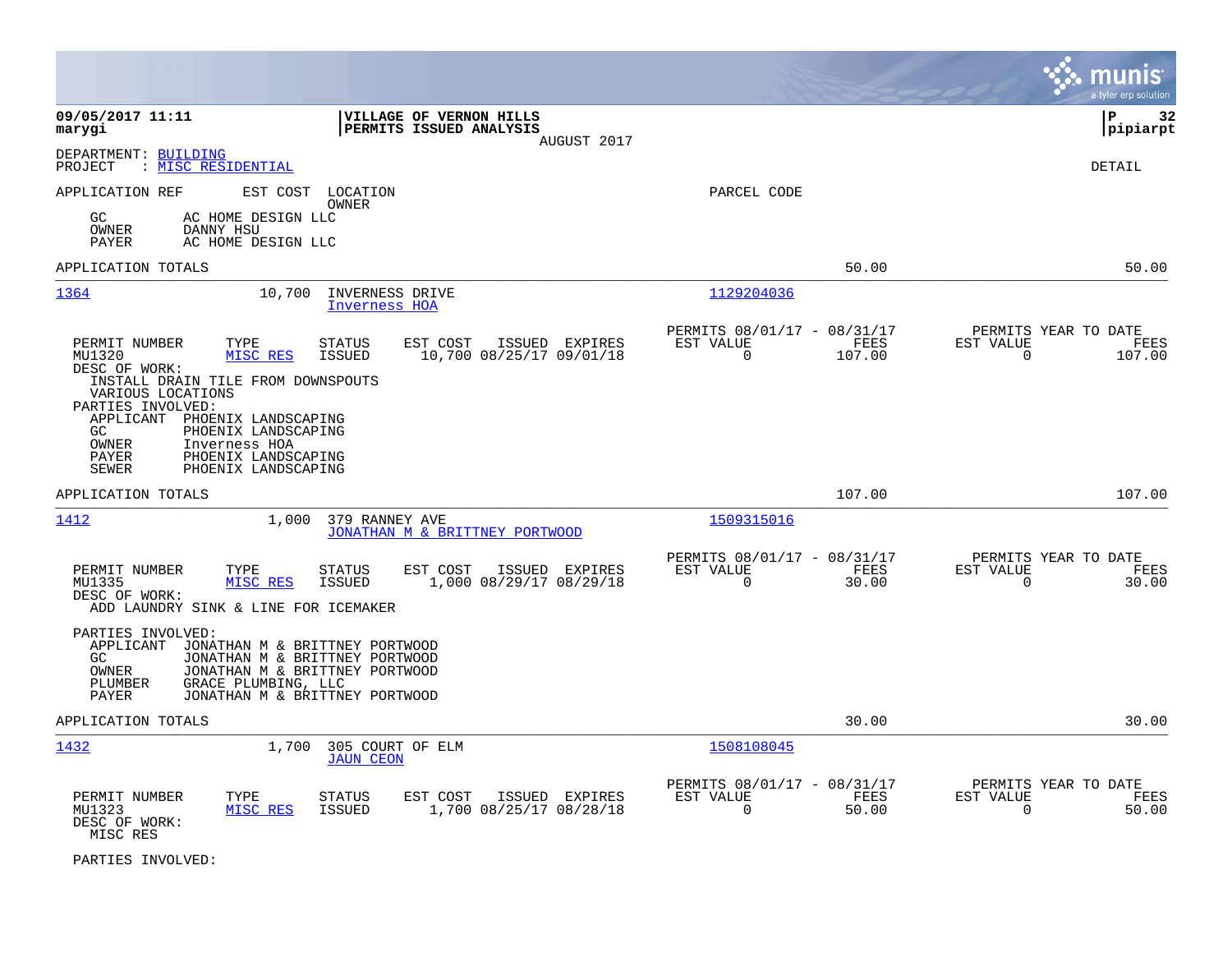|                                                                                                                                                                                                                                                                                                                                                                                                                                                                                                                                                 |                                                                           | munis<br>a tyler erp solution                                      |
|-------------------------------------------------------------------------------------------------------------------------------------------------------------------------------------------------------------------------------------------------------------------------------------------------------------------------------------------------------------------------------------------------------------------------------------------------------------------------------------------------------------------------------------------------|---------------------------------------------------------------------------|--------------------------------------------------------------------|
| 09/05/2017 11:11<br>VILLAGE OF VERNON HILLS<br>PERMITS ISSUED ANALYSIS<br>marygi<br>AUGUST 2017                                                                                                                                                                                                                                                                                                                                                                                                                                                 |                                                                           | l P<br>33<br> pipiarpt                                             |
| DEPARTMENT: BUILDING<br>PROJECT<br>: <u>MISC RESIDENTIAL</u>                                                                                                                                                                                                                                                                                                                                                                                                                                                                                    |                                                                           | DETAIL                                                             |
| APPLICATION REF<br>EST COST<br>LOCATION<br>OWNER<br>JAUN CEON<br>APPLICANT<br>ELECTRICIA JAUN CEON<br>GC.<br><b>JAUN CEON</b><br>OWNER<br><b>JAUN CEON</b><br>PLUMBER<br><b>JAUN CEON</b>                                                                                                                                                                                                                                                                                                                                                       | PARCEL CODE                                                               |                                                                    |
| APPLICATION TOTALS                                                                                                                                                                                                                                                                                                                                                                                                                                                                                                                              | 50.00                                                                     | 50.00                                                              |
| 1435<br>45,000<br>300 RUSSET WAY RD<br><b>ANTHONY ISABELLI</b>                                                                                                                                                                                                                                                                                                                                                                                                                                                                                  | 8888888888                                                                |                                                                    |
| PERMIT NUMBER<br>TYPE<br>STATUS<br>EST COST<br>ISSUED EXPIRES<br>MU1352<br>45,000 08/31/17 08/31/18<br>MISC RES<br>ISSUED<br>DESC OF WORK:<br>BLDG: 300-306<br>ELEC, SIDING, ROOF<br>PARTIES INVOLVED:<br>APPLICANT LA DESIGN<br>CARPENTER LAKELAND BUILDING SERVICES<br>ELECTRICIA IANSON ELECTRIC INC<br>GC.<br>LAKELAND BUILDING SERVICES<br>GC.<br>PLYMOUTH FARMS HOME OWNERS ASSOCIATION<br>OWNER<br>ANTHONY ISABELLI<br>PAYER<br>LA DESIGN<br>PAYER<br>PLYMOUTH FARMS HOME OWNERS ASSOCIATION<br><b>ROOFER</b><br>BEE QUALITY INC         | PERMITS 08/01/17 - 08/31/17<br>EST VALUE<br>FEES<br>$\mathbf 0$<br>450.00 | PERMITS YEAR TO DATE<br>EST VALUE<br>FEES<br>0<br>450.00           |
| APPLICATION TOTALS                                                                                                                                                                                                                                                                                                                                                                                                                                                                                                                              | 450.00                                                                    | 450.00                                                             |
| 1436<br>45,000<br>340 MALLARD CT<br><b>ANTHONY ISABELLI</b>                                                                                                                                                                                                                                                                                                                                                                                                                                                                                     | 888888888                                                                 |                                                                    |
| ISSUED EXPIRES<br>PERMIT NUMBER<br>TYPE<br><b>STATUS</b><br>EST COST<br>45,000 08/31/17 08/31/18<br>MU1351<br>MISC RES<br>ISSUED<br>DESC OF WORK:<br>BLDG: 340-346<br>ELEC, SIDING, ROOF<br>PARTIES INVOLVED:<br>LA DESIGN<br>APPLICANT<br>CARPENTER LAKELAND BUILDING SERVICES<br>ELECTRICIA IANSON ELECTRIC INC<br>LAKELAND BUILDING SERVICES<br>GC<br>GC<br>PLYMOUTH FARMS HOME OWNERS ASSOCIATION<br>OWNER<br>ANTHONY ISABELLI<br>PAYER<br>LA DESIGN<br>PAYER<br>PLYMOUTH FARMS HOME OWNERS ASSOCIATION<br><b>ROOFER</b><br>BEE QUALITY INC | PERMITS 08/01/17 - 08/31/17<br>EST VALUE<br>FEES<br>$\mathbf 0$<br>450.00 | PERMITS YEAR TO DATE<br>EST VALUE<br>FEES<br>$\mathbf 0$<br>450.00 |
| APPLICATION TOTALS<br>PROJECT TOTALS                                                                                                                                                                                                                                                                                                                                                                                                                                                                                                            | 450.00<br>0<br>2,812.92                                                   | 450.00<br>2,812.92<br>$\mathbf 0$                                  |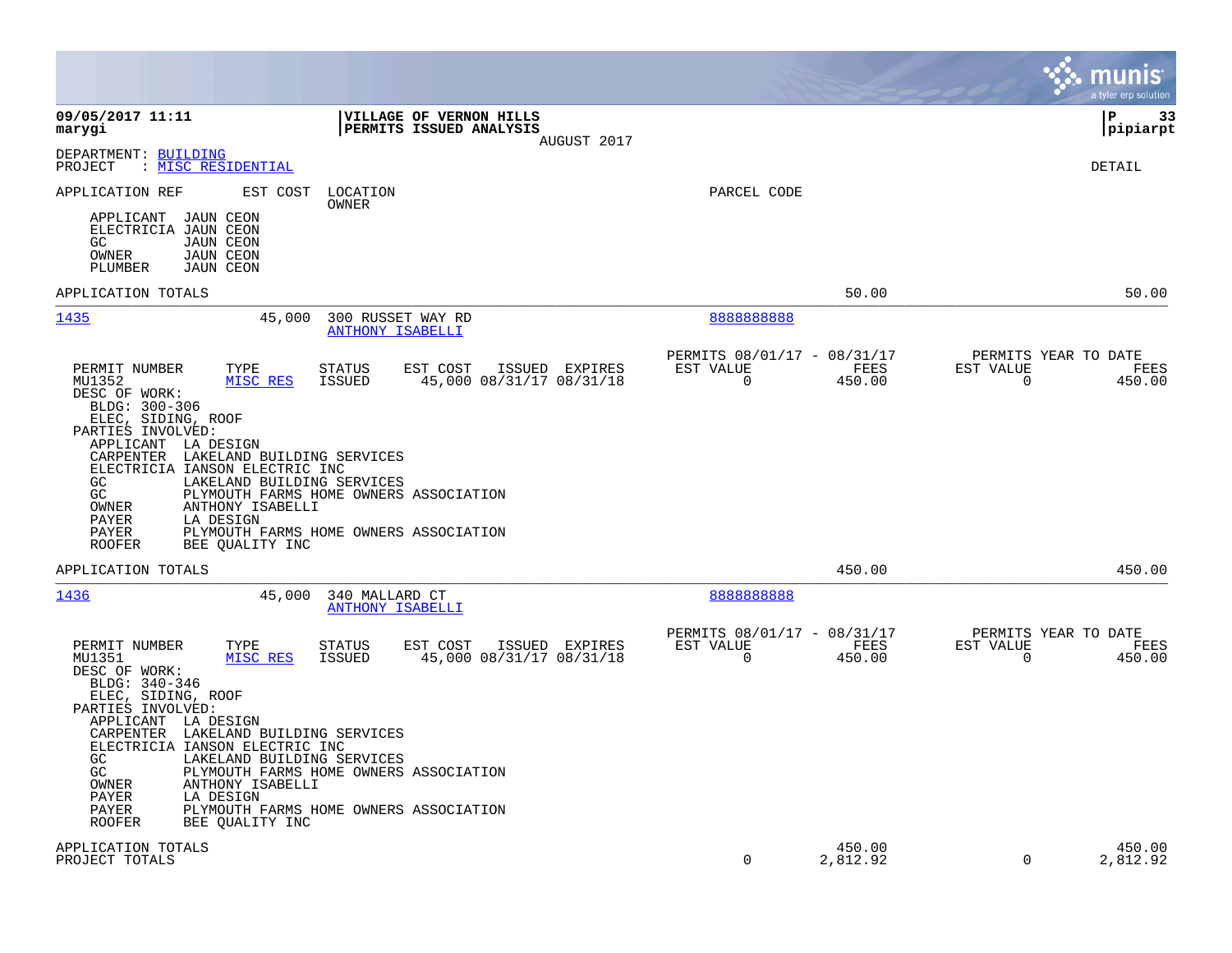**09/05/2017 11:11 |VILLAGE OF VERNON HILLS |P 34 marygi |PERMITS ISSUED ANALYSIS |pipiarpt**

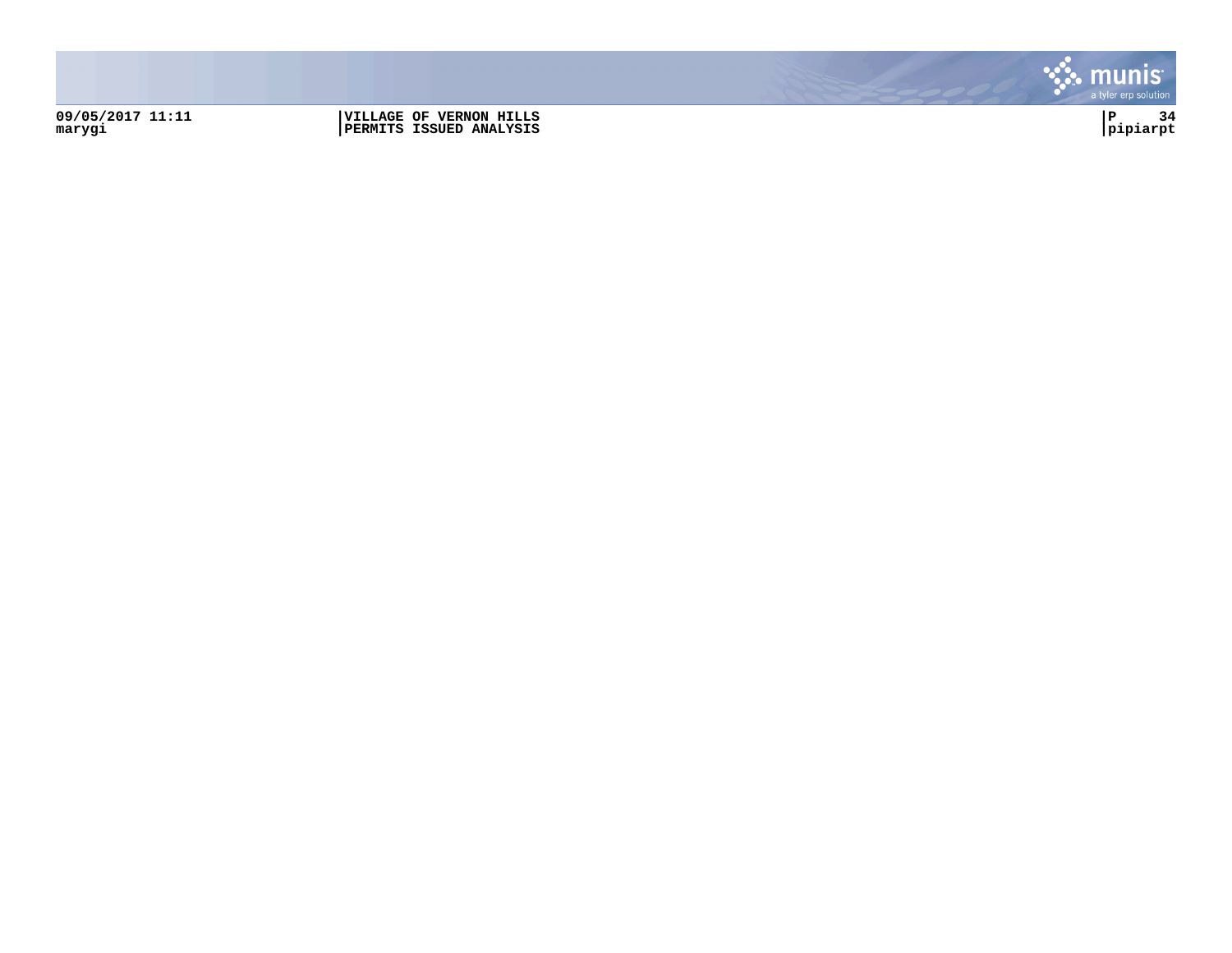|                                                                                                                                                                                   |                                                                                          |                                                                           | munis<br>a tyler erp solution                                        |
|-----------------------------------------------------------------------------------------------------------------------------------------------------------------------------------|------------------------------------------------------------------------------------------|---------------------------------------------------------------------------|----------------------------------------------------------------------|
| 09/05/2017 11:11<br>marygi                                                                                                                                                        | VILLAGE OF VERNON HILLS<br>PERMITS ISSUED ANALYSIS<br>AUGUST 2017                        |                                                                           | P<br>35<br> pipiarpt                                                 |
| DEPARTMENT: BUILDING<br>: PARKING LOT<br>PROJECT                                                                                                                                  |                                                                                          |                                                                           | DETAIL                                                               |
| APPLICATION REF                                                                                                                                                                   | LOCATION<br>EST COST<br><b>OWNER</b>                                                     | PARCEL CODE                                                               |                                                                      |
| 1294                                                                                                                                                                              | 500E CORPORATE WOODS PKY<br>58,810<br>MITSUBISHI ELEC AUTOMATION INC                     | 1509401075                                                                |                                                                      |
| TYPE<br>PERMIT NUMBER<br>MU1270<br>PKG LOT<br>DESC OF WORK:<br>PARKING LOT MAINTENCE                                                                                              | EST COST<br><b>STATUS</b><br>ISSUED EXPIRES<br><b>ISSUED</b><br>58,810 08/14/17 08/14/18 | PERMITS 08/01/17 - 08/31/17<br>EST VALUE<br>FEES<br>0<br>2,352.00         | PERMITS YEAR TO DATE<br>EST VALUE<br>FEES<br>$\mathbf 0$<br>2,352.00 |
| PARTIES INVOLVED:<br>APPLICANT A & A PAVING<br>GC.<br>A & A PAVING<br>OWNER<br>PAYER<br>A & A PAVING                                                                              | MITSUBISHI ELEC AUTOMATION INC                                                           |                                                                           |                                                                      |
| APPLICATION TOTALS                                                                                                                                                                |                                                                                          | 2,352.00                                                                  | 2,352.00                                                             |
| 1302                                                                                                                                                                              | 12,568<br>701 NORTH MILWAUKEE AVE 358<br>GMRI INC                                        | 1503102001                                                                |                                                                      |
| PERMIT NUMBER<br>TYPE<br>MU1342<br>PKG LOT<br>DESC OF WORK:<br>PARKING LOT                                                                                                        | <b>STATUS</b><br>EST COST<br>ISSUED EXPIRES<br>12,568 08/30/17 08/30/18<br>ISSUED        | PERMITS 08/01/17 - 08/31/17<br>EST VALUE<br>FEES<br>$\mathbf 0$<br>624.00 | PERMITS YEAR TO DATE<br>EST VALUE<br>FEES<br>$\mathbf 0$<br>624.00   |
| PARTIES INVOLVED:<br>APPLICANT ROY'S PAVING<br><b>GC</b><br>ROY'S PAVING<br>GC<br>LIONTORO GROUP INC<br>OWNER<br>GMRI INC<br>ROY'S PAVING<br>PAYER<br>LIONTORO GROUP INC<br>PAYER |                                                                                          |                                                                           |                                                                      |
| APPLICATION TOTALS                                                                                                                                                                |                                                                                          | 624.00                                                                    | 624.00                                                               |
| 1308                                                                                                                                                                              | 19,730 ASPEN POINTE DRIVE<br>PLACEHOLDER                                                 | 1505207005                                                                |                                                                      |
| PERMIT NUMBER<br>TYPE<br>MU1245<br>PKG LOT<br>DESC OF WORK:<br>ASPHALT, STORM SEWER, LOT MARKING<br>261-471 TOWNLINE                                                              | EST COST<br>ISSUED EXPIRES<br><b>STATUS</b><br>ISSUED<br>19,730 08/07/17 08/07/18        | PERMITS 08/01/17 - 08/31/17<br>EST VALUE<br>FEES<br>0<br>620.00           | PERMITS YEAR TO DATE<br>EST VALUE<br>FEES<br>0<br>620.00             |
| PARTIES INVOLVED:<br>APPLICANT PROFESSIONAL PAVING & CONCRETE<br>GC.<br>OWNER<br>PLACEHOLDER                                                                                      | PROFESSIONAL PAVING & CONCRETE                                                           |                                                                           |                                                                      |
| APPLICATION TOTALS                                                                                                                                                                |                                                                                          | 620.00                                                                    | 620.00                                                               |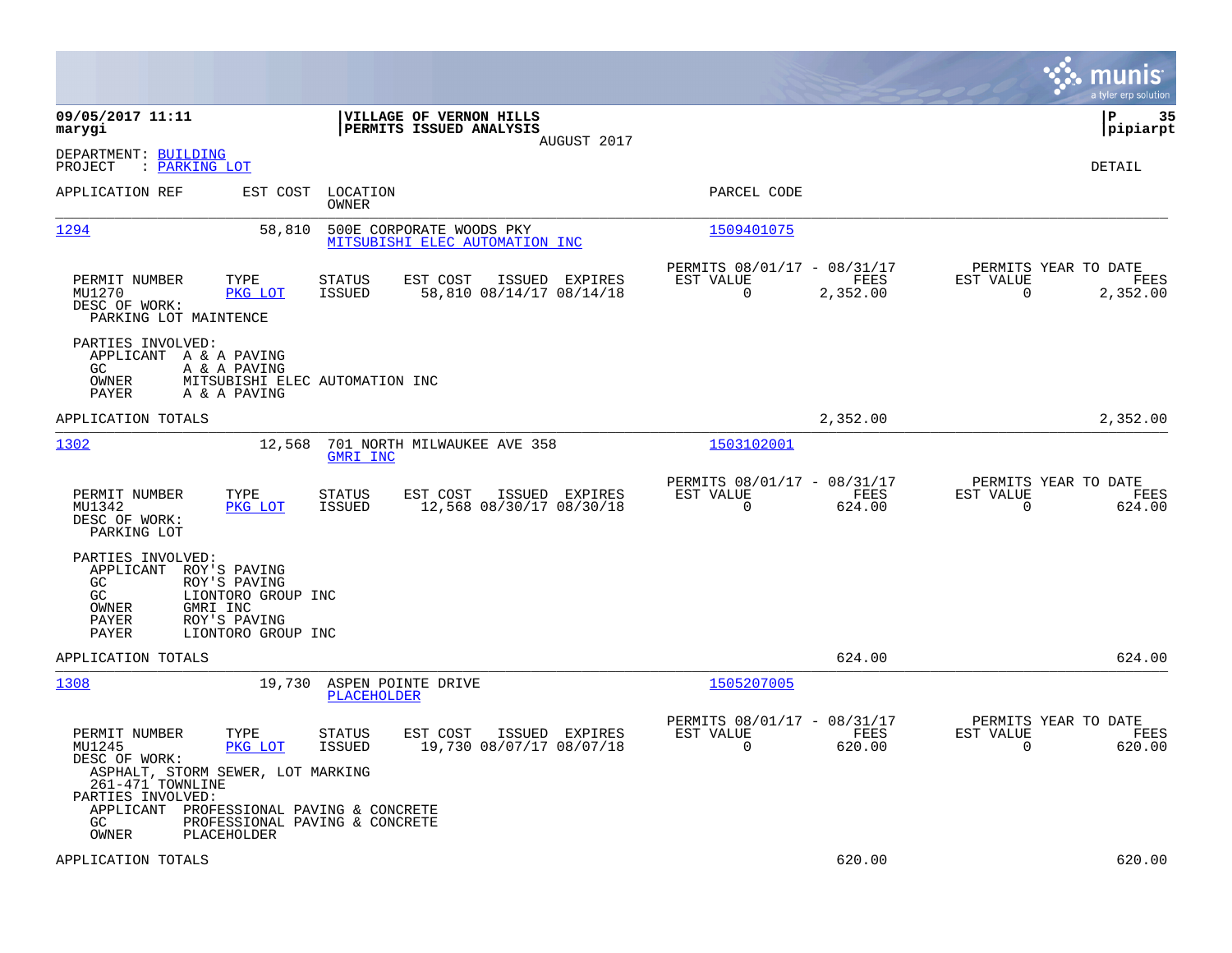|                                                                                                                                                                                                                    |                                                                             | munis<br>a tyler erp solution                                        |
|--------------------------------------------------------------------------------------------------------------------------------------------------------------------------------------------------------------------|-----------------------------------------------------------------------------|----------------------------------------------------------------------|
| 09/05/2017 11:11<br>VILLAGE OF VERNON HILLS<br><b>PERMITS ISSUED ANALYSIS</b><br>marygi<br>AUGUST 2017                                                                                                             |                                                                             | l P<br>36<br> pipiarpt                                               |
| DEPARTMENT: BUILDING<br>: PARKING LOT<br>PROJECT                                                                                                                                                                   |                                                                             | DETAIL                                                               |
| APPLICATION REF<br>EST COST<br>LOCATION<br>OWNER                                                                                                                                                                   | PARCEL CODE                                                                 |                                                                      |
| 1309<br>1,100<br>ASPEN POINTE DRIVE<br><b>PLACEHOLDER</b>                                                                                                                                                          | 1505207005                                                                  |                                                                      |
| PERMIT NUMBER<br>TYPE<br><b>STATUS</b><br>EST COST<br>ISSUED EXPIRES<br>1,100 08/07/17 08/07/18<br>MU1244<br>PKG LOT<br><b>ISSUED</b><br>DESC OF WORK:<br>KEYSTONE ROAD: ASPHALT, CRACKSEAL, STRIPE                | PERMITS 08/01/17 - 08/31/17<br>EST VALUE<br>FEES<br>0<br>36.00              | PERMITS YEAR TO DATE<br>EST VALUE<br>FEES<br>$\mathbf 0$<br>36.00    |
| PARTIES INVOLVED:<br>APPLICANT<br>PROFESSIONAL PAVING & CONCRETE<br>GC.<br>PROFESSIONAL PAVING & CONCRETE<br>OWNER<br>PLACEHOLDER<br>PAYER<br>PROFESSIONAL PAVING & CONCRETE                                       |                                                                             |                                                                      |
| APPLICATION TOTALS                                                                                                                                                                                                 | 36.00                                                                       | 36.00                                                                |
| 1322<br>11,039<br>ASPEN POINTE DRIVE<br><b>PLACEHOLDER</b>                                                                                                                                                         | 1505207005                                                                  |                                                                      |
| PERMIT NUMBER<br>TYPE<br><b>STATUS</b><br>EST COST<br>ISSUED EXPIRES<br>MU1217<br><b>ISSUED</b><br>11,039 08/01/17 08/01/18<br>PKG LOT<br>DESC OF WORK:<br>ASPEN POINT - SEE APPLICATION                           | PERMITS 08/01/17 - 08/31/17<br>EST VALUE<br>FEES<br>0<br>.00                | PERMITS YEAR TO DATE<br>EST VALUE<br>FEES<br>$\mathbf 0$<br>.00      |
| PARTIES INVOLVED:<br>APPLICANT DUBOIS PAVING COMPANY<br>GC.<br>DUBOIS PAVING COMPANY<br>OCCUPANT<br>ASPEN POINTE TOWNHOME ASSOCIATION<br>OWNER<br>PLACEHOLDER                                                      |                                                                             |                                                                      |
| APPLICATION TOTALS                                                                                                                                                                                                 | .00                                                                         | .00                                                                  |
| 1391<br>728,000<br>200 NORTH MILWAUKEE AVE<br>CDW COMPUTER CENTERS INC                                                                                                                                             | 1503303014                                                                  |                                                                      |
| PERMIT NUMBER<br>TYPE<br><b>STATUS</b><br>EST COST<br>ISSUED EXPIRES<br>ISSUED<br>728,000 08/28/17 08/28/18<br>MU1329<br>PKG LOT<br>DESC OF WORK:<br>PARKING LOT                                                   | PERMITS 08/01/17 - 08/31/17<br>EST VALUE<br>FEES<br>$\mathbf 0$<br>8,814.00 | PERMITS YEAR TO DATE<br>EST VALUE<br>FEES<br>$\mathbf 0$<br>8,814.00 |
| PARTIES INVOLVED:<br>APPLICANT PATRIOT PAVEMENT MAINTENCE<br>GC.<br>PATRIOT PAVEMENT MAINTENCE<br>OCCUPANT<br>CDW COMPUTER CENTERS INC<br>OWNER<br>CDW COMPUTER CENTERS INC<br>PATRIOT PAVEMENT MAINTENCE<br>PAYER |                                                                             |                                                                      |
| APPLICATION TOTALS                                                                                                                                                                                                 | 8,814.00                                                                    | 8,814.00                                                             |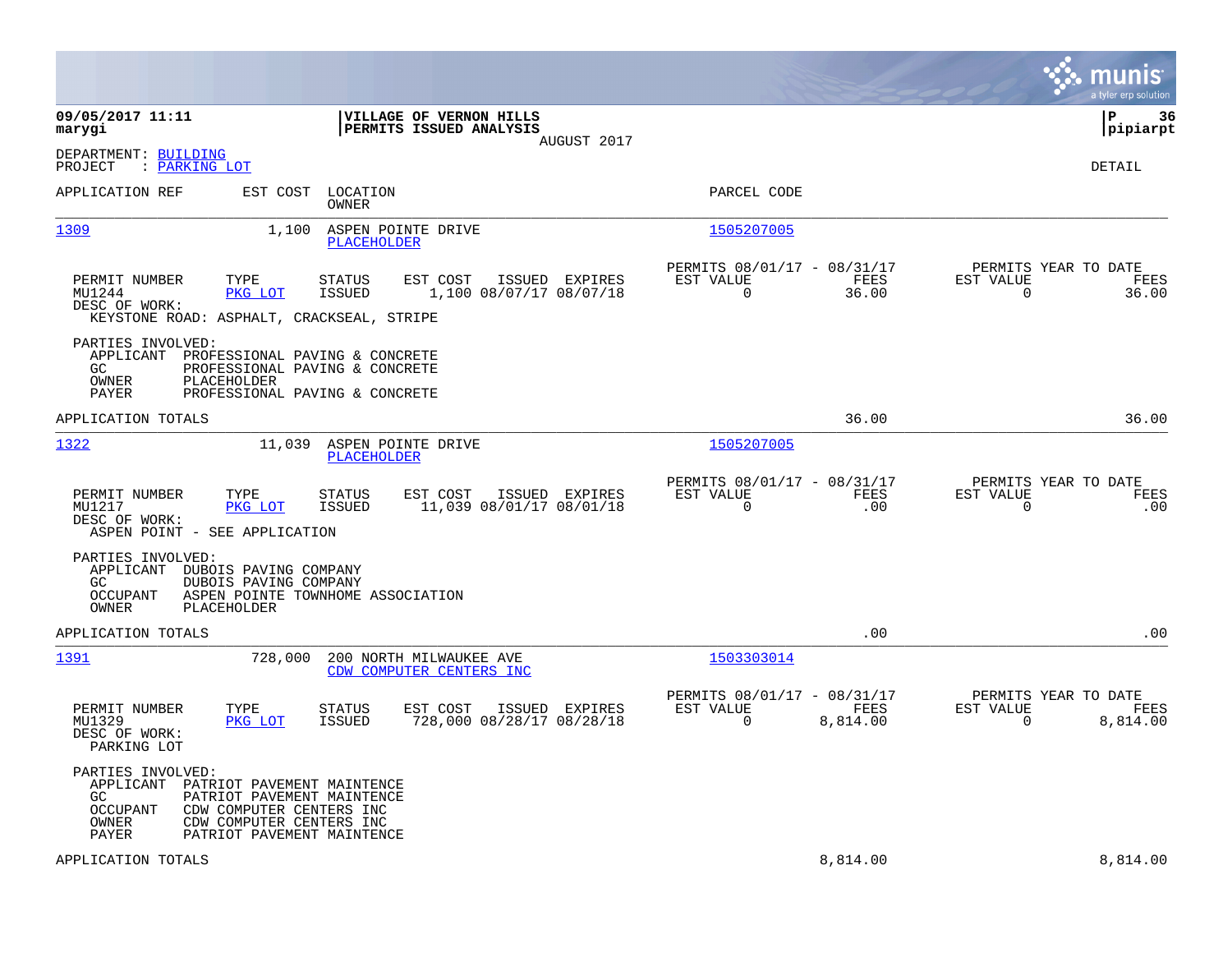|                                                                                                 |                                                                                  |                                                                            | a tyler erp solution                                            |
|-------------------------------------------------------------------------------------------------|----------------------------------------------------------------------------------|----------------------------------------------------------------------------|-----------------------------------------------------------------|
| 09/05/2017 11:11<br>marygi                                                                      | VILLAGE OF VERNON HILLS<br>PERMITS ISSUED ANALYSIS<br>AUGUST 2017                |                                                                            | ÞΡ<br>37<br> pipiarpt                                           |
| DEPARTMENT: BUILDING<br>PROJECT<br>: PARKING LOT                                                |                                                                                  |                                                                            | DETAIL                                                          |
| APPLICATION REF<br>EST COST                                                                     | LOCATION<br>OWNER                                                                | PARCEL CODE                                                                |                                                                 |
| 1406<br>4,400                                                                                   | 197 BUTTERFIELD RD<br>FRANK & CHRISTINE GIEGER                                   | 1505308139                                                                 |                                                                 |
| PERMIT NUMBER<br>TYPE<br>MU1295<br>PKG LOT<br>DESC OF WORK:<br>SEALCOATING ONLY                 | EST COST<br>STATUS<br>ISSUED<br>EXPIRES<br>4,400 08/18/17 08/18/18<br>ISSUED     | PERMITS 08/01/17 - 08/31/17<br>EST VALUE<br>FEES<br>$\mathbf 0$<br>.00     | PERMITS YEAR TO DATE<br>EST VALUE<br>FEES<br>$\mathbf 0$<br>.00 |
| PARTIES INVOLVED:<br>APPLICANT<br>GC<br>FRANK & CHRISTINE GIEGER<br>OWNER                       | SUBURBAN SEALCOATING & SNOWPLOWING INC<br>SUBURBAN SEALCOATING & SNOWPLOWING INC |                                                                            |                                                                 |
| APPLICATION TOTALS                                                                              |                                                                                  | .00                                                                        | .00                                                             |
| 1453<br>5,057                                                                                   | 700 NORTH MILWAUKEE AVE 147<br><b>MCDONALDS</b>                                  | 1503101001                                                                 |                                                                 |
| PERMIT NUMBER<br>TYPE<br>MU1336<br>PKG LOT<br>DESC OF WORK:<br>PARKING LOT & STRIPING ONLY      | EST COST<br>ISSUED EXPIRES<br>STATUS<br>ISSUED<br>5,057 08/29/17 08/29/18        | PERMITS 08/01/17 - 08/31/17<br>EST VALUE<br><b>FEES</b><br>.00<br>$\Omega$ | PERMITS YEAR TO DATE<br>EST VALUE<br>FEES<br>$\Omega$<br>.00    |
| PARTIES INVOLVED:<br>APPLICANT MCDONALDS<br>GC<br>M & J ASPHALT PAVING CO<br>MCDONALDS<br>OWNER |                                                                                  |                                                                            |                                                                 |
| APPLICATION TOTALS<br>PROJECT TOTALS                                                            |                                                                                  | .00<br>0<br>12,446.00                                                      | .00<br>12,446.00<br>$\Omega$                                    |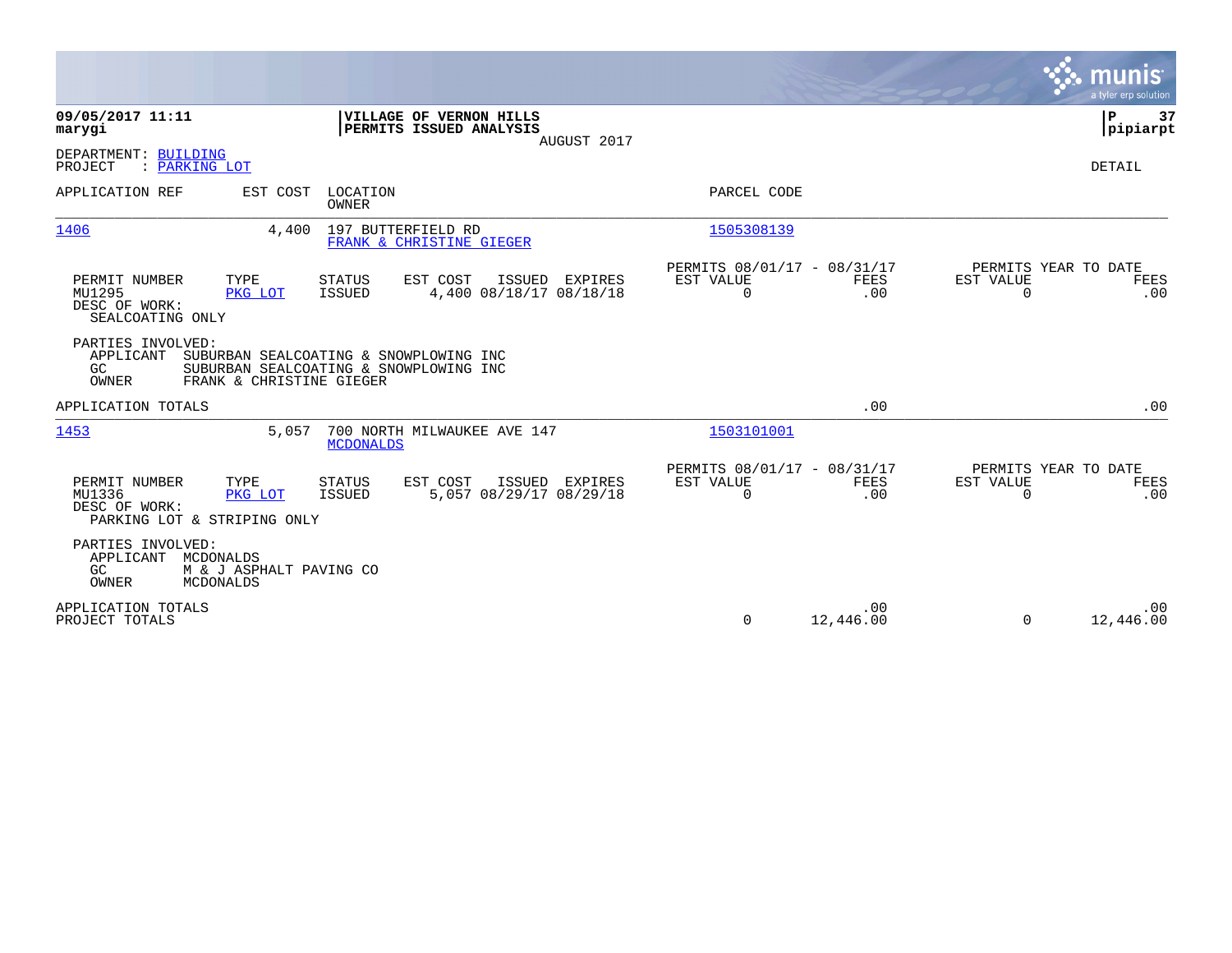|                                                                                                                                                                                                  |                                                                   |                                                         | munis<br>a tyler erp solution                                                        |
|--------------------------------------------------------------------------------------------------------------------------------------------------------------------------------------------------|-------------------------------------------------------------------|---------------------------------------------------------|--------------------------------------------------------------------------------------|
| 09/05/2017 11:11<br>marygi                                                                                                                                                                       | VILLAGE OF VERNON HILLS<br>PERMITS ISSUED ANALYSIS<br>AUGUST 2017 |                                                         | l P<br>38<br> pipiarpt                                                               |
| DEPARTMENT: BUILDING<br>PROJECT<br>: PATIO                                                                                                                                                       |                                                                   |                                                         | DETAIL                                                                               |
| APPLICATION REF<br>EST COST<br>LOCATION<br>OWNER                                                                                                                                                 |                                                                   | PARCEL CODE                                             |                                                                                      |
| 1236<br>3,000<br>BRYAN J BELCHER                                                                                                                                                                 | 724 NORTH LAKESIDE DR                                             | 1508104002                                              |                                                                                      |
| PERMIT NUMBER<br>TYPE<br>STATUS<br><b>PATIO</b><br>MU1237<br>ISSUED<br>DESC OF WORK:<br>PATIO AND WALKWAYS                                                                                       | EST COST<br>ISSUED EXPIRES<br>3,000 08/03/17 08/03/18             | PERMITS 08/01/17 - 08/31/17<br>EST VALUE<br>$\mathbf 0$ | PERMITS YEAR TO DATE<br>FEES<br>EST VALUE<br>FEES<br>50.00<br>$\mathbf 0$<br>50.00   |
| PARTIES INVOLVED:<br>APPLICANT<br>BRYAN J BELCHER<br>CONCRETE<br>NATURAL ART LANDSCAPING<br>GC<br>BRYAN J BELCHER<br>OWNER<br>BRYAN J BELCHER                                                    |                                                                   |                                                         |                                                                                      |
| APPLICATION TOTALS                                                                                                                                                                               |                                                                   |                                                         | 50.00<br>50.00                                                                       |
| 1327<br>30,000<br>2000 BROADMOOR LN                                                                                                                                                              | GREGORY C & KATHLEEN M BURNS                                      | 1129204035                                              |                                                                                      |
| PERMIT NUMBER<br>TYPE<br>STATUS<br>MU1309<br><b>PATIO</b><br>ISSUED<br>DESC OF WORK:                                                                                                             | EST COST<br>ISSUED EXPIRES<br>30,000 08/23/17 09/01/18            | PERMITS 08/01/17 - 08/31/17<br>EST VALUE<br>$\mathbf 0$ | PERMITS YEAR TO DATE<br>FEES<br>EST VALUE<br>FEES<br>300.00<br>$\mathbf 0$<br>300.00 |
| PATIO, fire pit, lighting, gas line<br>PARTIES INVOLVED:<br>APPLICANT JB BRICKWORKS INC<br>GC<br>JB BRICKWORKS INC<br>OWNER<br>GREGORY C & KATHLEEN M BURNS<br><b>PAYER</b><br>JB BRICKWORKS INC |                                                                   |                                                         |                                                                                      |
| APPLICATION TOTALS                                                                                                                                                                               |                                                                   |                                                         | 300.00<br>300.00                                                                     |
| 1329<br>1,000<br><b>BRYAN CAREY</b>                                                                                                                                                              | 402 CHERRY VALLEY RD                                              | 1508107020                                              |                                                                                      |
| PERMIT NUMBER<br>TYPE<br>STATUS<br>MU1272<br><b>PATIO</b><br>ISSUED<br>DESC OF WORK:<br>PATIO                                                                                                    | EST COST<br>ISSUED EXPIRES<br>1,000 08/15/17 08/15/18             | PERMITS 08/01/17 - 08/31/17<br>EST VALUE<br>$\Omega$    | PERMITS YEAR TO DATE<br>EST VALUE<br>FEES<br>FEES<br>30.00<br>30.00<br>0             |
| PARTIES INVOLVED:<br>APPLICANT<br>BRYAN CAREY<br>GC<br>BRYAN CAREY<br>OWNER<br>BRYAN CAREY<br>BRYAN CAREY<br>PAYER                                                                               |                                                                   |                                                         |                                                                                      |
| APPLICATION TOTALS                                                                                                                                                                               |                                                                   |                                                         | 30.00<br>30.00                                                                       |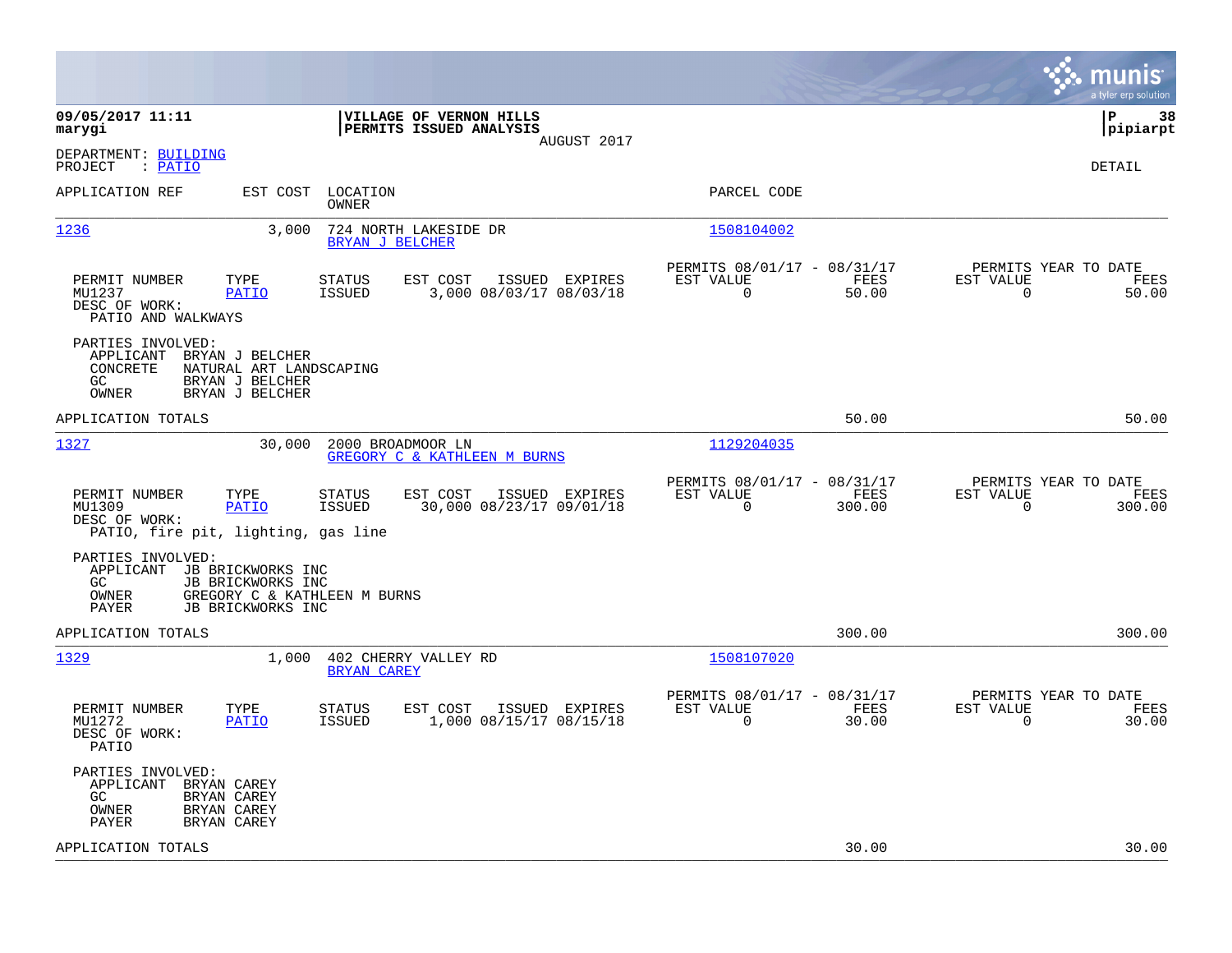|                                                                                                                                                                                                 |                                            |                                                      |                  |                                               | munis<br>a tyler erp solution |
|-------------------------------------------------------------------------------------------------------------------------------------------------------------------------------------------------|--------------------------------------------|------------------------------------------------------|------------------|-----------------------------------------------|-------------------------------|
| 09/05/2017 11:11<br><b>VILLAGE OF VERNON HILLS</b><br><b>PERMITS ISSUED ANALYSIS</b><br>marygi<br>230 MONTCLAIR RD<br>1344<br>4,000<br>ANDRE & DONNA FLOURET                                    |                                            | 1508409019                                           |                  |                                               | l P<br>39<br> pipiarpt        |
| PERMIT NUMBER<br>TYPE<br>STATUS<br>EST COST                                                                                                                                                     | ISSUED EXPIRES<br>AUGUST 2017              | PERMITS 08/01/17 - 08/31/17<br>EST VALUE             | FEES             | PERMITS YEAR TO DATE<br>EST VALUE             | FEES                          |
| DEPARTMENT: BUILDING<br>: PATIO<br>PROJECT                                                                                                                                                      |                                            |                                                      |                  |                                               | <b>DETAIL</b>                 |
| APPLICATION REF<br>LOCATION<br>EST COST<br>OWNER                                                                                                                                                |                                            | PARCEL CODE                                          |                  |                                               |                               |
| <b>ISSUED</b><br>MU1304<br><b>PATIO</b><br>DESC OF WORK:<br>PATIO                                                                                                                               | 4,000 08/21/17 08/21/18                    | $\mathbf 0$                                          | 50.00            | $\Omega$                                      | 50.00                         |
| PARTIES INVOLVED:<br>APPLICANT<br>ANDRE & DONNA FLOURET<br>GC<br>ANDRE & DONNA FLOURET<br><b>OWNER</b><br>ANDRE & DONNA FLOURET<br>PAYER<br>ANDRE & DONNA FLOURET                               |                                            |                                                      |                  |                                               |                               |
| APPLICATION TOTALS                                                                                                                                                                              |                                            |                                                      | 50.00            |                                               | 50.00                         |
| 1395<br>395 RANNEY AVE<br>25,104<br>R CAMPASANO T DEMARCO                                                                                                                                       |                                            | 1509315018                                           |                  |                                               |                               |
| PERMIT NUMBER<br>TYPE<br><b>STATUS</b><br>EST COST<br>MU1334<br><b>ISSUED</b><br>PATIO<br>DESC OF WORK:<br>PATIO                                                                                | ISSUED EXPIRES<br>25,104 08/29/17 08/29/18 | PERMITS 08/01/17 - 08/31/17<br>EST VALUE<br>$\Omega$ | FEES<br>251.04   | PERMITS YEAR TO DATE<br>EST VALUE<br>$\Omega$ | FEES<br>251.04                |
| PARTIES INVOLVED:<br>APPLICANT<br>R CAMPASANO T DEMARCO<br>GC<br>STEPANEK LANDSCAPING<br>GC<br>R CAMPASANO T DEMARCO<br>R CAMPASANO T DEMARCO<br>OWNER<br><b>PAYER</b><br>R CAMPASANO T DEMARCO |                                            |                                                      |                  |                                               |                               |
| APPLICATION TOTALS<br>PROJECT TOTALS                                                                                                                                                            |                                            | 0                                                    | 251.04<br>681.04 | $\Omega$                                      | 251.04<br>681.04              |

and the contract of the contract of the contract of the contract of the contract of the contract of the contract of

the contract of the contract of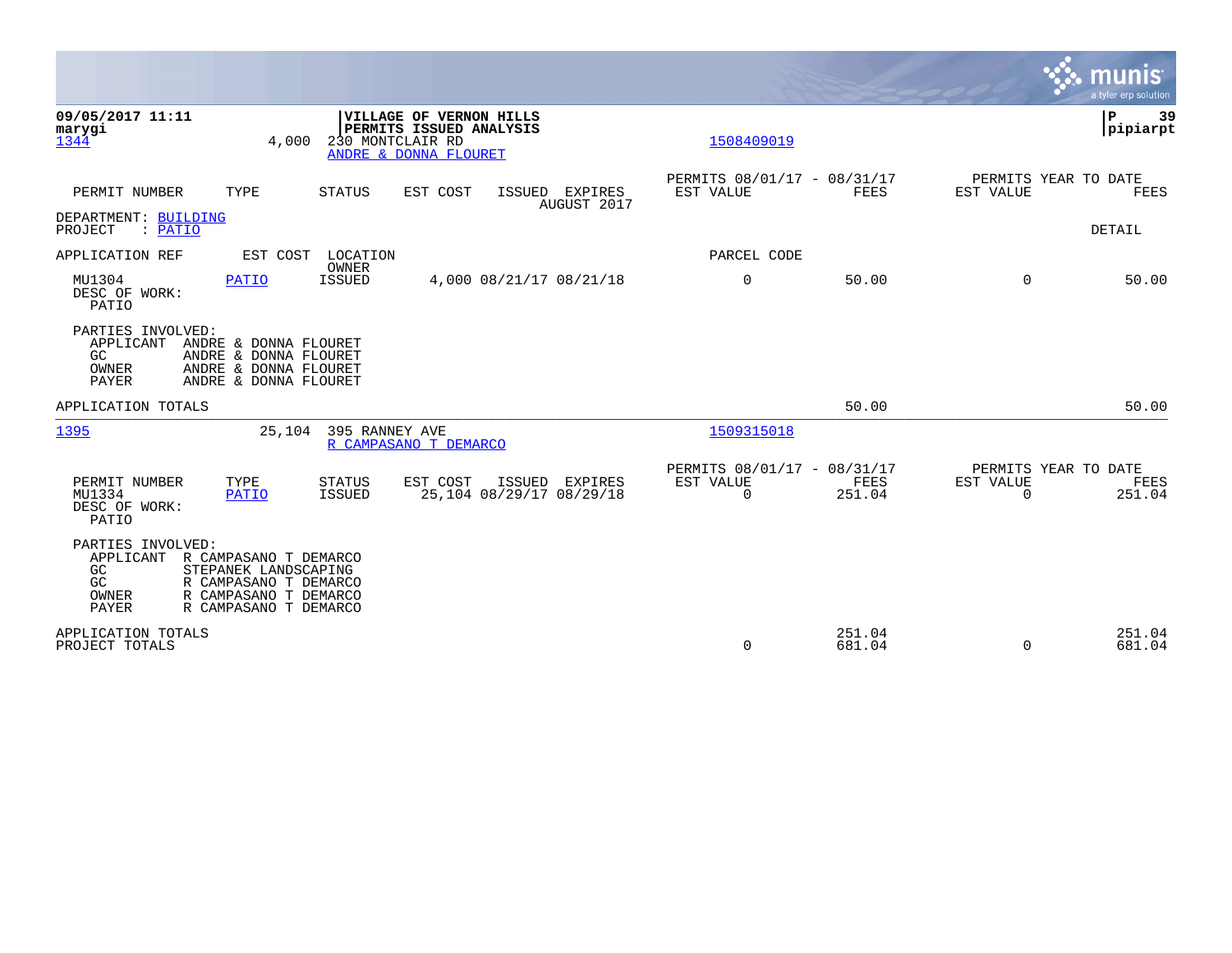|                                                                                         |                                                                                                                       |                                                                                                                                                              |                         |                |                                                         |               |                                                  | munis<br>a tyler erp solution |
|-----------------------------------------------------------------------------------------|-----------------------------------------------------------------------------------------------------------------------|--------------------------------------------------------------------------------------------------------------------------------------------------------------|-------------------------|----------------|---------------------------------------------------------|---------------|--------------------------------------------------|-------------------------------|
| 09/05/2017 11:11<br>marygi                                                              |                                                                                                                       | VILLAGE OF VERNON HILLS<br>PERMITS ISSUED ANALYSIS                                                                                                           |                         | AUGUST 2017    |                                                         |               |                                                  | l P<br>40<br> pipiarpt        |
| DEPARTMENT: BUILDING<br>: SIDEWALK<br>PROJECT                                           |                                                                                                                       |                                                                                                                                                              |                         |                |                                                         |               |                                                  | DETAIL                        |
| APPLICATION REF                                                                         | EST COST                                                                                                              | LOCATION<br>OWNER                                                                                                                                            |                         |                | PARCEL CODE                                             |               |                                                  |                               |
| 1363                                                                                    | 3,650                                                                                                                 | 306 NORTH FIORE PKY<br><b>LARRY GOLDFINE</b>                                                                                                                 |                         |                | 1506405012                                              |               |                                                  |                               |
| PERMIT NUMBER<br>MU1330<br>DESC OF WORK:<br>SIDEWALK                                    | TYPE<br><b>SIDEWALK</b>                                                                                               | STATUS<br>EST COST<br>ISSUED                                                                                                                                 | 3,650 08/29/17 08/29/18 | ISSUED EXPIRES | PERMITS 08/01/17 - 08/31/17<br>EST VALUE<br>$\mathbf 0$ | FEES<br>50.00 | PERMITS YEAR TO DATE<br>EST VALUE<br>$\mathbf 0$ | FEES<br>50.00                 |
| PARTIES INVOLVED:<br>APPLICANT<br>GC.<br>OWNER<br>PAYER                                 | PAVESTONE BRICK PAVING<br>PAVESTONE BRICK PAVING<br>LARRY GOLDFINE<br>PAVESTONE BRICK PAVING                          |                                                                                                                                                              |                         |                |                                                         |               |                                                  |                               |
| APPLICATION TOTALS                                                                      |                                                                                                                       |                                                                                                                                                              |                         |                |                                                         | 50.00         |                                                  | 50.00                         |
| 1387                                                                                    | 5,500                                                                                                                 | 226 NOBLE CIR<br>F MERLAK P MERLAK J MERLAK                                                                                                                  |                         |                | 1508411017                                              |               |                                                  |                               |
| PERMIT NUMBER<br>MU1337<br>DESC OF WORK:<br>RETAINING WALL AND SIDEWALK                 | TYPE<br><b>SIDEWALK</b>                                                                                               | STATUS<br>EST COST<br>ISSUED                                                                                                                                 | 5,500 08/29/17 08/29/18 | ISSUED EXPIRES | PERMITS 08/01/17 - 08/31/17<br>EST VALUE<br>$\mathbf 0$ | FEES<br>55.00 | PERMITS YEAR TO DATE<br>EST VALUE<br>$\mathbf 0$ | FEES<br>55.00                 |
| PARTIES INVOLVED:<br>APPLICANT F MERLAK P MERLAK J MERLAK<br>GC<br>GC<br>OWNER<br>PAYER | MARK GOEBEL ENTERPRISES INC<br>F MERLAK P MERLAK J MERLAK<br>F MERLAK P MERLAK J MERLAK<br>F MERLAK P MERLAK J MERLAK |                                                                                                                                                              |                         |                |                                                         |               |                                                  |                               |
| APPLICATION TOTALS                                                                      |                                                                                                                       |                                                                                                                                                              |                         |                |                                                         | 55.00         |                                                  | 55.00                         |
| 1409                                                                                    | 2,800                                                                                                                 | 231 ALEXANDRIA DR<br>STEPHEN A & KAY A FREDRICK, TRUSTEES                                                                                                    |                         |                | 1505406005                                              |               |                                                  |                               |
| PERMIT NUMBER<br>MU1331<br>DESC OF WORK:<br>STOOP & STEP                                | TYPE<br><b>SIDEWALK</b>                                                                                               | STATUS<br>EST COST<br>ISSUED                                                                                                                                 | 2,800 08/29/17 08/29/18 | ISSUED EXPIRES | PERMITS 08/01/17 - 08/31/17<br>EST VALUE<br>$\mathbf 0$ | FEES<br>50.00 | PERMITS YEAR TO DATE<br>EST VALUE<br>$\mathbf 0$ | FEES<br>50.00                 |
| PARTIES INVOLVED:<br>APPLICANT<br>GC<br>OWNER<br>PAYER                                  |                                                                                                                       | STEPHEN A & KAY A FREDRICK, TRUSTEES<br>BOB WILSON CONCRETE CONSTRUCTION LLC<br>STEPHEN A & KAY A FREDRICK, TRUSTEES<br>STEPHEN A & KAY A FREDRICK, TRUSTEES |                         |                |                                                         |               |                                                  |                               |
| APPLICATION TOTALS                                                                      |                                                                                                                       |                                                                                                                                                              |                         |                |                                                         | 50.00         |                                                  | 50.00                         |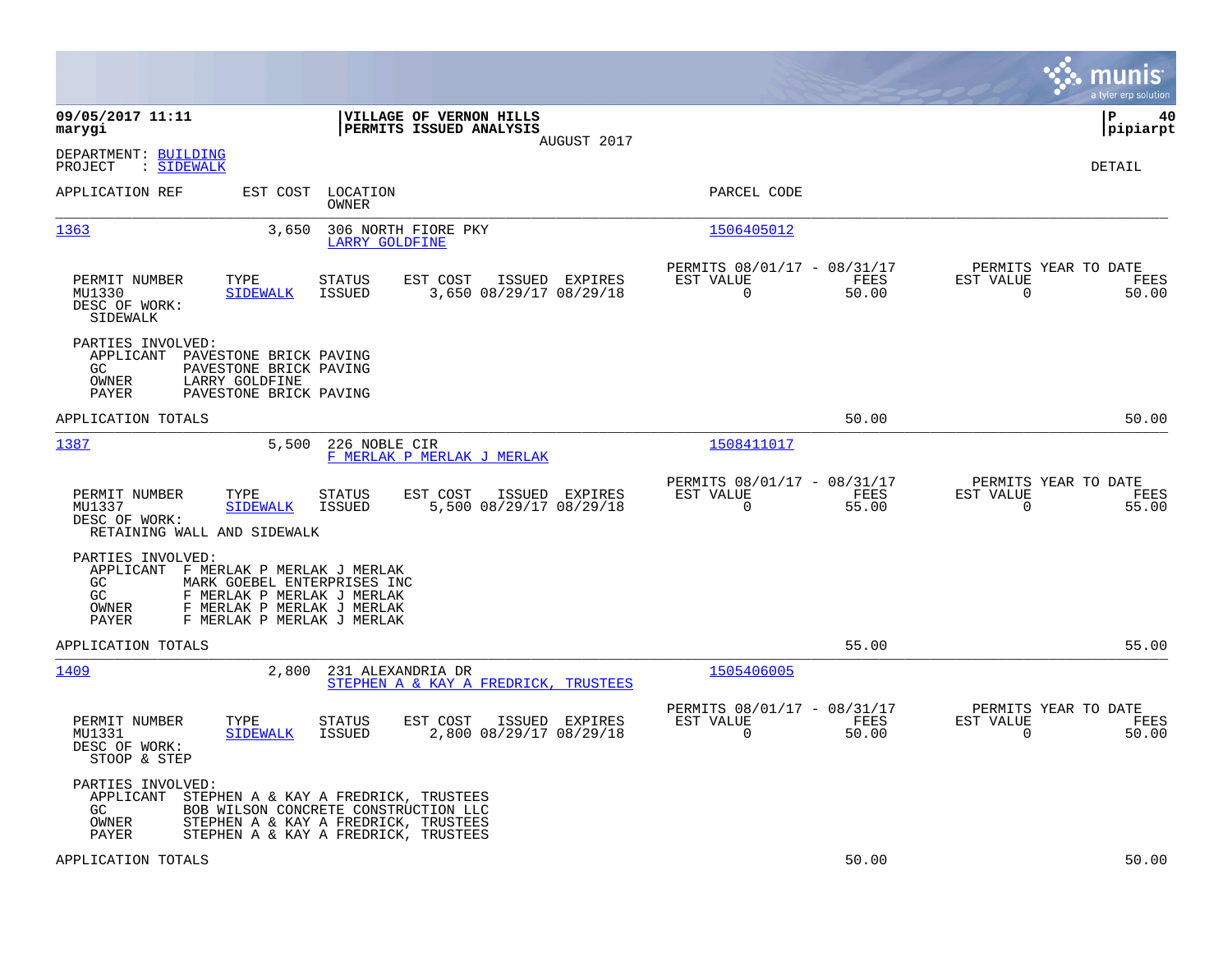|                                               |          |                                                    |             |             |        | . munis <sup>.</sup><br>a tyler erp solution |
|-----------------------------------------------|----------|----------------------------------------------------|-------------|-------------|--------|----------------------------------------------|
| 09/05/2017 11:11<br>marygi                    |          | VILLAGE OF VERNON HILLS<br>PERMITS ISSUED ANALYSIS | AUGUST 2017 |             |        | 41<br> P<br>pipiarpt                         |
| DEPARTMENT: BUILDING<br>PROJECT<br>: SIDEWALK |          |                                                    |             |             |        | DETAIL                                       |
| APPLICATION REF                               | EST COST | LOCATION                                           |             | PARCEL CODE |        |                                              |
| PROJECT TOTALS                                |          | OWNER                                              |             | 0           | 155.00 | 155.00                                       |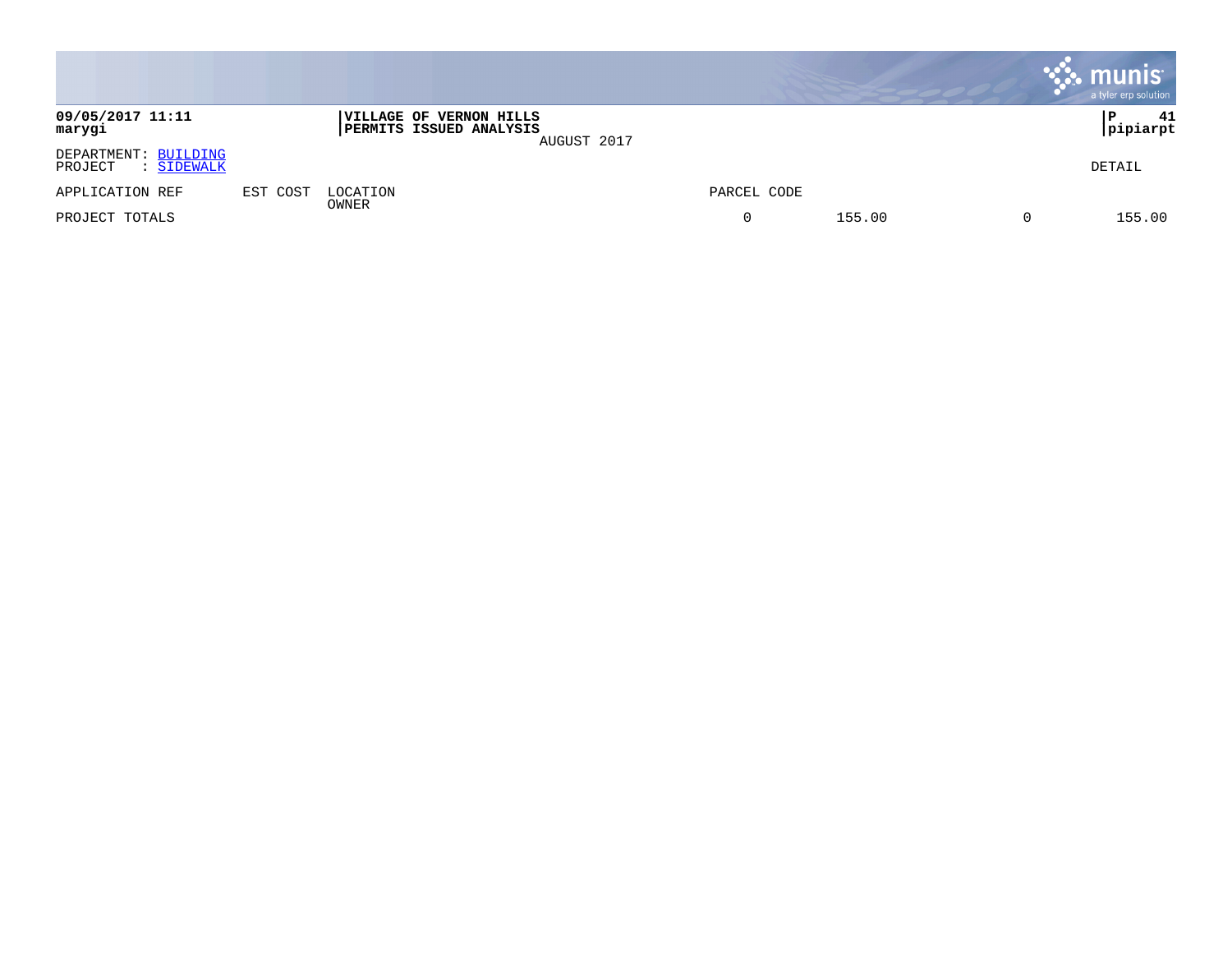|                                                                                   |                                                                                                                 |                                            |                                                    |                |                                                            |                |                                                  | munis<br>a tyler erp solution |
|-----------------------------------------------------------------------------------|-----------------------------------------------------------------------------------------------------------------|--------------------------------------------|----------------------------------------------------|----------------|------------------------------------------------------------|----------------|--------------------------------------------------|-------------------------------|
| 09/05/2017 11:11<br>marygi                                                        |                                                                                                                 |                                            | VILLAGE OF VERNON HILLS<br>PERMITS ISSUED ANALYSIS |                |                                                            |                |                                                  | 42<br>IΡ<br> pipiarpt         |
| DEPARTMENT: BUILDING<br>PROJECT<br>: <u>REROOF</u>                                |                                                                                                                 |                                            |                                                    | AUGUST 2017    |                                                            |                |                                                  | DETAIL                        |
| APPLICATION REF                                                                   | EST COST                                                                                                        | LOCATION<br>OWNER                          |                                                    |                | PARCEL CODE                                                |                |                                                  |                               |
| 1321                                                                              | 11,932                                                                                                          | 306 AMHERST CT<br>ANGELO FACCHINI          |                                                    |                | 1504302016                                                 |                |                                                  |                               |
| PERMIT NUMBER<br>MU1215<br>DESC OF WORK:<br>REROOF                                | TYPE<br><b>REROOF</b>                                                                                           | <b>STATUS</b><br><b>ISSUED</b>             | EST COST<br>11,932 08/01/17 08/01/18               | ISSUED EXPIRES | PERMITS 08/01/17 - 08/31/17<br>EST VALUE<br>$\overline{0}$ | FEES<br>119.32 | PERMITS YEAR TO DATE<br>EST VALUE<br>$\mathbf 0$ | FEES<br>119.32                |
| PARTIES INVOLVED:<br>APPLICANT<br>GC.<br>OWNER<br>PAYER<br><b>ROOFER</b>          | NEW EDGE IMPROVEMENT<br>NEW EDGE IMPROVEMENT<br>ANGELO FACCHINI<br>NEW EDGE IMPROVEMENT<br>NEW EDGE IMPROVEMENT |                                            |                                                    |                |                                                            |                |                                                  |                               |
| APPLICATION TOTALS                                                                |                                                                                                                 |                                            |                                                    |                |                                                            | 119.32         |                                                  | 119.32                        |
| 1323                                                                              | 12,589                                                                                                          | 1227 MAIDSTONE DR<br><b>JOHN P BAUMANN</b> |                                                    |                | 1132104076                                                 |                |                                                  |                               |
| PERMIT NUMBER<br>MU1218<br>DESC OF WORK:<br>REROOF                                | TYPE<br><b>REROOF</b>                                                                                           | <b>STATUS</b><br>ISSUED                    | EST COST<br>12,589 08/01/17 08/01/18               | ISSUED EXPIRES | PERMITS 08/01/17 - 08/31/17<br>EST VALUE<br>$\mathbf 0$    | FEES<br>125.89 | PERMITS YEAR TO DATE<br>EST VALUE<br>$\Omega$    | FEES<br>125.89                |
| PARTIES INVOLVED:<br>APPLICANT<br>GC.<br>OWNER<br>PAYER<br>ROOFER                 | <b>CUSTOM ROOFING</b><br>CUSTOM ROOFING<br>JOHN P BAUMANN<br><b>CUSTOM ROOFING</b><br>CUSTOM ROOFING            |                                            |                                                    |                |                                                            |                |                                                  |                               |
| APPLICATION TOTALS                                                                |                                                                                                                 |                                            |                                                    |                |                                                            | 125.89         |                                                  | 125.89                        |
| 1332                                                                              |                                                                                                                 | 9,950 19 MAYFLOWER RD                      | CHARLES W APPLEGATE                                |                | 1504101023                                                 |                |                                                  |                               |
| PERMIT NUMBER<br>MU1225<br>DESC OF WORK:<br>REROOF                                | TYPE<br><b>REROOF</b>                                                                                           | STATUS<br><b>ISSUED</b>                    | EST COST<br>9,950 08/02/17 08/02/18                | ISSUED EXPIRES | PERMITS 08/01/17 - 08/31/17<br>EST VALUE<br>0              | FEES<br>99.50  | PERMITS YEAR TO DATE<br>EST VALUE<br>0           | FEES<br>99.50                 |
| PARTIES INVOLVED:<br>APPLICANT AARCO INDUSTRIES<br>GC<br>OWNER<br>PAYER<br>ROOFER | AARCO INDUSTRIES<br>CHARLES W APPLEGATE<br>AARCO INDUSTRIES<br>AARCO INDUSTRIES                                 |                                            |                                                    |                |                                                            |                |                                                  |                               |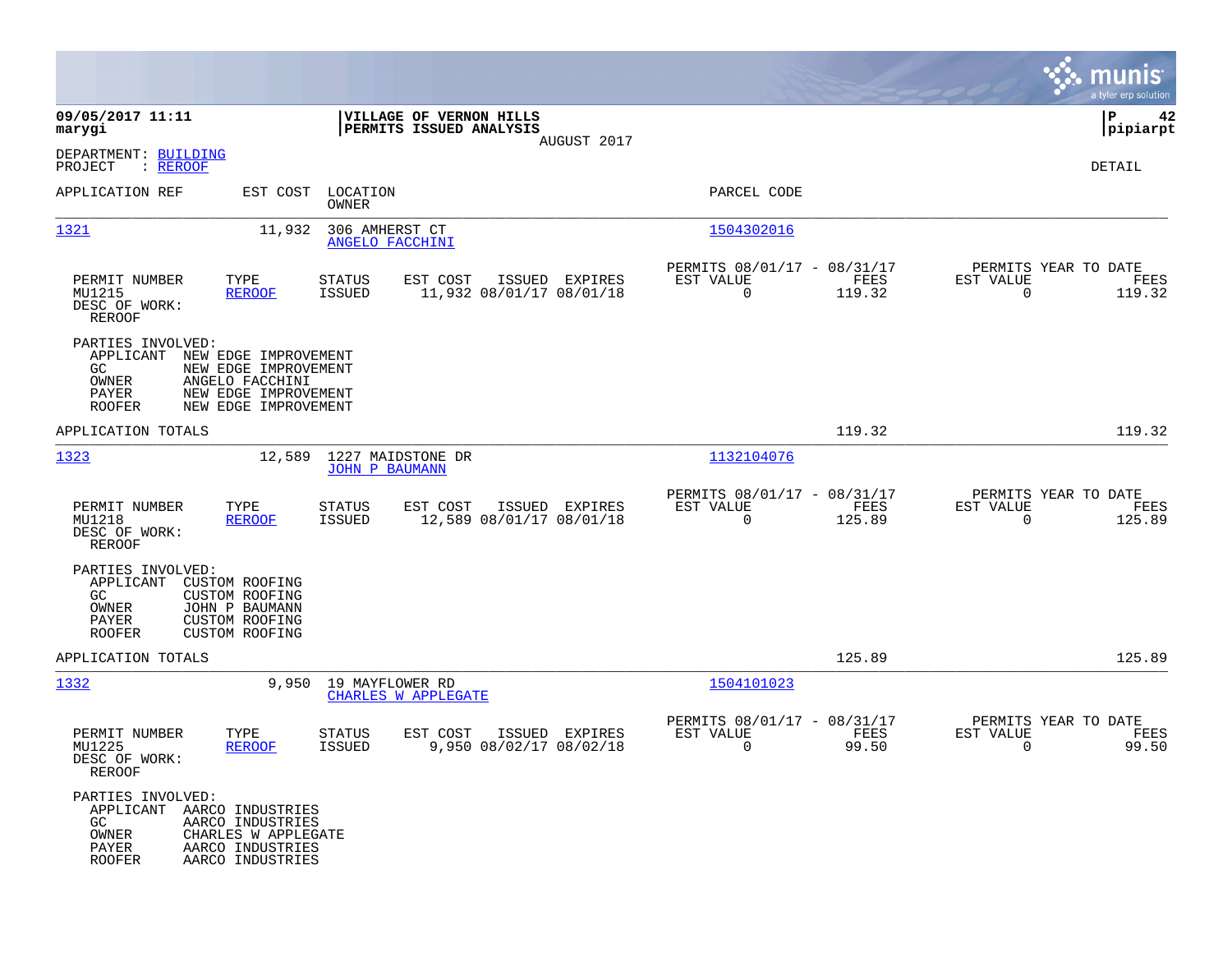|                                                                                                                                                                                                                            |                                                                           | munis<br>a tyler erp solution                                     |
|----------------------------------------------------------------------------------------------------------------------------------------------------------------------------------------------------------------------------|---------------------------------------------------------------------------|-------------------------------------------------------------------|
| 09/05/2017 11:11<br>VILLAGE OF VERNON HILLS<br>PERMITS ISSUED ANALYSIS<br>marygi<br>AUGUST 2017                                                                                                                            |                                                                           | ΙP<br>43<br> pipiarpt                                             |
| DEPARTMENT: BUILDING<br>: REROOF<br>PROJECT                                                                                                                                                                                |                                                                           | DETAIL                                                            |
| LOCATION<br>APPLICATION REF<br>EST COST<br>OWNER                                                                                                                                                                           | PARCEL CODE                                                               |                                                                   |
| APPLICATION TOTALS                                                                                                                                                                                                         | 99.50                                                                     | 99.50                                                             |
| <u> 1335</u><br>13,948<br>212 ONWENTSIA RD<br>WILLIAM A EICHHORN                                                                                                                                                           | 1504309008                                                                |                                                                   |
| PERMIT NUMBER<br>TYPE<br>STATUS<br>EST COST<br>ISSUED EXPIRES<br>13,948 08/02/17 08/21/18<br>MU1227<br><b>REROOF</b><br>COMPLT<br>DESC OF WORK:<br><b>REROOF</b>                                                           | PERMITS 08/01/17 -<br>08/31/17<br>EST VALUE<br>FEES<br>$\Omega$<br>139.48 | PERMITS YEAR TO DATE<br>EST VALUE<br>FEES<br>$\Omega$<br>139.48   |
| PARTIES INVOLVED:<br>APPLICANT<br>POWER HOME REMODELING GROUP<br>GC.<br>POWER HOME REMODELING GROUP<br>OWNER<br>WILLIAM A EICHHORN<br>PAYER<br>POWER HOME REMODELING GROUP<br>POWER HOME REMODELING GROUP<br><b>ROOFER</b> |                                                                           |                                                                   |
| APPLICATION TOTALS                                                                                                                                                                                                         | 139.48                                                                    | 139.48                                                            |
| 1337<br>6,800<br>420W APPLETON DR<br>ROBERT O'HARA                                                                                                                                                                         | 1505204005                                                                |                                                                   |
| TYPE<br>EST COST<br>PERMIT NUMBER<br><b>STATUS</b><br>ISSUED EXPIRES<br>MU1229<br><b>REROOF</b><br>COMPLT<br>6,800 08/02/17 08/14/18<br>DESC OF WORK:<br>REROOF                                                            | PERMITS 08/01/17 - 08/31/17<br>EST VALUE<br>FEES<br>0<br>68.00            | PERMITS YEAR TO DATE<br>EST VALUE<br>FEES<br>68.00<br>0           |
| PARTIES INVOLVED:<br>APPLICANT<br>C LOMBARDO INSTALLATIONS<br>GC<br>C LOMBARDO INSTALLATIONS<br>ROBERT O'HARA<br><b>OWNER</b><br>C LOMBARDO INSTALLATIONS<br>PAYER<br><b>ROOFER</b><br>C LOMBARDO INSTALLATIONS            |                                                                           |                                                                   |
| APPLICATION TOTALS                                                                                                                                                                                                         | 68.00                                                                     | 68.00                                                             |
| 1343<br>7,300<br>104 ANNAPOLIS DR<br>MICHAEL G & LISA WEHLUS                                                                                                                                                               | 1504311007                                                                |                                                                   |
| PERMIT NUMBER<br>TYPE<br>STATUS<br>EST COST<br>ISSUED EXPIRES<br>MU1233<br><b>REROOF</b><br><b>ISSUED</b><br>7,300 08/03/17 08/03/18<br>DESC OF WORK:<br>REROOF/SOFFIT/FASCIA                                              | PERMITS 08/01/17 - 08/31/17<br>EST VALUE<br>FEES<br>$\mathbf 0$<br>73.00  | PERMITS YEAR TO DATE<br>EST VALUE<br>FEES<br>$\mathbf 0$<br>73.00 |
| PARTIES INVOLVED:<br>APPLICANT<br>U.S. EXTERIOR BY SEIDEL<br>GC<br>U.S. EXTERIOR BY SEIDEL<br>OWNER<br>MICHAEL G & LISA WEHLUS                                                                                             |                                                                           |                                                                   |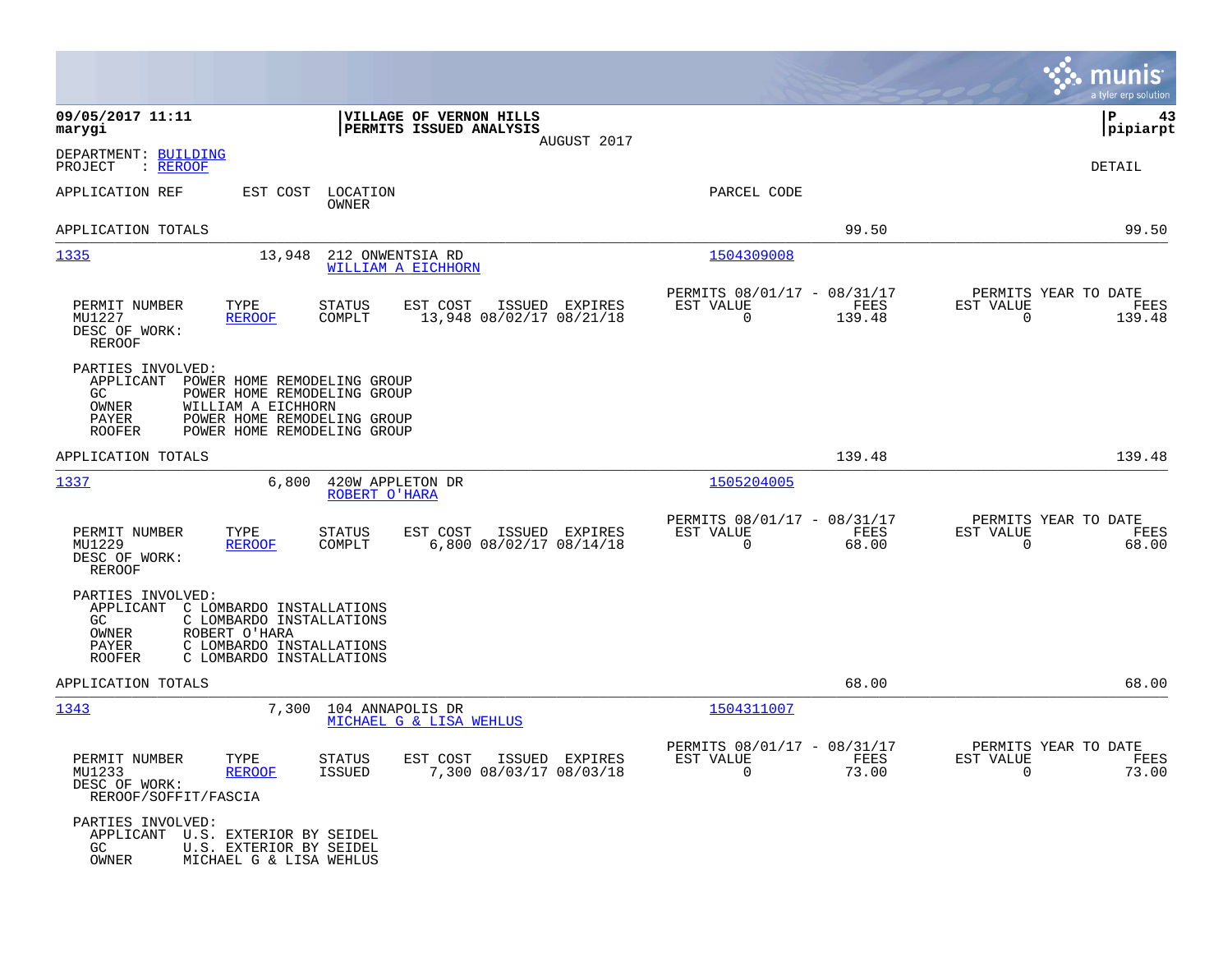|                                                                                                                    |                                                                                                                                              |                                                                           |                | munis<br>a tyler erp solution                                      |
|--------------------------------------------------------------------------------------------------------------------|----------------------------------------------------------------------------------------------------------------------------------------------|---------------------------------------------------------------------------|----------------|--------------------------------------------------------------------|
| 09/05/2017 11:11<br>marygi                                                                                         | VILLAGE OF VERNON HILLS<br>PERMITS ISSUED ANALYSIS                                                                                           | AUGUST 2017                                                               |                | P<br>44<br> pipiarpt                                               |
| DEPARTMENT: BUILDING<br>: <u>REROOF</u><br>PROJECT                                                                 |                                                                                                                                              |                                                                           |                | <b>DETAIL</b>                                                      |
| APPLICATION REF<br>PAYER<br><b>ROOFER</b>                                                                          | EST COST<br>LOCATION<br><b>OWNER</b><br>U.S. EXTERIOR BY SEIDEL<br>U.S. EXTERIOR BY SEIDEL                                                   | PARCEL CODE                                                               |                |                                                                    |
| APPLICATION TOTALS                                                                                                 |                                                                                                                                              |                                                                           | 73.00          | 73.00                                                              |
| 1348                                                                                                               | 13,600<br>336 CAMARGO CT<br>MICHAEL R & ANN SPRINGER                                                                                         | 1132213006                                                                |                |                                                                    |
| PERMIT NUMBER<br>TYPE<br>MU1239<br><b>REROOF</b><br>DESC OF WORK:<br><b>REROOF</b>                                 | <b>STATUS</b><br>EST COST<br>COMPLT<br>13,600 08/04/17 08/11/18                                                                              | PERMITS 08/01/17 - 08/31/17<br>ISSUED EXPIRES<br>EST VALUE<br>$\mathbf 0$ | FEES<br>136.00 | PERMITS YEAR TO DATE<br>EST VALUE<br>FEES<br>$\mathbf 0$<br>136.00 |
| PARTIES INVOLVED:<br>APPLICANT<br>GC.<br>OWNER<br>PAYER<br><b>ROOFER</b>                                           | STYLE BY CARDEN EXTERIORS<br>STYLE BY CARDEN EXTERIORS<br>MICHAEL R & ANN SPRINGER<br>STYLE BY CARDEN EXTERIORS<br>STYLE BY CARDEN EXTERIORS |                                                                           |                |                                                                    |
| APPLICATION TOTALS                                                                                                 |                                                                                                                                              |                                                                           | 136.00         | 136.00                                                             |
| 1361                                                                                                               | 13,000<br>180 SOUTHFIELD DR<br><b>BYRON WILLIAMS</b>                                                                                         | 1506401007                                                                |                |                                                                    |
| PERMIT NUMBER<br>TYPE<br>MU1255<br>REROOF<br>DESC OF WORK:<br>REROOF                                               | <b>STATUS</b><br>EST COST<br>COMPLT<br>13,000 08/09/17 08/18/18                                                                              | PERMITS 08/01/17 - 08/31/17<br>ISSUED EXPIRES<br>EST VALUE<br>$\mathbf 0$ | FEES<br>130.00 | PERMITS YEAR TO DATE<br>EST VALUE<br>FEES<br>$\mathbf 0$<br>130.00 |
| PARTIES INVOLVED:<br>APPLICANT C LOMBARDO INSTALLATIONS<br>GC<br>OWNER<br>BYRON WILLIAMS<br>PAYER<br><b>ROOFER</b> | C LOMBARDO INSTALLATIONS<br>C LOMBARDO INSTALLATIONS<br>C LOMBARDO INSTALLATIONS                                                             |                                                                           |                |                                                                    |
| APPLICATION TOTALS                                                                                                 |                                                                                                                                              |                                                                           | 130.00         | 130.00                                                             |
| 1362                                                                                                               | 4,920<br>220 ANNAPOLIS DR<br>ELIZABETH RAUTENBACH                                                                                            | 1505405039                                                                |                |                                                                    |
| PERMIT NUMBER<br>TYPE<br>MU1256<br><b>REROOF</b><br>DESC OF WORK:<br>REROOF                                        | <b>STATUS</b><br>EST COST<br>COMPLT<br>4,920 08/09/17 08/21/18                                                                               | PERMITS 08/01/17 - 08/31/17<br>ISSUED EXPIRES<br>EST VALUE<br>$\mathbf 0$ | FEES<br>50.00  | PERMITS YEAR TO DATE<br>EST VALUE<br>FEES<br>50.00<br>$\mathbf 0$  |
| PARTIES INVOLVED:<br>APPLICANT LOCAL ROOFING CO INCC                                                               |                                                                                                                                              |                                                                           |                |                                                                    |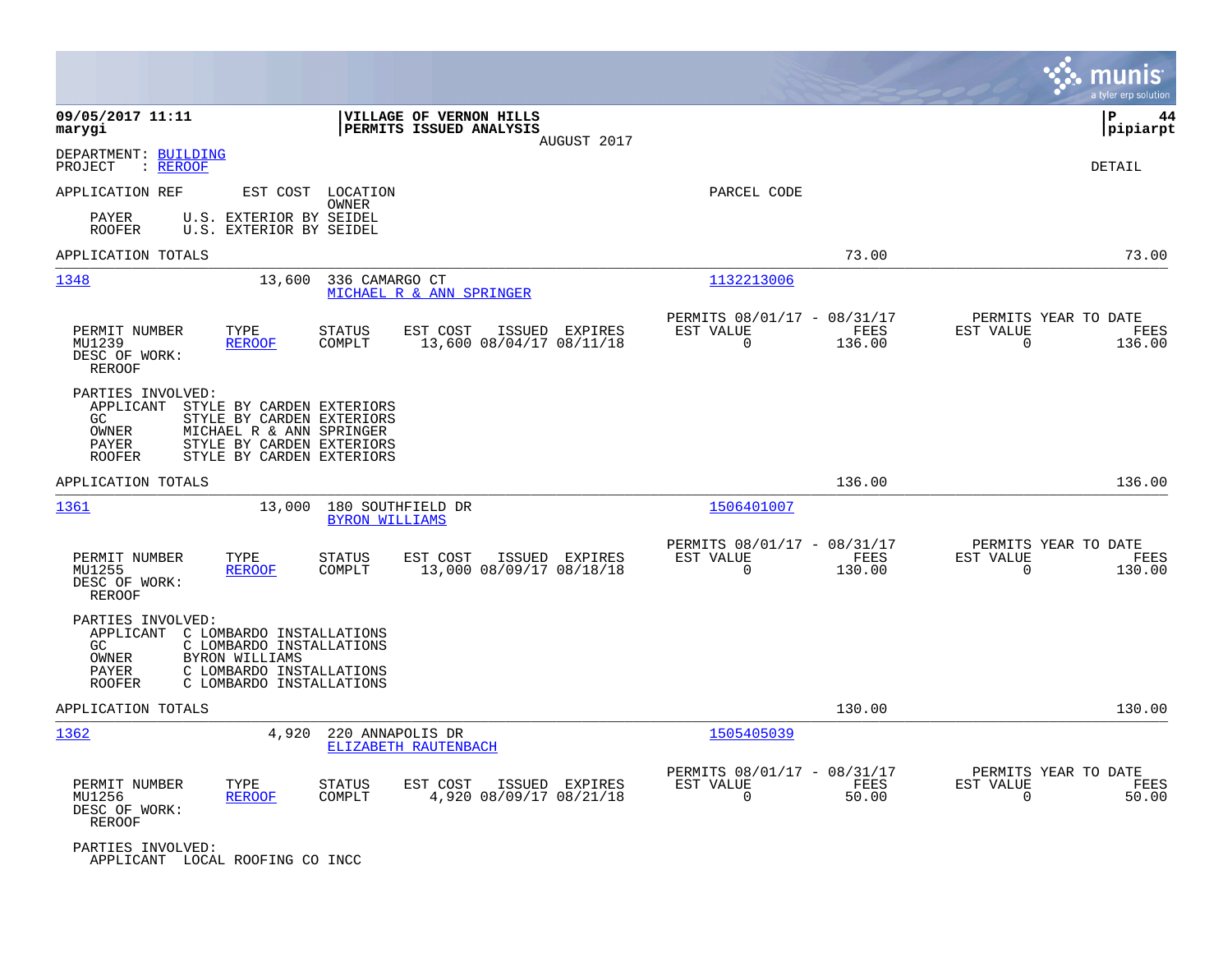|                                                                                                                                                                                                                                             | munis<br>a tyler erp solution                                                                                                                          |
|---------------------------------------------------------------------------------------------------------------------------------------------------------------------------------------------------------------------------------------------|--------------------------------------------------------------------------------------------------------------------------------------------------------|
| 09/05/2017 11:11<br>VILLAGE OF VERNON HILLS<br>PERMITS ISSUED ANALYSIS<br>marygi<br>AUGUST 2017                                                                                                                                             | lР<br>45<br> pipiarpt                                                                                                                                  |
| DEPARTMENT: BUILDING<br>PROJECT<br>: REROOF                                                                                                                                                                                                 | <b>DETAIL</b>                                                                                                                                          |
| APPLICATION REF<br>EST COST LOCATION<br>OWNER<br>LOCAL ROOFING CO INCC<br>GC.<br><b>OWNER</b><br>ELIZABETH RAUTENBACH<br>LOCAL ROOFING CO INCC<br>PAYER<br>LOCAL ROOFING CO INCC<br><b>ROOFER</b>                                           | PARCEL CODE                                                                                                                                            |
| APPLICATION TOTALS                                                                                                                                                                                                                          | 50.00<br>50.00                                                                                                                                         |
| 1365<br>13,896<br>638 SYCAMORE ST<br>EDMUND M DUFFLEY, JR.                                                                                                                                                                                  | 1132107008                                                                                                                                             |
| PERMIT NUMBER<br>TYPE<br>STATUS<br>EST COST<br>ISSUED EXPIRES<br>MU1257<br><b>REROOF</b><br>COMPLT<br>13,896 08/09/17 08/16/18<br>DESC OF WORK:<br><b>REROOF</b>                                                                            | PERMITS 08/01/17 - 08/31/17<br>PERMITS YEAR TO DATE<br>EST VALUE<br><b>FEES</b><br>EST VALUE<br>FEES<br>$\mathbf 0$<br>138.96<br>$\mathbf 0$<br>138.96 |
| PARTIES INVOLVED:<br>APPLICANT A-OK EXTERIORS INC<br>GC.<br>A-OK EXTERIORS INC<br>OWNER<br>EDMUND M DUFFLEY, JR.<br>PAYER<br>A-OK EXTERIORS INC<br><b>ROOFER</b><br>A-OK EXTERIORS INC                                                      |                                                                                                                                                        |
| APPLICATION TOTALS                                                                                                                                                                                                                          | 138.96<br>138.96                                                                                                                                       |
| 1366<br>13,600 1105S TENNYSON PL<br>I BOYKO J YOUNG                                                                                                                                                                                         | 1132302003                                                                                                                                             |
| PERMIT NUMBER<br>TYPE<br><b>STATUS</b><br>EST COST<br>ISSUED EXPIRES<br>ISSUED<br>13,600 08/09/17 08/09/18<br>MU1258<br><b>REROOF</b><br>DESC OF WORK:<br>REROOF                                                                            | PERMITS 08/01/17 - 08/31/17<br>PERMITS YEAR TO DATE<br>EST VALUE<br>FEES<br>EST VALUE<br>FEES<br>$\mathbf 0$<br>136.00<br>$\mathbf 0$<br>136.00        |
| PARTIES INVOLVED:<br>APPLICANT AMERICAN DREAM HOME IMPROVEMENT<br>AMERICAN DREAM HOME IMPROVEMENT<br>GC.<br>OWNER<br>I BOYKO J YOUNG<br><b>PAYER</b><br>AMERICAN DREAM HOME IMPROVEMENT<br><b>ROOFER</b><br>AMERICAN DREAM HOME IMPROVEMENT |                                                                                                                                                        |
| APPLICATION TOTALS                                                                                                                                                                                                                          | 136.00<br>136.00                                                                                                                                       |
| 1396<br>217,000<br>122 HAWTHORN CTR<br>CENTENNIAL                                                                                                                                                                                           | 1133401086                                                                                                                                             |
| PERMIT NUMBER<br>TYPE<br>STATUS<br>EST COST<br>ISSUED EXPIRES<br>MU1278<br><b>REROOF</b><br><b>ISSUED</b><br>217,000 08/16/17 08/16/18<br>DESC OF WORK:<br>REROOF                                                                           | PERMITS 08/01/17 - 08/31/17<br>PERMITS YEAR TO DATE<br>EST VALUE<br>FEES<br>EST VALUE<br>FEES<br>2,170.00<br>$\Omega$<br>2,170.00<br>$\mathbf 0$       |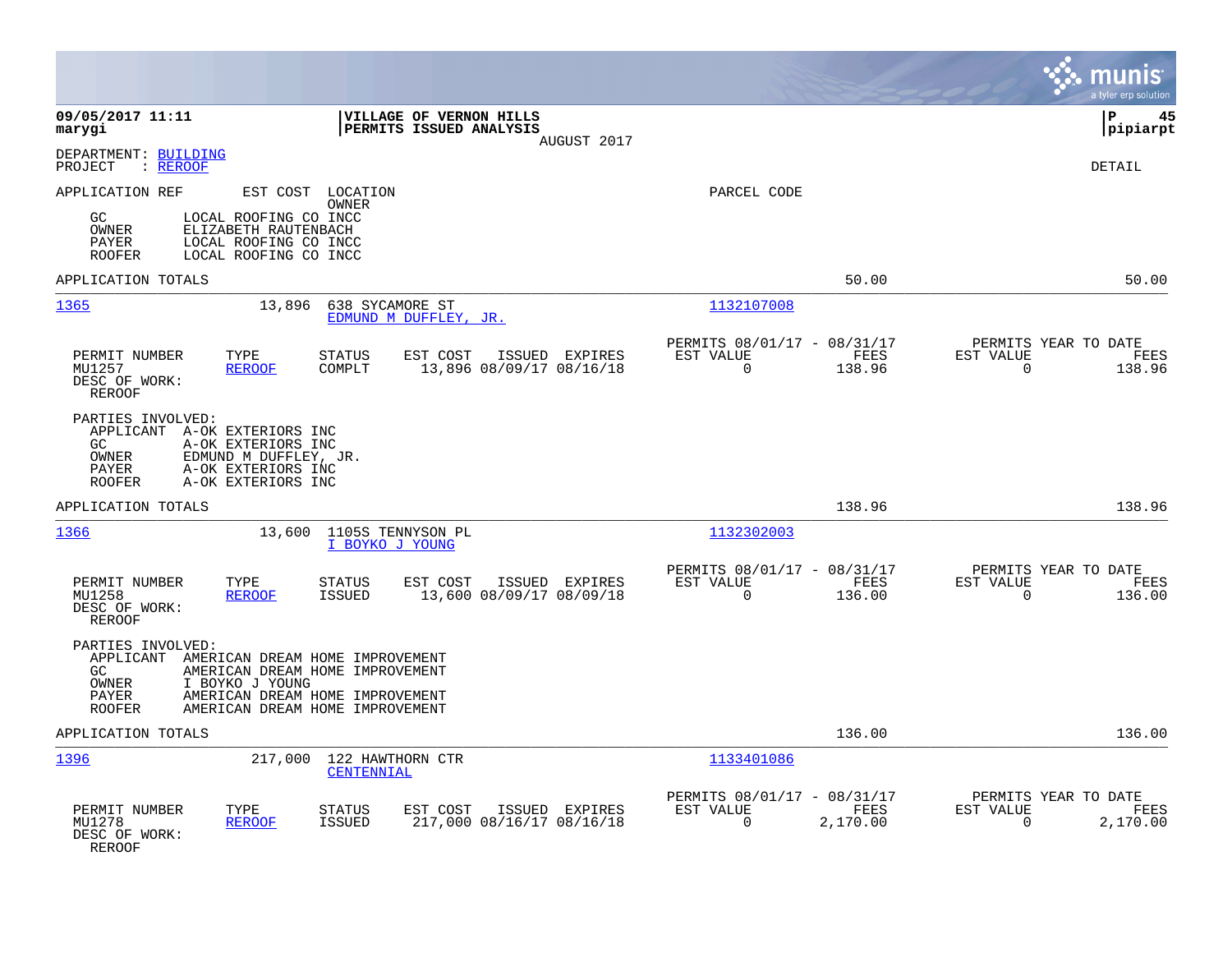|                                                                                                                                                                                                                                |                                                                   |                                                         | munis<br>a tyler erp solution                                                        |
|--------------------------------------------------------------------------------------------------------------------------------------------------------------------------------------------------------------------------------|-------------------------------------------------------------------|---------------------------------------------------------|--------------------------------------------------------------------------------------|
| 09/05/2017 11:11<br>marygi                                                                                                                                                                                                     | VILLAGE OF VERNON HILLS<br>PERMITS ISSUED ANALYSIS<br>AUGUST 2017 |                                                         | l P<br>46<br> pipiarpt                                                               |
| DEPARTMENT: BUILDING<br>: REROOF<br>PROJECT                                                                                                                                                                                    |                                                                   |                                                         | <b>DETAIL</b>                                                                        |
| APPLICATION REF<br>EST COST<br>LOCATION<br>OWNER                                                                                                                                                                               |                                                                   | PARCEL CODE                                             |                                                                                      |
| PARTIES INVOLVED:<br>APPLICANT L MARSHALL INC<br>GC<br>L MARSHALL INC<br><b>OCCUPANT</b><br>CENTENNIAL<br>OWNER<br>CENTENNIAL<br>PAYER<br>L MARSHALL INC<br><b>ROOFER</b><br>L MARSHALL INC                                    |                                                                   |                                                         |                                                                                      |
| APPLICATION TOTALS                                                                                                                                                                                                             |                                                                   |                                                         | 2,170.00<br>2,170.00                                                                 |
| 1397<br>17,259<br>1683 SAINT ANDREW DR<br>PHILIP S & SUNG Y KANG                                                                                                                                                               |                                                                   | 1129312012                                              |                                                                                      |
| PERMIT NUMBER<br>TYPE<br><b>STATUS</b><br>MU1279<br><b>REROOF</b><br><b>ISSUED</b><br>DESC OF WORK:<br>REROOF                                                                                                                  | EST COST<br>ISSUED EXPIRES<br>17,259 08/17/17 08/17/18            | PERMITS 08/01/17 - 08/31/17<br>EST VALUE<br>$\mathbf 0$ | PERMITS YEAR TO DATE<br>EST VALUE<br>FEES<br>FEES<br>$\mathbf 0$<br>172.59<br>172.59 |
| PARTIES INVOLVED:<br>APPLICANT<br>AMERICAN BUILDING CONTRACTORS<br>GC<br>AMERICAN BUILDING CONTRACTORS<br>OWNER<br>PHILIP S & SUNG Y KANG<br>PAYER<br>AMERICAN BUILDING CONTRACTORS<br>AMERICAN BUILDING CONTRACTORS<br>ROOFER |                                                                   |                                                         |                                                                                      |
| APPLICATION TOTALS                                                                                                                                                                                                             |                                                                   |                                                         | 172.59<br>172.59                                                                     |
| 1400<br>18,192 1660 SAINT ANDREW DR<br><b>M HE S GU</b>                                                                                                                                                                        |                                                                   | 1129311034                                              |                                                                                      |
| PERMIT NUMBER<br>TYPE<br><b>STATUS</b><br><b>REROOF</b><br><b>ISSUED</b><br>MU1286<br>DESC OF WORK:<br><b>REROOF</b>                                                                                                           | EST COST<br>ISSUED EXPIRES<br>18,192 08/17/17 08/17/18            | PERMITS 08/01/17 - 08/31/17<br>EST VALUE<br>$\Omega$    | PERMITS YEAR TO DATE<br>FEES<br>EST VALUE<br>FEES<br>181.92<br>$\mathbf 0$<br>181.92 |
| PARTIES INVOLVED:<br>APPLICANT ADH INPROVEMENTS INC<br>GC.<br>ADH INPROVEMENTS INC<br>OWNER<br>M HE S GU<br>PAYER<br>ADH INPROVEMENTS INC<br>ROOFER<br>ADH INPROVEMENTS INC                                                    |                                                                   |                                                         |                                                                                      |
| APPLICATION TOTALS                                                                                                                                                                                                             |                                                                   |                                                         | 181.92<br>181.92                                                                     |
| 1403<br>101 ALEXANDRIA DR<br>6,300<br>PATRICK L KRAMER                                                                                                                                                                         |                                                                   | 1505411001                                              |                                                                                      |
| PERMIT NUMBER<br>TYPE<br>STATUS<br>MU1289<br><b>REROOF</b><br><b>ISSUED</b>                                                                                                                                                    | EST COST<br>ISSUED EXPIRES<br>6,300 08/17/17 08/17/18             | PERMITS 08/01/17 - 08/31/17<br>EST VALUE<br>$\Omega$    | PERMITS YEAR TO DATE<br>FEES<br>EST VALUE<br>FEES<br>63.00<br>$\Omega$<br>63.00      |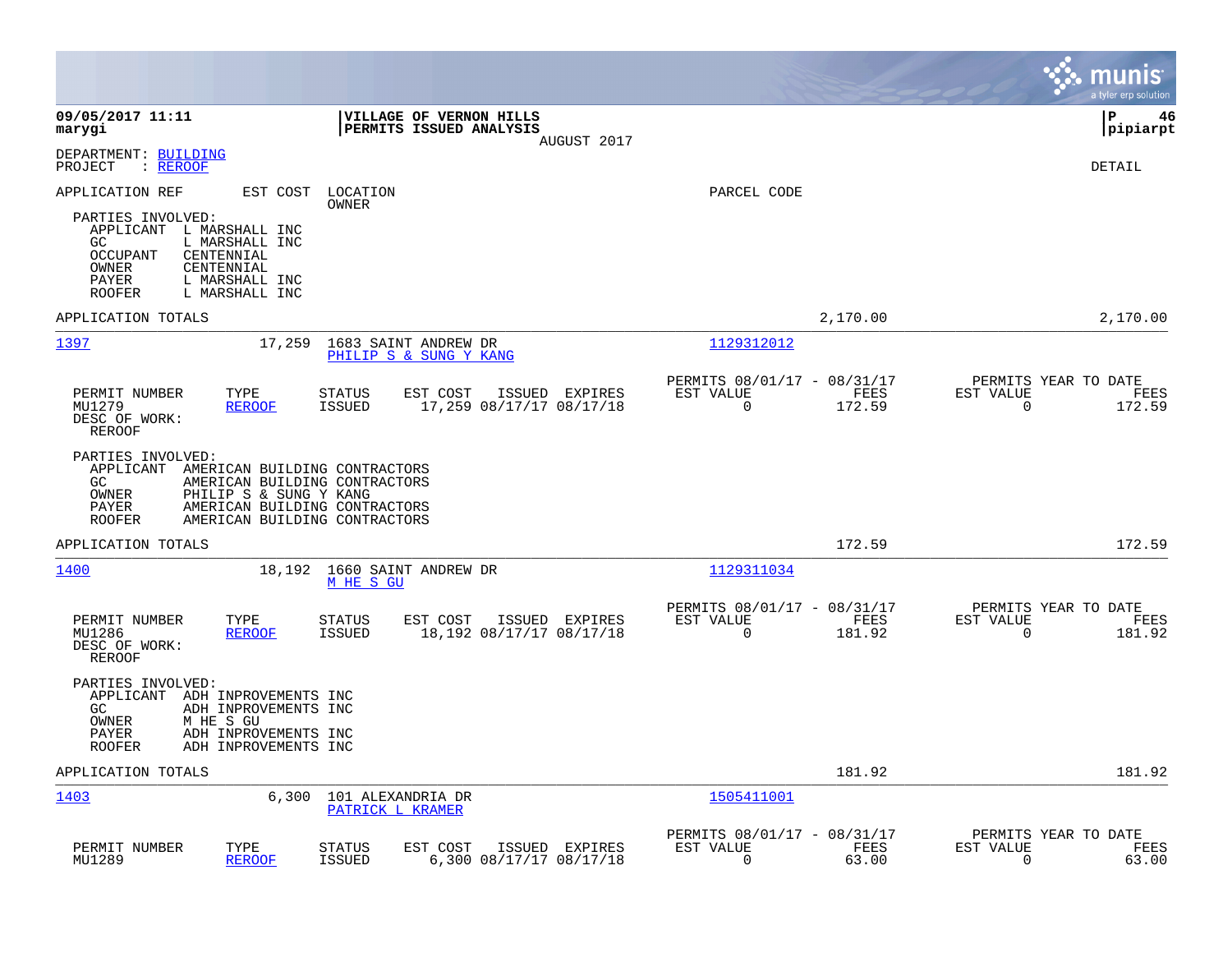|                                                                                                                                                                                                                            |                                                                          | a tyler erp solution                                    |
|----------------------------------------------------------------------------------------------------------------------------------------------------------------------------------------------------------------------------|--------------------------------------------------------------------------|---------------------------------------------------------|
| 09/05/2017 11:11<br>VILLAGE OF VERNON HILLS<br>PERMITS ISSUED ANALYSIS<br>marygi<br>AUGUST 2017                                                                                                                            |                                                                          | l P<br>47<br> pipiarpt                                  |
| DEPARTMENT: BUILDING<br>: REROOF<br>PROJECT                                                                                                                                                                                |                                                                          | DETAIL                                                  |
| APPLICATION REF<br>EST COST LOCATION<br>OWNER                                                                                                                                                                              | PARCEL CODE                                                              |                                                         |
| DESC OF WORK:<br><b>REROOF</b>                                                                                                                                                                                             |                                                                          |                                                         |
| PARTIES INVOLVED:<br>APPLICANT<br>NEW TOWN IMPROVEMENTS, INC<br>GC<br>NEW TOWN IMPROVEMENTS, INC<br>OWNER<br>PATRICK L KRAMER<br>PAYER<br>NEW TOWN IMPROVEMENTS, INC<br>NEW TOWN IMPROVEMENTS, INC<br><b>ROOFER</b>        |                                                                          |                                                         |
| APPLICATION TOTALS                                                                                                                                                                                                         | 63.00                                                                    | 63.00                                                   |
| 1404<br>8,500<br>305 OAKWOOD RD<br><b>MELODY E HOLST</b>                                                                                                                                                                   | 1508112013                                                               |                                                         |
| ISSUED EXPIRES<br>PERMIT NUMBER<br>TYPE<br><b>STATUS</b><br>EST COST<br>8,500 08/18/17 08/18/18<br>MU1292<br><b>ISSUED</b><br><b>REROOF</b><br>DESC OF WORK:<br>REROOF                                                     | PERMITS 08/01/17 - 08/31/17<br>EST VALUE<br>FEES<br>$\mathbf 0$<br>85.00 | PERMITS YEAR TO DATE<br>EST VALUE<br>FEES<br>0<br>85.00 |
| PARTIES INVOLVED:<br>APPLICANT REYES CONTRACTOR INC<br>GC<br>REYES CONTRACTOR INC<br>OWNER<br>MELODY E HOLST<br>REYES CONTRACTOR INC<br>PAYER<br><b>ROOFER</b><br>REYES CONTRACTOR INC                                     |                                                                          |                                                         |
| APPLICATION TOTALS                                                                                                                                                                                                         | 85.00                                                                    | 85.00                                                   |
| <u> 1421</u><br>3,500<br>1544 OAKMONT DR<br><u>ANAND &amp; SRIVIDHYA PATTABIRAMAN</u>                                                                                                                                      | 1133210004                                                               |                                                         |
| TYPE<br>PERMIT NUMBER<br><b>STATUS</b><br>EST COST<br>ISSUED EXPIRES<br>3,500 08/22/17 08/22/18<br>MU1307<br><b>REROOF</b><br><b>ISSUED</b><br>DESC OF WORK:<br>REROOF                                                     | PERMITS 08/01/17 - 08/31/17<br>EST VALUE<br>FEES<br>0<br>50.00           | PERMITS YEAR TO DATE<br>EST VALUE<br>FEES<br>50.00<br>0 |
| PARTIES INVOLVED:<br>APPLICANT<br>MORNING DEW EXTERIOR INC<br>MORNING DEW EXTERIOR INC<br>GC.<br>OWNER<br>ANAND & SRIVIDHYA PATTABIRAMAN<br>PAYER<br>MORNING DEW EXTERIOR INC<br><b>ROOFER</b><br>MORNING DEW EXTERIOR INC |                                                                          |                                                         |
| APPLICATION TOTALS                                                                                                                                                                                                         | 50.00                                                                    | 50.00                                                   |
| 1423<br>11,250<br>383 CHESTERFIELD LN<br><b>WILLAIM &amp; AMY LEBER</b>                                                                                                                                                    | 1508216006                                                               |                                                         |
|                                                                                                                                                                                                                            | PERMITS 08/01/17 - 08/31/17                                              | PERMITS YEAR TO DATE                                    |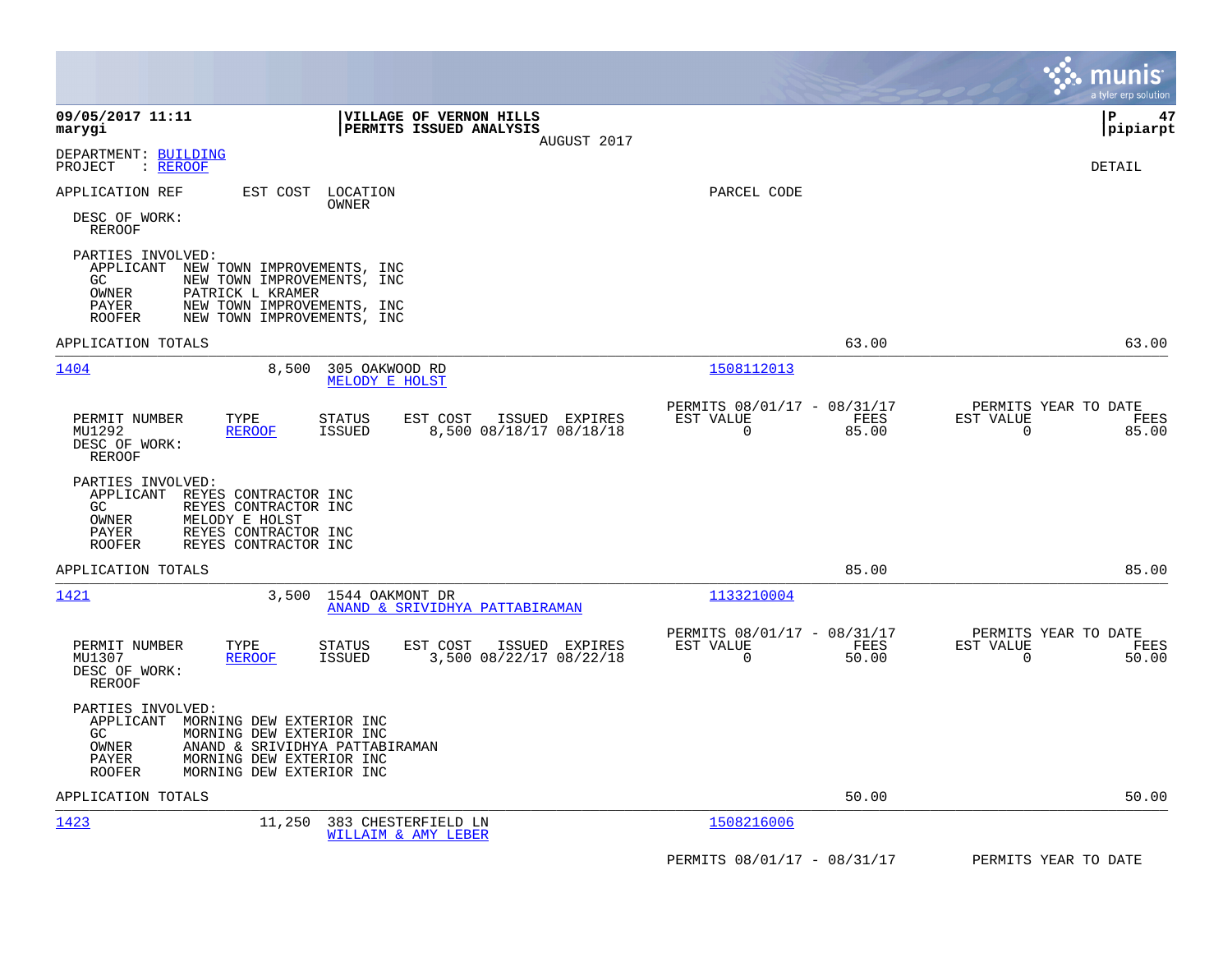|                                                                                                                                                                                                                                                                                                                                                                                                                                                   |                                                                        | a tyler erp solution                                              |
|---------------------------------------------------------------------------------------------------------------------------------------------------------------------------------------------------------------------------------------------------------------------------------------------------------------------------------------------------------------------------------------------------------------------------------------------------|------------------------------------------------------------------------|-------------------------------------------------------------------|
| 09/05/2017 11:11<br>VILLAGE OF VERNON HILLS<br>PERMITS ISSUED ANALYSIS<br>marygi<br>PERMIT NUMBER<br>TYPE<br>STATUS<br>EST COST<br>ISSUED EXPIRES                                                                                                                                                                                                                                                                                                 | FEES<br>EST VALUE                                                      | P<br>48<br> pipiarpt<br>EST VALUE<br>FEES                         |
| AUGUST 2017<br>DEPARTMENT: BUILDING<br>: REROOF<br>PROJECT                                                                                                                                                                                                                                                                                                                                                                                        |                                                                        | DETAIL                                                            |
| APPLICATION REF<br>EST COST<br>LOCATION                                                                                                                                                                                                                                                                                                                                                                                                           | PARCEL CODE                                                            |                                                                   |
| OWNER<br><b>ISSUED</b><br>MU1310<br><b>REROOF</b><br>11,250 08/23/17 08/23/18<br>DESC OF WORK:<br><b>REROOF</b>                                                                                                                                                                                                                                                                                                                                   | 0<br>112.50                                                            | $\mathbf 0$<br>112.50                                             |
| PARTIES INVOLVED:<br>APPLICANT<br>AMB ROOFING<br>GC<br>AMB ROOFING<br>OWNER<br>WILLAIM & AMY LEBER<br>PAYER<br>AMB ROOFING<br><b>ROOFER</b><br>AMB ROOFING                                                                                                                                                                                                                                                                                        |                                                                        |                                                                   |
| APPLICATION TOTALS                                                                                                                                                                                                                                                                                                                                                                                                                                | 112.50                                                                 | 112.50                                                            |
| 1430<br>240 ALEXANDRIA DR<br>4,240<br>RICHARD D & MARY E GILREATH                                                                                                                                                                                                                                                                                                                                                                                 | 1505405001                                                             |                                                                   |
| PERMIT NUMBER<br>TYPE<br><b>STATUS</b><br>EST COST<br>ISSUED EXPIRES<br>MU1315<br><b>REROOF</b><br>4,240 08/25/17 08/25/17<br>VOIDED<br>DESC OF WORK:<br>REROOF: R&R FLAT AREA IN REAR<br>SIDING: R&R S AND SW AREAS<br>PARTIES INVOLVED:<br>APPLICANT<br>RICHARD D & MARY E GILREATH<br>GC<br>AMERICAN BUILDING CONTRACTORS<br>GC<br>RICHARD D & MARY E GILREATH<br>RICHARD D & MARY E GILREATH<br>OWNER<br>PAYER<br>RICHARD D & MARY E GILREATH | PERMITS 08/01/17 - 08/31/17<br>EST VALUE<br>FEES<br>$\mathbf 0$<br>.00 | PERMITS YEAR TO DATE<br>EST VALUE<br>FEES<br>0<br>.00             |
| <b>ROOFER</b><br>AMERICAN BUILDING CONTRACTORS<br>APPLICATION TOTALS                                                                                                                                                                                                                                                                                                                                                                              | .00                                                                    | .00                                                               |
| 1431<br>3,000<br>310 FARMINGDALE CIR<br><b>ANTHONY ISABELLI</b>                                                                                                                                                                                                                                                                                                                                                                                   | 888888888                                                              |                                                                   |
| TYPE<br>PERMIT NUMBER<br>STATUS<br>EST COST<br>ISSUED EXPIRES<br>MU1316<br><b>REROOF</b><br>ISSUED<br>3,000 08/25/17 08/25/18<br>DESC OF WORK:<br>REROOF BLDG: 310-316                                                                                                                                                                                                                                                                            | PERMITS 08/01/17 - 08/31/17<br>EST VALUE<br>FEES<br>0<br>50.00         | PERMITS YEAR TO DATE<br>EST VALUE<br>FEES<br>$\mathbf 0$<br>50.00 |
| PARTIES INVOLVED:<br>APPLICANT LA DESIGN<br>LA DESIGN<br>GC.<br>OWNER<br>ANTHONY ISABELLI<br>PAYER<br>LA DESIGN<br><b>ROOFER</b><br>BEE QUALITY INC                                                                                                                                                                                                                                                                                               |                                                                        |                                                                   |
| APPLICATION TOTALS                                                                                                                                                                                                                                                                                                                                                                                                                                | 50.00                                                                  | 50.00                                                             |
| 4,700 717 NORTH LAKESIDE DR<br>1433                                                                                                                                                                                                                                                                                                                                                                                                               | 1508106006                                                             |                                                                   |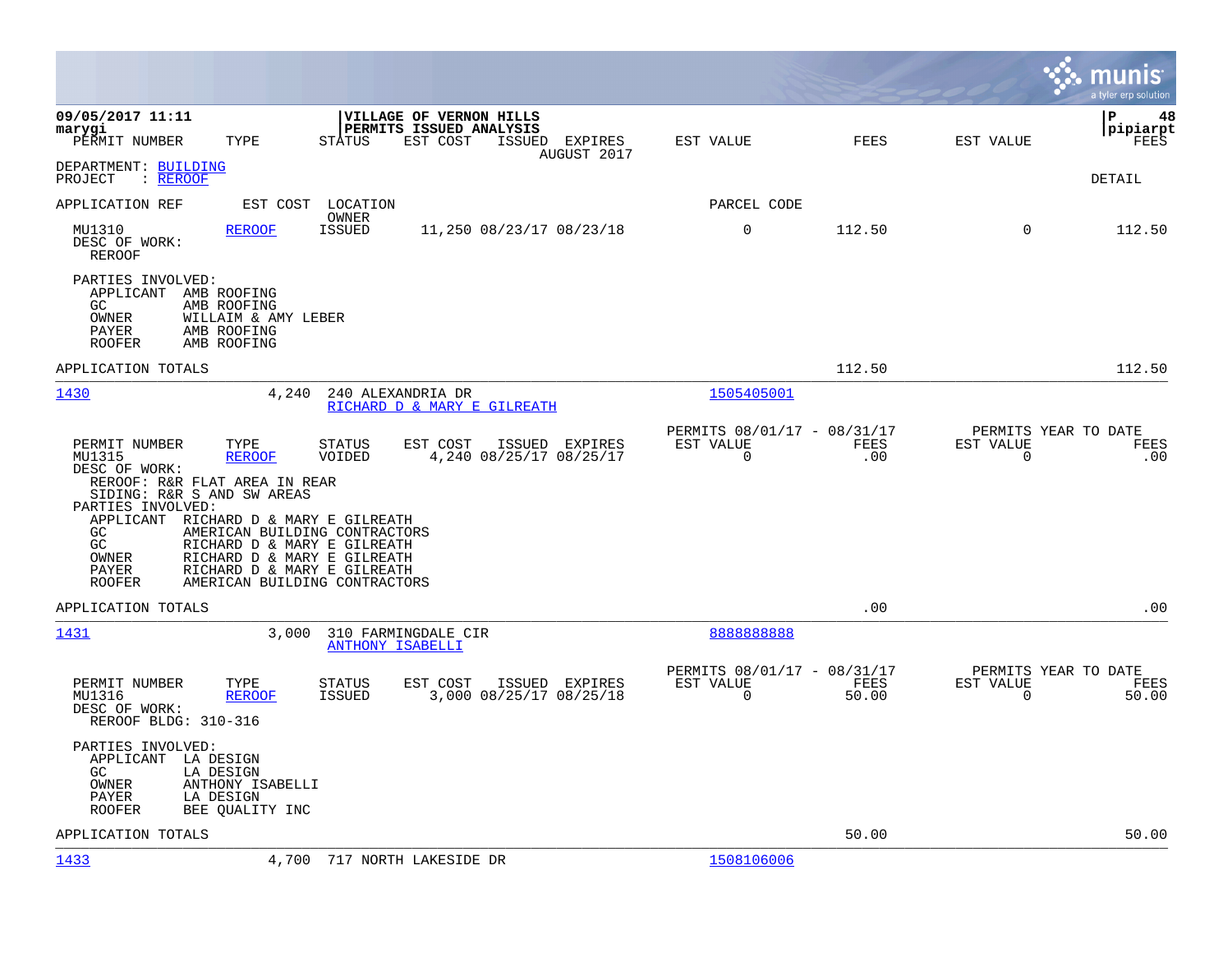|                                                                                                                                                                                                                             |                                                                                                                            |                                            |                                                      |                |                                                  | munis<br>a tyler erp solution |
|-----------------------------------------------------------------------------------------------------------------------------------------------------------------------------------------------------------------------------|----------------------------------------------------------------------------------------------------------------------------|--------------------------------------------|------------------------------------------------------|----------------|--------------------------------------------------|-------------------------------|
| 09/05/2017 11:11<br>marygi                                                                                                                                                                                                  | VILLAGE OF VERNON HILLS<br>PERMITS ISSUED ANALYSIS<br>SHIRLEY BERTRAND                                                     |                                            |                                                      |                |                                                  | 49<br>l P<br> pipiarpt        |
| TYPE<br>PERMIT NUMBER                                                                                                                                                                                                       | <b>STATUS</b><br>EST COST                                                                                                  | ISSUED EXPIRES<br>AUGUST 2017              | PERMITS 08/01/17 - 08/31/17<br>EST VALUE             | FEES           | PERMITS YEAR TO DATE<br>EST VALUE                | FEES                          |
| DEPARTMENT: BUILDING<br>PROJECT<br>: REROOF                                                                                                                                                                                 |                                                                                                                            |                                            |                                                      |                |                                                  | DETAIL                        |
| APPLICATION REF                                                                                                                                                                                                             | EST COST<br>LOCATION                                                                                                       |                                            | PARCEL CODE                                          |                |                                                  |                               |
| MU1318<br><b>REROOF</b><br>DESC OF WORK:<br>REROOF                                                                                                                                                                          | OWNER<br><b>ISSUED</b>                                                                                                     | 4,700 08/25/17 08/25/18                    | $\mathbf 0$                                          | 50.00          | 0                                                | 50.00                         |
| PARTIES INVOLVED:<br>APPLICANT<br>GC<br>OWNER<br>SHIRLEY BERTRAND<br>PAYER<br><b>ROOFER</b>                                                                                                                                 | NICO ROOFING & EXTERIORS<br>NICO ROOFING & EXTERIORS<br>NICO ROOFING & EXTERIORS<br>NICO ROOFING & EXTERIORS               |                                            |                                                      |                |                                                  |                               |
| APPLICATION TOTALS                                                                                                                                                                                                          |                                                                                                                            |                                            |                                                      | 50.00          |                                                  | 50.00                         |
| 1434                                                                                                                                                                                                                        | 11,000<br>211 PONTIAC LN<br><b>FAISAL KHAN</b>                                                                             |                                            | 1506408008                                           |                |                                                  |                               |
| PERMIT NUMBER<br>TYPE<br>MU1321<br><b>REROOF</b><br>DESC OF WORK:<br><b>REROOF</b>                                                                                                                                          | EST COST<br><b>STATUS</b><br>ISSUED                                                                                        | ISSUED EXPIRES<br>11,000 08/25/17 08/25/18 | PERMITS 08/01/17 - 08/31/17<br>EST VALUE<br>$\Omega$ | FEES<br>110.00 | PERMITS YEAR TO DATE<br>EST VALUE<br>0           | FEES<br>110.00                |
| PARTIES INVOLVED:<br>APPLICANT<br>153 HOME IMPROVEMENT<br>APPLICANT<br>153 HOME IMPROVEMENT<br>GC<br>153 HOME IMPROVEMENT<br>OWNER<br>FAISAL KHAN<br>153 HOME IMPROVEMENT<br>PAYER<br><b>ROOFER</b><br>153 HOME IMPROVEMENT |                                                                                                                            |                                            |                                                      |                |                                                  |                               |
| APPLICATION TOTALS                                                                                                                                                                                                          |                                                                                                                            |                                            |                                                      | 110.00         |                                                  | 110.00                        |
| 1438                                                                                                                                                                                                                        | 4,240<br>240 ALEXANDRIA DR<br>RICHARD D & MARY E GILREATH                                                                  |                                            | <u>1505405001</u>                                    |                |                                                  |                               |
| PERMIT NUMBER<br>TYPE<br>MU1324<br><b>REROOF</b><br>DESC OF WORK:<br>REROOF: R&R FLAT AREA IN REAR<br>SIDING: R&R S AND SW AREAS<br>PARTIES INVOLVED:                                                                       | STATUS<br>EST COST<br>ISSUED                                                                                               | ISSUED EXPIRES<br>4,240 08/25/17 08/25/18  | PERMITS 08/01/17 - 08/31/17<br>EST VALUE<br>$\Omega$ | FEES<br>50.00  | PERMITS YEAR TO DATE<br>EST VALUE<br>$\mathbf 0$ | FEES<br>50.00                 |
| APPLICANT RICHARD D & MARY E GILREATH<br>GC<br>OWNER<br><b>PAYER</b><br><b>ROOFER</b>                                                                                                                                       | RICHARD D & MARY E GILREATH<br>RICHARD D & MARY E GILREATH<br>RICHARD D & MARY E GILREATH<br>AMERICAN BUILDING CONTRACTORS |                                            |                                                      |                |                                                  |                               |

 $\bullet$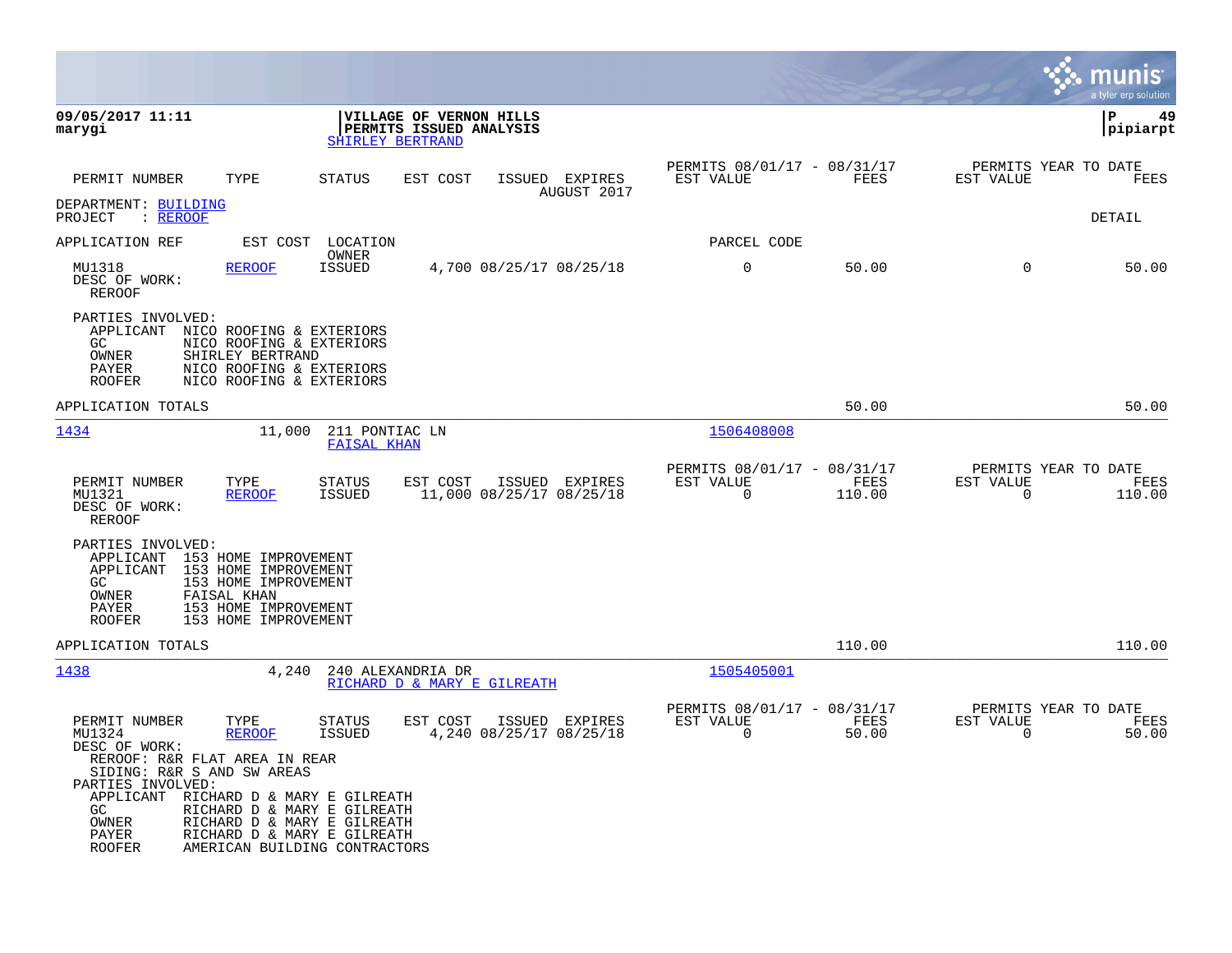|                                                                                                                                                                                        |                                                                                                                                      |                                                                          | munis $\dot{}$<br>a tyler erp solution                            |
|----------------------------------------------------------------------------------------------------------------------------------------------------------------------------------------|--------------------------------------------------------------------------------------------------------------------------------------|--------------------------------------------------------------------------|-------------------------------------------------------------------|
| 09/05/2017 11:11<br>marygi<br>APPLICATION TOTALS                                                                                                                                       | VILLAGE OF VERNON HILLS<br>PERMITS ISSUED ANALYSIS                                                                                   | 50.00                                                                    | l P<br>50<br> pipiarpt<br>50.00                                   |
| DEPARTMENT: BUILDING<br>PROJECT<br>$:$ REROOF                                                                                                                                          | AUGUST 2017                                                                                                                          |                                                                          | DETAIL                                                            |
| APPLICATION REF<br>EST COST                                                                                                                                                            | LOCATION<br>OWNER                                                                                                                    | PARCEL CODE                                                              |                                                                   |
| 1439                                                                                                                                                                                   | 9,359<br>691 SYCAMORE ST<br>DOUGLAS M & AMY L AUW                                                                                    | 1132104033                                                               |                                                                   |
| TYPE<br>PERMIT NUMBER<br>MU1326<br>REROOF<br>DESC OF WORK:<br><b>REROOF</b>                                                                                                            | EST COST<br>ISSUED EXPIRES<br>STATUS<br>9,359 08/28/17 08/28/18<br>ISSUED                                                            | PERMITS 08/01/17 - 08/31/17<br>EST VALUE<br>FEES<br>$\mathbf 0$<br>93.59 | PERMITS YEAR TO DATE<br>EST VALUE<br>FEES<br>93.59<br>0           |
| PARTIES INVOLVED:<br>APPLICANT<br>CUSTOM ROOFING<br>GC<br>CUSTOM ROOFING<br>OWNER<br>DOUGLAS M & AMY L AUW<br>PAYER<br><b>CUSTOM ROOFING</b><br><b>ROOFER</b><br><b>CUSTOM ROOFING</b> |                                                                                                                                      |                                                                          |                                                                   |
| APPLICATION TOTALS                                                                                                                                                                     |                                                                                                                                      | 93.59                                                                    | 93.59                                                             |
| 1450<br>20,000                                                                                                                                                                         | 703 SUSSEX CIR<br>TERRY J WILKOWSKI                                                                                                  | 1508407013                                                               |                                                                   |
| PERMIT NUMBER<br>TYPE<br>MU1333<br><b>REROOF</b><br>DESC OF WORK:<br>REROOF AND SIDING                                                                                                 | <b>STATUS</b><br>EST COST<br>ISSUED EXPIRES<br><b>ISSUED</b><br>20,000 08/29/17 08/29/18                                             | PERMITS 08/01/17 - 08/31/17<br>EST VALUE<br>FEES<br>0<br>200.00          | PERMITS YEAR TO DATE<br>EST VALUE<br>FEES<br>0<br>200.00          |
| PARTIES INVOLVED:<br>APPLICANT<br>GC.<br>OWNER<br>TERRY J WILKOWSKI<br>PAYER<br><b>ROOFER</b>                                                                                          | BENJAMIN BROTHERS CONSTRUCTION<br>BENJAMIN BROTHERS CONSTRUCTION<br>BENJAMIN BROTHERS CONSTRUCTION<br>BENJAMIN BROTHERS CONSTRUCTION |                                                                          |                                                                   |
| APPLICATION TOTALS                                                                                                                                                                     |                                                                                                                                      | 200.00                                                                   | 200.00                                                            |
| 1459<br>7,940                                                                                                                                                                          | 307 ALBERT DR<br>BRADLEY J & RACHELLE DELISIO                                                                                        | 1505426004                                                               |                                                                   |
| PERMIT NUMBER<br>TYPE<br>MU1345<br><b>REROOF</b><br>DESC OF WORK:<br><b>REROOF</b><br><b>REROOF</b>                                                                                    | ISSUED EXPIRES<br>STATUS<br>EST COST<br><b>ISSUED</b><br>7,940 08/30/17 08/30/18                                                     | PERMITS 08/01/17 - 08/31/17<br>EST VALUE<br>FEES<br>$\mathbf 0$<br>79.40 | PERMITS YEAR TO DATE<br>EST VALUE<br>FEES<br>$\mathbf 0$<br>79.40 |
| PARTIES INVOLVED:<br>APPLICANT<br>STYLE BY CARDEN EXTERIORS<br>GC.<br>STYLE BY CARDEN EXTERIORS<br>OWNER<br><b>PAYER</b><br>STYLE BY CARDEN EXTERIORS                                  | BRADLEY J & RACHELLE DELISIO                                                                                                         |                                                                          |                                                                   |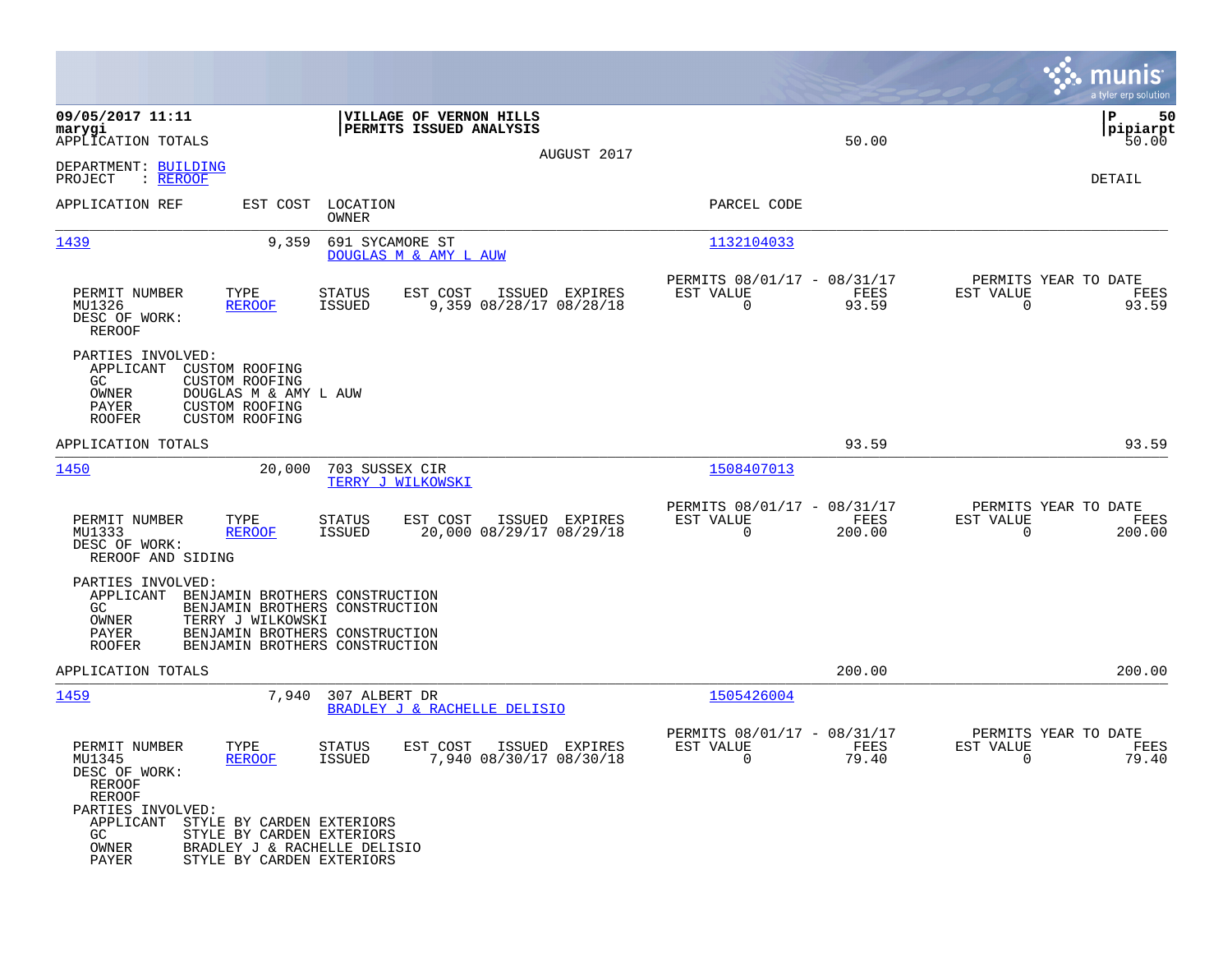|                                                                                                                                                                                                                  |                                                                        | munis<br>a tyler erp solution                                   |
|------------------------------------------------------------------------------------------------------------------------------------------------------------------------------------------------------------------|------------------------------------------------------------------------|-----------------------------------------------------------------|
| 09/05/2017 11:11<br>VILLAGE OF VERNON HILLS<br>PERMITS ISSUED ANALYSIS<br>marygi<br>AUGUST 2017                                                                                                                  |                                                                        | P<br>51<br> pipiarpt                                            |
| DEPARTMENT: BUILDING<br>: REROOF<br>PROJECT                                                                                                                                                                      |                                                                        | <b>DETAIL</b>                                                   |
| APPLICATION REF<br>EST COST LOCATION<br>OWNER                                                                                                                                                                    | PARCEL CODE                                                            |                                                                 |
| STYLE BY CARDEN EXTERIORS<br><b>ROOFER</b>                                                                                                                                                                       |                                                                        |                                                                 |
| APPLICATION TOTALS                                                                                                                                                                                               | 79.40                                                                  | 79.40                                                           |
| 1460<br>4,800<br>1824 SAINT ANDREW DR<br>KAMLESH & MONA SURANI                                                                                                                                                   | 1129311010                                                             |                                                                 |
| PERMIT NUMBER<br>TYPE<br><b>STATUS</b><br>EST COST<br>ISSUED EXPIRES<br>MU1346<br><b>ISSUED</b><br>4,800 08/30/17 08/30/18<br><b>REROOF</b><br>DESC OF WORK:<br><b>REROOF</b>                                    | PERMITS 08/01/17 - 08/31/17<br>EST VALUE<br>FEES<br>$\Omega$<br>50.00  | PERMITS YEAR TO DATE<br>EST VALUE<br>FEES<br>$\Omega$<br>50.00  |
| PARTIES INVOLVED:<br>APPLICANT<br>MORNING DEW EXTERIOR INC<br>GC<br>MORNING DEW EXTERIOR INC<br>OWNER<br>KAMLESH & MONA SURANI<br>PAYER<br>MORNING DEW EXTERIOR INC<br><b>ROOFER</b><br>MORNING DEW EXTERIOR INC |                                                                        |                                                                 |
| APPLICATION TOTALS                                                                                                                                                                                               | 50.00                                                                  | 50.00                                                           |
| 1462<br>142 MIDWAY LN<br>10,146<br>SHERYL ALLEN                                                                                                                                                                  | 1509103045                                                             |                                                                 |
| TYPE<br>EST COST<br>PERMIT NUMBER<br><b>STATUS</b><br>ISSUED EXPIRES<br>MU1347<br>10,146 08/30/17 08/30/18<br><b>REROOF</b><br>ISSUED<br>DESC OF WORK:<br><b>REROOF</b>                                          | PERMITS 08/01/17 - 08/31/17<br>FEES<br>EST VALUE<br>$\Omega$<br>101.46 | PERMITS YEAR TO DATE<br>EST VALUE<br>FEES<br>$\Omega$<br>101.46 |
| PARTIES INVOLVED:<br>APPLICANT<br>CALIBER RESTORATION<br>CALIBER RESTORATION<br>GC.<br>OWNER<br>SHERYL ALLEN<br>PAYER<br>CALIBER RESTORATION<br><b>ROOFER</b><br>CALIBER RESTORATION                             |                                                                        |                                                                 |
| APPLICATION TOTALS<br>PROJECT TOTALS                                                                                                                                                                             | 101.46<br>$\mathbf 0$<br>4,835.61                                      | 101.46<br>4,835.61<br>$\Omega$                                  |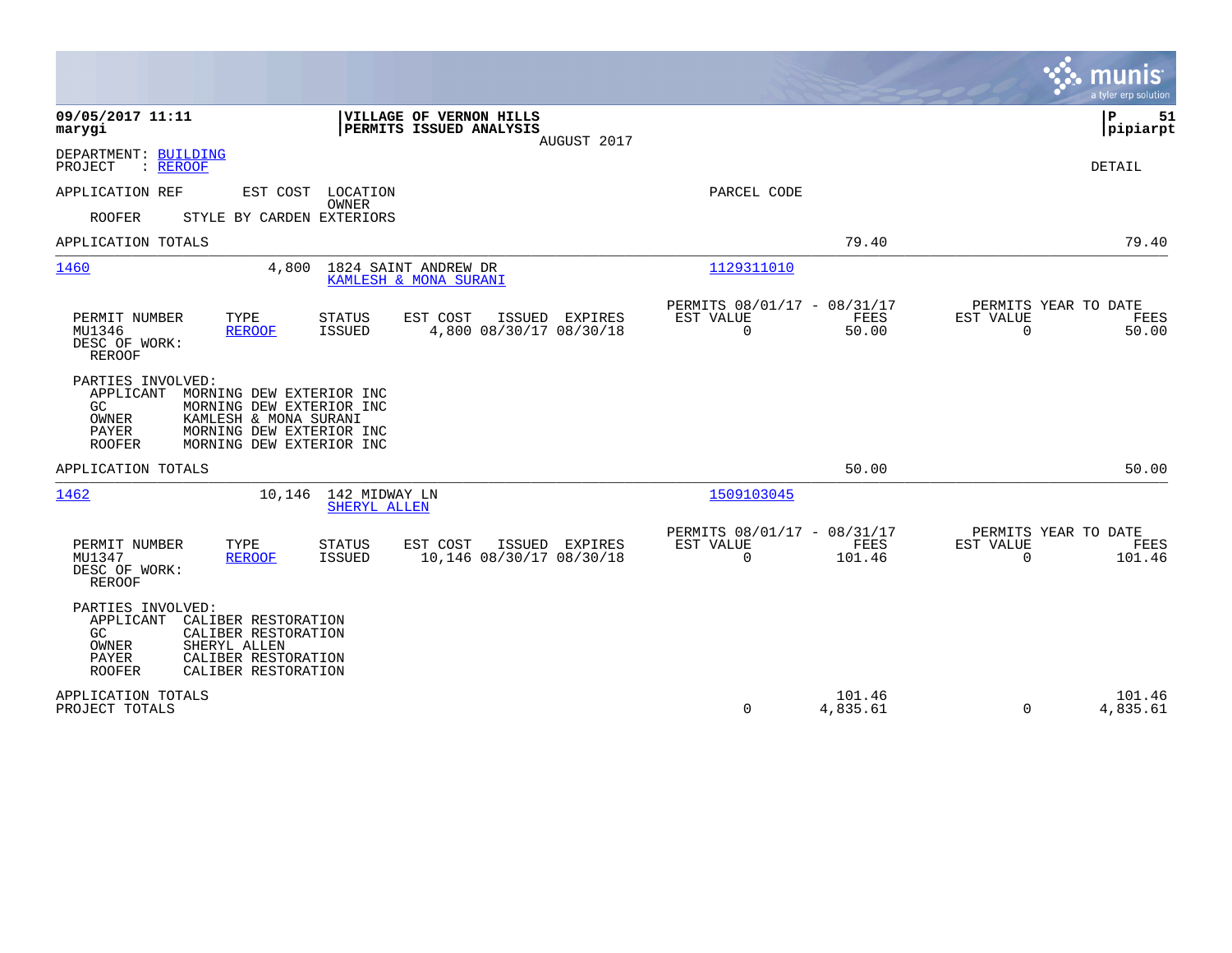|                                                                                      |                                                                                                                           |                                         |                                                    |                |                                                         |                       |                                                  | munis<br>a tyler erp solution |
|--------------------------------------------------------------------------------------|---------------------------------------------------------------------------------------------------------------------------|-----------------------------------------|----------------------------------------------------|----------------|---------------------------------------------------------|-----------------------|--------------------------------------------------|-------------------------------|
| 09/05/2017 11:11<br>marygi                                                           |                                                                                                                           |                                         | VILLAGE OF VERNON HILLS<br>PERMITS ISSUED ANALYSIS |                |                                                         |                       |                                                  | 52<br>IΡ<br> pipiarpt         |
| DEPARTMENT: BUILDING<br>: SEWER REPAIR<br>PROJECT                                    |                                                                                                                           |                                         |                                                    | AUGUST 2017    |                                                         |                       |                                                  | DETAIL                        |
| APPLICATION REF                                                                      | EST COST                                                                                                                  | LOCATION<br>OWNER                       |                                                    |                | PARCEL CODE                                             |                       |                                                  |                               |
| 1360                                                                                 | 3,000                                                                                                                     | 344 COLONIAL DR<br><b>JULIE C HARTY</b> |                                                    |                | 1128111006                                              |                       |                                                  |                               |
| PERMIT NUMBER<br>MU1252<br>DESC OF WORK:<br>SEWER REPAIR                             | TYPE<br>SEWER REP                                                                                                         | <b>STATUS</b><br>COMPLT                 | EST COST<br>3,000 08/08/17 08/09/18                | ISSUED EXPIRES | PERMITS 08/01/17 - 08/31/17<br>EST VALUE<br>$\mathbf 0$ | FEES<br>50.00         | PERMITS YEAR TO DATE<br>EST VALUE<br>$\mathbf 0$ | FEES<br>50.00                 |
| PARTIES INVOLVED:<br>APPLICANT<br>GC.<br>OWNER<br><b>PAYER</b><br><b>SEWER</b>       | JULIE C HARTY<br>JULIE C HARTY<br>JULIE C HARTY<br>JULIE C HARTY<br>BEHM ENTERPRISES                                      |                                         |                                                    |                |                                                         |                       |                                                  |                               |
| APPLICATION TOTALS                                                                   |                                                                                                                           |                                         |                                                    |                |                                                         | 50.00                 |                                                  | 50.00                         |
| 1370                                                                                 | 4,600                                                                                                                     | 946 PRINCETON CT<br>ELSIE A FRICK       |                                                    |                | 1132413073                                              |                       |                                                  |                               |
| PERMIT NUMBER<br>MU1260<br>DESC OF WORK:<br>SEWER REPAIR                             | TYPE<br><b>SEWER REP</b>                                                                                                  | <b>STATUS</b><br>COMPLT                 | EST COST<br>4,600 08/10/17 08/14/18                | ISSUED EXPIRES | PERMITS 08/01/17 - 08/31/17<br>EST VALUE<br>$\Omega$    | FEES<br>50.00         | PERMITS YEAR TO DATE<br>EST VALUE<br>$\Omega$    | FEES<br>50.00                 |
| PARTIES INVOLVED:<br>APPLICANT<br>GC.<br>OWNER<br>PAYER<br><b>SEWER</b>              | RICK'S SEWER & DRAINAGE<br>RICK'S SEWER & DRAINAGE<br>ELSIE A FRICK<br>RICK'S SEWER & DRAINAGE<br>RICK'S SEWER & DRAINAGE |                                         |                                                    |                |                                                         |                       |                                                  |                               |
| APPLICATION TOTALS                                                                   |                                                                                                                           |                                         |                                                    |                |                                                         | 50.00                 |                                                  | 50.00                         |
| 1452                                                                                 | 15,800                                                                                                                    | GMRI INC                                | 701 NORTH MILWAUKEE AVE 358                        |                | 1503102001                                              |                       |                                                  |                               |
| PERMIT NUMBER<br>MU1339<br>DESC OF WORK:<br>SEWER REPAIR                             | TYPE<br>SEWER REP                                                                                                         | STATUS<br>ISSUED                        | EST COST<br>15,800 08/30/17 08/30/18               | ISSUED EXPIRES | PERMITS 08/01/17 - 08/31/17<br>EST VALUE<br>0           | <b>FEES</b><br>158.00 | PERMITS YEAR TO DATE<br>EST VALUE<br>0           | FEES<br>158.00                |
| PARTIES INVOLVED:<br>APPLICANT LIFELINE PLUMBING<br>GC.<br>OWNER<br>PLUMBER<br>PAYER | LIFELINE PLUMBING<br>GMRI INC<br>LIFELINE PLUMBING<br>LIFELINE PLUMBING                                                   |                                         |                                                    |                |                                                         |                       |                                                  |                               |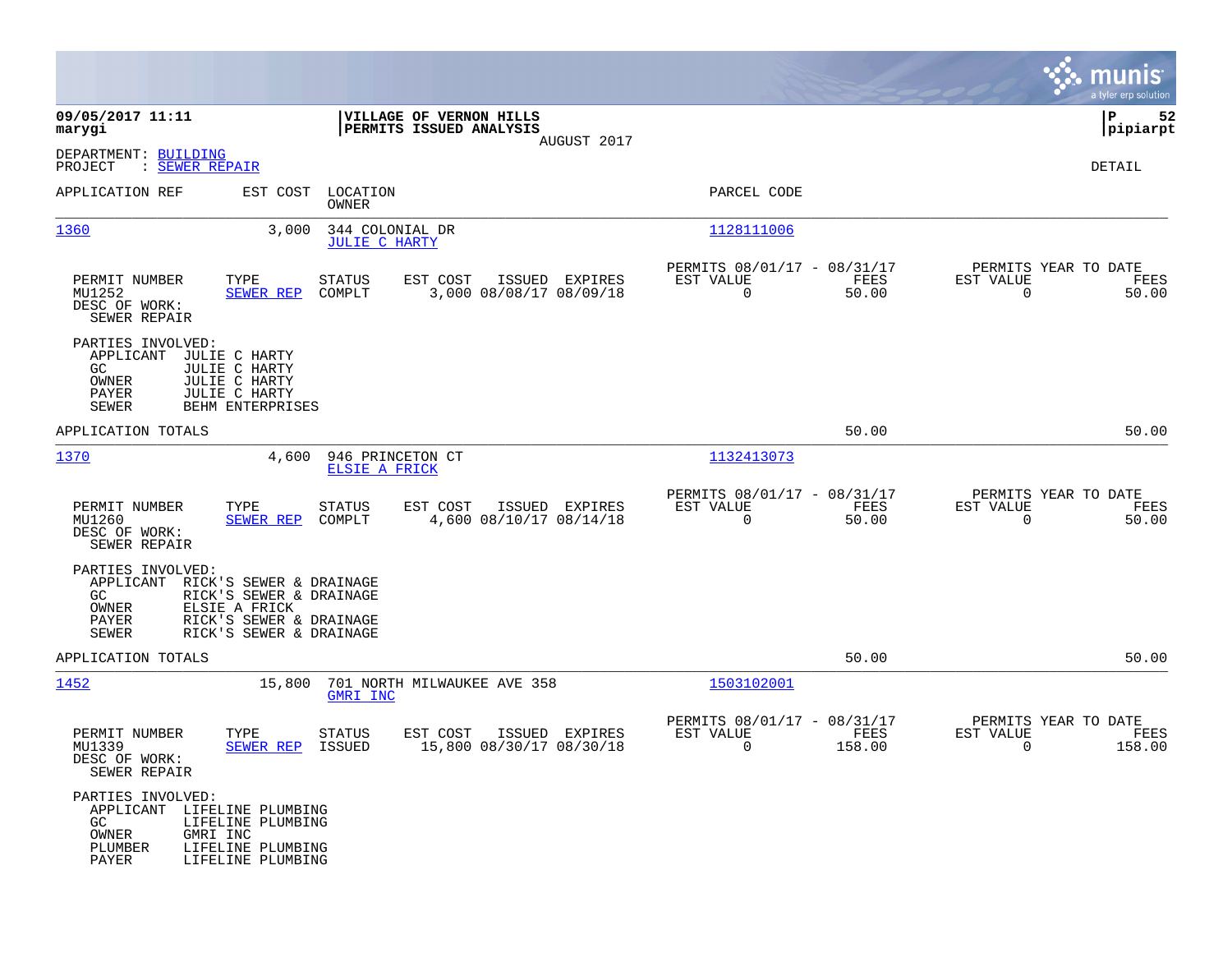|                                                   |          |                                                    |             |             |                  | $\cdot$ munis $\cdot$<br>a tyler erp solution |
|---------------------------------------------------|----------|----------------------------------------------------|-------------|-------------|------------------|-----------------------------------------------|
| 09/05/2017 11:11<br>marygi                        |          | VILLAGE OF VERNON HILLS<br>PERMITS ISSUED ANALYSIS | AUGUST 2017 |             |                  | 53<br>P<br> pipiarpt                          |
| DEPARTMENT: BUILDING<br>PROJECT<br>: SEWER REPAIR |          |                                                    |             |             |                  | DETAIL                                        |
| APPLICATION REF                                   | EST COST | LOCATION<br>OWNER                                  |             | PARCEL CODE |                  |                                               |
| APPLICATION TOTALS<br>PROJECT TOTALS              |          |                                                    |             | C           | 158.00<br>258.00 | 158.00<br>258.00                              |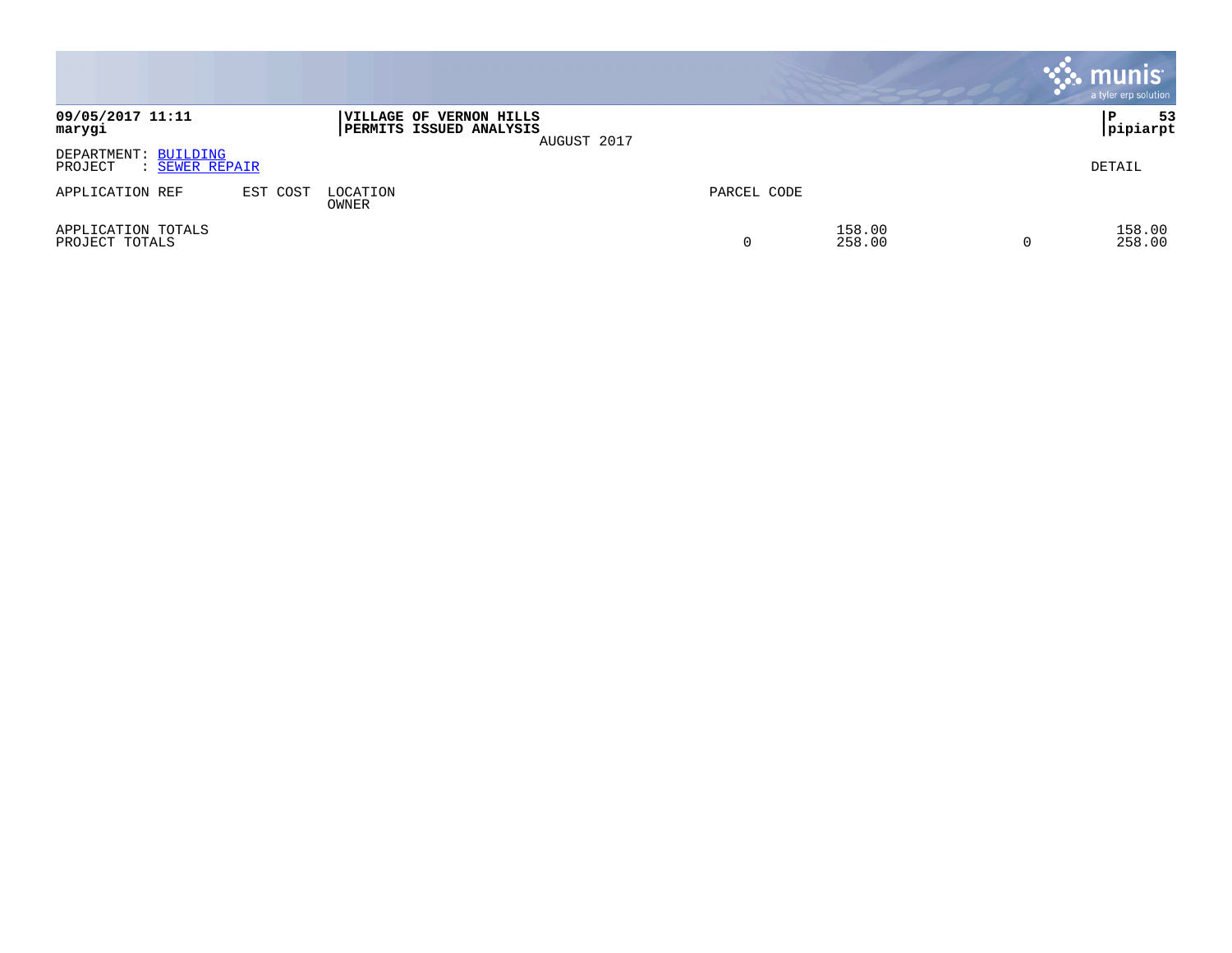|                                                                         |                                                                                                 |                                                        |             |                                                         |                |                                                  | munis<br>a tyler erp solution |
|-------------------------------------------------------------------------|-------------------------------------------------------------------------------------------------|--------------------------------------------------------|-------------|---------------------------------------------------------|----------------|--------------------------------------------------|-------------------------------|
| 09/05/2017 11:11<br>marygi                                              |                                                                                                 | VILLAGE OF VERNON HILLS<br>PERMITS ISSUED ANALYSIS     | AUGUST 2017 |                                                         |                |                                                  | l P<br>54<br> pipiarpt        |
| DEPARTMENT: BUILDING<br>: SIDING<br>PROJECT                             |                                                                                                 |                                                        |             |                                                         |                |                                                  | DETAIL                        |
| APPLICATION REF                                                         | EST COST<br>LOCATION<br>OWNER                                                                   |                                                        |             | PARCEL CODE                                             |                |                                                  |                               |
| 1331                                                                    | 4,650                                                                                           | 200 SOUTHGATE DR<br>CHERYL SZARABAJKA                  |             | 1508218008                                              |                |                                                  |                               |
| PERMIT NUMBER<br>MU1222<br>DESC OF WORK:<br>SIDING                      | TYPE<br>STATUS<br>SIDING<br>ISSUED                                                              | EST COST<br>ISSUED EXPIRES<br>4,650 08/01/17 08/01/18  |             | PERMITS 08/01/17 - 08/31/17<br>EST VALUE<br>$\mathbf 0$ | FEES<br>50.00  | PERMITS YEAR TO DATE<br>EST VALUE<br>$\mathbf 0$ | FEES<br>50.00                 |
| PARTIES INVOLVED:<br>APPLICANT<br>GC<br>OWNER<br>PAYER                  | STERLING INTERIORS INC<br>STERLING INTERIORS INC<br>CHERYL SZARABAJKA<br>STERLING INTERIORS INC |                                                        |             |                                                         |                |                                                  |                               |
| APPLICATION TOTALS                                                      |                                                                                                 |                                                        |             |                                                         | 50.00          |                                                  | 50.00                         |
| 1334                                                                    | 20,211                                                                                          | 114 SOUTH OLD CREEK RD<br>KEVIN & PAMELA AASEN         |             | 1509104029                                              |                |                                                  |                               |
| PERMIT NUMBER<br>MU1226<br>DESC OF WORK:<br>SIDING                      | STATUS<br>TYPE<br><b>SIDING</b><br>ISSUED                                                       | EST COST<br>ISSUED EXPIRES<br>20,211 08/02/17 08/02/18 |             | PERMITS 08/01/17 - 08/31/17<br>EST VALUE<br>$\Omega$    | FEES<br>202.11 | PERMITS YEAR TO DATE<br>EST VALUE<br>$\Omega$    | FEES<br>202.11                |
| PARTIES INVOLVED:<br>APPLICANT<br>GC.<br>OWNER<br>PAYER                 | LANDMARK EXTERIORS<br>LANDMARK EXTERIORS<br>KEVIN & PAMELA AASEN<br>LANDMARK EXTERIORS          |                                                        |             |                                                         |                |                                                  |                               |
| APPLICATION TOTALS                                                      |                                                                                                 |                                                        |             |                                                         | 202.11         |                                                  | 202.11                        |
| 1336                                                                    | 3,713                                                                                           | 270 DANBURY DR<br>KARL BORCHERS                        |             | 1508220027                                              |                |                                                  |                               |
| PERMIT NUMBER<br>MU1228<br>DESC OF WORK:<br>SIDING                      | TYPE<br><b>STATUS</b><br>SIDING<br>COMPLT                                                       | EST COST<br>ISSUED EXPIRES<br>3,713 08/02/17 08/18/18  |             | PERMITS 08/01/17 - 08/31/17<br>EST VALUE<br>$\mathbf 0$ | FEES<br>50.00  | PERMITS YEAR TO DATE<br>EST VALUE<br>$\mathbf 0$ | FEES<br>50.00                 |
| PARTIES INVOLVED:<br>APPLICANT<br>GC<br>KARL BORCHERS<br>OWNER<br>PAYER | LANDMARK EXTERIORS<br>LANDMARK EXTERIORS<br>LANDMARK EXTERIORS                                  |                                                        |             |                                                         |                |                                                  |                               |
| APPLICATION TOTALS                                                      |                                                                                                 |                                                        |             |                                                         | 50.00          |                                                  | 50.00                         |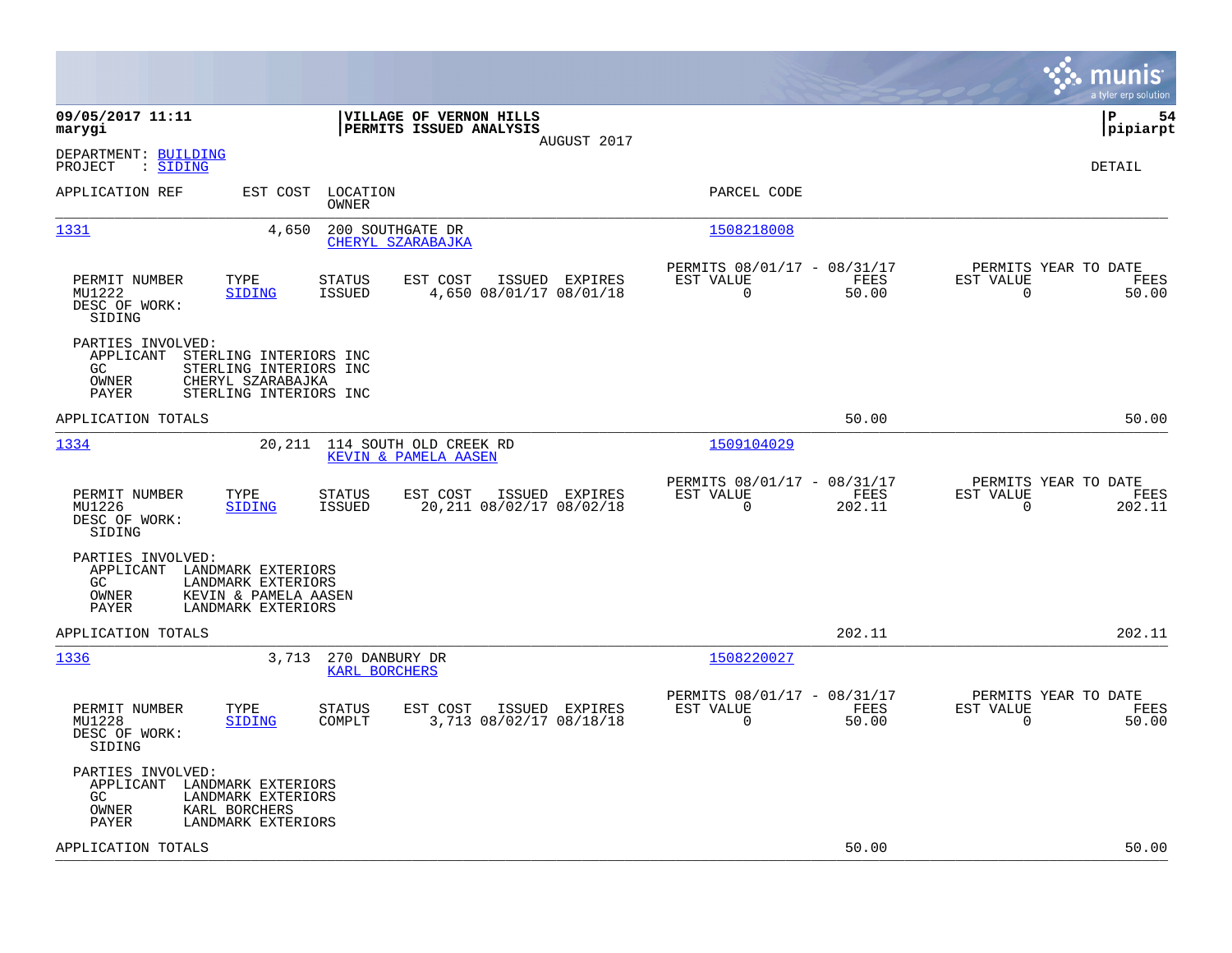|                                                                                                 |                                                                                              |                            |                                                                           |                                            |                                                         |                |                          | munis<br>a tyler erp solution          |
|-------------------------------------------------------------------------------------------------|----------------------------------------------------------------------------------------------|----------------------------|---------------------------------------------------------------------------|--------------------------------------------|---------------------------------------------------------|----------------|--------------------------|----------------------------------------|
| 09/05/2017 11:11<br>marygi<br>1376                                                              | 4,720                                                                                        | <b>JEFF PAGLIOCCA</b>      | VILLAGE OF VERNON HILLS<br>PERMITS ISSUED ANALYSIS<br>369 BARN SWALLOW LN |                                            | 1509106011                                              |                |                          | l P<br>55<br> pipiarpt                 |
| PERMIT NUMBER                                                                                   | TYPE                                                                                         | <b>STATUS</b>              | EST COST                                                                  | ISSUED EXPIRES<br>AUGUST 2017              | PERMITS 08/01/17 - 08/31/17<br>EST VALUE                | FEES           | EST VALUE                | PERMITS YEAR TO DATE<br>FEES           |
| DEPARTMENT: BUILDING<br>: <u>SIDING</u><br>PROJECT                                              |                                                                                              |                            |                                                                           |                                            |                                                         |                |                          | DETAIL                                 |
| APPLICATION REF                                                                                 |                                                                                              | EST COST LOCATION<br>OWNER |                                                                           |                                            | PARCEL CODE                                             |                |                          |                                        |
| MU1265<br>DESC OF WORK:<br>SIDING                                                               | SIDING                                                                                       | <b>ISSUED</b>              |                                                                           | 4,720 08/11/17 08/11/18                    | $\overline{0}$                                          | 50.00          | $\Omega$                 | 50.00                                  |
| PARTIES INVOLVED:<br>APPLICANT<br>GC.<br>OWNER<br>PAYER                                         | STERLING EXTERIORS INC<br>STERLING EXTERIORS INC<br>JEFF PAGLIOCCA<br>STERLING EXTERIORS INC |                            |                                                                           |                                            |                                                         |                |                          |                                        |
| APPLICATION TOTALS                                                                              |                                                                                              |                            |                                                                           |                                            |                                                         | 50.00          |                          | 50.00                                  |
| 1388                                                                                            | 38,963                                                                                       | 225 NOBLE CIR              | GLENN R & PAULA A STIER                                                   |                                            | 1508401074                                              |                |                          |                                        |
| PERMIT NUMBER<br>MU1271<br>DESC OF WORK:<br>SIDING                                              | TYPE<br>SIDING                                                                               | STATUS<br>ISSUED           | EST COST                                                                  | ISSUED EXPIRES<br>38,963 08/15/17 08/15/18 | PERMITS 08/01/17 - 08/31/17<br>EST VALUE<br>$\mathbf 0$ | FEES<br>389.63 | EST VALUE<br>$\mathbf 0$ | PERMITS YEAR TO DATE<br>FEES<br>389.63 |
| PARTIES INVOLVED:<br>APPLICANT SIDING & WINDOWS GROUP<br>GC.<br>OWNER<br>PAYER                  | SIDING & WINDOWS GROUP<br>GLENN R & PAULA A STIER<br>SIDING & WINDOWS GROUP                  |                            |                                                                           |                                            |                                                         |                |                          |                                        |
| APPLICATION TOTALS                                                                              |                                                                                              |                            |                                                                           |                                            |                                                         | 389.63         |                          | 389.63                                 |
| 1401                                                                                            |                                                                                              | 5,800 15 MONTEREY DR       | NICK A & CAROL A ITZKOWITZ                                                |                                            | 1505415006                                              |                |                          |                                        |
| PERMIT NUMBER<br>MU1287<br>DESC OF WORK:<br>SIDING                                              | TYPE<br>SIDING                                                                               | <b>STATUS</b><br>ISSUED    | EST COST                                                                  | ISSUED EXPIRES<br>5,800 08/17/17 08/17/18  | PERMITS 08/01/17 - 08/31/17<br>EST VALUE<br>0           | FEES<br>58.00  | EST VALUE<br>$\mathbf 0$ | PERMITS YEAR TO DATE<br>FEES<br>58.00  |
| PARTIES INVOLVED:<br>APPLICANT HOME PRO RESTORATION INC<br>GC<br>$\sqrt{\text{OWNER}}$<br>PAYER | HOME PRO RESTORATION INC<br>NICK A & CAROL A ITZKOWITZ<br>HOME PRO RESTORATION INC           |                            |                                                                           |                                            |                                                         |                |                          |                                        |
| APPLICATION TOTALS                                                                              |                                                                                              |                            |                                                                           |                                            |                                                         | 58.00          |                          | 58.00                                  |
| 1402                                                                                            |                                                                                              | 4,200 321 ABBEY LN         |                                                                           |                                            | 1505424042                                              |                |                          |                                        |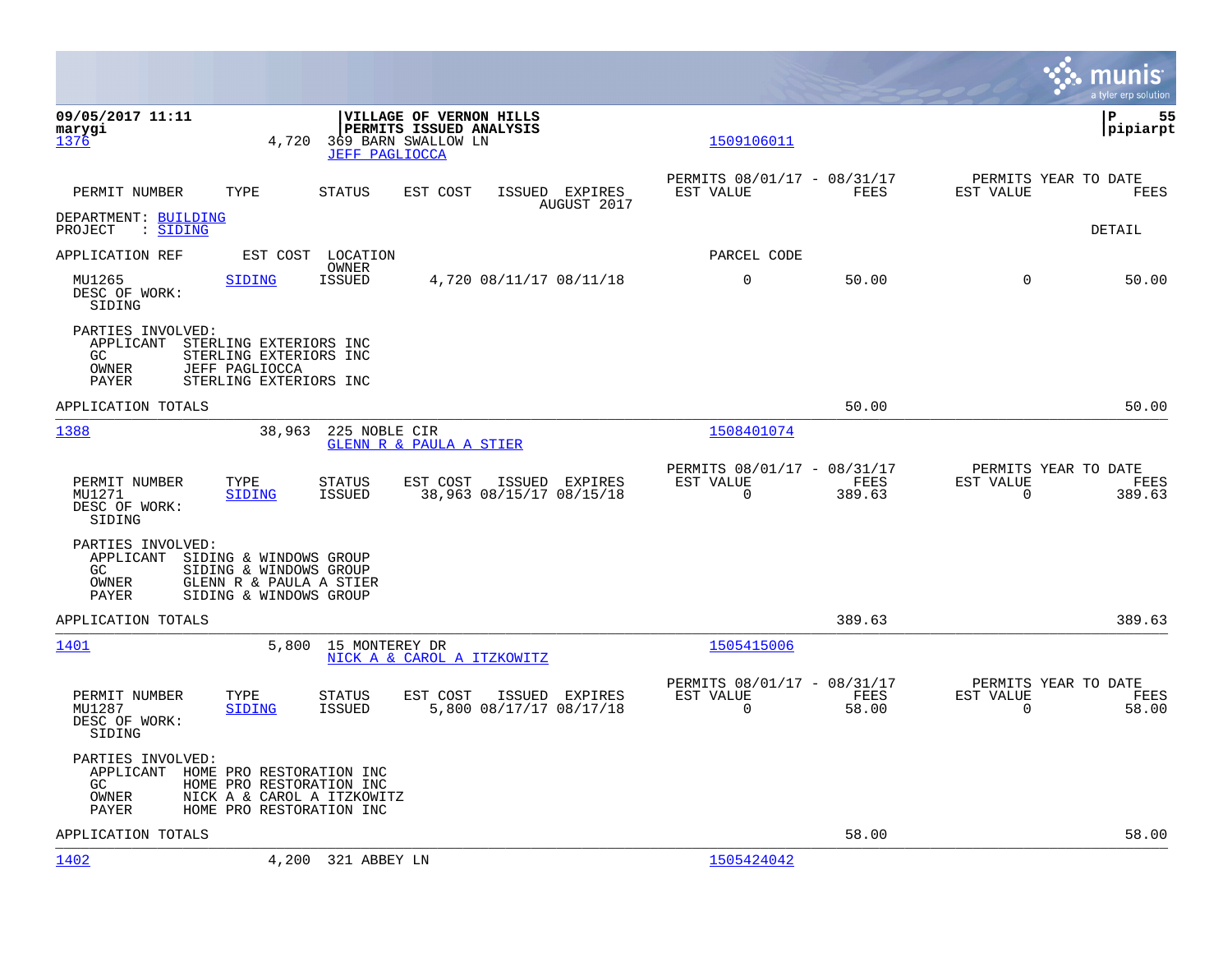|                                                        |                                                                                                                              |                   |                                                    |        |                                          |                                          |                 |           | <b>munis</b><br>a tyler erp solution, |
|--------------------------------------------------------|------------------------------------------------------------------------------------------------------------------------------|-------------------|----------------------------------------------------|--------|------------------------------------------|------------------------------------------|-----------------|-----------|---------------------------------------|
| 09/05/2017 11:11<br>marygi                             |                                                                                                                              |                   | VILLAGE OF VERNON HILLS<br>PERMITS ISSUED ANALYSIS |        | SRI VAMSI RALLABANDI & SREEDEVI RAJANALA |                                          |                 |           | 56<br>IP.<br> pipiarpt                |
| PERMIT NUMBER                                          | TYPE                                                                                                                         | STATUS            | EST COST                                           | ISSUED | EXPIRES<br>AUGUST 2017                   | PERMITS 08/01/17 - 08/31/17<br>EST VALUE | FEES            | EST VALUE | PERMITS YEAR TO DATE<br>FEES          |
| DEPARTMENT: BUILDING<br>: SIDING<br>PROJECT            |                                                                                                                              |                   |                                                    |        |                                          |                                          |                 |           | DETAIL                                |
| APPLICATION REF                                        | EST COST                                                                                                                     | LOCATION<br>OWNER |                                                    |        |                                          | PARCEL CODE                              |                 |           |                                       |
| MU1288<br>DESC OF WORK:<br>SIDING                      | SIDING                                                                                                                       | ISSUED            |                                                    |        | 4,200 08/17/17 08/17/18                  | 0                                        | 50.00           | 0         | 50.00                                 |
| PARTIES INVOLVED:<br>APPLICANT<br>GC<br>OWNER<br>PAYER | MORNING DEW EXTERIOR INC<br>MORNING DEW EXTERIOR INC<br>SRI VAMSI RALLABANDI & SREEDEVI RAJANALA<br>MORNING DEW EXTERIOR INC |                   |                                                    |        |                                          |                                          |                 |           |                                       |
| APPLICATION TOTALS<br>PROJECT TOTALS                   |                                                                                                                              |                   |                                                    |        |                                          | 0                                        | 50.00<br>849.74 |           | 50.00<br>849.74                       |

the contract of the contract of

and the contract of the contract of the contract of the contract of the contract of the contract of the contract of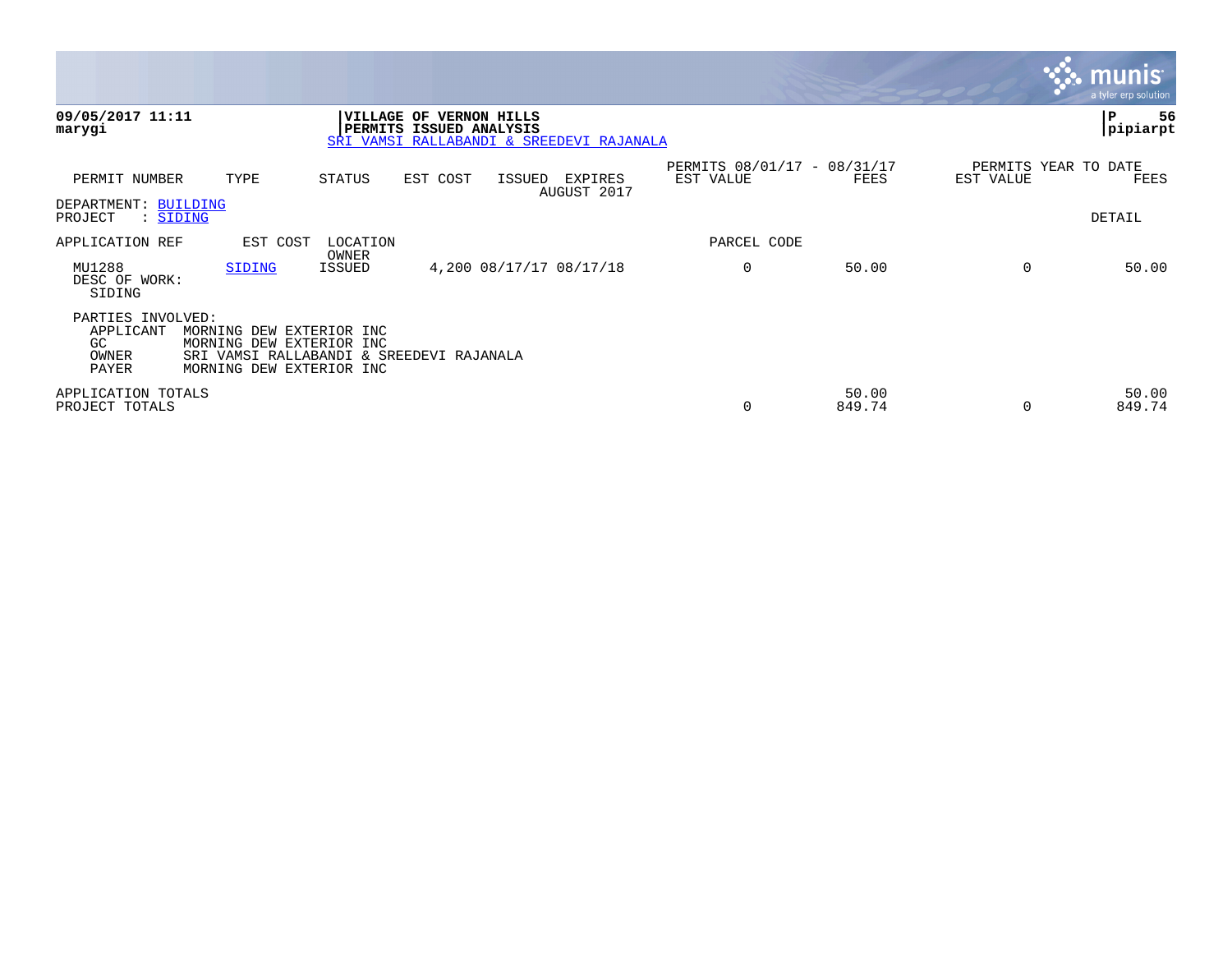|                                                                                                                                                                                                                                                                                                                                            |                                                                                |                                                                   | munis<br>a tyler erp solution                         |
|--------------------------------------------------------------------------------------------------------------------------------------------------------------------------------------------------------------------------------------------------------------------------------------------------------------------------------------------|--------------------------------------------------------------------------------|-------------------------------------------------------------------|-------------------------------------------------------|
| 09/05/2017 11:11<br>marygi                                                                                                                                                                                                                                                                                                                 | VILLAGE OF VERNON HILLS<br>PERMITS ISSUED ANALYSIS<br>AUGUST 2017              |                                                                   | P<br>57<br> pipiarpt                                  |
| DEPARTMENT: BUILDING<br>: SWIMMING POOL/HOT TUB<br>PROJECT                                                                                                                                                                                                                                                                                 |                                                                                |                                                                   | DETAIL                                                |
| APPLICATION REF<br>EST COST                                                                                                                                                                                                                                                                                                                | LOCATION<br>OWNER                                                              | PARCEL CODE                                                       |                                                       |
| 1318<br>111,500                                                                                                                                                                                                                                                                                                                            | 1744 LAKE CHARLES DR<br>DAVID & LINDSAY EDELHEIT                               | 1128302023                                                        |                                                       |
| PERMIT NUMBER<br>TYPE<br>MU1291<br>POOL/HOT<br>DESC OF WORK:<br>INGROUND POOL, FENCE, DECK                                                                                                                                                                                                                                                 | EST COST<br>STATUS<br>ISSUED<br>EXPIRES<br>111,500 08/18/17 08/18/18<br>ISSUED | PERMITS 08/01/17 - 08/31/17<br>EST VALUE<br>FEES<br>1,115.00<br>0 | PERMITS YEAR TO DATE<br>EST VALUE<br>FEES<br>1,115.00 |
| PARTIES INVOLVED:<br>APPLICANT<br>SUNSET POOLS & SPAS<br>CONCRETE<br>SUNSET POOLS & SPAS<br>ELECTRICIA<br>SUNSET POOLS & SPAS<br><b>EXCAVATOR</b><br>SUNSET POOLS & SPAS<br>FENCE<br>SUNSET POOLS & SPAS<br>SUNSET POOLS & SPAS<br>GC<br>OWNER<br>DAVID & LINDSAY EDELHEIT<br>PLUMBER<br>CHICAGO POOLS INC<br>SUNSET POOLS & SPAS<br>PAYER |                                                                                |                                                                   |                                                       |
| APPLICATION TOTALS<br>PROJECT TOTALS                                                                                                                                                                                                                                                                                                       |                                                                                | 1,115.00<br>$\mathbf 0$<br>1,115.00                               | 1,115.00<br>1,115.00<br>$\Omega$                      |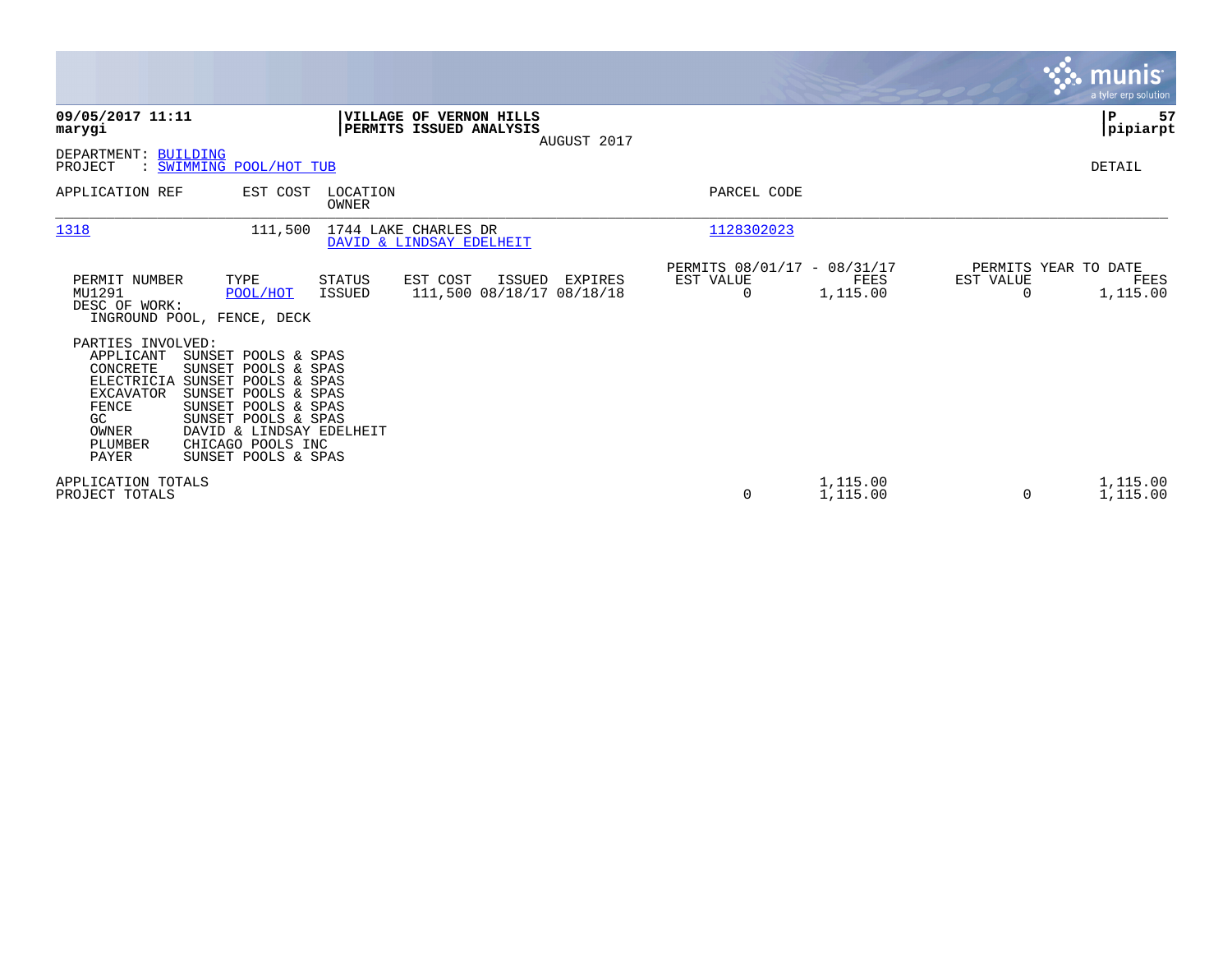|                                                                                                                                                                                                                                                                   |                                                                          | munis<br>a tyler erp solution                                   |
|-------------------------------------------------------------------------------------------------------------------------------------------------------------------------------------------------------------------------------------------------------------------|--------------------------------------------------------------------------|-----------------------------------------------------------------|
| 09/05/2017 11:11<br>VILLAGE OF VERNON HILLS<br>PERMITS ISSUED ANALYSIS<br>marygi<br>AUGUST 2017                                                                                                                                                                   |                                                                          | lР<br>58<br> pipiarpt                                           |
| DEPARTMENT: BUILDING<br>PROJECT<br>$:$ TENT                                                                                                                                                                                                                       |                                                                          | DETAIL                                                          |
| LOCATION<br>APPLICATION REF<br>EST COST<br>OWNER                                                                                                                                                                                                                  | PARCEL CODE                                                              |                                                                 |
| 1371<br>15 Fairway DRIVE<br>$\mathbf{0}$<br>PLACEHOLDER                                                                                                                                                                                                           | 1509200008                                                               |                                                                 |
| PERMIT NUMBER<br>TYPE<br><b>STATUS</b><br>EST COST<br>ISSUED EXPIRES<br>$0$ 08/10/17 08/10/18<br>MU1264<br>TENT<br>ISSUED<br>DESC OF WORK:<br>3 TENTS FOR SOCCER TOURNAMENT                                                                                       | PERMITS 08/01/17 - 08/31/17<br>FEES<br>EST VALUE<br>$\Omega$<br>100.00   | PERMITS YEAR TO DATE<br>EST VALUE<br>FEES<br>$\Omega$<br>100.00 |
| PARTIES INVOLVED:<br>APPLICANT<br>VERNON HILLS SOCCER CLUB<br>VERNON HILLS SOCCER CLUB<br>GC.<br>PLACEHOLDER<br>OWNER<br><b>PAYER</b><br>VERNON HILLS SOCCER CLUB                                                                                                 |                                                                          |                                                                 |
| APPLICATION TOTALS                                                                                                                                                                                                                                                | 100.00                                                                   | 100.00                                                          |
| 1392<br>650<br>909 FOREST EDGE DR<br>R.W. RAMSEY REALTY CORP                                                                                                                                                                                                      | 1515103036                                                               |                                                                 |
| PERMIT NUMBER<br>TYPE<br><b>STATUS</b><br>EST COST<br>ISSUED EXPIRES<br><b>ISSUED</b><br>650 08/15/17 08/15/18<br>MU1275<br><b>TENT</b><br>DESC OF WORK:<br>TENT                                                                                                  | PERMITS 08/01/17 - 08/31/17<br>EST VALUE<br>FEES<br>0<br>75.00           | PERMITS YEAR TO DATE<br>EST VALUE<br>FEES<br>0<br>75.00         |
| PARTIES INVOLVED:<br>APPLICANT<br>WURTH BAER SUPPLY<br>PEPES PARTY RENTAL<br>GC<br><b>OCCUPANT</b><br>WURTH BAER SUPPLY<br>OWNER<br>R.W. RAMSEY REALTY CORP<br>WURTH BAER SUPPLY<br>PAYER                                                                         |                                                                          |                                                                 |
| APPLICATION TOTALS                                                                                                                                                                                                                                                | 75.00                                                                    | 75.00                                                           |
| 1405<br>$\Omega$<br>353E CORPORATE WOODS PKY<br>RICHARD WOLF MEDICAL INSTRUMENTS CORP.                                                                                                                                                                            | 1509402039                                                               |                                                                 |
| PERMIT NUMBER<br>TYPE<br><b>STATUS</b><br>EST COST<br>ISSUED EXPIRES<br>MU1294<br>COMPLT<br>$0$ 08/18/17 08/29/18<br><b>TENT</b><br>DESC OF WORK:<br>TENT                                                                                                         | PERMITS 08/01/17 - 08/31/17<br>EST VALUE<br>FEES<br>$\mathbf 0$<br>75.00 | PERMITS YEAR TO DATE<br>EST VALUE<br>FEES<br>0<br>75.00         |
| PARTIES INVOLVED:<br>APPLICANT<br>RICHARD WOLF MEDICAL INSTRUMENTS CORP.<br>GC.<br>TAYLOR RENTAL PARTY PLUS<br>GC<br>RICHARD WOLF MEDICAL INSTRUMENTS CORP.<br>OWNER<br>RICHARD WOLF MEDICAL INSTRUMENTS CORP.<br>RICHARD WOLF MEDICAL INSTRUMENTS CORP.<br>PAYER |                                                                          |                                                                 |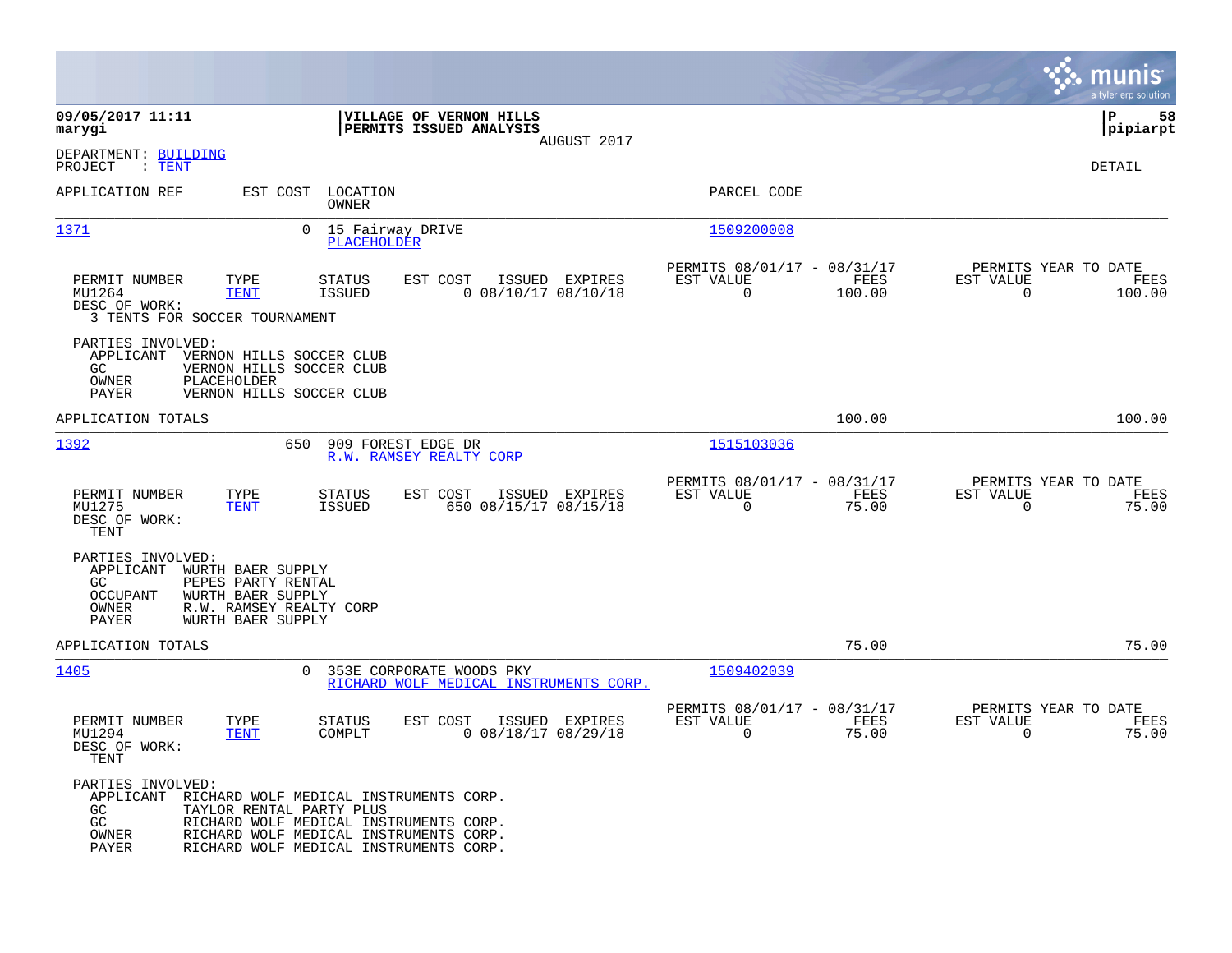|                                                  |          |                                                           |             |             |        | $\mathbf{\ddot{.}}\mathbf{.}$ munis<br>a tyler erp solution |
|--------------------------------------------------|----------|-----------------------------------------------------------|-------------|-------------|--------|-------------------------------------------------------------|
| 09/05/2017 11:11<br>marygi<br>APPLICATION TOTALS |          | VILLAGE OF VERNON HILLS<br><b>PERMITS ISSUED ANALYSIS</b> | AUGUST 2017 |             | 75.00  | 59<br>l P<br><b>pipiarpt</b><br>75.00                       |
| DEPARTMENT: BUILDING<br>PROJECT<br>$:$ TENT      |          |                                                           |             |             |        | DETAIL                                                      |
| APPLICATION REF                                  | EST COST | LOCATION<br>OWNER                                         |             | PARCEL CODE |        |                                                             |
| PROJECT TOTALS                                   |          |                                                           |             |             | 250.00 | 250.00                                                      |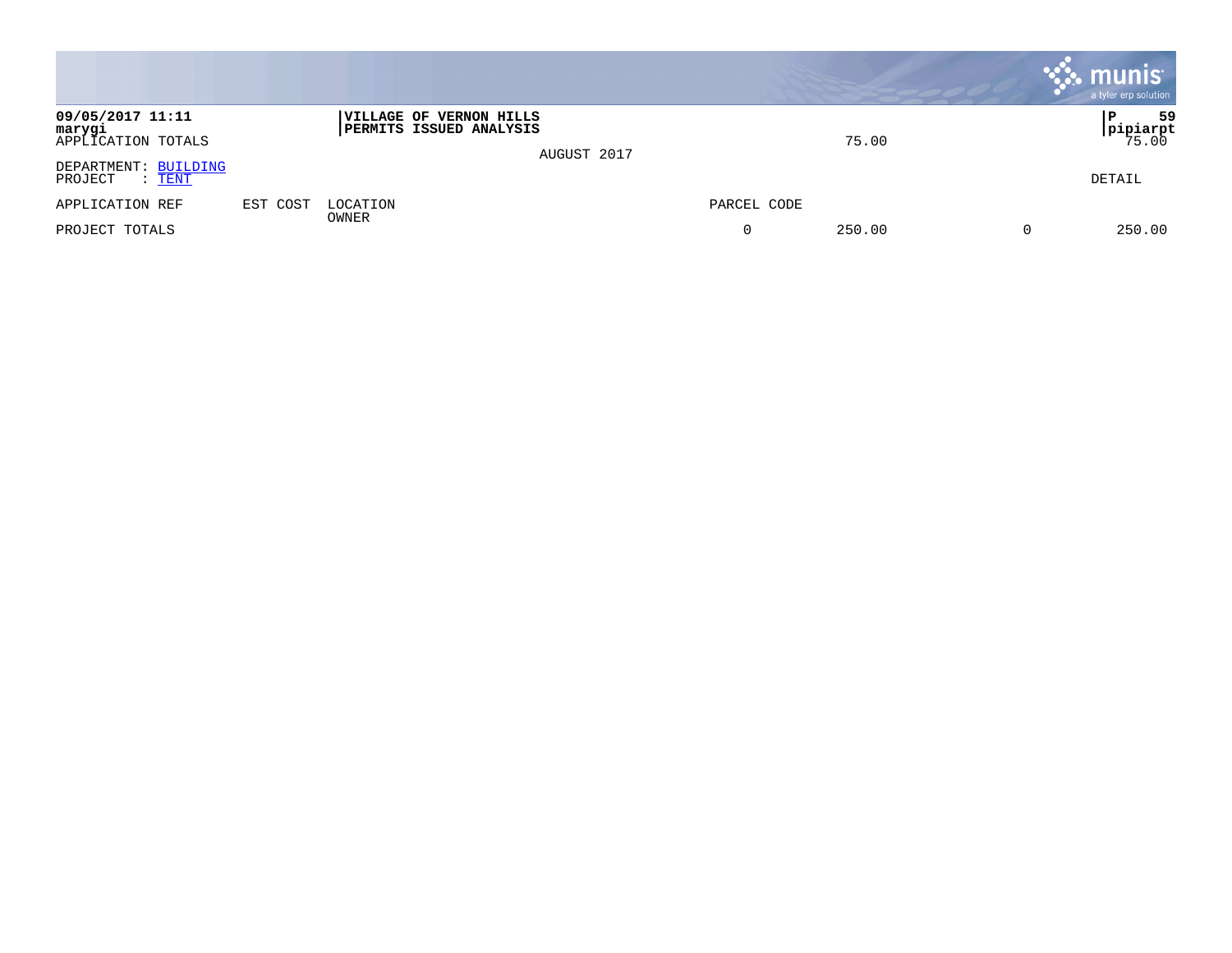|                                                                                                                                                                                                                                                   |                                                                          | munis<br>a tyler erp solution                                     |
|---------------------------------------------------------------------------------------------------------------------------------------------------------------------------------------------------------------------------------------------------|--------------------------------------------------------------------------|-------------------------------------------------------------------|
| 09/05/2017 11:11<br>VILLAGE OF VERNON HILLS<br>PERMITS ISSUED ANALYSIS<br>marygi                                                                                                                                                                  |                                                                          | Þ<br>60<br> pipiarpt                                              |
| AUGUST 2017<br>DEPARTMENT: BUILDING<br>: VOICE/DATA<br>PROJECT                                                                                                                                                                                    |                                                                          | <b>DETAIL</b>                                                     |
| APPLICATION REF<br>EST COST<br>LOCATION<br>OWNER                                                                                                                                                                                                  | PARCEL CODE                                                              |                                                                   |
| 700 WOODLANDS PKY<br>1377<br>125,000<br>VAN VLISSINGEN & CO                                                                                                                                                                                       | 1515101041                                                               |                                                                   |
| PERMIT NUMBER<br>TYPE<br>STATUS<br>EST COST<br>ISSUED EXPIRES<br>125,000 08/11/17 08/11/18<br>MU1267<br><b>VOICE/DATA ISSUED</b><br>DESC OF WORK:<br>VOICE & DATA                                                                                 | PERMITS 08/01/17 - 08/31/17<br>EST VALUE<br>FEES<br>$\Omega$<br>1,250.00 | PERMITS YEAR TO DATE<br>EST VALUE<br>FEES<br>$\Omega$<br>1,250.00 |
| PARTIES INVOLVED:<br>APPLICANT<br>COMPUTER POWER SYSTEMS<br>COMPUTER POWER SYSTEMS<br>GC.<br>LOW VOLTAG COMPUTER POWER SYSTEMS<br>OWNER<br>VAN VLISSINGEN & CO<br><b>PAYER</b><br>COMPUTER POWER SYSTEMS                                          |                                                                          |                                                                   |
| APPLICATION TOTALS                                                                                                                                                                                                                                | 1,250.00                                                                 | 1,250.00                                                          |
| 701 NORTH MILWAUKEE AVE 246<br>1457<br>3,960<br>INLAND REAL ESTATE CORPORATION                                                                                                                                                                    | 1503102018                                                               |                                                                   |
| PERMIT NUMBER<br>STATUS<br>EST COST<br>ISSUED EXPIRES<br>TYPE<br>MU1341<br><b>VOICE/DATA ISSUED</b><br>3,960 08/30/17 08/30/18<br>DESC OF WORK:<br>VOICE/DATA/SOUND/TELEPHONE                                                                     | PERMITS 08/01/17 - 08/31/17<br>EST VALUE<br>FEES<br>$\mathbf 0$<br>75.00 | PERMITS YEAR TO DATE<br>EST VALUE<br>FEES<br>$\Omega$<br>75.00    |
| PARTIES INVOLVED:<br>APPLICANT BULLDOG SECURITY INC<br>BULLDOG SECURITY INC<br>GC.<br>LOW VOLTAG BULLDOG SECURITY INC<br>LIL KICKERS<br><b>OCCUPANT</b><br><b>OWNER</b><br>INLAND REAL ESTATE CORPORATION<br><b>PAYER</b><br>BULLDOG SECURITY INC |                                                                          |                                                                   |
| APPLICATION TOTALS<br>PROJECT TOTALS                                                                                                                                                                                                              | 75.00<br>0<br>1,325.00                                                   | 75.00<br>$\Omega$<br>1,325.00                                     |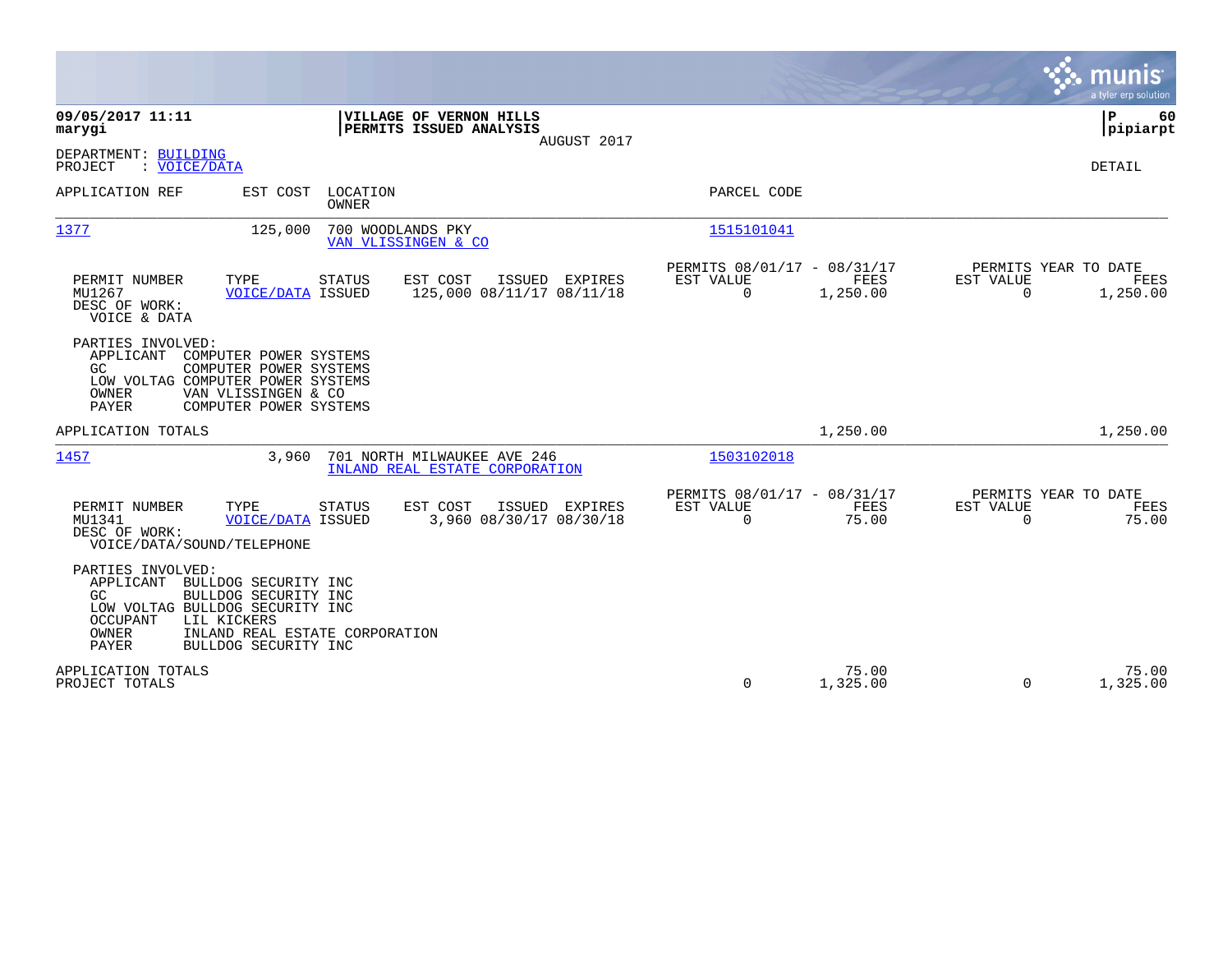|                                                                                           |                                                                                                                            |                                                       |                                                         |                    | munis<br>a tyler erp solution                    |             |
|-------------------------------------------------------------------------------------------|----------------------------------------------------------------------------------------------------------------------------|-------------------------------------------------------|---------------------------------------------------------|--------------------|--------------------------------------------------|-------------|
| 09/05/2017 11:11<br>marygi                                                                |                                                                                                                            | VILLAGE OF VERNON HILLS<br>PERMITS ISSUED ANALYSIS    |                                                         |                    | P<br> pipiarpt                                   | 61          |
| DEPARTMENT: BUILDING<br>PROJECT<br>: WATER HEATER                                         |                                                                                                                            | AUGUST 2017                                           |                                                         |                    | DETAIL                                           |             |
| APPLICATION REF                                                                           | EST COST<br>LOCATION<br>OWNER                                                                                              |                                                       | PARCEL CODE                                             |                    |                                                  |             |
| 1385                                                                                      | 414 ELM TREE LN<br>1,392                                                                                                   | PAUL J & JULIA M GRIECO                               | 1504105014                                              |                    |                                                  |             |
| PERMIT NUMBER<br>MU1269<br>DESC OF WORK:<br>WATER HEATER                                  | TYPE<br>STATUS<br>WATER HEAT ISSUED                                                                                        | EST COST<br>ISSUED EXPIRES<br>1,392 08/14/17 08/25/18 | PERMITS 08/01/17 - 08/31/17<br>EST VALUE<br>$\mathbf 0$ | FEES<br>.00        | PERMITS YEAR TO DATE<br>EST VALUE<br>$\mathbf 0$ | FEES<br>.00 |
| PARTIES INVOLVED:<br>APPLICANT<br>GC.<br>OWNER<br>PLUMBER<br>PAYER                        | PAUL J & JULIA M GRIECO<br>PAUL J & JULIA M GRIECO<br>PAUL J & JULIA M GRIECO<br>SHULL PLUMBING<br>PAUL J & JULIA M GRIECO |                                                       |                                                         |                    |                                                  |             |
| APPLICATION TOTALS                                                                        |                                                                                                                            |                                                       |                                                         | .00                |                                                  | .00         |
| 1394                                                                                      | 499<br>205 COLONY CT                                                                                                       | YURIY & MARINA SIMONOFF                               | 1132407046                                              |                    |                                                  |             |
| PERMIT NUMBER<br>MU1277<br>DESC OF WORK:<br>WATER HEATER                                  | TYPE<br>STATUS<br>WATER HEAT ISSUED                                                                                        | ISSUED EXPIRES<br>EST COST<br>499 08/16/17 08/16/18   | PERMITS 08/01/17 - 08/31/17<br>EST VALUE<br>$\mathbf 0$ | FEES<br>.00        | PERMITS YEAR TO DATE<br>EST VALUE<br>$\mathbf 0$ | FEES<br>.00 |
| PARTIES INVOLVED:<br>APPLICANT<br>GC.<br>OWNER<br>PLUMBER<br>ABT<br>PAYER                 | YURIY & MARINA SIMONOFF<br>YURIY & MARINA SIMONOFF<br>YURIY & MARINA SIMONOFF<br>YURIY & MARINA SIMONOFF                   |                                                       |                                                         |                    |                                                  |             |
| APPLICATION TOTALS                                                                        |                                                                                                                            |                                                       |                                                         | .00                |                                                  | .00         |
| 1399                                                                                      | 1,054 115 MIDWAY LN<br>DIANA S OUINLAN                                                                                     |                                                       | 1509102026                                              |                    |                                                  |             |
| PERMIT NUMBER<br>MU1284<br>DESC OF WORK:<br>WATER HEATER                                  | TYPE<br><b>STATUS</b><br>WATER HEAT ISSUED                                                                                 | EST COST<br>ISSUED EXPIRES<br>1,054 08/17/17 08/17/18 | PERMITS 08/01/17 - 08/31/17<br>EST VALUE<br>0           | <b>FEES</b><br>.00 | PERMITS YEAR TO DATE<br>EST VALUE<br>0           | FEES<br>.00 |
| PARTIES INVOLVED:<br>APPLICANT DIANA S QUINLAN<br>GC.<br>OWNER<br>PLUMBER<br>ABT<br>PAYER | DIANA S QUINLAN<br>DIANA S QUINLAN<br>DIANA S QUINLAN                                                                      |                                                       |                                                         |                    |                                                  |             |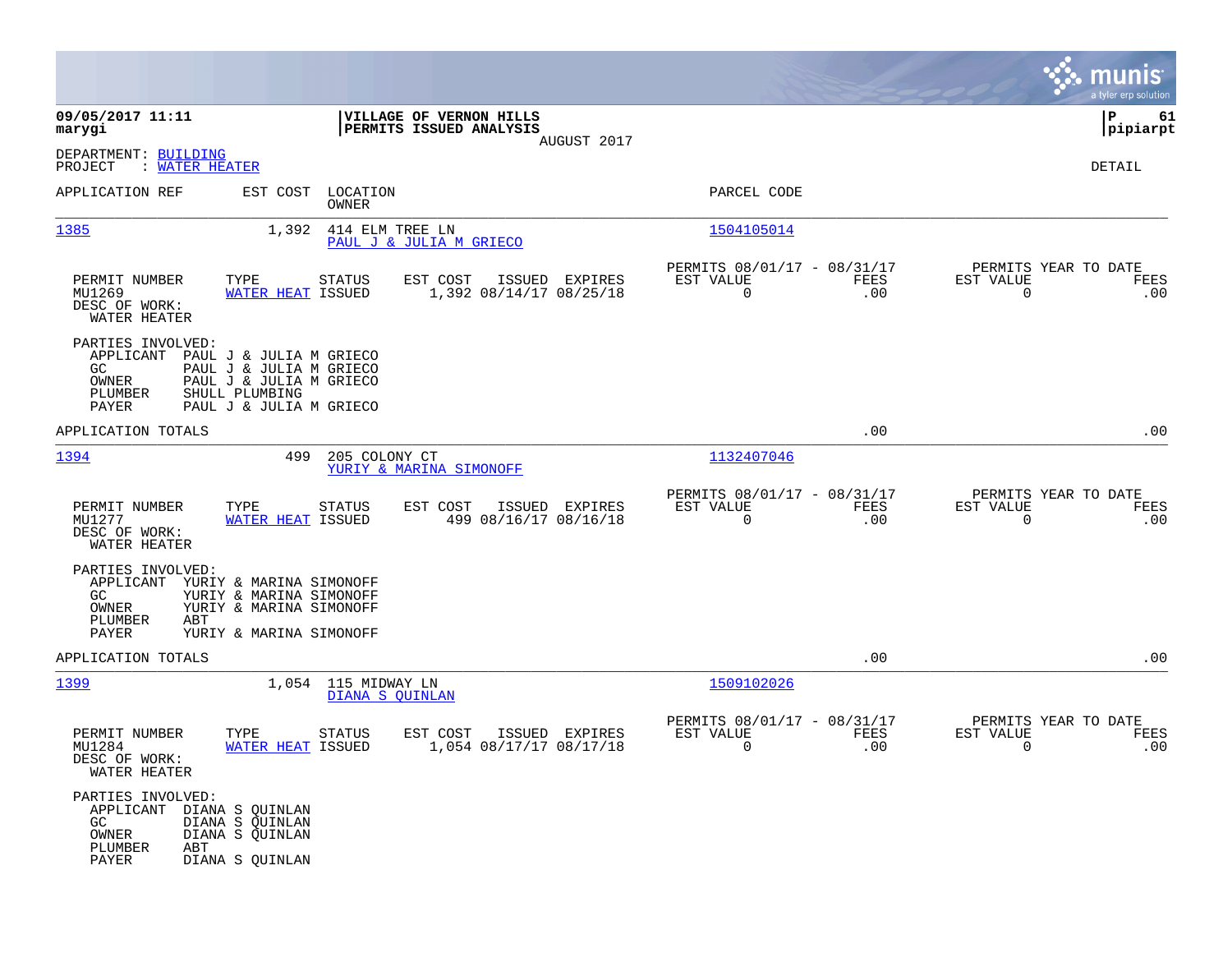|                                                                                                                                                                                                                                             |                                                      |             |                                   | munis<br>a tyler erp solution |
|---------------------------------------------------------------------------------------------------------------------------------------------------------------------------------------------------------------------------------------------|------------------------------------------------------|-------------|-----------------------------------|-------------------------------|
| 09/05/2017 11:11<br>VILLAGE OF VERNON HILLS<br>PERMITS ISSUED ANALYSIS<br>marygi<br>AUGUST 2017                                                                                                                                             |                                                      |             |                                   | P<br>62<br> pipiarpt          |
| DEPARTMENT: BUILDING<br>PROJECT<br>: WATER HEATER                                                                                                                                                                                           |                                                      |             |                                   | DETAIL                        |
| APPLICATION REF<br>EST COST<br>LOCATION<br>OWNER                                                                                                                                                                                            | PARCEL CODE                                          |             |                                   |                               |
| APPLICATION TOTALS                                                                                                                                                                                                                          |                                                      | .00         |                                   | .00                           |
| 1414<br>1,221<br>103E ASHEVILLE CT<br>MICHAEL A BOCCOLUCCI                                                                                                                                                                                  | 1504310024                                           |             |                                   |                               |
| STATUS<br>PERMIT NUMBER<br>TYPE<br>EST COST<br>ISSUED<br>EXPIRES<br>1,221 08/21/17 08/21/18<br>MU1301<br>WATER HEAT ISSUED<br>DESC OF WORK:<br>WATER HEATER                                                                                 | PERMITS 08/01/17 - 08/31/17<br>EST VALUE<br>$\Omega$ | FEES<br>.00 | PERMITS YEAR TO DATE<br>EST VALUE | FEES<br>.00                   |
| PARTIES INVOLVED:<br>APPLICANT<br>DRF TRUSTED PROPERTY SOLUTIONS<br>GC<br>DRF TRUSTED PROPERTY SOLUTIONS<br>OWNER<br>MICHAEL A BOCCOLUCCI<br>PLUMBER<br>DRF TRUSTED PROPERTY SOLUTIONS<br>PAYER<br>TRUSTED PROPERTY SOLUTIONS<br><b>DRF</b> |                                                      |             |                                   |                               |
| APPLICATION TOTALS<br>PROJECT TOTALS                                                                                                                                                                                                        | $\Omega$                                             | .00<br>.00  | $\Omega$                          | .00<br>.00                    |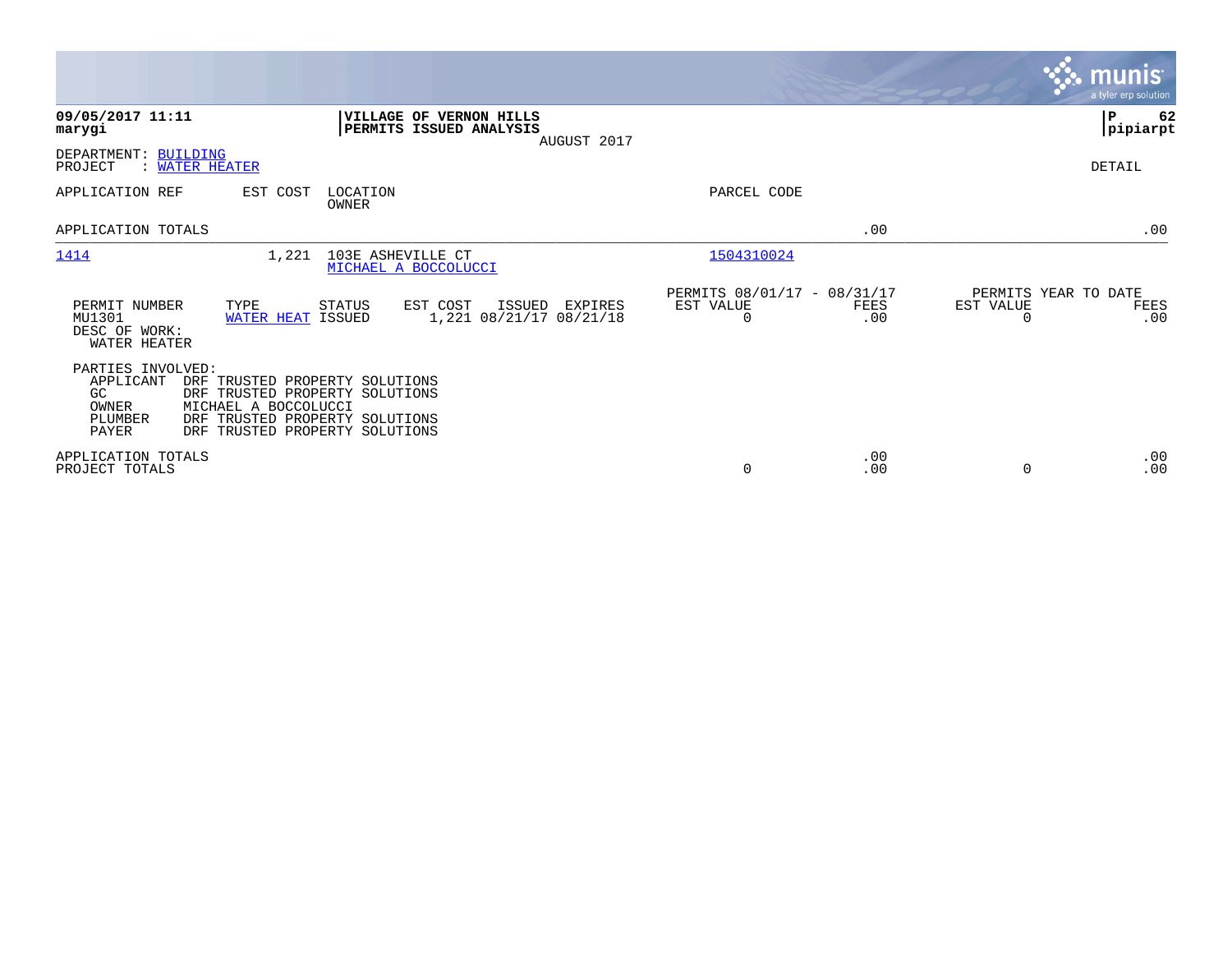|                                                                                                                                                                            |                                                                                                                          |                                                                                    | <b>munis</b><br>a tyler erp solution                                                  |
|----------------------------------------------------------------------------------------------------------------------------------------------------------------------------|--------------------------------------------------------------------------------------------------------------------------|------------------------------------------------------------------------------------|---------------------------------------------------------------------------------------|
| 09/05/2017 11:11<br>marygi                                                                                                                                                 | VILLAGE OF VERNON HILLS<br>PERMITS ISSUED ANALYSIS<br>AUGUST 2017                                                        |                                                                                    | P<br>63<br> pipiarpt                                                                  |
| DEPARTMENT: BUILDING<br>: CO/CART/KIOSK<br>PROJECT                                                                                                                         |                                                                                                                          |                                                                                    | DETAIL                                                                                |
| EST COST<br>APPLICATION REF                                                                                                                                                | LOCATION<br>OWNER                                                                                                        | PARCEL CODE                                                                        |                                                                                       |
| 1427<br>$\Omega$                                                                                                                                                           | 1045 HAWTHORN CTR<br>CENTENNIAL                                                                                          | 1133401086                                                                         |                                                                                       |
| PERMIT NUMBER<br>TYPE<br>MU1348<br>CO NO FEE<br>MU1314<br>$CO-C/K$<br>DESC OF WORK:<br>CART: COOL STUFF                                                                    | <b>STATUS</b><br>EST COST<br>ISSUED EXPIRES<br>ISSUED<br>$0$ 08/31/17 09/01/18<br>$0$ 08/24/17 09/01/18<br><b>ISSUED</b> | PERMITS 08/01/17 - 08/31/17<br>EST VALUE<br>FEES<br>.00<br>0<br>$\Omega$<br>100.00 | PERMITS YEAR TO DATE<br>EST VALUE<br>FEES<br>$\mathbf 0$<br>.00<br>$\Omega$<br>100.00 |
| PARTIES INVOLVED:<br>APPLICANT<br>COOL STUFF, INC<br>GC<br>COOL STUFF, INC<br><b>OCCUPANT</b><br>COOL STUFF, INC<br>OWNER<br>CENTENNIAL<br><b>PAYER</b><br>COOL STUFF, INC |                                                                                                                          |                                                                                    |                                                                                       |
| APPLICATION TOTALS                                                                                                                                                         |                                                                                                                          | 100.00                                                                             | 100.00                                                                                |
| 1454<br>$\Omega$                                                                                                                                                           | 2130 HAWTHORN CTR<br>CENTENNIAL                                                                                          | 1133401086                                                                         |                                                                                       |
| PERMIT NUMBER<br>TYPE<br>MU1338<br>$CO-C/K$<br>DESC OF WORK:<br>CO: SHOE MGK                                                                                               | EST COST<br>ISSUED EXPIRES<br>STATUS<br>$0$ 08/29/17 09/01/18<br><b>ISSUED</b>                                           | PERMITS 08/01/17 - 08/31/17<br>EST VALUE<br>FEES<br>$\mathbf 0$<br>100.00          | PERMITS YEAR TO DATE<br>EST VALUE<br>FEES<br>$\Omega$<br>100.00                       |
| PARTIES INVOLVED:<br>GC<br>SHOE MGK<br><b>OCCUPANT</b><br>SHOE MGK<br>OWNER<br>CENTENNIAL<br>PAYER<br>SHOE MGK                                                             |                                                                                                                          |                                                                                    |                                                                                       |
| APPLICATION TOTALS<br>PROJECT TOTALS                                                                                                                                       |                                                                                                                          | 100.00<br>$\Omega$<br>200.00                                                       | 100.00<br>$\Omega$<br>200.00                                                          |